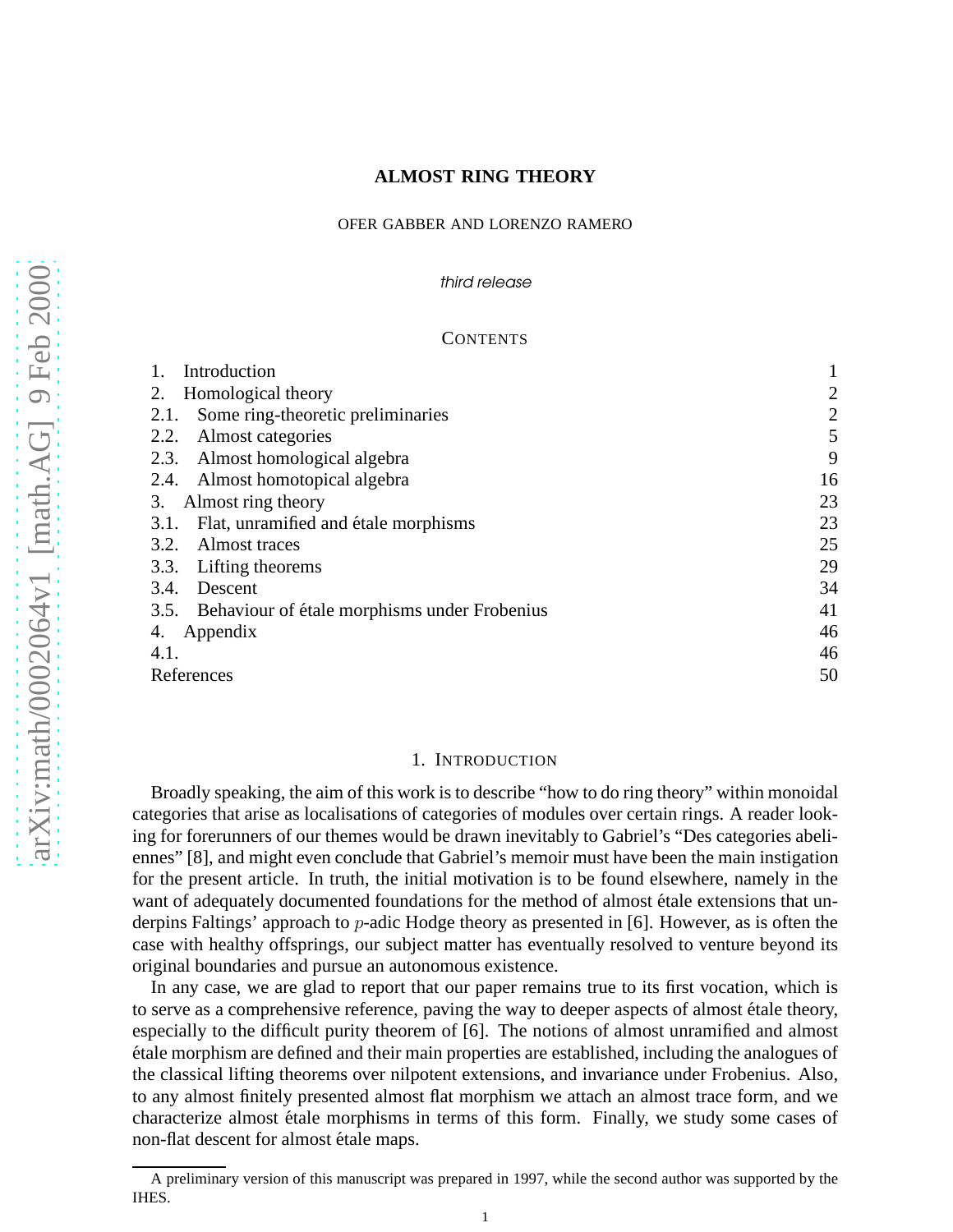Actually, our terminology is slightly different, in that we replace usual modules and algebras by their "almost" counterparts, which live in the category of almost modules, a localisation of the category of modules. So for instance, instead of almost étale morphisms of algebras, we have étale morphisms of almost algebras.

The categories of almost modules (or almost algebras) and of usual modules (resp. algebras) are linked in manifold ways. First of all we have of course the localisation functor. Then, as it had already been observed by Gabriel, there is a right adjoint to localisation. Furthermore, we show that there is a *left* adjoint as well, that, to our knowledge, has not been exploited before, in spite of its several useful qualities which will establish it quickly as one of our main tools. The ensemble of localisation and right, left adjoints exhibits some remarkable exactness properties, that are typically associated to open imbeddings of topoi, all of which seems to suggest the existence of some deeper geometric structure, still to be unearthed. We may have encountered here an instance of a general principle, apparently evoked first by Deligne, according to which one should try to do algebraic geometry on arbitrary abelian tensor categories (notice though, that our categories are more general than the tannakian categories of [4]).

A large part of the paper is devoted to the construction and study of the almost version of Illusie's cotangent complex, on which we base our deformation theory for almost algebras. Faltings' original method was based on Hochschild cohomology rather than the cotangent complex. While Faltings' approach has the advantage of being more explicit and elementary, it also has the drawback of involving a very large number of long and tedious manipulations with cocycles, and requires a painstaking tracking of the "epsilon book-keeping". The method presented here avoids (or at least removes from view!) these problems, and also leads to more general results (especially, we can drop all finiteness assumptions from the statements of the lifting theorems).

Though we have strived throughout for the widest generality, in a few places one could have gone even further : for instance it would have been possible to globalise all definitions and most results to arbitrary schemes. However, the extension to schemes is completely straightforward, and in practice seems to be scarcely useful. Similarly, there is currently not much incentive to study a notion of "almost smooth morphism".

# 2. HOMOLOGICAL THEORY

2.1. **Some ring-theoretic preliminaries.** Unless otherwise stated, every ring is commutative with unit. Our basic setup consists of a fixed base ring  $V$  containing an ideal  $m$  such that  $m^2 = m$ . Starting from section 2.4, we will also assume that  $\widetilde{m} = m \otimes_V m$  is a flat V-module.

**Example 2.1.1.** i) The main example is given by a non-discrete valuation ring  $V$  with valuation  $\nu : V - \{0\} \rightarrow \Gamma$  of rank one (where  $\Gamma$  is the totally ordered abelian group of values of  $\nu$ ). Then we can take  $\mathfrak{m} = \{0\} \cup \{x \in V - \{0\} \mid \nu(x) > \nu(1)\}.$ 

ii) Suppose that  $m = V$ . This is the "classical limit". In this case almost ring theory reduces to usual ring theory. Thus, all the discussion that follows specialises to, and sometimes gives alternative proofs for, statements about rings and their modules.

We define a uniform structure on the set  $\mathscr I$  of ideals of V as follows. For every finitely generated ideal  $\mathfrak{m}_0 \subset \mathfrak{m}$  the subset of  $\mathscr{I} \times \mathscr{I}$  given by  $\{(I, J) \mid \mathfrak{m}_0 \cdot J \subset I \text{ and } \mathfrak{m}_0 \cdot I \subset J\}$  is an entourage for the uniform structure, and the subsets of this kind form a fundamental system of entourages (cp. [3] Ch.II §1). The uniform structure induces a topology on  $\mathscr I$  and moreover the notion of convergent (resp. Cauchy) sequence of ideals is well defined. We will also need a notion of "Cauchy product": let  $\prod_{n=0}^{\infty} I_n$  be a formal infinite product of ideals. We say that the formal product *satisfies the Cauchy condition* (or briefly : *is a Cauchy product*) if, for every neighborhood  $\mathscr U$  of  $V \in \mathscr I$  there exists  $n_0 \geq 0$  such that  $\prod_{m=n}^{n+p} I_m \in \mathscr U$  for all  $n \geq n_0$  and all  $p \geq 0$ .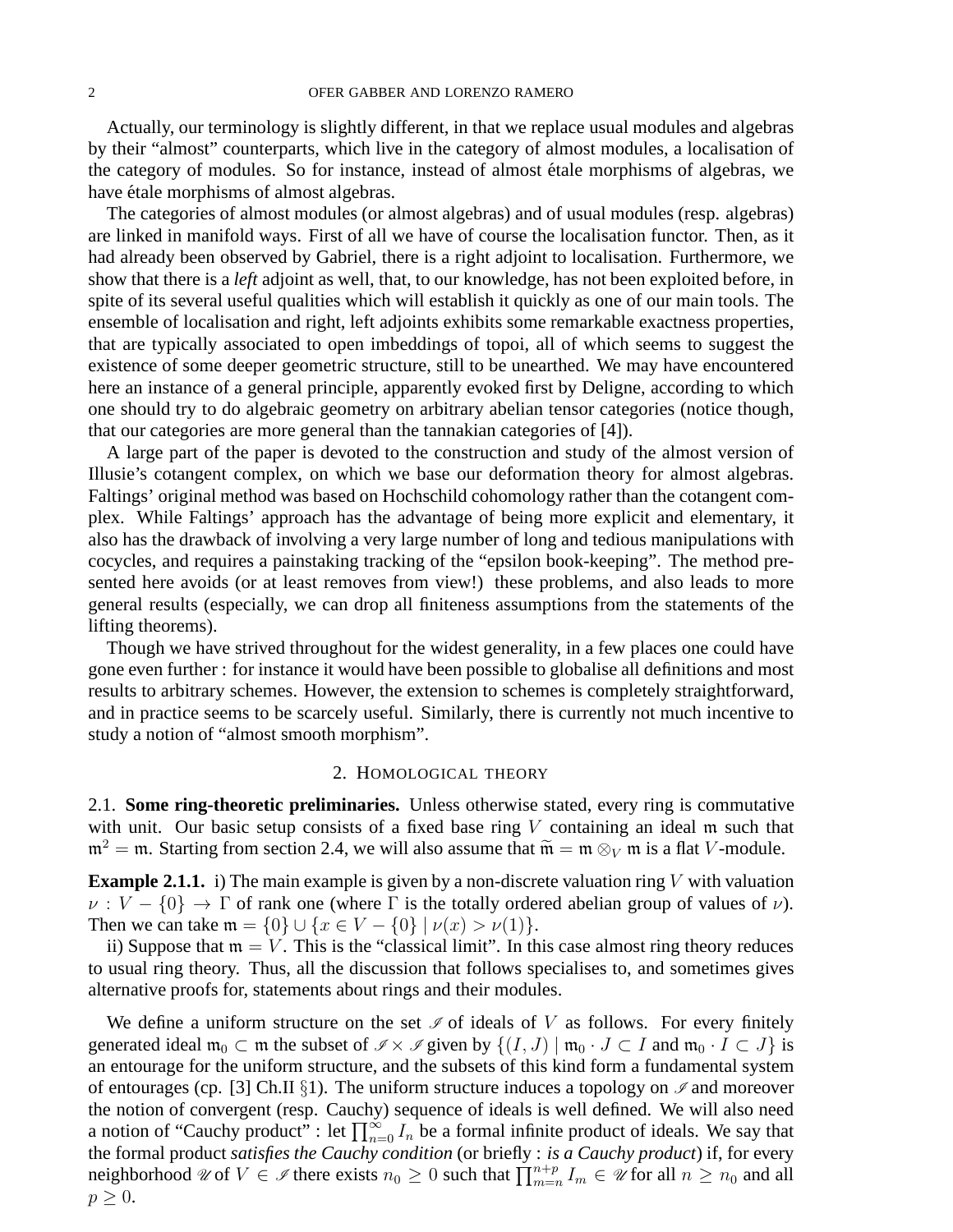**Remark 2.1.2.** Suppose that  $J_0 \subset J_1 \subset \dots$  is an increasing infinite sequence of ideals of I such that  $\lim J_k = V$  (convergence for the above uniform structure on  $\mathscr{I}$ ). Then one checks easily that  $\bigcup_{k=0}^{k\to\infty} \mathfrak{m} \cdot J_k = \mathfrak{m}.$ 

Let M be a given V-module. We say that M is almost zero if  $\mathfrak{m} \cdot M = 0$ . A map  $\phi$  of V-modules is an *almost isomorphism* if both  $Ker(\phi)$  and  $Coker(\phi)$  are almost zero V-modules.

**Remark 2.1.3.** (i) It is easy to check that a V-module M is almost zero if and only if  $\mathfrak{m} \otimes_V M =$ 0. Similarly, a map  $M \to N$  of V-modules is an almost isomorphism if and only if the induced map  $\widetilde{\mathfrak{m}} \otimes_V M \to \widetilde{\mathfrak{m}} \otimes_V N$  is an isomorphism. Notice also that, if  $\mathfrak{m}$  is flat, then  $\mathfrak{m} \simeq \widetilde{\mathfrak{m}}$ .

(ii) Let  $V \to W$  be a ring homomorphism. For a V-module M set  $M_W = W \otimes_V M$ . We have an exact sequence

$$
(2.1.4) \t\t 0 \to K \to \mathfrak{m}_W \to \mathfrak{m} \cdot W \to 0
$$

where  $K = Tor_1^V(V/\mathfrak{m}, W)$  is an almost zero W-module. By (i) it follows that  $\mathfrak{m} \otimes_V K \simeq$  $(\mathfrak{m} \cdot W) \otimes_W K \simeq 0$ . Then, applying  $\mathfrak{m}_W \otimes_W -$  and  $-\otimes_W (\mathfrak{m} \cdot W)$  to (2.1.4) we derive

$$
\mathfrak{m}_W \otimes_W \mathfrak{m}_W \simeq \mathfrak{m}_W \otimes_W (\mathfrak{m} \cdot W) \simeq (\mathfrak{m} \cdot W) \otimes_W (\mathfrak{m} \cdot W)
$$

*i.e.*  $\widetilde{\mathfrak{m}}_W \simeq (\mathfrak{m} \cdot W)$ . In particular, if  $\widetilde{\mathfrak{m}}$  is a flat V-module, then  $\widetilde{\mathfrak{m}}_W$  is a flat W-module. This means that our basic assumptions on the pair  $(V, \mathfrak{m})$  are stable under arbitrary base extension. Notice that the flatness of m does not imply the flatness of  $m \cdot W$ . This partly explains why we insist that  $\widetilde{m}$ , rather than  $m$ , be flat.

Before moving on, we want to analyze in some detail how our basic assumptions relate to certain other natural conditions that can be postulated on the pair  $(V, \mathfrak{m})$ . Indeed, let us consider the following two hypotheses :

(A)  $m = m^2$  and m is a filtered colimit of principal ideals.

**(B)**  $m = m^2$  and, for all integers  $k > 1$ , the k-th powers of elements of m generate m.

Clearly (**A**) implies (**B**). Less obvious is the following result.

# **Proposition 2.1.5.** *(i)* (**A***) implies that*  $\widetilde{m}$  *is flat.*

*(ii)* If  $\widetilde{m}$  *is flat then* (**B***)* holds.

*Proof.* Suppose that (A) holds, so that  $m = \operatorname{colim}_{\alpha \in I} V x_{\alpha}$ , where I is a directed set parametrizing elements  $x_\alpha \in \mathfrak{m}$  (and  $\alpha \leq \beta \Leftrightarrow V x_\alpha \subset V x_\beta$ ). For any  $\alpha \in I$  we have natural isomorphisms

$$
(2.1.6) \tVx_{\alpha} \simeq V/\text{Ann}_V(x_{\alpha}) \simeq (Vx_{\alpha}) \otimes_V (Vx_{\alpha}).
$$

For  $\alpha \leq \beta$ , let  $j_{\alpha\beta}: V_{x_\alpha} \hookrightarrow V_{x_\beta}$  be the imbedding; we have a commutative diagram

$$
V \xrightarrow{\mu_{z^2}} V
$$
  
\n
$$
\pi_{\alpha} \downarrow \qquad \qquad V
$$
  
\n
$$
(Vx_{\alpha}) \otimes_{V} (Vx_{\alpha}) \xrightarrow{j_{\alpha\beta} \otimes j_{\alpha\beta}} (Vx_{\beta}) \otimes_{V} (Vx_{\beta})
$$

where  $z \in V$  is such that  $x_\alpha = z \cdot x_\beta$ ,  $\mu_{z^2}$  is multiplication by  $z^2$  and  $\pi_\alpha$  is the projection induced by (2.1.6) (and similarly for  $\pi_{\beta}$ ). Since  $\mathfrak{m} = \mathfrak{m}^2$ , for all  $\alpha \in I$  we can find  $\beta$  such that  $x_{\alpha}$  is a multiple of  $x_\beta^2$ . Say  $x_\alpha = y \cdot x_\beta^2$ ; then we can take  $z = y \cdot x_\beta$ , so  $z^2$  is a multiple of  $x_\alpha$  and in the above diagram Ker $(\pi_{\alpha})\subset$  Ker $(\mu_{z^2})$ . Hence one can define a map  $\lambda_{\alpha\beta}:(Vx_\alpha)\otimes_V(Vx_\alpha)\to V$ such that  $\pi_\beta \circ \lambda_{\alpha\beta} = j_{\alpha\beta} \otimes j_{\alpha\beta}$  and  $\lambda_{\alpha\beta} \circ \pi_\alpha = \mu_{z^2}$ . It now follows that for every *V*-module N, the induced morphism  $Tor_1^V(N,(Vx_\alpha)\otimes_V(Vx_\alpha)) \to Tor_1^V(N,(Vx_\beta)\otimes_V(Vx_\beta))$  is the zero map. Taking the colimit we derive that  $\tilde{m}$  is flat. This shows (i). In order to show (ii) we consider, for any prime number  $p$ , the following condition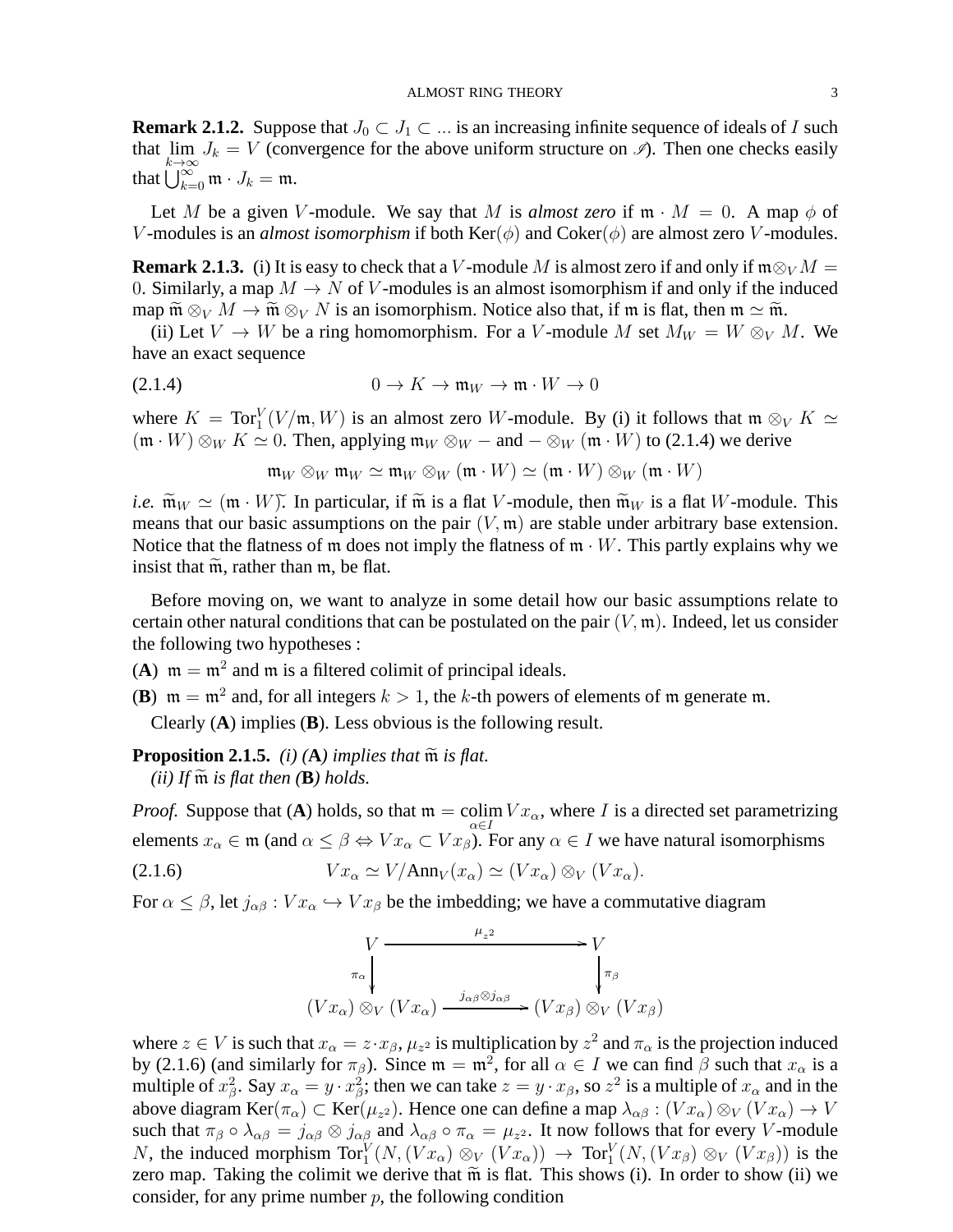$(*_p)$  m/p · m is generated (as a V-module) by the p-th powers of its elements.

Clearly (**B**) implies  $(*_p)$  for all p. In fact we have :

*Claim* 2.1.7*.* (**B**) holds if and only if  $(*_p)$  holds for every prime p.

*Proof of the claim:* Suppose that  $(*_p)$  holds for every prime p. The polarization identity

$$
k! \cdot x_1 \cdot x_2 \cdot \ldots \cdot x_k = \sum_{I \subset \{1,2,\ldots,k\}} (-1)^{k-|I|} \cdot \left(\sum_{i \in I} x_i\right)^k
$$

shows that if  $N = \sum_{x \in \mathfrak{m}} V x^k$  then  $k! \cdot \mathfrak{m} \subset N$ . To prove that  $N = \mathfrak{m}$  it then suffices to show that for every prime p dividing k! we have  $\mathfrak{m} = p \cdot \mathfrak{m} + N$ . Let  $\phi : V/p \cdot V \rightarrow V/p \cdot V$  be the Frobenius  $(x \mapsto x^p)$ ; we can denote by  $(V/p \cdot V)^{\phi}$  the ring  $V/p \cdot V$  seen as a  $V/p \cdot V$ -algebra via the homomorphism  $\phi$ . Also set  $\phi^* M = M \otimes_{V/p \cdot V} (V/p \cdot V)^{\phi}$  for a  $V/p \cdot V$ -module M. Then the map  $\phi^*(m/p \cdot m) \to (m/p \cdot m)$  (defined by raising to p-th power) is surjective by  $(*_p)$ . Hence so is  $(\phi^r)^*(\mathfrak{m}/p \cdot \mathfrak{m}) \to (\mathfrak{m}/p \cdot \mathfrak{m})$  for every  $r > 0$ , which says that  $\mathfrak{m} = p \cdot \mathfrak{m} + N$  when  $k = p^r$ , hence for every k.

Next recall (see [11] Exp. XVII 5.5.2) that, if M is a V-module, the module of symmetric tensors  ${\rm TS}^k(M)$  is defined as  $(\otimes^k_V M)^{S_k}$ , the invariants under the natural action of the symmetric group  $S_k$  on  $\otimes^k_V M$ . We have a natural map  $\Gamma^k(M)\to \mathrm{TS}^k(M)$  that is an isomorphism when  $M$ is flat (see *loc. cit.* 5.5.2.5; here  $\Gamma^k$  denotes the k-th graded piece of the divided power algebra).

*Claim* 2.1.8. The group  $S_k$  acts trivially on  $\otimes^k_V \mathfrak{m}$  and the map  $\widetilde{\mathfrak{m}} \otimes_V \mathfrak{m} \to \widetilde{\mathfrak{m}}$   $(x \otimes y \otimes z \mapsto x \otimes yz)$ is an isomorphism.

*Proof of the claim:* The first statement is reduced to the case of transpositions and to  $k = 2$ . There we can compute :  $x \otimes yz = xy \otimes z = y \otimes xz = yz \otimes x$ . For the second statement note that the imbedding  $m \hookrightarrow V$  is an almost isomorphism, and apply remark 2.1.3(i).

Suppose now that  $\widetilde{m}$  is flat and pick a prime p. Then  $S_p$  acts trivially on  $\otimes^p_V \widetilde{m}$ . Hence

 $\Gamma^p(\widetilde{\mathfrak{m}})\simeq \otimes^p_V$ (2.1.9)  $\Gamma^p(\widetilde{\mathfrak{m}}) \simeq \otimes_V^p \widetilde{\mathfrak{m}} \simeq \widetilde{\mathfrak{m}}.$ 

But  $\Gamma^p(\widetilde{\mathfrak{m}})$  is spanned as a V-module by the products  $\gamma_{i_1}(x_1) \cdot ... \cdot \gamma_{i_k}(x_k)$  (where  $x_i \in \widetilde{\mathfrak{m}}$  and  $\sum_i i_i = p$ ). Under the isomorphism (2.1.9) these elements map to  $\binom{p}{r} \cdot x_1^{i_1} \cdot ... \cdot x_k^{i_k}$ ; but  $j_i$   $i_j = p$ ). Under the isomorphism (2.1.9) these elements map to  $\binom{p}{i_1...i_p}$  $\left(\begin{matrix}p\ i_1,...,i_k\end{matrix}\right)\cdot x_1^{i_1}\cdot...\cdot x_k^{i_k};$  but such an element vanishes in  $\widetilde{\mathfrak{m}}/p \cdot \widetilde{\mathfrak{m}}$  unless  $i_k = p$  for some k. Therefore  $\widetilde{\mathfrak{m}}/p \cdot \widetilde{\mathfrak{m}}$  is generated by p-th powers, so the same is true for  $m/p \cdot m$ , and by the above, (**B**) holds, which shows (ii).  $\Box$ 

**Proposition 2.1.10.** *Suppose that* m *is countably generated as a* V *-module. Then we have :*

 $i)$   $\tilde{m}$  *is countably presented as a V -module;* 

*ii)* if  $\widetilde{m}$  *is a flat* V *-module, then it is of homological dimension*  $\leq 1$ *.* 

*Proof.* Let  $(\varepsilon_i)_{i \in I}$  be a countable generating family of m. Then  $\varepsilon_i \otimes \varepsilon_j$  generate  $\tilde{m}$  and  $\varepsilon_i \cdot \varepsilon_j \cdot (n \otimes \varepsilon_j)$  for all  $i, j, k, l \in I$ . For ayour  $i \in I$ , we see write  $s \in \sum_{i \in I} s_i$  $(\varepsilon_k \otimes \varepsilon_l) = \varepsilon_k \cdot \varepsilon_l \cdot (\varepsilon_i \otimes \varepsilon_j)$  for all  $i, j, k, l \in I$ . For every  $i \in I$ , we can write  $\varepsilon_i = \sum_j x_{ij} \varepsilon_j$ , for certain  $x_{ij} \in \mathfrak{m}$ . Let F be the V-module defined by generators  $(e_{ij})_{i,j \in I}$ , subject to the relations:

$$
\varepsilon_i \cdot \varepsilon_j \cdot e_{kl} = \varepsilon_k \cdot \varepsilon_l \cdot e_{ij}
$$
  $e_{ik} = \sum_j x_{ij} e_{jk}$  for all  $i, j, k, l \in I$ .

We get an epimorphism  $\pi : F \to \tilde{\mathfrak{m}}$  by  $e_{ij} \mapsto \varepsilon_i \otimes \varepsilon_j$ . The relations imply that, if  $x = \sum_{k,l} y_{kl} \in K$ Ker( $\pi$ ), then  $\varepsilon_i \cdot \varepsilon_j \cdot x = 0$ , so  $\mathfrak{m} \cdot \text{Ker}(\pi) = 0$ . Whence  $\mathfrak{m} \otimes_V \text{Ker}(\pi) = 0$  and  $\mathbf{1}_{\mathfrak{m}} \otimes_V \pi$  is an isomorphism. We consider the diagram

$$
\begin{array}{ccc}\n\mathfrak{m} & \otimes_V & F \xrightarrow{\sim} & \mathfrak{m} & \otimes_V & \widetilde{\mathfrak{m}} \\
& & \phi & & \psi \\
& F \xrightarrow{\pi} & & \widetilde{\mathfrak{m}}\n\end{array}
$$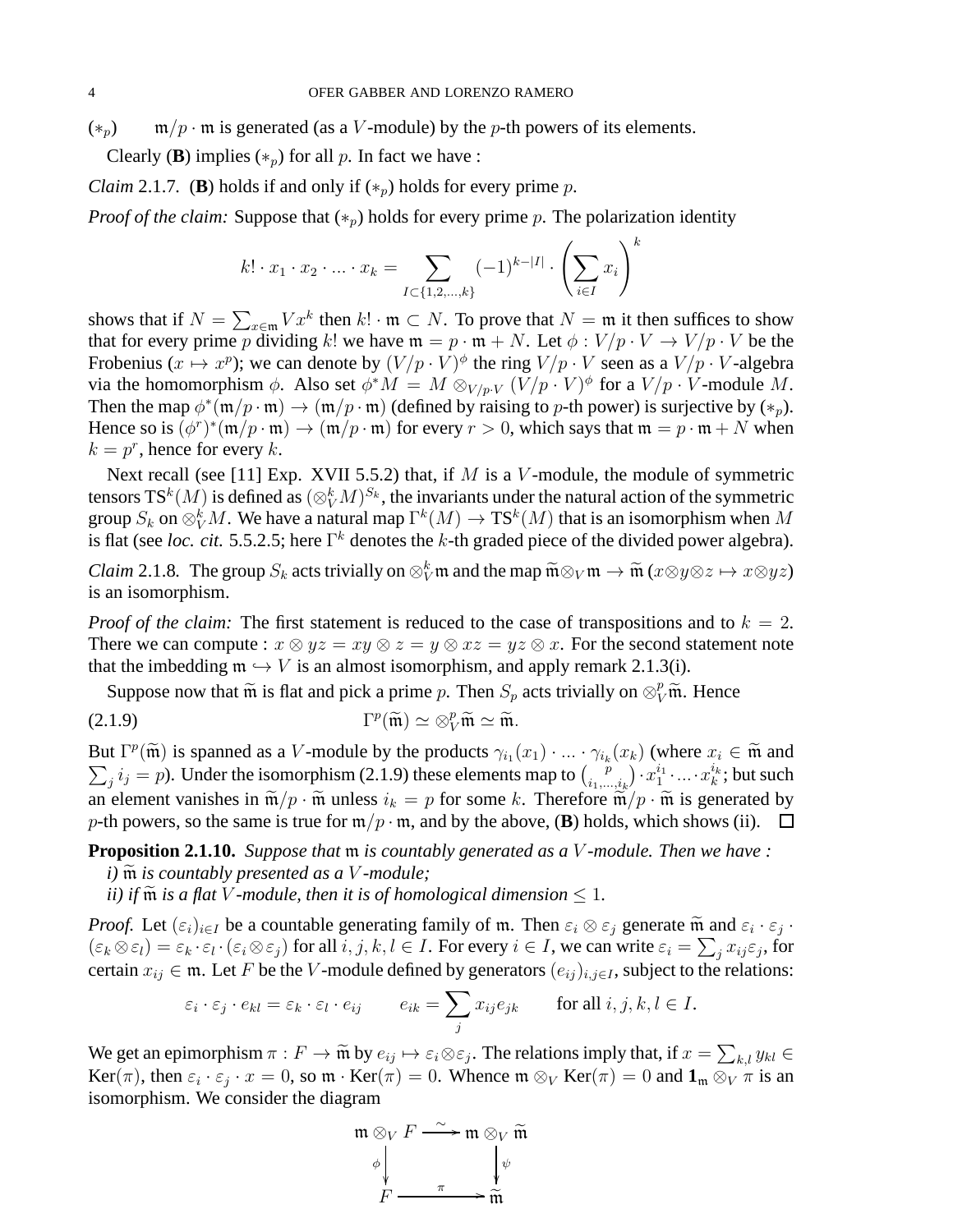where  $\phi$  and  $\psi$  are induced by scalar multiplication. We already know that  $\psi$  is an isomorphism, and since  $F = \mathfrak{m} \cdot F$ , we see that  $\phi$  is an epimorphism, so  $\pi$  is an isomorphism, which shows (i). Now (ii) follows from (i), since it is well-known that a flat countably presented module is of homological dimension  $\leq 1$  (see [16] (Ch.I, Th.3.2) and the discussion in [19] pp.49-50).  $\Box$ 

2.2. **Almost categories.** If  $\mathscr C$  is a category, and  $X, Y$  two objects of  $\mathscr C$ , we will usually denote by Hom $\mathscr{L}(X, Y)$  the set of morphisms in  $\mathscr{C}$  from X to Y and by  $\mathbf{1}_X$  the identity morphism of X. Moreover we denote by  $\mathscr{C}^o$  the opposite category of  $\mathscr{C}$  and by  $s.\mathscr{C}$  the category of simplicial objects over  $\mathcal{C}$ , that is, functors  $\Delta^o \to \mathcal{C}$ , where  $\Delta$  is the category whose objects are the ordered sets  $[n] = \{0, ..., n\}$  for each integer  $n \geq 0$  and where a morphism  $\phi : [p] \to [q]$  is a nondecreasing map. A morphism  $f: X \to Y$  in s.  $\mathscr C$  is a sequence of morphisms  $f_{[n]}: X[n] \to Y$  $Y[n], n \geq 0$  such that the obvious diagrams commute. We can imbed  $\mathscr{C}$  in  $s.\mathscr{C}$  by sending each object X to the "constant" object s.X such that  $s.X[n] = X$  for all  $n \geq 0$  and  $s.X[\phi] = \mathbf{1}_X$  for all morphisms  $\phi$  in  $\Delta$ .

If  $\mathscr C$  is an abelian category,  $D(\mathscr C)$  will denote the derived category of  $\mathscr C$ . As usual we have also the full subcategories  $D^+(\mathscr{C})$ ,  $D^-(\mathscr{C})$  of complexes of objects of  $\mathscr{C}$  that are exact for sufficiently large negative (resp. positive) degree. If R is a ring, the category of R-modules (resp.  $R$ -algebras) will be denoted by  $R$ -Mod (resp.  $R$ -Alg). Most of the times we will write  $\text{Hom}_R(M, N)$  instead of  $\text{Hom}_{R\text{-}\mathbf{Mod}}(M, N)$ .

We denote by Set the category of sets. The symbol N denotes the set of non-negative integers; in particular  $0 \in \mathbb{N}$ .

The full subcategory  $\Sigma$  of V-Mod consisting of all V-modules that are almost isomorphic to 0 is clearly a Serre subcategory and hence we can form the quotient category  $V$ -Mod/ $\Sigma$ . There is a localization functor

$$
V\text{-}\mathbf{Mod} \to V\text{-}\mathbf{Mod}/\Sigma \qquad M \mapsto M^a
$$

that takes a V-module M to the same module, seen as an object of V-Mod/ $\Sigma$ . In particular, we have the object  $V^a$  associated to V; it seems therefore natural to use the notation  $V^a$ -Mod for the category V-Mod/ $\Sigma$ , and an object of  $V^a$ -Mod will be indifferently referred to as "a  $V^a$ -module" or "an almost V-module". In case we need to stress the dependance on the ideal  $\mathfrak{m}$ , we can write  $(V, \mathfrak{m})^a$ -Mod.

Since the almost isomorphisms form a multiplicative system (see *e.g.* [22] Exerc.10.3.2), it is possible to describe the morphisms in  $V^a$ -Mod via a calculus of fractions, as follows. Let V-al. Iso be the category that has the same objects as V-Mod, but such that  $\text{Hom}_{V\text{-al,Iso}}(M, N)$ consists of all almost isomorphisms  $M \to N$ . If M is any object of V-al. Iso we write (V-al.Iso/M) for the category of objects of V-al.Iso over M (*i.e.* morphisms  $\phi: X \to M$ ). If  $\phi_i: X_i \to M$   $(i = 1, 2)$  are two objects of  $(V-\textbf{al.Iso}/M)$  then  $\text{Hom}_{(V-\textbf{al.Iso}/M)}(\phi_1, \phi_2)$ consists of all morphisms  $\psi : X_1 \to X_2$  in V-al.Iso such that  $\phi_1 = \phi_2 \circ \psi$ . For any two V-modules M, N we define a functor  $\mathcal{F}_N : (V\text{-}al.Iso/M)^{\circ} \to V\text{-}\text{Mod}$  by associating to an object  $\phi : P \to M$  the V-module  $\text{Hom}_V(P, N)$  and to a morphism  $\alpha : P \to Q$  the map  $\text{Hom}_V(Q, N) \to \text{Hom}_V(P, N) : \beta \mapsto \beta \circ \alpha$ . Then we have

(2.2.1) 
$$
\text{Hom}_{V^a\text{-}\text{Mod}}(M^a, N^a) = \underset{(V\text{-al.Iso}/M)^o}{\text{colim}} \mathscr{F}_N.
$$

However, formula  $(2.2.1)$  can be simplified considerably, by remarking that, for any V-module M, the natural morphism  $\widetilde{\mathfrak{m}} \otimes_V M \to M$  is an initial object of (V-al.Iso/M). Indeed, let  $\phi: N \to M$  be an almost isomorphism; the diagram

$$
\widetilde{\mathfrak{m}} \otimes_V N \xrightarrow{\sim} \widetilde{\mathfrak{m}} \otimes_V M
$$
\n
$$
\downarrow \qquad \qquad \downarrow
$$
\n
$$
N \xrightarrow{\phi} M
$$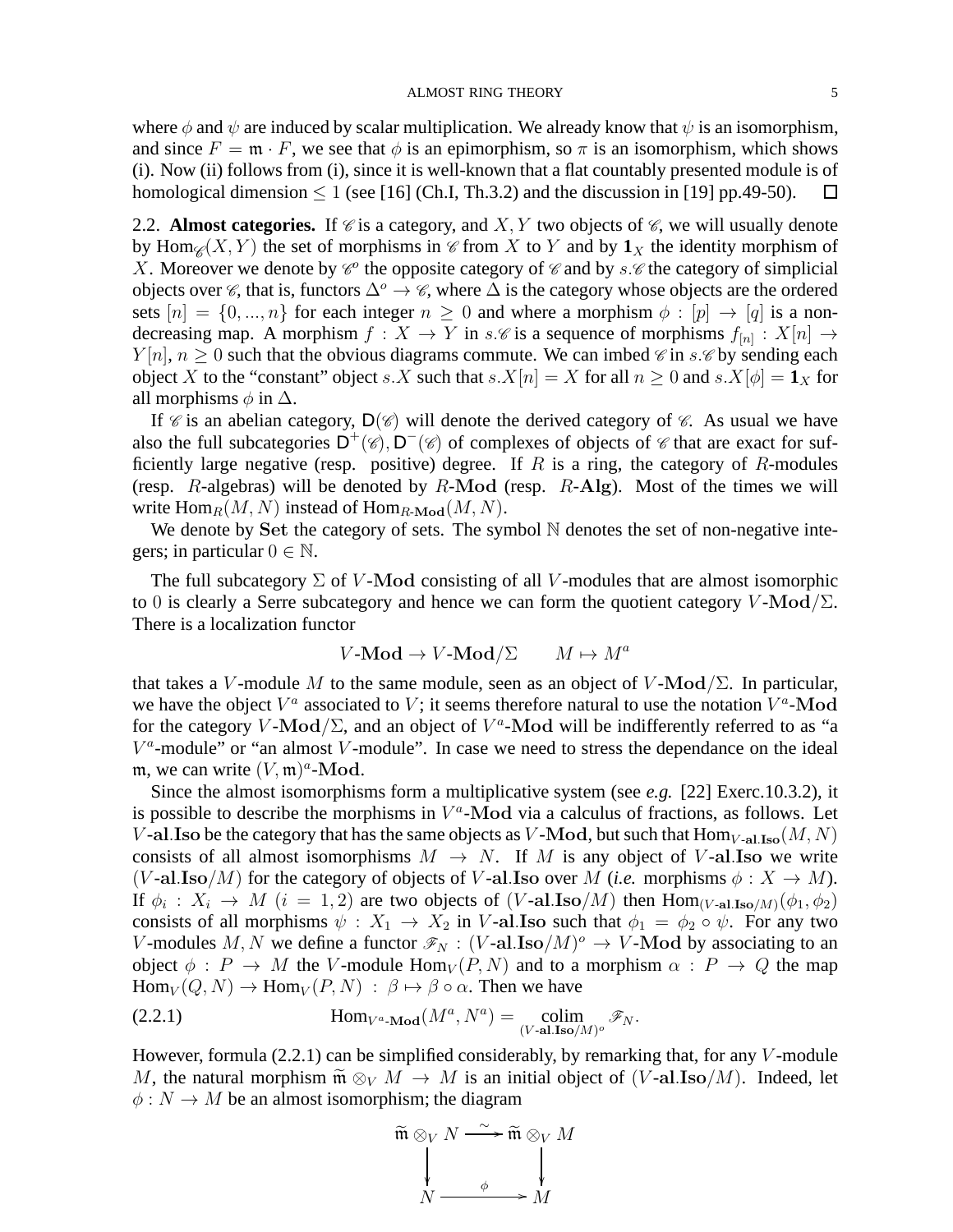(cp. remark 2.1.3(i)) allows one to define a morphism  $\psi : \tilde{m} \otimes_V M \to N$  over M. We need to show that  $\psi$  is unique. But if  $\psi_1, \psi_2$ :  $\widetilde{\mathfrak{m}} \otimes_V M \to N$  are two maps over M, then  $\text{Im}(\psi_1 - \psi_2) \subset \text{Ker}(\phi)$  is almost zero, hence  $\text{Im}(\psi_1 - \psi_2) = 0$ , since  $\tilde{\mathfrak{m}} \otimes_V M = \mathfrak{m} \cdot (\tilde{\mathfrak{m}} \otimes_V M)$ . Consequently, (2.2.1) boils down to

(2.2.2) 
$$
\text{Hom}_{V^a\text{-}\mathbf{Mod}}(M^a, N^a) = \text{Hom}_V(\widetilde{\mathfrak{m}} \otimes_V M, N).
$$

In particular  $\text{Hom}_{V^a\text{-}\mathbf{Mod}}(M,N)$  has a natural structure of V-module for any two  $V^a\text{-modules}$  $M, N, i.e.$  Hom $_{V^a\text{-Mod}}(-, -)$  is a bifunctor that takes values in the category V-Mod.

One checks easily (for instance using (2.2.2)) that the usual tensor product induces a bifunctor  $-\otimes_V$  – on almost *V*-modules, which, in the jargon of [4] makes of  $V^a$ -Mod an *abelian tensor category*. Then an *almost* V *-algebra* is just a commutative unitary monoid in the tensor category  $V^a$ -Mod. Let us recall what this means. Quite generally, let  $(\mathscr{C}, \otimes, U)$  be any abelian tensor category, so that  $\otimes$  :  $\mathscr{C} \times \mathscr{C} \to \mathscr{C}$  is a biadditive functor, U is the identity object of  $\mathscr{C}$  (see [4] p.105) and for any two objects M and N in  $\mathcal C$  we have a "commutativity constraint" (*i.e.* a functorial isomorphism  $\eta_{M|N} : M \otimes N \to N \otimes M$  that "switches the two factors") and a functorial isomorphism  $\nu_M : U \otimes M \to M$ . Then a  $\mathscr{C}$ -monoid A is an object of  $\mathscr{C}$  endowed with a morphism  $\mu_A : A \otimes A \to A$  (the "multiplication" of A) satisfying the associativity condition

$$
\mu_A\circ ({\bf 1}_A\otimes \mu_A)=\mu_A\circ (\mu_A\otimes {\bf 1}_A).
$$

We say that A is *unitary* if additionally A is endowed with a "unit morphism"  $\underline{1}_A : U \to A$ satisfying the (left and right) unit property :

$$
\mu_A \circ (\underline{1}_A \otimes \mathbf{1}_A) = \nu_A \qquad \mu_A \circ (\underline{1}_A \otimes \mathbf{1}_A) \circ \eta_{A|U} = \mu_A \circ (\mathbf{1}_A \otimes \underline{1}_A).
$$

Finally A is *commutative* if  $\mu_A = \mu_A \circ \eta_{A|A}$  (to be rigorous, in all of the above one should indicate the associativity constraints, which we have omitted : see [4]). A commutative unitary monoid will also be simply called an *algebra*. With the morphisms defined in the obvious way, the *C*-monoids form a category; furthermore, given a *C*-monoid A, a *left* A-module is an object M of C endowed with a morphism  $\sigma_M$  :  $A \otimes M \to M$  such that  $\sigma_M \circ (\mathbf{1}_A \otimes \sigma_M) =$  $\sigma_M \circ (\mu_A \otimes \mathbf{1}_M)$ . Similarly one defines right A-modules and A-bimodules. In the case of bimodules we have left and right morphisms  $\sigma_{M,l}$  :  $A \otimes M \to M$ ,  $\sigma_{M,r}$  :  $M \otimes A \to M$  and one imposes that they "commute", *i.e.* that

$$
\sigma_{M,r}\circ (\sigma_{M,l}\otimes \mathbf{1}_A)=\sigma_{M,l}\circ (\mathbf{1}_A\otimes \sigma_{M,r}).
$$

Clearly the (left resp. right) A-modules (and the A-bimodules) form an additive category with A*-linear morphisms* defined as one expects. One defines the notion of a submodule as an equivalence class of monomorphisms  $N \to M$  such that the composition  $A \otimes N \to A \otimes$  $M \to M$  factors through N. Now, if  $f : M \to N$  is a morphism of left A-modules, then  $Ker(f)$  exists in the underlying abelian category  $\mathscr C$  and one checks easily that it has a unique structure of left A-module which makes it a submodule of M. *If moreover* ⊗ *is right exact* when either argument is fixed, then also  $Coker(f)$  has a unique A-module structure for which  $N \to \text{Coker}(f)$  is A-linear. In this case the category of left A-modules is abelian. Similarly, if A is a unitary  $\mathscr C$ -monoid, then one defines the notion of *unitary* left A-module by requiring that  $\sigma_M \circ (\underline{1}_A \otimes \mathbf{1}_M) = \nu_M$  and these form an abelian category when  $\otimes$  is right exact.

Specialising to our case we obtain the category  $V^a$ -Alg of almost V-algebras and, for every almost V -algebra A, the category A-Mod of unitary left A-modules. Clearly the localization functor restricts to a functor  $V\text{-}{\bf Alg} \to V^a\text{-}{\bf Alg}$  and for any  $V\text{-algebra }R$  we have a localization functor  $R\text{-}\mathbf{Mod} \to R^a\text{-}\mathbf{Mod}$ .

Next, if A is an almost V-algebra, we can define the category  $A$ -Alg of  $A$ -algebras. It consists of all the morphisms  $A \rightarrow B$  of almost V-algebras.

Let again ( $\mathscr{C}, \otimes, U$ ) be any abelian tensor category. By [4] p.119, the endomorphism ring End $\mathscr{C}(U)$  of U is commutative. For any object M of  $\mathscr{C}$ , denote  $M_* = \text{Hom}_{\mathscr{C}}(U, M)$ ; then  $M \mapsto$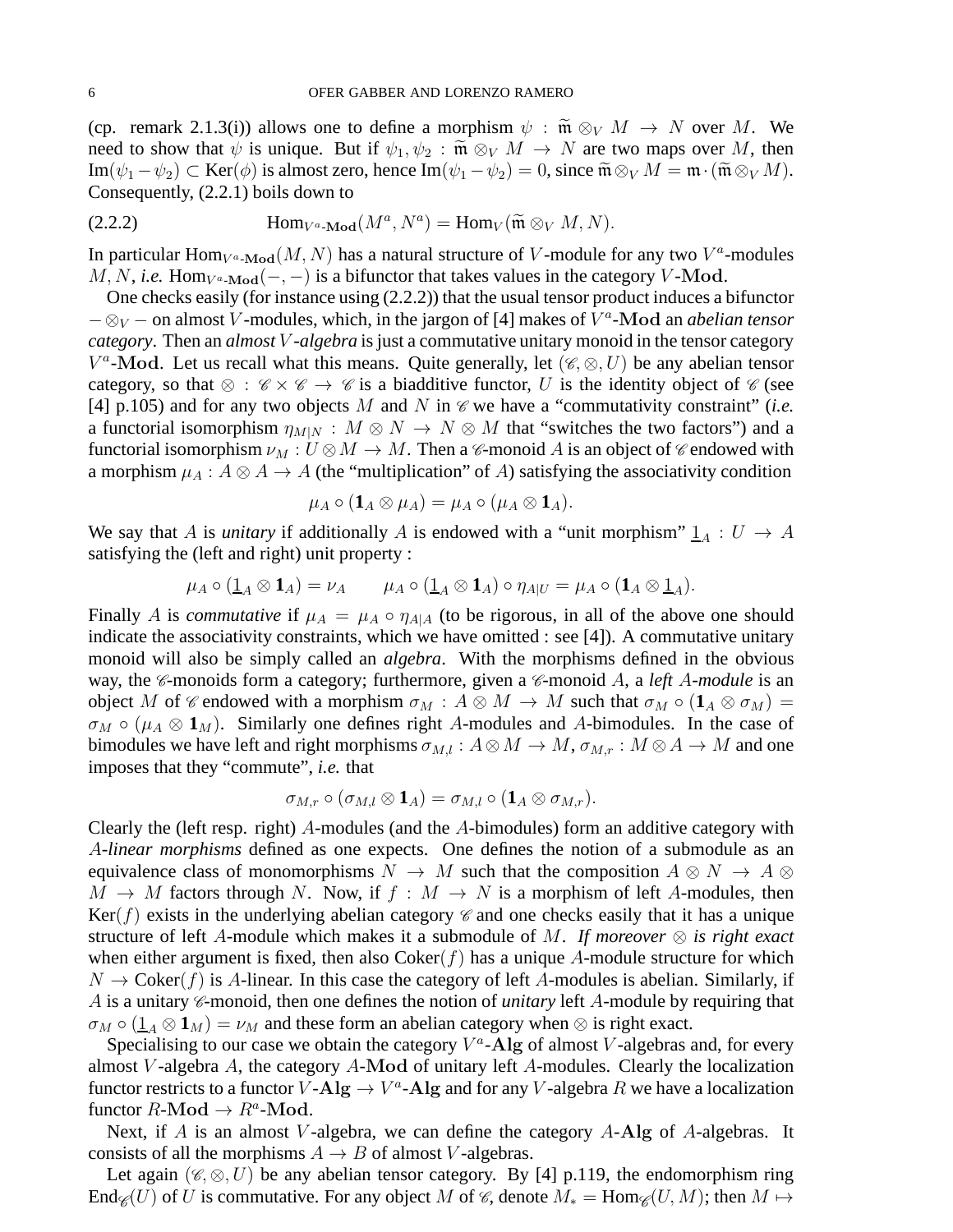$M_*$  defines a functor  $\mathscr{C} \to \text{End}_{\mathscr{C}}(U)$ -Mod. Moreover, if A is a  $\mathscr{C}$ -monoid,  $A_*$  is an associative End $\mathscr{C}(U)$ -algebra, with multiplication given as follows. For  $a, b \in A_*$  let  $a \cdot b = \mu_A \circ (a \otimes b) \circ \nu_U^{-1}$  $\bar{\bar{U}}^{-1}$ . Similarly, if M is an A-module,  $M_*$  is an  $A_*$ -module in a natural way, and in this way we obtain a functor from A-modules and A-linear morphisms to  $A_*$ -modules and  $A_*$ -linear maps. Using [4] (Prop. 1.3), one can also check that  $\text{End}_{\mathscr{C}}(U) = U_*$  as  $\text{End}_{\mathscr{C}}(U)$ -algebras, where U is viewed as a  $\mathcal{C}$ -monoid using  $\nu_U$ .

All this applies especially to our categories of almost modules and almost algebras : in this case we call  $M \mapsto M_*$  the *functor of almost elements*. So, if M is an almost module, an almost element of M is just an honest element of  $M_*$ . Using (2.2.2) one can show easily that for every V-module M the natural map  $M \to (M^a)_*$  is an almost isomorphism.

Let A be an almost V-algebra. For any two A-modules M, N, the set  $\text{Hom}_{A\text{-Mod}}(M, N)$  has a natural structure of  $A_{*}$ -module and we obtain an internal Hom functor by letting

 $\text{alHom}_A(M, N) = \text{Hom}_{A\text{-}\mathbf{Mod}}(M, N)^a.$ 

This is the functor of *almost homomorphisms* from M to N.

For any A-module M we have also a functor of tensor product  $M \otimes_A -$  on A-modules which, in view of the following proposition 2.2.4 can be shown to be a left adjoint to the functor alHom<sub>A</sub> $(M, -)$ . It can be defined as  $M \otimes_A N = (M_* \otimes_{A_*} N_*)^a$  but an appropriate almost version of the usual construction would also work.

With this tensor product, A-Mod is an abelian tensor category as well, and A-Alg could also be described as the category of (A-Mod)-algebras. Under this equivalence, a morphism  $\phi: A \to B$  of almost V-algebras becomes the unit morphism  $\underline{1}_B: A \to B$  of the corresponding monoid. We will sometimes drop the subscript and write simply  $1$ .

**Remark 2.2.3.** Let  $V \to W$  be a map of base rings, W taken with the extended ideal  $\mathfrak{m} \cdot W$ . Then  $W^a$  is an almost V-algebra so we have defined the category  $W^a$ -Mod using base ring V and the category  $(W, \mathfrak{m} \cdot W)^a$ -Mod using base W. One shows easily that they are equivalent: we have an obvious functor  $(W, \mathfrak{m}\cdot W)^a$ -Mod  $\rightarrow W^a$ -Mod and an essential inverse is provided by  $M \mapsto M_*$ . Similar base comparison statements hold for the categories of almost algebras.

**Proposition 2.2.4.** *i)* There is a natural isomorphism  $A \simeq A_*^a$  of almost V-algebras.

*ii)* Let R be any V-algebra. Then the functor  $M \mapsto M_*$  from  $R^a$ -Mod to R-Mod (resp. *from*  $R^a$ -Alg *to*  $R$ -Alg) is right adjoint to the localization functor  $R$ -Mod  $\rightarrow$   $R^a$ -Mod (resp.  $R$ -Alg  $\rightarrow$   $R^a$ -Alg).

*iii) The counit of the adjunction*  $M_*^a \to M$  *is a natural isomorphism from the composition of the two functors to the identity functor*  $\mathbf{1}_{A \cdot \mathbf{Mod}}$  *(resp.*  $\mathbf{1}_{A \cdot \mathbf{Alg}}$ *).* 

*Proof.* (i) has already been remarked. We show (ii). In light of remark 2.2.3 (applied with  $W = R$ ) we can assume that  $V = R$ . Let M be a V-module and N an almost V-module; we have natural bijections

$$
\text{Hom}_{V^a\text{-}\text{Mod}}(M^a, N) \simeq \text{Hom}_{V^a\text{-}\text{Mod}}(M^a, (N_*)^a) \simeq \text{Hom}_V(\widetilde{\mathfrak{m}} \otimes_V M, N_*)
$$
  
\simeq \text{Hom}\_V(M, \text{Hom}\_V(\widetilde{\mathfrak{m}}, N\_\*)) \simeq \text{Hom}\_V(M, \text{Hom}\_{V^a\text{-}\text{Mod}}(V, (N\_\*)^a))  
\simeq \text{Hom}\_V(M, N\_\*)

which proves (ii). Now (iii) follows by inspecting the proof of (ii), or by [8] (ch.III Prop.3).  $\Box$ 

**Remark 2.2.5.** The existence of the right adjoint follows also directly from [8] (chap.III §3 Cor.1 or chap.  $V \S 2$ ).

**Corollary 2.2.6.** *The functor*  $M \mapsto M_*$  *from*  $R^a$ -**Mod** *to*  $R$ -**Mod** *sends injectives to injectives and injective envelopes to injective envelopes.*

*Proof.* The functor  $M \mapsto M_*$  is right adjoint to an exact functor, hence it preserves injectives. Now, let J be an injective envelope of M; to show that  $J_*$  is an injective envelope of  $M_*$ , it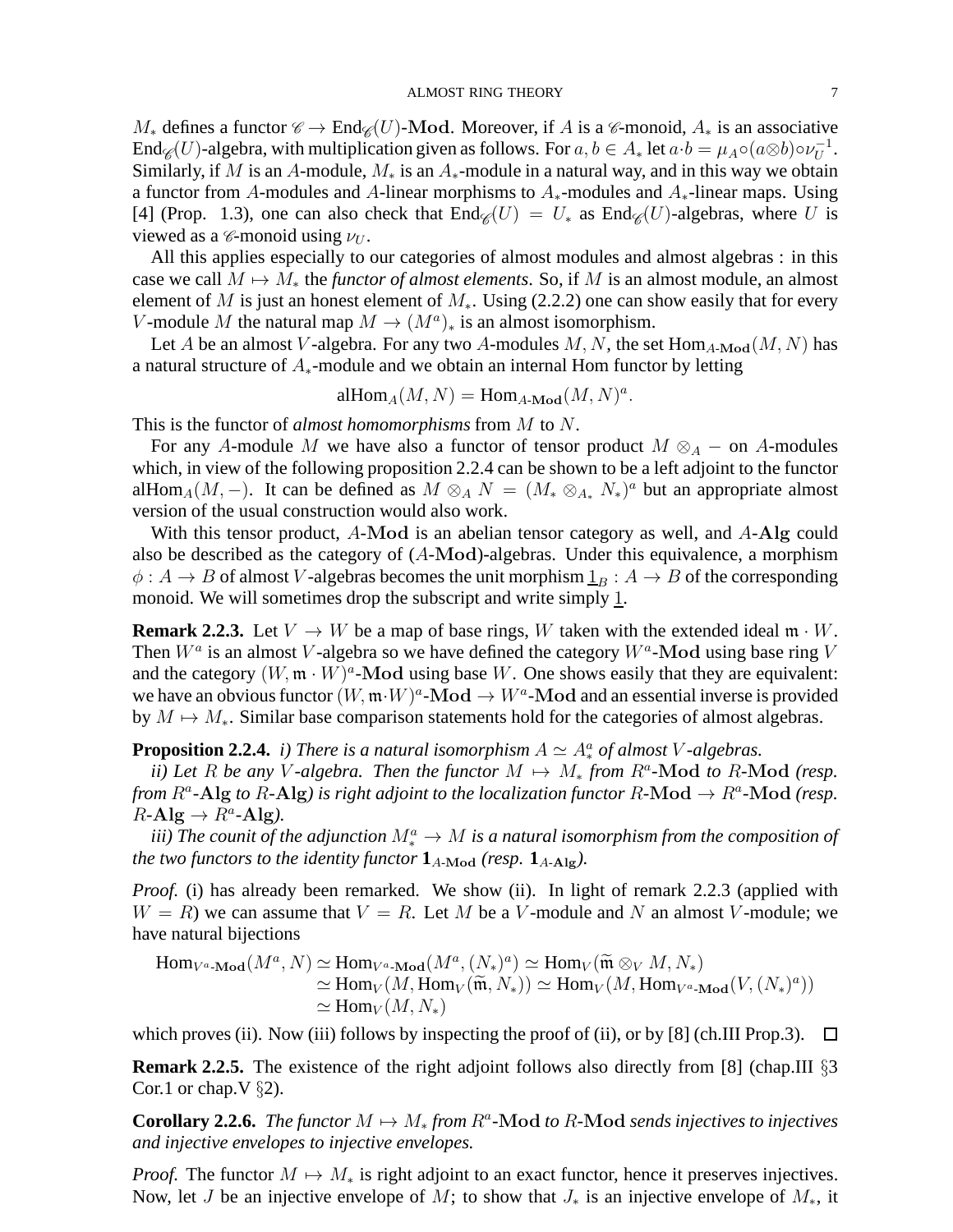suffices to show that  $J_*$  is an essential extension of  $M_*$ . However, if  $N \subset J_*$  and  $N \cap M_* = 0$ , then  $N^a \cap M = 0$ , hence  $\mathfrak{m} \cdot N = 0$ , but  $J_*$  does not contain m-torsion, thus  $N = 0$ . П

**Corollary 2.2.7.** *The categories* A*-*Mod *and* A*-*Alg *are both complete and cocomplete.*

*Proof.* We recall that the categories  $A_{*}$ -Mod and  $A_{*}$ -Alg are both complete and cocomplete. Now let I be any small indexing category and  $M : I \rightarrow A$ -Mod be any functor. Denote by  $M_*: I \to A_*$ -Mod the composed functor  $i \mapsto M(i)_*.$  We claim that colim  $M = (\operatorname{colim}_I M_*)^a$ . The proof is an easy application of proposition 2.2.4(iii). A similar argument also works for limits and for the category A-Alg.  $\Box$ 

Note that the essential image of  $M \mapsto M_*$  is closed under limits. Next recall that the forgetful functor  $A_*$ -Alg  $\rightarrow$  Set (resp.  $A_*$ -Mod  $\rightarrow$  Set) has a left adjoint  $A_*[-]$  : Set  $\rightarrow A_*$ -Alg (resp.  $A^{(-)}$ : Set  $\rightarrow A_{*}$ -Mod) that assigns to a set S the free  $A_{*}$ -algebra  $A_{*}[S]$  (resp. the free  $A_*$ -module  $A_*^{(S)}$ ) generated by S. If S is any set, it is natural to write  $A[S]$  (resp.  $A^{(S)}$ ) for the A-algebra  $(A_*[S])^a$  (resp. for the A-module  $(A_*^{(S)})^a$ . This yields a left adjoint, called the *free* A-algebra functor Set  $\rightarrow$  A-Alg (resp. the *free* A-module functor Set  $\rightarrow$  A-Mod) to the "forgetful" functor  $A$ -Alg  $\rightarrow$  Set (resp.  $A$ -Mod  $\rightarrow$  Set)  $B \mapsto B_*$ .

Now let R be any V-algebra; we want to construct a left adjoint to the localisation functor  $R\text{-Mod} \to R^a\text{-Mod}$ . For a given  $R^a\text{-module }M$ , let

$$
(2.2.8) \t\t M_! = \widetilde{\mathfrak{m}} \otimes_V (M_*)
$$

We have the natural map (unit of adjunction)  $R \to R_*^a$ , so that we can view  $M_1$  as an  $R$ -module.

**Proposition 2.2.9.** *i)* The functor  $R^a$ -Mod  $\rightarrow$  R-Mod *defined by* (2.2.8) *is left adjoint to localisation.*

*ii)* The unit of the adjunction  $M \to M_!^a$  is a natural isomorphism from the identity functor  $\mathbf{1}_{R^a \text{-Mod}}$  *to the composition of the two functors.* 

*Proof.* (i) follows easily from (2.2.2) and (ii) follows easily from (i).

**Corollary 2.2.10.** *Suppose that*  $\widetilde{m}$  *is a flat V*-module. Then we have :

*i*) the functor  $M \mapsto M_!$  is exact;

*ii)* the localisation functor  $R$ -**Mod**  $\rightarrow$   $R^a$ -**Mod** sends injectives to injectives.

*Proof.* By proposition 2.2.9 it follows that  $M \mapsto M_1$  is right exact. To show that it is also left exact when  $\tilde{m}$  is a flat V-module, it suffices to remark that  $M \mapsto M_*$  is left exact. Now, by (i), the functor  $M \mapsto M^a$  is right adjoint to an exact functor, so (ii) is clear. the functor  $M \mapsto M^a$  is right adjoint to an exact functor, so (ii) is clear.

Next, let B be any A-algebra. The multiplication on  $B_*$  is inherited by  $B_1$ , which is therefore a non-unital ring in a natural way. We endow the V-module  $V \oplus B_1$  with the ring structure determined by the rule:  $(v, b) \cdot (v', b') = (v \cdot v', v \cdot b' + v' \cdot b + b \cdot b')$  for all  $v, v' \in V$  and  $b, b' \in B_1$ . Then  $V \oplus B_1$  is a (unital) ring. Let  $\mu_m : \widetilde{\mathfrak{m}} \to \mathfrak{m}$  be the map defined by  $x \otimes y \mapsto xy$ <br>for all  $x \mapsto \sigma$ ,  $m$ , we aratice that the subset of all algorite of the form  $(u(x)) \to \mathfrak{D}$  1) (for for all  $x, y \in \mathfrak{m}$ ; we notice that the subset of all elements of the form  $(\mu(s), -s \otimes \mathfrak{1})$  (for arbitrary  $s \in \widetilde{\mathfrak{m}}$ ) forms an ideal I of  $V \oplus B_!$ . Set  $B_{!!} = (V \oplus B_!) / I$ . Thus we have a sequence of V -modules

(2.2.11)  $0 \to \widetilde{\mathfrak{m}} \to V \oplus B_! \to B_{!} \to 0$ 

which in general is only right exact.

**Definition 2.2.12.** We say that B is an *exact* A-*algebra* if the sequence (2.2.11) is exact.

**Remark 2.2.13.** Notice that if  $\widetilde{m} \stackrel{\sim}{\rightarrow} m$  (*e.g.* when m is flat), then all A-algebras are exact. In the general case, if B is any A-algebra, then  $V^a \times B$  is always exact. Indeed, we have  $(V^a \times B)_* \simeq V^a_* \times B_*$  and, by remark 2.1.3(i),  $\widetilde{\mathfrak{m}} \otimes_V V^a_* \simeq \widetilde{\mathfrak{m}}.$ 

 $\Box$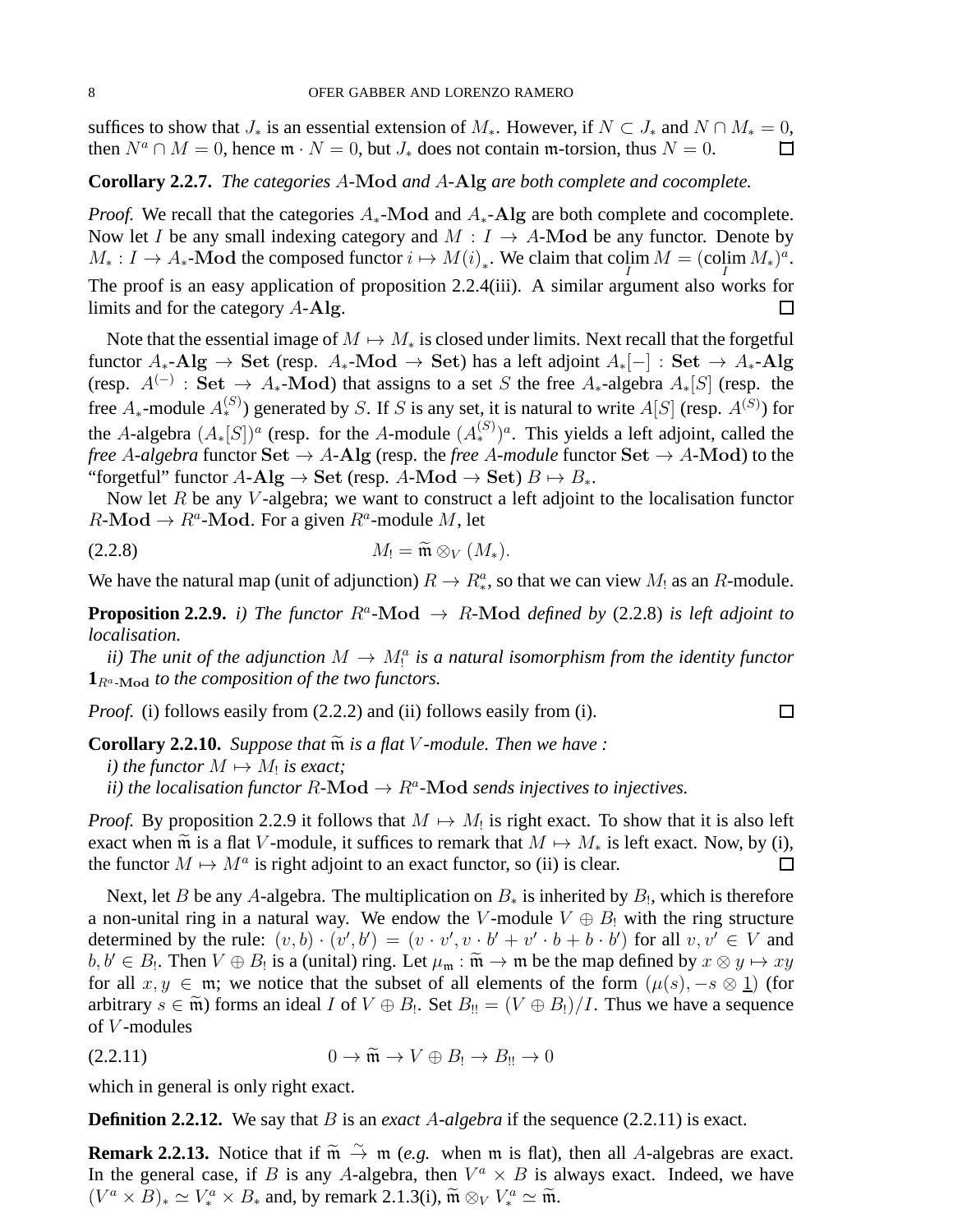Clearly we have a natural isomorphism  $B \simeq B_{\text{II}}^a$ .

**Proposition 2.2.14.** *The functor*  $B \mapsto B_{\text{II}}$  *is left adjoint to the localisation functor*  $A_{\text{II}}$ - $\mathbf{Alg} \rightarrow$ A*-*Alg*.*

*Proof.* Let *B* be an *A*-algebra, *C* an  $A_{!!}$ -algebra and  $\phi : B \to C^a$  a morphism of *A*-algebras. By proposition 2.2.9 we obtain a natural  $A_*$ -linear morphism  $B_! \rightarrow C$ . Together with the structure morphism  $V \to C$  this yields a map  $\phi : V \oplus B_1 \to C$  which is easily seen to be a ring homomorphism. It is equally clear that the ideal I defined above is mapped to zero by  $\phi$ , hence the latter factors through a map of  $A_{\parallel}$ -algebras  $B_{\parallel} \rightarrow C$ . Conversely, such a map induces a morhism of A-algebras  $B \to C^a$  just by taking localisation. It is easy to check that the two procedures are inverse to each other, which shows the assertion.  $\Box$ 

**Remark 2.2.15.** The functor of almost elements commutes with arbitrary limits, because all right adjoints do. It does not in general commute with colimits, not even with arbitrary infinite direct sums. Dually, the functors  $M \mapsto M_1$  and  $B \mapsto B_{11}$  commute with all colimits. In particular, the latter commutes with tensor products.

2.3. **Almost homological algebra.** In this section we fix an almost V -algebra A and we consider various constructions in the category of A-modules.

**Remark 2.3.1.** i) Let  $M_1, M_2$  be two A-modules. By proposition 2.2.4 it is clear that a morphism  $\phi : M_1 \to M_2$  of A-modules is uniquely determined by the induced morphism  $M_{1*} \to$  $M_{2*}$ .

ii) It is a bit tricky to deal with preimages of almost elements under morphisms: for instance, if  $\phi: M_1 \to M_2$  is an epimorphism (by which we mean that  $\mathrm{Coker}(\phi) \simeq 0$ ) and  $m_2 \in M_{2*}$ , then it is not true in general that we can find an almost element  $m_1 \in M_{1*}$  such that  $\phi_*(m_1) = m_2$ . What remains true is that for arbitrary  $\varepsilon \in \mathfrak{m}$  we can find  $m_1$  such that  $\phi_*(m_1) = \varepsilon \cdot m_2$ .

The abelian category A-Mod satisfies axiom (AB5) (see *e.g.* [22] (§A.4)) and it has a generator, namely the object  $A$  itself. It then follows by a general result that  $A$ -Mod has enough injectives. By corollary 2.2.7 any inverse system  $\{M_n \mid n \in \mathbb{N}\}\$  of A-modules has an (inverse) limit lim M. As usual, we denote by  $\lim^{-1}$  the right derived functor of the inverse limit functor. n∈N Notice that [22] (Cor. 3.5.4) holds in the almost case since axiom (AB4\*) holds in A-Mod (on the other hand, it is not clear whether [22] (Lemma 3.5.3) holds under (AB4\*), since the proof uses elements).

**Lemma 2.3.2.** *Let*  $\{M_n : \phi_n : M_n \to M_{n+1} \mid n \in \mathbb{N}\}$  *(resp.*  $\{N_n : \psi_n : N_{n+1} \to N_n \mid n \in \mathbb{N}\}$ *) be a direct (resp. inverse) system of A-modules and morphisms and*  $\{\varepsilon_n \mid n \in \mathbb{N}\}\$ a sequence of *ideals of* V *converging to* V *(for the uniform structure introduced in section 2.1).*

*i)* If  $\varepsilon_n \cdot M_n = 0$  for all  $n \in \mathbb{N}$  then  $\operatorname*{colim}_{n \in \mathbb{N}} M_n \simeq 0$ .

*ii)* If 
$$
\varepsilon_n \cdot N_n = 0
$$
 for all  $n \in \mathbb{N}$  then  $\lim_{n \in \mathbb{N}} N_n \simeq 0 \simeq \lim_{n \in \mathbb{N}} {}^1N_n$ .  
*iii)* If  $\varepsilon_n \cdot \text{Coker}(\psi_n) = 0$  for all  $n \in \mathbb{N}$  and  $\prod_{j=0}^{\infty} \varepsilon_j$  is a Cauchy product, then  $\lim_{n \in \mathbb{N}} {}^1N_n \simeq 0$ .

*Proof.* (i) and (ii) : we remark only that  $\lim_{n \in \mathbb{N}} \binom{1}{n}$   $\approx \lim_{n \in \mathbb{N}} \binom{1}{n+p}$  for all  $p \in \mathbb{N}$  and leave the details to the reader. We prove (iii). From [22] (Cor. 3.5.4) it follows easily that  $(\lim_{n\in\mathbb{N}} 1N_{n*})^a \simeq$  $\lim_{n \in \mathbb{N}}$  1 $N_n$ . It then suffices to show that  $\lim_{n \in \mathbb{N}}$  1 $N_{n*}$  is almost zero. We have  $\varepsilon_n^2 \cdot \text{Coker}(\psi_{n*}) = 0$ and the product  $\prod_{j=0}^{\infty}(\varepsilon_j^2)$  is again a Cauchy product. Next let  $N'_n = \bigcap_{p\geq 0} \text{Im}(N_{n+p*} \to N_{n*})$ . If  $J_n = \bigcap_{p \geq 0} (\varepsilon_n \cdot \varepsilon_{n+1} \cdot \ldots \cdot \varepsilon_{n+p})^2$  then  $J_n \cdot N_{n*} \subset N'_n$  and  $\lim_{n \to \infty} J_n = V$ . In view of (ii),  $\lim_{n \in \mathbb{N}} {^1N_{n*}}/N'_n$  is almost zero, hence we reduce to showing that  $\lim_{n \in \mathbb{N}} {^1N'_n}$  is almost zero. But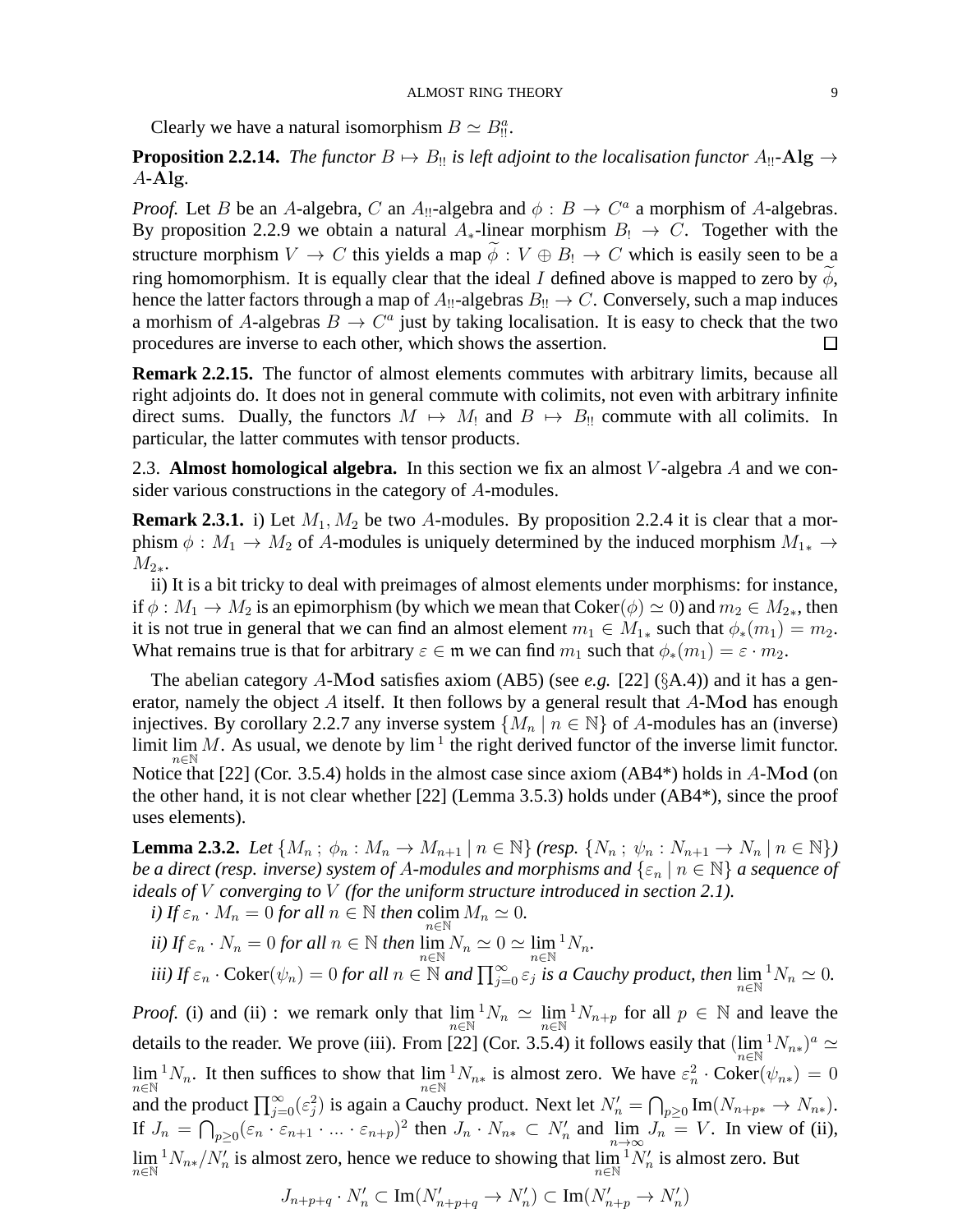for all  $n, p, q \in \mathbb{N}$ . On the other hand, by remark 2.1.2 we get  $\bigcup_{q=0}^{\infty} \mathfrak{m} \cdot J_{n+p+q} = \mathfrak{m}$ , hence  $\mathfrak{m}\cdot N'_n\subset \text{Im}(N'_{n+p}\to N'_n)$  and finally  $\mathfrak{m}\cdot N'_n=\mathfrak{m}^2\cdot N'_n\subset \text{Im}(\mathfrak{m}\cdot N'_{n+p}\to\mathfrak{m}\cdot N'_n)$  which means that  $\{\mathfrak{m} \cdot N'_n\}$  is a surjective inverse system, so its  $\lim^1$  vanishes and the result follows.  $\Box$ 

**Example 2.3.3.** Let  $(V, \mathfrak{m})$  be as in example 2.1.1. Then every ideal in V is principal, so in the situation of the lemma we can write  $\varepsilon_j = (x_j)$  for some  $x_j \in V$ . Then the hypothesis in (iii) can be stated by saying that there exists  $c \in \mathbb{N}$  such that  $x_j \neq 0$  for all  $j \geq c$  and the sequence  $n \mapsto \sum_{j=c}^{n} \nu(x_j)$  is Cauchy in  $\Gamma$ .

### **Definition 2.3.4.** Let M be an A-module.

i) We say that M is *flat* (resp. *faithfully flat*) if the functor  $N \mapsto M \otimes_A N$ , from the category of A-modules to itself is exact (resp. exact and faithful). M is *almost projective* if the functor  $N \mapsto \mathrm{alHom}_A(M, N)$  is exact.

ii) We say that M is *finitely generated* if there exists a positive integer n and an epimorphism  $A^n \to M$ . We say that M is *almost finitely generated* if, for arbitrary  $\varepsilon \in \mathfrak{m}$ , there exists a finitely generated submodule  $M_{\varepsilon} \subset M$  such that  $\varepsilon \cdot M \subset M_{\varepsilon}$ .

iii) We say that M is *almost finitely presented* if, for arbitrary  $\varepsilon, \delta \in \mathfrak{m}$  there exist positive integers  $n = n(\varepsilon)$ ,  $m = m(\varepsilon)$  and a three term complex  $A^m \stackrel{\psi_{\varepsilon}}{\to} A^n \stackrel{\phi_{\varepsilon}}{\to} M$  with  $\varepsilon$  · Coker $(\phi_{\varepsilon}) = 0$ and  $\delta \cdot \text{Ker}(\phi_{\varepsilon}) \subset \text{Im}(\psi_{\varepsilon}).$ 

**Proposition 2.3.5.** *(i) An* A*-module* M *is almost finitely generated if and only if for every finitely generated ideal*  $\mathfrak{m}_0 \subset \mathfrak{m}$  *there exists a finitely generated submodule*  $M_0 \subset M$  *such that*  $\mathfrak{m}_0 \cdot M \subset M_0$ .

*(ii) An* A*-module is almost finitely presented if and only if, for every finitely generated ideal*  $\mathfrak{m}_0 \subset \mathfrak{m}$  *there is a complex*  $A^m \stackrel{\psi}{\to} A^n \stackrel{\phi}{\to} M$  *with*  $\mathfrak{m}_0 \cdot \text{Coker}(\phi) = 0$  *and*  $\mathfrak{m}_0 \cdot \text{Ker}(\phi) \subset \text{Im}(\psi)$ *.* 

*Proof.* (i) is easy and we leave it to the reader. To prove (ii), take a finitely generated ideal  $\mathfrak{m}_1 \subset \mathfrak{m}$  such that  $\mathfrak{m}_0 \subset \mathfrak{m} \cdot \mathfrak{m}_1$ , pick a morphism  $\phi : A^n \to M$  whose cokernel is annihilated by  $m_1$ , and apply the following lemma 2.3.6.  $\Box$ 

**Lemma 2.3.6.** *If* M *is almost finitely presented and*  $\phi$  :  $F \to M$  *is a morphism with*  $F \simeq A^n$ , *then for every finitely generated ideal*  $m_1 \subset m \cdot Ann_V(Coker(\phi))$  *there is a finitely generated submodule of*  $\text{Ker}(\phi)$  *containing*  $m_1 \cdot \text{Ker}(\phi)$ *.* 

*Proof.* We need the following

*Claim* 2.3.7. Let  $F_1$  be a finitely generated A-module and suppose that we are given  $a, b \in V$ and a (not necessarily commutative) diagram

$$
F_1 \xrightarrow{p} M
$$
  
\n
$$
\psi \qquad \downarrow \phi \qquad q
$$
  
\n
$$
F_2
$$

such that  $q \circ \phi = a \cdot p$ ,  $p \circ \psi = b \cdot q$ . Let  $I \subset V$  be an ideal such that Ker(q) has a finitely generated submodule containing  $I \cdot \text{Ker}(q)$ . Then  $\text{Ker}(p)$  has a finitely generated submodule containing  $a \cdot b \cdot I \cdot \text{Ker}(p)$ .

*Proof of the claim:* Let R be the submodule of  $Ker(q)$  given by the assumption. We have  $\text{Im}(\psi \circ \phi - a \cdot b \cdot \mathbf{1}_{F_1}) \subset \text{Ker}(p)$  and  $\psi(R) \subset \text{Ker}(p)$ . We take  $R_1 = \text{Im}(\psi \circ \phi - a \cdot b \cdot \mathbf{1}_{F_1}) + \psi(R)$ . Clearly  $\phi(\text{Ker}(p)) \subset \text{Ker}(q)$ , so  $I \cdot \phi(\text{Ker}(p)) \subset R$ , hence  $I \cdot \psi \circ \phi(\text{Ker}(p)) \subset \psi(R)$  and finally  $a \cdot b \cdot I \cdot \text{Ker}(p) \subset R_1$ .

Now, let  $\delta \in \text{Ann}_V(\text{Coker}(\phi))$  and  $\varepsilon_1, \varepsilon_2, \varepsilon_3, \varepsilon_4 \in \mathfrak{m}$ . By assumption there is a complex  $A^r \stackrel{t}{\rightarrow} A^s \stackrel{q}{\rightarrow} M$  with  $\varepsilon_1 \cdot \text{Coker}(q) = 0$ ,  $\varepsilon_2 \cdot \text{Ker}(q) \subset \text{Im}(t)$ . Letting  $F_1 = F$ ,  $F_2 = A^s$ ,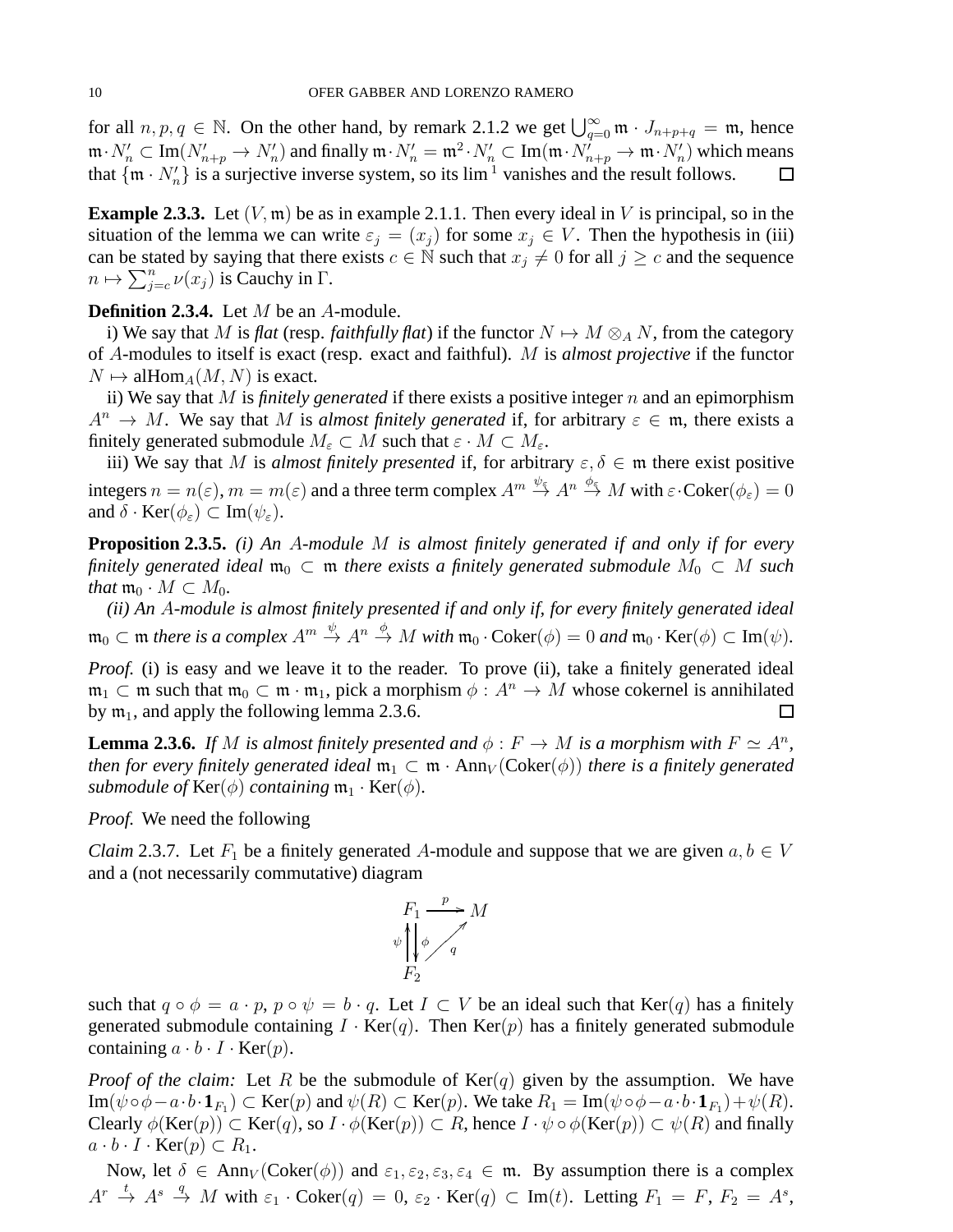$a = \varepsilon_1 \cdot \varepsilon_3$ ,  $b = \varepsilon_4 \cdot \delta$ , one checks easily that  $\psi$  and  $\phi$  can be given such that all the assumptions of the above claim are fulfilled. So, with  $I = \varepsilon_2 \cdot V$  we get that  $\varepsilon_1 \cdot \varepsilon_2 \cdot \varepsilon_3 \cdot \varepsilon_4 \cdot \delta \cdot \text{Ker}(\phi)$  lies in a finitely generated submodule of  $Ker(\phi)$ . But  $m_1$  is contained in an ideal generated by finitely many such products  $\varepsilon_1 \cdot \varepsilon_2 \cdot \varepsilon_3 \cdot \varepsilon_4 \cdot \delta$ .  $\Box$ 

The following proposition generalises a well-known characterization of finitely presented modules over usual rings.

### **Proposition 2.3.8.** *Let* M *be an* A*-module.*

*i)* M is almost finitely generated if and only if, for every filtered inductive system  $(N_\lambda, \phi_{\lambda\mu})$ *(indexed by a directed set* Λ*) the natural morphism*

$$
\nu: \mathop{\text{colim}}_{\Lambda} \mathop{\text{alHom}}\nolimits_A(M, N_\lambda) \to \mathop{\text{alHom}}\nolimits_A(M, \mathop{\text{colim}}\nolimits \Lambda_\lambda)
$$

*is a monomorphism.*

*ii)* M *is almost finitely presented if and only if for every filtered inductive sytem as above,* ν *is an isomorphism.*

*Proof.* The "only if" part in (i) (resp. (ii)) is first checked when M is finitely generated (resp. finitely presented) and then extended to the general case. We leave the details to the reader and we proceed to verify the "if" part. For (i), choose a set I and an epimorphism  $p: A^{(I)} \to M$ . Let  $\Lambda$  be the directed set of finite subsets of I, ordered by inclusion. For  $S \in \Lambda$ , let  $M_S =$  $p(A^S)$ . Then colim  $(M/M_S) = 0$ , so the assumption gives colimalHom $_A(M, M/M_S) = 0$ , *i.e.* colim  $\text{Hom}_{A}(M, M/M_S) = 0$  is almost zero, so, for every  $\varepsilon \in \mathfrak{m}$ , the image of  $\varepsilon \cdot \mathbf{1}_M$ in the above colimit is 0, *i.e.* there exists  $S \in \Lambda$  such that  $\varepsilon \cdot M \subset M_S$ , which proves the contention. For (ii), we present M as a filtered colimit colim  $M_{\lambda}$ , where each  $M_{\lambda}$  is finitely presented (this can be done *e.g.* by taking such a presentation of the  $A_*$ -module  $M_*$  and applying  $N \mapsto N^a$ ). The assumption of (ii) gives that colim  $\text{Hom}_A(M, M_\lambda) \to \text{Hom}_A(M, M)$  is an almost isomorphism, hence, for every  $\varepsilon \in \mathfrak{m}$  there is  $\lambda \in \Lambda$  and  $\phi_{\varepsilon}: M \to M_{\lambda}$  such that  $p_{\lambda} \circ \phi_{\varepsilon} = \varepsilon \cdot \mathbf{1}_M$ , where  $p_{\lambda}: M_{\lambda} \to M$  is the natural morphism to the colimit. If such a  $\phi_{\varepsilon}$ exists for  $\lambda$ , then it exists for every  $\mu \geq \lambda$ . Hence, if  $\mathfrak{m}_0 \subset \mathfrak{m}$  is a finitely generated subideal, say  $\mathfrak{m}_0 = \sum_j^k V \varepsilon_j$ , then there exist  $\lambda \in \Lambda$  and  $\phi_i : M \to M_\lambda$  such that  $p_\lambda \circ \phi_i = \varepsilon_i \cdot \mathbf{1}_M$  for  $i = 1, ..., k$ . Hence  $\text{Im}(\phi_i \circ p_\lambda - \varepsilon_i \cdot \mathbf{1}_{M_\lambda})$  is contained in  $\text{Ker}(p_\lambda)$  and contains  $\varepsilon_i \cdot \text{Ker}(p_\lambda)$ . Hence Ker( $p_{\lambda}$ ) has a finitely generated submodule L containing  $\mathfrak{m}_0$  · Ker( $p_{\lambda}$ ). Choose a presentation  $A^m \to A^n \stackrel{\pi}{\to} M_\lambda$ . Then one can lift  $\mathfrak{m}_0 \cdot L$  to a finitely generated submodule L' of  $A^n$ . Then Ker( $\pi$ ) + L' is a finitely generated submodule of Ker( $p_\lambda \circ \pi$ ) containing  $\mathfrak{m}_0^2 \cdot \text{Ker}(p_\lambda \circ \pi)$ . Since we also have  $\mathfrak{m}_0$  · Coker( $p_\lambda \circ \pi$ ) = 0 and  $\mathfrak{m}_0$  is arbitrary, the conclusion follows from proposition 2.3.5.  $\Box$ 

**Lemma 2.3.9.** *Let*  $0 \to M' \to M \to M'' \to 0$  *be an exact sequence of A-modules. Then:* 

*i) If* M′ *,* M′′ *are almost finitely generated (resp. presented) then so is* M*.*

*ii) If* M *is almost finitely presented, then* M′′ *is almost finitely presented if and only if* M′ *is almost finitely generated.*

*Proof.* These facts can be deduced from proposition 2.3.8 and remark 2.3.11(iii), or proved directly.  $\Box$ 

**Lemma 2.3.10.** *Let* P *be one of the properties : "flat", "almost projective", "almost finitely generated", "almost finitely presented". If* B *is a* P A*-algebra, and* M *is a* P B*-module, then* M *is* P *as an* A*-module.*

*Proof.* Left to the reader.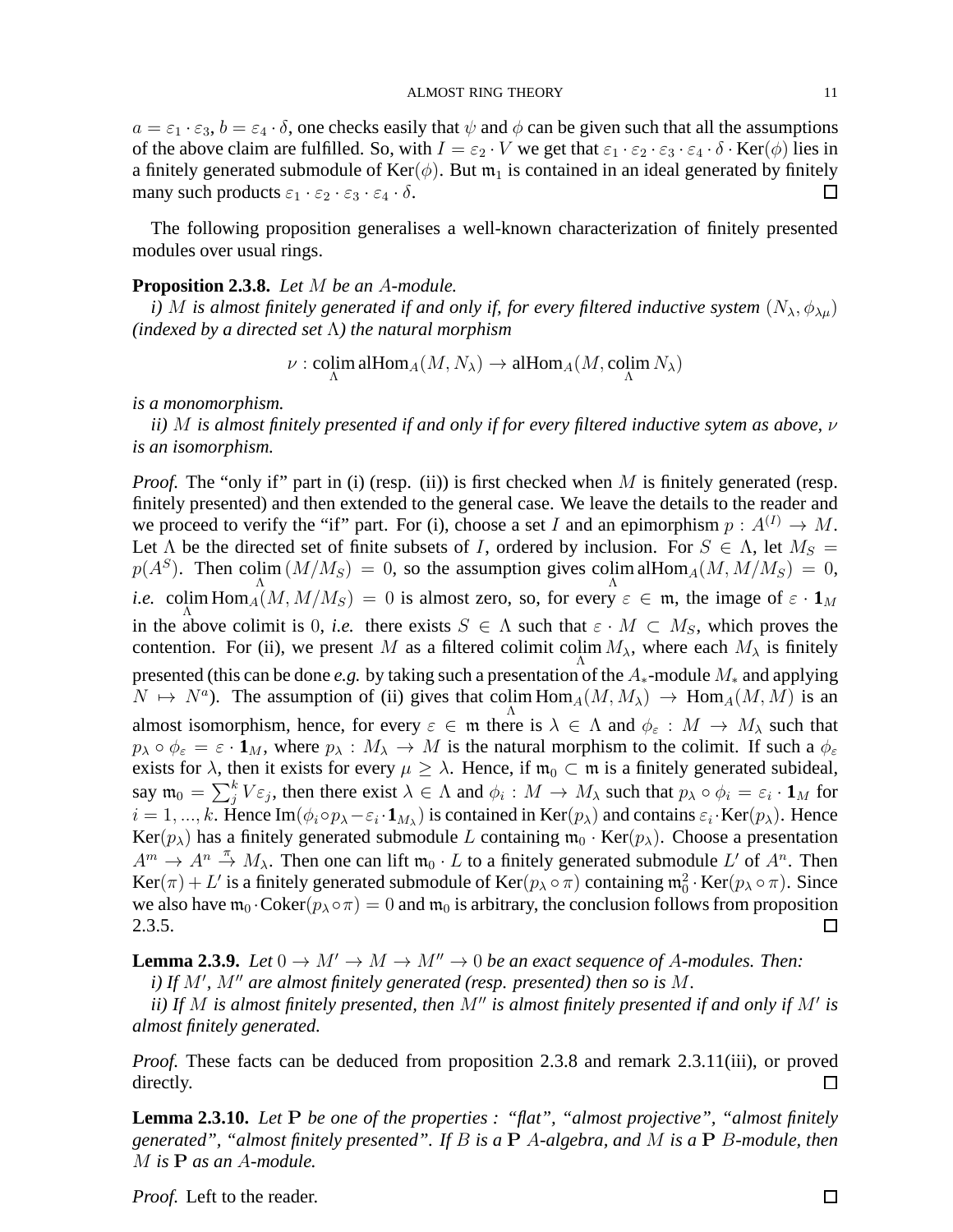Let R be a V-algebra and M a flat (resp. faithfully flat) R-module (in the usual sense, see [18] p.45). Then  $M^a$  is a flat (resp. faithfully flat)  $R^a$ -module. Indeed, the functor  $M \otimes_R$ preserves the Serre subcategory of almost zero modules, so by general facts it induces an exact functor on the localized categories (cp. [8] p.369). For the faithfullness we have to show that an R-module N is almost zero whenever  $M \otimes_R N$  is almost zero. However,  $M \otimes_R N$  is almost zero  $\Leftrightarrow M \otimes_R (\mathfrak{m} \otimes_V N) = 0 \Leftrightarrow \mathfrak{m} \otimes_V N = 0 \Leftrightarrow N$  is almost zero. It is clear that A-Mod has enough almost projective (resp. flat) objects. Let R be a V-algebra. The localisation functor induces a functor  $G : D(R) \to D(R^a)$  and, in view of corollary 2.2.10,  $M \mapsto M_1$ induces a functor  $F : D(R^a) \to D(R)$ . We have a natural isomorphism  $G \circ F \simeq \mathbf{1}_{D(R^a)}$ and a natural transformation  $F \circ G \to \mathbf{1}_{D(R)}$ . These satisfy the triangular identities of [17] (p.83) so F is a left adjoint to G. If  $\Sigma$  denotes the multiplicative set of morphisms in  $D(R)$ which induce almost isomorphisms on the cohomology modules, then the localised category  $\Sigma^{-1}$ **D**(*R*) exists (see *e.g.* [22] (Th.10.3.7)) and by the same argument we get an equivalence of categories  $\Sigma^{-1} \mathsf{D}(R) \simeq \mathsf{D}(R^a)$ .

Given an A-module M, we can derive the functors  $M \otimes_A -$  (resp. alHom $_A(M, -)$ , resp. alHom<sub>A</sub> $(-, M)$ ) by taking flat (resp. injective, resp. almost projective) resolutions : one remarks that bounded above exact complexes of flat (resp. almost projective) A-modules are acyclic for the functor  $M \otimes_A -$  (resp. alHom $_A(-, M)$ ) (recall the standard argument: if  $F_{\bullet}$  is a complex of flat A-modules, let  $\Phi_{\bullet}$  be a flat resolution of M; then Tot( $\Phi_{\bullet} \otimes_A F_{\bullet}$ )  $\to M \otimes_A F_{\bullet}$ is a quasi-isomorphism since it is so on rows, and Tot( $\Phi_{\bullet} \otimes_A F_{\bullet}$ ) is acyclic since its colums are; similarly, if  $P_{\bullet}$  is a complex of almost projective objects, one considers the double complex alHom<sub>A</sub> $(P_{\bullet}, J^{\bullet})$  where  $J^{\bullet}$  is an injective resolution of M; cp. [22] §2.7); then one uses the construction detailed in [22] (Th.10.5.9). We denote by  $\text{Tor}_i^A(M, -)$  (resp. al $\text{Ext}_A^i(M, -)$ , resp. al $Ext_A^i(-, M)$ ) the corresponding derived functors. If  $A = R^a$  for some V-algebra R, we obtain easily natural isomorphisms  $\text{Tor}_i^R(M,N)^a \simeq \text{Tor}_i^A(M^a,N^a)$  for all  $R\text{-modules }M,N.$  A similar result holds for  $\mathrm{Ext}^i_R(M,N).$ 

**Remark 2.3.11.** i) Clearly, an A-module M is flat (resp. almost projective) if and only if  $\operatorname{Tor}_i^A(M,N) = 0$  (resp. al $\operatorname{Ext}_A^i(M,N) = 0$ ) for all A-modules N and all  $i > 0$ .

ii) Let M, N be two flat (resp. almost projective) A-modules. Then  $M \otimes_A N$  is a flat (resp. almost projective) A-module and for any A-algebra B, the B-module  $B \otimes_A M$  is flat (resp. almost projective).

iii) Resume the notation of proposition 2.3.8. If  $M$  is almost finitely presented, then one has also that the natural morphism colim alExt<sup>1</sup> $_A(M, N_\lambda) \to \text{alExt}^1_A(M, \text{colim } N_\lambda)$  is a monomorphism. This is deduced from proposition 2.3.8(ii), using the fact that  $(N_{\lambda})$  can be injected into an inductive system  $(J_\lambda)$  of injective almost modules (*e.g.*  $J_\lambda = E^{\text{Hom}_A(N_\lambda, E)}$ , where E is an injective cogenerator for A-Mod), and by applying alExt sequences.

**Lemma 2.3.12.** *Let* M *be an almost finitely generated* A*-module. Consider the following properties:*

*i)* M *is almost projective.*

*ii)* For arbitrary  $\varepsilon \in \mathfrak{m}$  there exist  $n(\varepsilon) \in \mathbb{N}$  and A-linear morphisms

$$
(2.3.13) \t\t M \xrightarrow{u_{\varepsilon}} A^{n(\varepsilon)} \xrightarrow{v_{\varepsilon}} M
$$

*such that*  $v_{\varepsilon} \circ u_{\varepsilon} = \varepsilon \cdot \mathbf{1}_M$ *. iii)* M *is flat. Then*  $(i) \Leftrightarrow (ii) \Rightarrow (iii)$ .

*Proof.* (ii) $\Rightarrow$ (i): for given  $\varepsilon \in \mathfrak{m}$ , we consider any A-module N and we apply the functor al $\text{Ext}_{A}^{i}(-, N)$  to (2.3.13) :

$$
\mathrm{alExt}^i_A(M, N) \longrightarrow \mathrm{alExt}^i_A(A^{n(\varepsilon)}, N) \simeq 0 \longrightarrow \mathrm{alExt}^i_A(M, N)
$$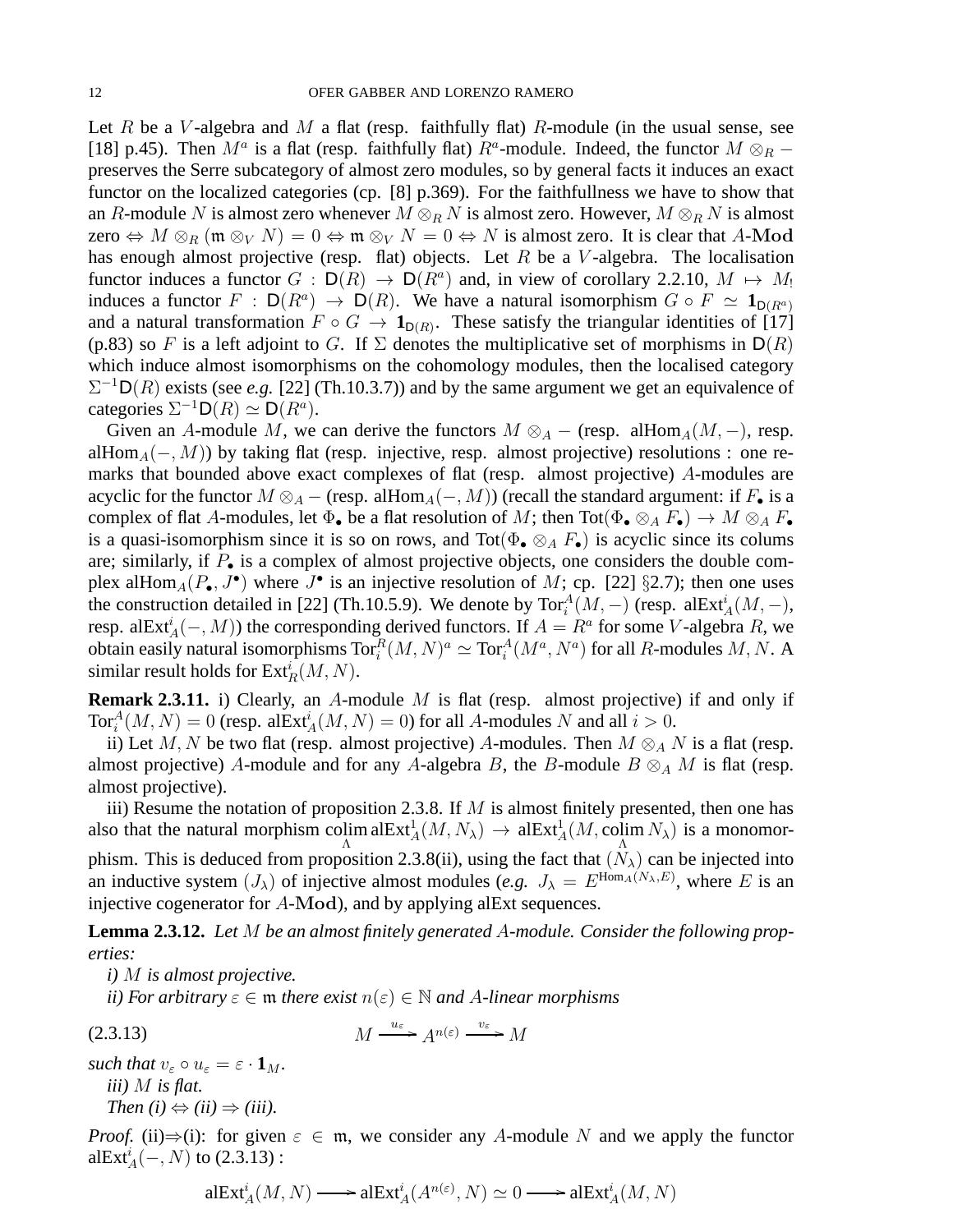which implies  $\varepsilon \cdot \text{alExt}^i(M, N) = 0$  for all  $i > 0$ . Since  $\varepsilon$  is arbitrary, (i) follows from remark  $2.3.11(i)$ .

(i)⇒(ii): by hypothesis, for arbitrary  $\varepsilon \in \mathfrak{m}$  we can find  $n = n(\varepsilon)$  and a morphism  $\phi_{\varepsilon}$ :  $A^n \to M$  such that  $\varepsilon \cdot \text{Coker}(\phi_{\varepsilon}) = 0$ . Let  $M_{\varepsilon}$  be the image of  $\phi_{\varepsilon}$ , so that  $\phi_{\varepsilon}$  factors as  $A^{n(\varepsilon)} \stackrel{\psi_{\varepsilon}}{\longrightarrow} M_{\varepsilon} \stackrel{j_{\varepsilon}}{\longrightarrow} M$ . Also  $\varepsilon \cdot \mathbf{1}_M : M \to M$  factors as  $M \stackrel{\gamma_{\varepsilon}}{\longrightarrow} M_{\varepsilon} \stackrel{j_{\varepsilon}}{\longrightarrow} M$ . Since by hypothesis M is almost projective, the natural morphism induced by  $\psi_{\varepsilon}$ 

$$
\mathrm{alHom}_A(M, A^n) \xrightarrow{\ \psi_{\varepsilon}^* \ } \mathrm{alHom}_A(M, M_{\varepsilon})
$$

is an epimorphism. Then for arbitrary  $\delta \in \mathfrak{m}$  the morphism  $\delta \cdot \gamma_{\varepsilon}$  is in the image of  $\psi_{\varepsilon}^*$ , in other words, there exists an A-linear morphism  $u_{\varepsilon\delta}: M \to A^n$  such that  $\psi_{\varepsilon} \circ u_{\varepsilon\delta} = \delta \cdot \gamma_{\varepsilon}$ . If now we take  $v_{\varepsilon\delta} = \phi_{\varepsilon}$ , it is clear that  $v_{\varepsilon\delta} \circ u_{\varepsilon\delta} = \varepsilon \cdot \delta \cdot \mathbf{1}_M$ . This proves (ii), since the  $\varepsilon \in \mathfrak{m}$  satisfying the assertion of (ii) form an ideal.

(ii)⇒(iii): for a given A-module N, apply the functor  $Tor_i^A(-, N)$  to the sequence (2.3.13). This yields  $\varepsilon \cdot \text{Tor}_i^A(M, N) = 0$ . Now the claim follows from remark 2.3.11(i).  $\Box$ 

There is a converse to lemma 2.3.12 in case  $M$  is almost finitely presented. Before stating it, we need the following lemma.

**Lemma 2.3.14.** *Let* R *be any ring,* M *any* R-module and  $C = \text{Coker}(\phi : R^n \to R^m)$  *any finitely presented (left)* R-module. Let  $C' = \text{Coker}(\phi^* : R^m \to R^n)$  be the cokernel of the *transpose of the map* φ*. Then there is a natural isomorphism*

$$
\operatorname{Tor}^R_1(C',M)\simeq \operatorname{Hom}_R(C,M)/\operatorname{Im}(\operatorname{Hom}_R(C,R)\otimes_R M).
$$

*Proof.* We have a spectral sequence :

$$
E_{ij}^2 = \text{Tor}_i^R(H_j(\text{Cone}(\phi^*)), M) \Rightarrow H_{i+j}(\text{Cone}(\phi^*) \otimes_R M).
$$

On the other hand we have also natural isomorphisms

$$
Cone(\phi^*) \otimes_R M \simeq \text{Hom}_R(\text{Cone}(\phi), R)[1] \otimes_R M \simeq \text{Hom}_R(\text{Cone}(\phi), M)[1].
$$

Hence :

$$
E_{10}^2 \simeq E_{10}^{\infty} \simeq H_1(\text{Cone}(\phi^*) \otimes_R M)/E_{01}^{\infty} \simeq H^0(\text{Hom}_R(\text{Cone}(\phi), M))/\text{Im}(E_{01}^2)
$$
  

$$
\simeq \text{Hom}_R(C, M)/\text{Im}(\text{Hom}_R(C, R) \otimes_R M)
$$

which is the claim.

**Proposition 2.3.15.** *(i) Every almost finitely generated almost projective* A*-module is almost finitely presented.*

*(ii) Every almost finitely presented flat* A*-module is almost projective.*

*Proof.* (ii) : let M be such an A-module. Let  $\varepsilon, \delta \in \mathfrak{m}$  and pick a three term complex

$$
A^m \xrightarrow{\psi} A^n \xrightarrow{\phi} M
$$

such that  $\varepsilon \cdot \text{Coker}(\phi) = \delta \cdot \text{Ker}(\phi)/\text{Im}(\psi) = 0$ . Set  $P = \text{Coker}(\psi_*)$ ; this is a finitely presented A<sub>\*</sub>-module and  $\phi_*$  factors through a morphism  $\phi_* : P \to M_*$ . Let  $\gamma \in \mathfrak{m}$ ; from lemma 2.3.14 we see that  $\gamma \cdot \overline{\phi}$  is the image of some element  $\sum_{j=1}^n \phi_j \otimes m_j \in \text{Hom}_{A_*}(P, A_*) \otimes_{A_*} M_*$ . If we define  $L = A_*^n$  and  $v : P \to L$ ,  $w : L \to M_*$  by  $v(x) = (\phi_1(x), ..., \phi_n(x))$  and  $w(y_1, ..., y_n) = \sum_{j=1}^n y_j \cdot m_j$ , then clearly  $\gamma \cdot \overline{\phi} = w \circ v$ . Let  $K = \text{Ker}(\overline{\phi}_*)$ . Then  $\delta \cdot K^a = 0$  and the map  $\delta \cdot \mathbf{1}_{P^a}$  factors through a morphism  $\sigma : (P/K)^a \to P^a$ . Similarly the map  $\varepsilon \cdot \mathbf{1}_M$  factors through a morphism  $\lambda: M \to (P/K)^a$ . Let  $\alpha = v^a \circ \sigma \circ \lambda: M \to L^a$  and  $\beta = w^a: L^a \to M$ . The reader can check that  $\beta \circ \alpha = \varepsilon \cdot \delta \cdot \gamma \cdot \mathbf{1}_M$ . By lemma 2.3.12 the claim follows.

(i) : let  $P$  be such an almost finitely generated almost projective  $A$ -module. For any finitely generated ideal  $\mathfrak{m}_0 \subset \mathfrak{m}$  pick a morphism  $\phi : A^r \to P$  such that  $\mathfrak{m}_0 \cdot \text{Coker}(\phi) = 0$ . If

 $\Box$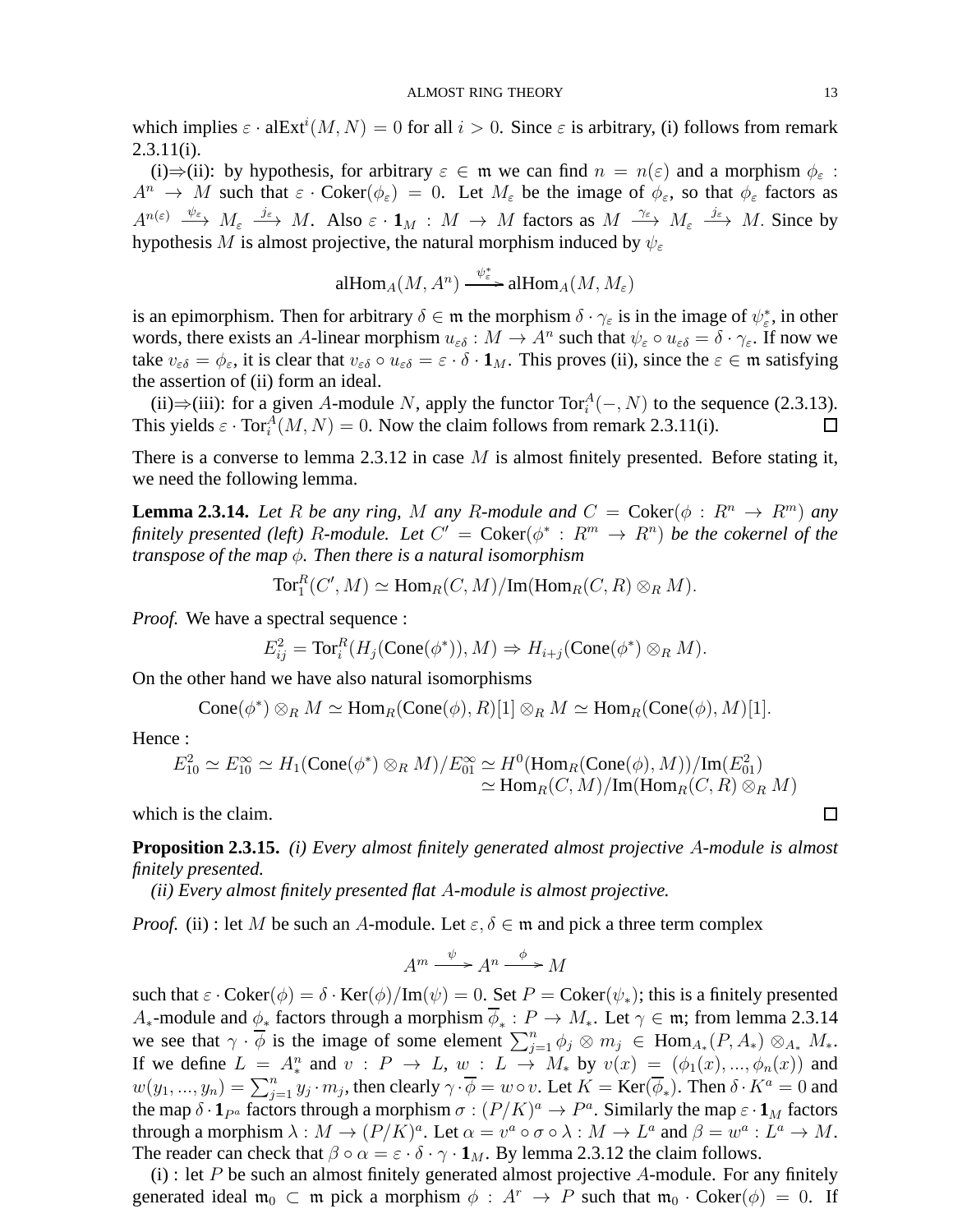$\varepsilon_1,...,\varepsilon_k$  is a set of generators for  $\mathfrak{m}_0$ , a standard argument shows that, for any  $i \leq k$ ,  $\varepsilon_i \cdot \mathbf{1}_P$ lifts to a morphism  $\psi_i: P \to A^r/\text{Ker}(\phi)$ ; then, since P is almost projective,  $\varepsilon_j \psi_i$  lifts to a morphism  $\psi_{ij} : P \to A^r$ . Now claim 2.3.7 applies with  $F_1 = A^r$ ,  $F_2 = M = P$ ,  $p = \phi$ ,  $q = \mathbf{1}_P$  and  $\psi = \psi_{ij}$  and shows that Ker( $\phi$ ) has a finitely generated submodule  $M_{ij}$  containing  $\varepsilon_i \cdot \varepsilon_j$  · Ker( $\phi$ ). Then the span of all such  $M_{ij}$  is a finitely generated submodule of Ker( $\phi$ ) containing  $\mathfrak{m}_0^2 \cdot \text{Ker}(\phi)$ . By proposition 2.3.5(ii), the claim follows.  $\Box$ 

**Definition 2.3.16.** For an A-module M, the *dual* A-module of M is the A-module  $M^*$  = alHom<sub>A</sub> $(M, A)$ . M is *reflexive* if the natural morphism

$$
(2.3.17) \t\t\t M \to (M^*)^* \t\t m \mapsto (f \mapsto f(m))
$$

is an isomorphism of A-modules.

**Remark 2.3.18.** Notice that if B is an A-algebra and M any B-module, then by "restriction" of scalars" M is also an A-module and the dual A-module  $M^*$  has a natural structure of Bmodule. This is defined by the rule  $(b \cdot f)(m) = f(b \cdot m)$   $(b \in B_*, m \in M_*$  and  $f \in M_*^*$ . With respect to this structure  $(2.3.17)$  becomes a  $B$ -linear morphism. Incidentally, notice that the two meanings of " $M_*^*$ " coincide, *i.e.*  $(M_*)^* \simeq (M^*)_*$ .

**Proposition 2.3.19.** Let P be an almost projective A-module and denote by  $I_P$  the image of the *natural "evaluation morphism"*  $P \otimes_A P^* \to A$ .

*i)* For every morphism of algebras  $A \rightarrow B$  we have  $I_{B\otimes_A P} = I_P \cdot B$ . *ii*)  $I_P = I_P^2$ . *iii*)  $P = 0$  *if and only if*  $I_P = 0$ *. iv*) P is faithfully flat if and only if  $I_P = A$ .

*Proof.* Pick an indexing set I large enough, and an epimorphism  $\phi$  :  $F = A^{(I)} \rightarrow P$ . For every  $i \in I$  we have the standard morphisms  $A \stackrel{e_i}{\to} F \stackrel{\pi_i}{\to} A$  such that  $\pi_i \circ e_j = \delta_{ij}$ every  $i \in I$  we have the standard morphisms  $A \stackrel{e_i}{\to} F \stackrel{n_i}{\to} A$  such that  $\pi_i \circ e_j = \delta_{ij} \cdot \mathbf{1}_A$  and  $\sum_{i \in I} e_i \circ \pi_i = \mathbf{1}_F$ . For every  $x \in \mathfrak{m}$  choose  $\psi_x \in \text{Hom}_A(P, F)$  such that  $\phi \circ \psi_x = x \cdot \mathbf{1}_P$ . It is easy to check that  $I_P$  is generated by the almost elements  $\pi_i \circ \psi_x \circ \phi \circ e_i$   $(i, j \in I, x \in \mathfrak{m})$ . (i) follows already. For (iii), the "only if" is clear; if  $I_P = 0$ , then  $\psi_x \circ \phi = 0$  for all  $x \in \mathfrak{m}$ , hence  $\psi_x = 0$  and therefore  $x \cdot \mathbf{1}_P = 0$ . Next, notice that, from (i) and (iii) we derive  $P/(I_P \cdot P) = 0$ , *i.e.*  $P = I_P \cdot P$ , so (ii) follows directly from the definition of  $I_P$ . Since P is flat, to show (iv) we have only to verify that the functor  $M \mapsto P \otimes_A M$  is faithful. To this purpose, it suffices to check that  $P \otimes_A (A/J) \neq 0$  for every proper ideal J of A. This follows easily from (i) and (iii).  $\Box$ 

If  $E$ ,  $F$  and  $N$  are  $A$ -modules, there is a natural morphism :

(2.3.20)  $E \otimes_A \text{alHom}_A(F, N) \to \text{alHom}_A(F, E \otimes_A N).$ 

**Lemma 2.3.21.** *(i) The morphism* (2.3.20) *is an isomorphism in the following cases :*

*a) when* E *is flat and* F *is almost finitely presented;*

- *b) when either* E *or* F *is almost finitely generated and almost projective;*
- *c) when* F *is almost projective and* E *is almost finitely presented;*
- *d) when* E *is almost projective and* F *is almost finitely generated.*
- *(ii) The morphism* (2.3.20) *is a monomorphism in the following cases :*
	- *a) when* E *is flat and* F *is almost finitely generated;*
	- *b) when* E *is almost projective.*

*(iii) The morphism* (2.3.20) *is an epimorphism when* F *is almost projective and* E *is almost finitely generated.*

*Proof.* If  $F \simeq A^{(I)}$  for some finite set I, then all  $\text{Hom}_A(F, N) \simeq N^{(I)}$  and the claims are obvious. More generally, if F is almost projective and almost finitely generated, for any  $\varepsilon \in \mathfrak{m}$  there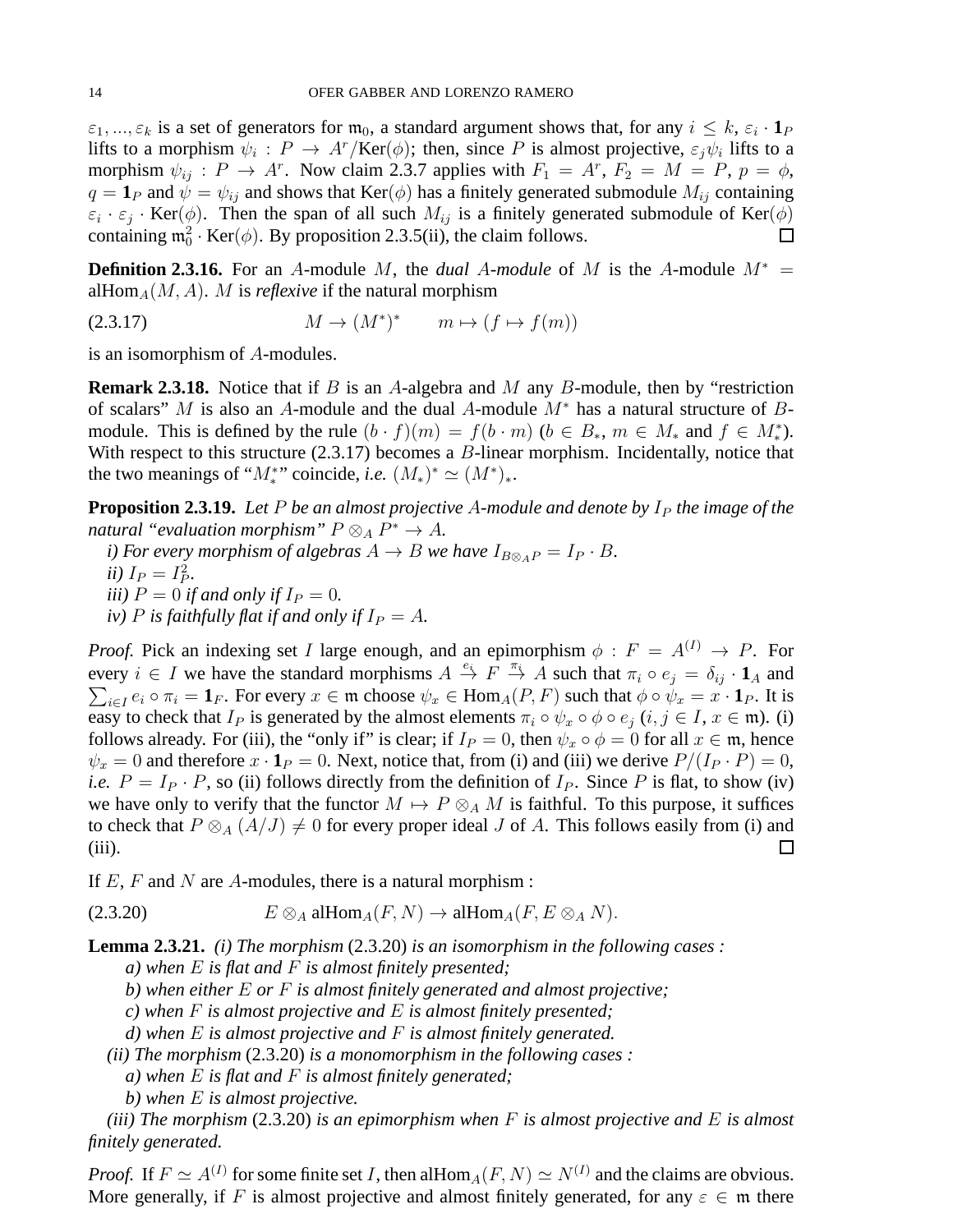exists a finite set  $I = I(\varepsilon)$  and morphisms

$$
(2.3.22) \t\t F \xrightarrow{u_{\varepsilon}} A^{(I)} \xrightarrow{v_{\varepsilon}} F
$$

such that  $v_{\varepsilon} \circ u_{\varepsilon} = \varepsilon \cdot \mathbf{1}_F$ . We apply the natural transformation

 $E \otimes_A \text{alHom}_A(-, N) \to \text{alHom}_A(-, E \otimes_A N)$ 

to (2.3.22) : an easy diagram chase allows then to conclude that the kernel and cokernel of (2.3.20) are killed by  $\varepsilon$ . As  $\varepsilon$  is arbitrary, it follows that (2.3.20) is an isomorphism in this case. An analogous argument works when  $E$  is almost finitely generated almost projective, so we get (i.b). If F is only almost projective, then we still have morphisms of the type  $(2.3.22)$ , but now  $I(\varepsilon)$  is no longer necessarily finite. However, the cokernels of the induced morphisms  $\mathbf{1}_{E} \otimes u_{\varepsilon}$ and alHom<sub>A</sub>( $v_{\varepsilon}$ ,  $E \otimes_A N$ ) are still annihilated by  $\varepsilon$ . Hence, to show (iii) (resp. (i.c)) it suffices to consider the case when F is free and E is almost finitely generated (resp. presented). By passing to almost elements, we can further reduce to the analogous question for usual rings and modules, and by the usual juggling we can even replace  $E$  by a finitely generated (resp. presented)  $A_*$ -module and F by a free  $A_*$ -module. This case is easily dealt with, and (iii) and (i.c) follow. Case (i.d) (resp. (ii.b)) is similar : one considers almost elements and replaces  $E_*$  by a free  $A_*$ -module (resp. and  $F_*$  by a finitely generated  $A_*$ -module). In case (ii.a) (resp. (i.a)), for every finitely generated submodule  $m_0$  of m we can find, by proposition 2.3.5, a finitely generated (resp. presented) A-module  $F_0$  and a morphism  $F_0 \to F$  whose kernel and cokernel are annihilated by  $m_0$ . It follows easily that we can replace F by  $F_0$  and suppose that F is finitely generated (resp. presented). Then the argument in [2] (Ch.I  $\S$ 2 Prop.10) can be taken over *verbatim* to show (ii.a) (resp. (i.a)).  $\Box$ 

**Lemma 2.3.23.** *i) Let* P *be an* A*-module and* B *an* A*-algebra. If either* P *or* B *is almost finitely generated almost projective as an* A*-module, then the natural morphism*

(2.3.24)  $B \otimes_A \mathrm{alHom}_A(P, N) \to \mathrm{alHom}_B(B \otimes_A P, B \otimes_A N)$ 

*is an isomorphism for all* A*-modules* N*.*

*ii) Every almost projective almost finitely generated* A*-module is reflexive.*

*Proof.* (i) is an easy consequence of lemma 2.3.21(i.b). To prove (ii), we we apply the natural transformation (2.3.17) to (2.3.22) : by diagram chase one sees that the kernel and cokernel of the morphism  $F \to (F^*)^*$  are killed by  $\varepsilon$ .  $\Box$ 

**Lemma 2.3.25.** Let  $\{M_n: \phi_n: M_n \to M_{n+1} \mid n \in \mathbb{N}\}\$  be a direct system of A-modules and *suppose there exist sequences*  $\{\varepsilon_n \mid n \in \mathbb{N}\}\$  and  $\{\delta_n \mid n \in \mathbb{N}\}\$  of ideals of V such that

*i*)  $\lim_{n\to\infty} \varepsilon_n = V$  *(convergence for the uniform structure on ideals of V*) and  $\prod_{j=0}^{\infty} \delta_j$  *is a Cauchy product;*

*ii) for all*  $n \in \mathbb{N}$  *there exist integers*  $N(n)$  *and morphisms of A-modules*  $\psi_n : A^{N(n)} \to M_n$ *such that*  $\varepsilon_n \cdot \text{Coker}(\psi_n) = 0$ ;

*iii*)  $\delta_n \cdot \text{Coker}(\phi_n) = 0$  *for all*  $n \in \mathbb{N}$ .

*Then* colim  $M_n$  *is an almost finitely generated A-module.* 

*Proof.* Let  $M = \operatornamewithlimits{colim}_{n \in \mathbb{N}} M_n$ . For any  $n \in \mathbb{N}$  let  $a_n = \bigcap_{m \geq 0} (\prod_{j=n}^{n+m} \delta_j)$ . Then  $\lim_{n \to \infty} a_n = V$ . For  $n \in \mathbb{N}$  n  $\infty$  is  $\infty$  if  $n \in \mathbb{N}$  if  $m \geq 0$  if  $1j=n$  if  $j$  if  $n \to \infty$  $m > n$  set  $\phi_{n,m} = \phi_m \circ ... \circ \phi_{n+1} \circ \phi_n : M_n \to M_{m+1}$  and let  $\phi_{n,\infty} : M_n \to M$  be the natural morphism. An easy induction shows that  $\prod_{j=n}^m \delta_j \cdot \text{Coker}(\phi_{n,m}) = 0$  for all  $m > n \in \mathbb{N}$ . Since  $\text{Coker}(\phi_{n,\infty}) = \text{colim}_{m \in \mathbb{N}} \text{Coker}(\phi_{n,m})$  we obtain  $a_n \cdot \text{Coker}(\phi_{n,\infty}) = 0$  for all  $n \in \mathbb{N}$ . Therefore  $\varepsilon_n \cdot a_n \cdot \text{Coker}(\phi_{n,\infty} \circ \psi_n) = 0$  for all  $n \in \mathbb{N}$ . Since  $\lim_{n \to \infty} \varepsilon_n \cdot a_n = V$ , the claim follows.  $\Box$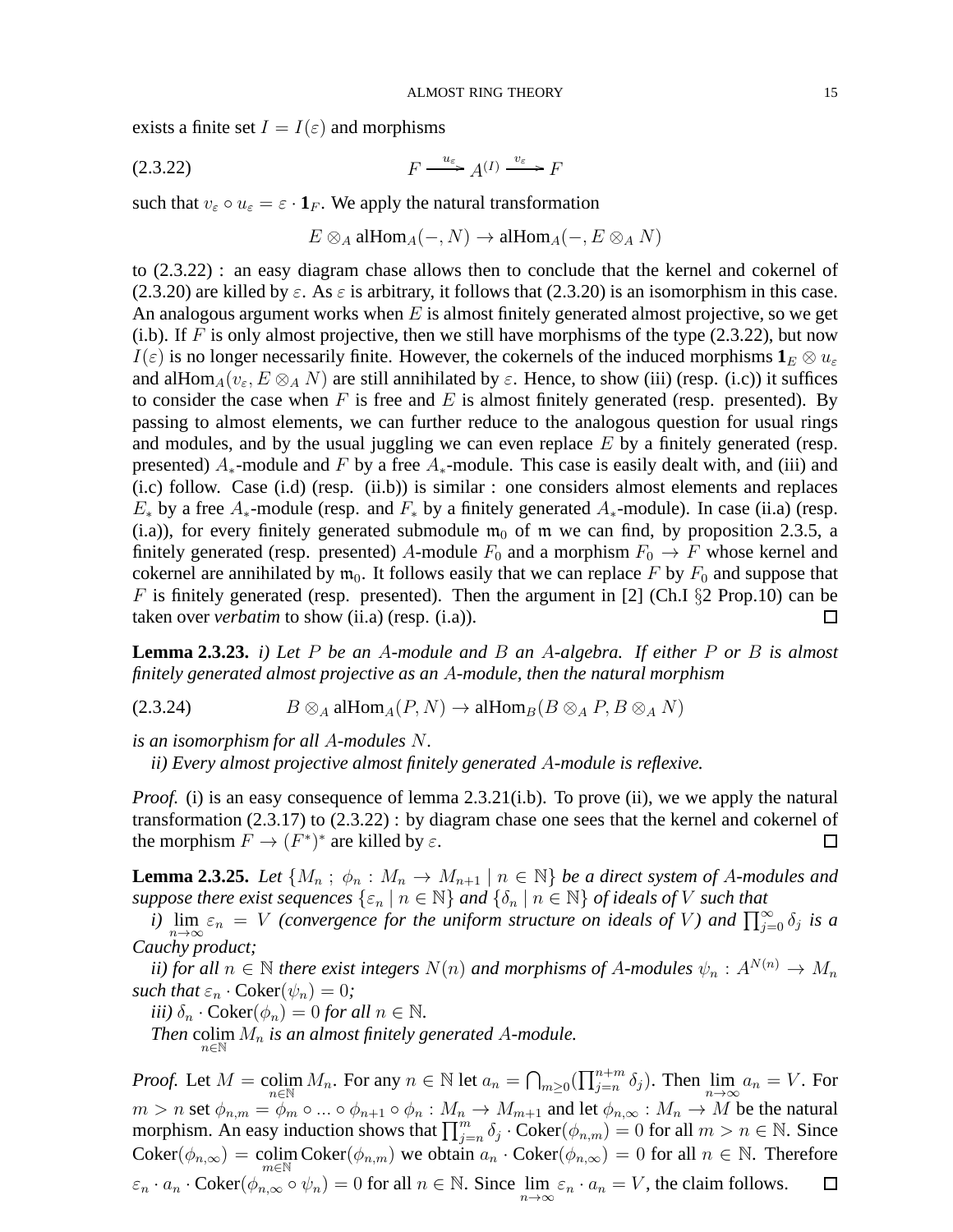**Lemma 2.3.26.** *Let*  $\{M_n : \phi_n : M_n \to M_{n+1} \mid n \in \mathbb{N}\}\$  *be a direct system of A-modules and suppose there exist sequences*  $\{\varepsilon_n \mid n \in \mathbb{N}\}\$  *and*  $\{\delta_n \mid n \in \mathbb{N}\}\$  *of ideals of* V *such that* 

*i*)  $\lim_{n \to \infty} \varepsilon_n = V$  *and*  $\prod_{j=0}^{\infty} \delta_j$  *is a Cauchy product*;  $\delta$ *ii*)  $\varepsilon_n$  · alExt<sup>i</sup><sub>A</sub>( $M_n$ ,  $N$ ) =  $\delta_n$  · alExt<sup>i</sup><sub>A</sub>(Coker( $\phi_n$ ),  $N$ ) = 0 *for all A*-modules N, all i > 0 and *all*  $n \in \mathbb{N}$ ;

 $\pi$ *iii*)  $\delta_n \cdot \text{Ker}(\phi_n) = 0$  *for all*  $n \in \mathbb{N}$ .

*Then* colim  $M_n$  *is an almost projective A-module.* 

*Proof.* Let  $M = \text{colim}_{n \in \mathbb{N}} M_n$ . By the above remark 2.3.11(i) it suffices to show that alExt<sup>i</sup><sub>4</sub> $(M, N)$  $n \in \mathbb{N}$ vanishes for all  $i > 0$  and all A-modules N. The maps  $\phi_n$  define a map  $\phi : \bigoplus_n M_n \to \bigoplus_n M_n$ such that we have a short exact sequence  $0 \to \bigoplus_n M_n \stackrel{1-\phi}{\longrightarrow} \bigoplus_n M_n \longrightarrow M \to 0$ . Applying the long exact alExt sequence one obtains a short exact sequence (cp. [22] (3.5.10))

$$
0 \to \lim_{n \in \mathbb{N}} {}^1 \text{alExt}^{i-1}_A(M_n, N) \to \text{alExt}^i_A(M, N) \to \lim_{n \in \mathbb{N}} \text{alExt}^i_A(M_n, N) \to 0.
$$

Then lemma 2.3.2(ii) implies that al $\mathrm{Ext}^i_A(M,N)\simeq 0$  for all  $i>1$  and moreover al $\mathrm{Ext}^1_A(M,N)$ is isomorphic to  $\lim_{n\in\mathbb{N}}$  $^1$ alHom $_A(M_n, N)$ . Let

 $\phi_n^* : \text{alHom}_A(M_{n+1}, N) \to \text{alHom}_A(M_n, N) \qquad f \mapsto f \circ \phi_n$ 

be the transpose of  $\phi_n$  and write  $\phi_n$  as a composition  $M_n \xrightarrow{p_n} \text{Im}(\phi_n) \stackrel{q_n}{\hookrightarrow} M_{n+1}$ , so that  $\phi_n^* = q_n^* \circ p_n^*$ , the composition of the respective transposed morphims. We have monomorphisms

$$
\text{Coker}(p_n^*) \hookrightarrow \text{alHom}_A(\text{Ker}(\phi_n), N)
$$
  

$$
\text{Coker}(q_n^*) \hookrightarrow \text{alExt}^1_A(\text{Coker}(\phi_n), N)
$$

for all  $n \in \mathbb{N}$ . Hence  $\delta_n^2 \cdot \text{Coker}(\phi_n^*) = 0$  for all  $n \in \mathbb{N}$ . Since  $\prod_{n=0}^{\infty} \delta_n^2$  is a Cauchy product, <sup>1</sup> alHom<sub>A</sub> $(M_n, N) \simeq 0$  and the assertion follows. lemma 2.3.2(iii) shows that  $\lim_{n \in \mathbb{N}}$  $\Box$ 

**Proposition 2.3.27.** *Suppose that*  $\widetilde{m}$  *is a flat V*-module. Then for any *V*-algebra *R* the functor  $M \mapsto M_1$  *commutes with tensor products and takes flat*  $R^a$ *-modules to flat*  $R$ *-modules.* 

*Proof.* Let M be a flat  $R^a$ -module and  $N \hookrightarrow N'$  an injective map of R-modules. Denote by K the kernel of the induced map  $M_1 \otimes_R N \to M_1 \otimes_R N'$ ; we have  $K^a \simeq 0$ . We obtain an exact sequence  $0 \to \widetilde{\mathfrak{m}} \otimes_V K \to \widetilde{\mathfrak{m}} \otimes_V M_! \otimes_R N \to \widetilde{\mathfrak{m}} \otimes_V M_! \otimes_R N'$ . But one sees easily that  $\widetilde{\mathfrak{m}} \otimes_V K = 0$  and  $\widetilde{\mathfrak{m}} \otimes_V M_! \simeq M_!,$  which shows that  $M_!$  is a flat R-module. Similarly, let  $M, N$  be two  $R^a$ -modules. Then the natural map  $M_* \otimes_R N_* \to (M \otimes_{R^a} N)_*$  is an almost isomorphism and the assertion follows from remark 2.1.3(i).  $\Box$ 

2.4. **Almost homotopical algebra.** The formalism of abelian tensor categories provides a minimal framework wherein the rudiments of deformation theory can be developed.

Let  $(\mathscr{C}, \otimes, U)$  be an abelian tensor category; we assume henceforth that  $\otimes$  is a right exact functor. Let A be a given *C*-monoid. A *two-sided ideal* of A is an A-sub-bimodule  $I \rightarrow A$ . The quotient  $A/I$  in the underlying abelian category  $\mathscr C$  has a unique  $\mathscr C$ -monoid structure such that  $A \to A/I$  is a morphism of monoids.  $A/I$  is unitary if A is. For I, J subobjects of A one denotes  $IJ = \text{Im}(I \otimes J \to A \otimes A \stackrel{\mu_A}{\to} A)$ . If *I* is a two-sided ideal of *A* such that  $I^2 = 0$ , then, using the right exactness of  $\otimes$  one checks that I has a natural structure of an A/I-bimodule, unitary when  $A$  is.

**Definition 2.4.1.** A *C*-extension of a *C*-monoid *B* by a *B*-bimodule *I* is a short exact sequence of objects of  $\mathscr C$ 

(2.4.2)  $X: 0 \longrightarrow I \longrightarrow C \stackrel{p}{\longrightarrow} B \longrightarrow 0$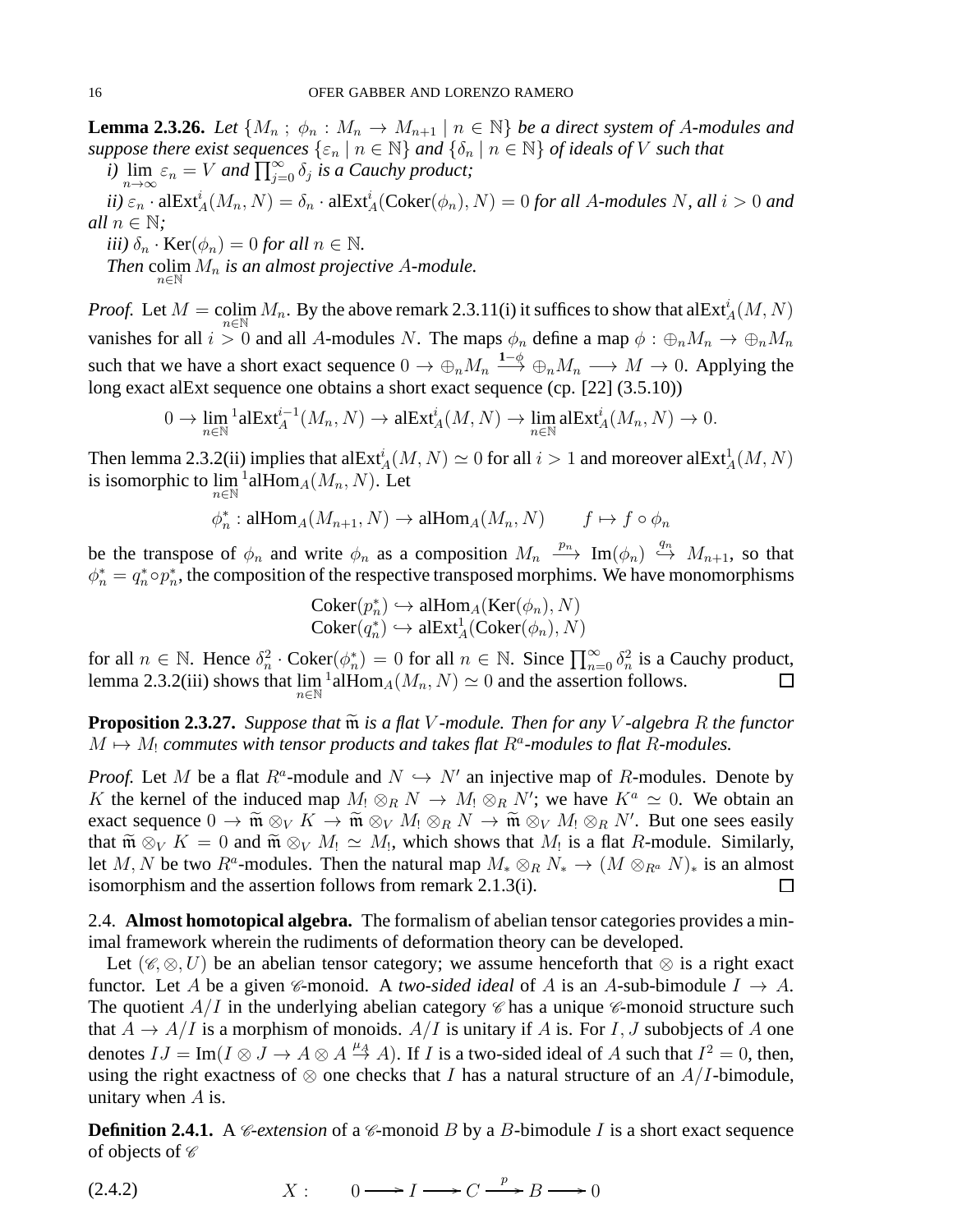such that C is a  $\mathcal C$ -monoid, p is a morphism of  $\mathcal C$ -monoids, I is a square zero two-sided ideal in C and the  $E/I$ -bimodule structure on I coincides with the given bimodule structure on I. The  $\mathscr C$ -extensions form a category  $\mathrm{Exmon}_{\mathscr C}$ . The morphisms are commutative diagrams with exact rows



such that g and h are morphisms of  $\mathscr C$ -monoids. We let  $\textbf{Exmon}_{\mathscr C}(B, I)$  be the subcategory of Exmon<sub> $\mathscr C$ </sub> consisting of all  $\mathscr C$ -extensions of B by I, where the morphisms are all short exact sequences as above such that  $f = \mathbf{1}_I$  and  $h = \mathbf{1}_B$ .

We have also the variant in which all the  $\mathscr C$ -monoids in (2.4.2) are required to be unitary (resp. to be algebras) and  $I$  is a unitary  $B$ -bimodule (resp. whose left and right  $B$ -module actions coincide, *i.e.* are switched by composition with the "commutativity constraints"  $\eta_{B|I}$ and  $\eta_{I|B}$ , see 2.2); we will call  $\text{Exun}_{\mathscr{C}}$  (resp.  $\text{Exal}_{\mathscr{C}}$ ) the corresponding category. For a morphism  $\phi: C \to B$  of *C*-monoids, and a *C*-extension X in  $\mathbf{Exmon}_{\mathscr{C}}(B, I)$ , we can pullback X via  $\phi$  to obtain an exact sequence  $X * \phi$  with a morphism  $\phi^* : X * \phi \to X$ ; one checks easily that there exists a unique structure of  $\mathscr C$ -extension on  $X * \phi$  such that  $\phi^*$  is a morphism of  $\mathscr$  extension; then  $X \ast \phi$  is an object in Exmon $\mathscr{C}(C, I)$ . Similarly, given a B-linear morphism  $\psi : I \to J$ , we can push out X and obtain a well defined object  $\psi * X$  in  $\text{Exmon}_{\mathscr{C}}(B, J)$ with a morphism  $X \to \psi * X$  of Exmon<sub>C</sub>. In particular, if  $I_1$  and  $I_2$  are two B-bimodules, the functors  $p_i * (i = 1, 2)$  associated to the natural projections  $p_i : I_1 \oplus I_2 \to I_i$  establish an equivalence of categories

(2.4.3) 
$$
\mathbf{Exmon}_{\mathscr{C}}(B, I_1 \oplus I_2) \stackrel{\sim}{\to} \mathbf{Exmon}_{\mathscr{C}}(B, I_1) \times \mathbf{Exmon}_{\mathscr{C}}(B, I_2)
$$

whose essential inverse is given by  $(E_1, E_2) \mapsto (E_1 \oplus E_2) * \delta$ , where  $\delta : B \to B \oplus B$  is the diagonal morphism. A similar statement holds for Exal and Exun. These operations can be used to induce an abelian group structure on the set  $\text{Exmon}_{\mathscr{C}}(B, I)$  of isomorphism classes of objects of  $\text{Exmon}_{\mathscr{C}}(B, I)$  as follows. For any two objects  $X, Y$  of  $\text{Exmon}_{\mathscr{C}}(B, I)$  we can form  $X \oplus Y$  which is an object of  $\textbf{Exmon}_{\mathscr{C}}(B \oplus B, I \oplus I)$ . Let  $\alpha : I \oplus I \to I$  be the addition morphism of I. Then we set  $X + Y = \alpha * (X \oplus Y) * \delta$ . One can check that  $X + Y \simeq Y + X$  for any X, Y and that the trivial split C-extension  $B \oplus I$  is a neutral element for  $+$ . Moreover every isomorphism class has an inverse  $-X$ . The functors  $X \mapsto X * \phi$  and  $X \mapsto \psi * X$  commute with the operation thus defined, and induce group homomorphisms

$$
\ast \phi : \mathrm{Exmon}_{\mathscr{C}}(B, I) \to \mathrm{Exmon}_{\mathscr{C}}(C, I)
$$
  

$$
\psi * : \mathrm{Exmon}_{\mathscr{C}}(B, I) \to \mathrm{Exmon}_{\mathscr{C}}(B, J).
$$

We will need the variant  $\text{Exal}_{\mathscr{C}}(B, I)$  defined in the same way, starting from  $\text{Exal}_{\mathscr{C}}(B, I)$ . For instance, if A is an almost algebra (resp. a commutative ring), we can consider the abelian tensor category  $\mathscr{C} = A$ -Mod. In this case the *C*-extensions will be called simply A-extensions, and we will write  $\text{Exal}_A$  rather than  $\text{Exal}_{\mathscr{C}}$ . In fact the commutative unitary case will soon become prominent in our work, and the more general setup is only required for technical reasons, in the proof of proposition 2.4.6 below, which is the abstract version of a well-known result on the lifting of idempotents over nilpotent ring extensions.

Let A be a  $\mathscr C$ -monoid. We form the biproduct  $A^{\dagger} = U \oplus A$  in  $\mathscr C$ . We denote by  $p_1, p_2$ the associated projections from  $A^{\dagger}$  onto U and respectively A. Also, let  $i_1$ ,  $i_2$  be the natural monomorphisms from U, resp. A to  $A^{\dagger}$ .  $A^{\dagger}$  is equipped with a unitary monoid structure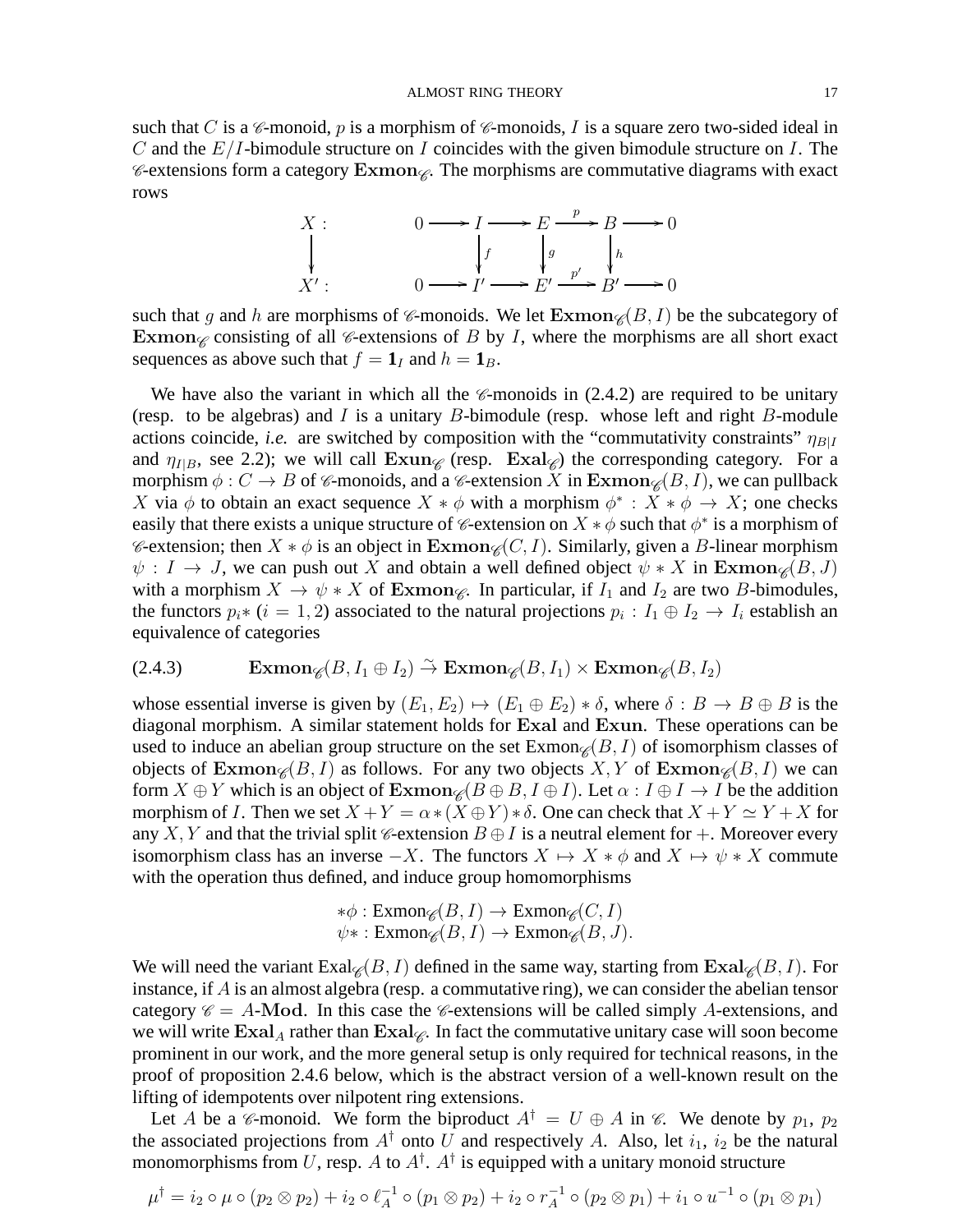where  $\ell_A$ ,  $r_A$  are the natural isomorphisms provided by [4] (Prop. 1.3) and  $u: U \to U \otimes U$  is as in *loc. cit.* §1. In terms of the ring  $A_*^{\dagger} \simeq U_* \oplus A_*$  this is the multiplication  $(u_1, b_1) \cdot (u_2, b_2) =$  $(u_1 \cdot u_2, b_1 \cdot b_2 + b_1 \cdot u_2 + u_1 \cdot b_2)$ . Then  $i_2$  is a morphism of monoids and one verifies that the "restriction of scalars" functor  $i_2^*$  defines an equivalence from the category  $A^\dagger\text{-}\mathbf{Uni}.\mathbf{Mod}$  of unitary  $A^{\dagger}$ -modules to the category A-Mod of all A-modules; let j denote the inverse functor. A similar discussion applies to bimodules. Similarly, we derive equivalences of categories

$$
\operatorname{Exun}_{\mathscr{C}}(A^{\dagger},j(M))\xrightarrow[(-)^{\dagger}]{\ast i_{2}}\operatorname{Exmon}_{\mathscr{C}}(A,M)
$$

for all A-bimodules M.

Next we specialise to  $A = U$ : for a given U-module M let  $e_M = \sigma_M \circ \ell_M : M \to$  $M$ ; working out the definitions one finds that the condition that this is a module structure is equivalent to  $e_M^2 = e_M$ . Let  $U \times U$  be the product of U by itself in the category of  $\mathscr{C}$ -monoids. There is an isomorphism of unitary *C*-monoids  $\zeta: U^{\dagger} \to U \times U$  given by  $\zeta = i_1 \circ p_1 + i_2 \circ$  $p_1 + i_2 \circ p_2$ . Another isomorphism is  $\tau \circ \zeta$ , where  $\tau$  is the flip  $i_1 \circ p_2 + i_2 \circ p_1$ . Hence we get equivalences of categories

$$
U\text{-}\mathbf{Mod} \xrightarrow[0.5]{j} U^{\dagger}\text{-}\mathbf{Uni}.\mathbf{Mod} \xrightarrow[(\tau\circ\zeta)^{*}]{(\zeta^{-1})^{*}} (U \times U)\text{-}\mathbf{Uni}.\mathbf{Mod}
$$

The composition  $i_2^* \circ (\zeta^{-1} \circ \tau \circ \zeta)^* \circ j$  defines a self-equivalence of U-Mod which associates to a given U-module M the new U-module  $M^{flip}$  whose underlying object in  $\mathcal C$  is M and such that  $e_M$ <sub>flip</sub> =  $\mathbf{1}_M - e_M$ . The same construction applies to U-bimodules and finally we get equivalences

(2.4.4) 
$$
\mathbf{Exmon}_{\mathscr{C}}(U,M) \xrightarrow{\sim} \mathbf{Exmon}_{\mathscr{C}}(U,M^{\text{flip}}) \qquad X \mapsto X^{\text{flip}}
$$

for all U-bimodules M. If  $X = (0 \to M \to E \stackrel{\pi}{\to} U \to 0)$  is an extension and  $X^{\text{flip}} = (0 \to E \stackrel{\pi}{\to} U \to 0)$  $M^{flip} \rightarrow E^{flip} \rightarrow U \rightarrow 0$ , then one verifies that there is a natural isomorphism  $X^{flip} \rightarrow X$ of complexes in  $\mathscr C$  inducing  $-\mathbf{1}_M$  on M, the identity on U and carrying the multiplication morphism on  $E^{flip}$  to

$$
-\mu_E + \ell_E^{-1} \circ (\pi \otimes \mathbf{1}_E) + r_E^{-1} \circ (\mathbf{1}_E \otimes \pi) : E \otimes E \to E.
$$

In terms of the associated rings, this corresponds to replacing the given multiplication  $(x, y) \mapsto$  $x \cdot y$  of  $E_*$  by the new operation  $(x, y) \mapsto \pi_*(x) \cdot y + \pi_*(y) \cdot x - x \cdot y$ .

**Lemma 2.4.5.** *If* M *is a* U*-bimodule whose left and right actions coincide, then every extension of* U *by* M *splits uniquely.*

*Proof.* Using the idempotent  $e_M$  we get a U-linear decomposition  $M \simeq M_1 \oplus M_2$  where the bimodule structure on  $M_1$  is given by the zero morphisms and the bimodule structure on  $M_2$  is given by  $\ell_M^{-1}$  and  $r_M^{-1}$ . We have to prove that  $\text{Exmon}_{\mathscr{C}}(U, M)$  is equivalent to a onepoint category. By (2.4.3) we can assume that  $M = M_1$  or  $M = M_2$ . By (2.4.4) we have  $\text{Exmon}_{\mathscr{C}}(U, M_2) \simeq \text{Exmon}_{\mathscr{C}}(U, M_2^{\text{flip}})$  and on  $M_2^{\text{flip}}$  $t_2^{\text{mp}}$  the bimodule actions are the zero morphisms. So it is enough to consider  $M = M_1$ . In this case, if  $X = (0 \to M \to E \to U \to 0)$  is any extension,  $\mu_E : E \otimes E \to E$  factors through a morphism  $U \otimes U \to E$  and composing with  $u: U \to U \otimes U$  we get a right inverse of  $E \to U$ , which shows that X is the split extension. Then it is easy to see that  $X$  does not have any non-trivial automorphisms, which proves the assertion.  $\Box$ 

**Proposition 2.4.6.** *i)* Let  $X = (0 \to I \to A \stackrel{p}{\to} A' \to 0)$  be a *C*-extension and suppose that e ′ ∈ A′ ∗ *is an idempotent element whose left action on the* A′ *-bimodule* I *coincides with its right action. Then there exists a unique idempotent*  $e \in A_*$  *such that*  $p_*(e) = e'$ .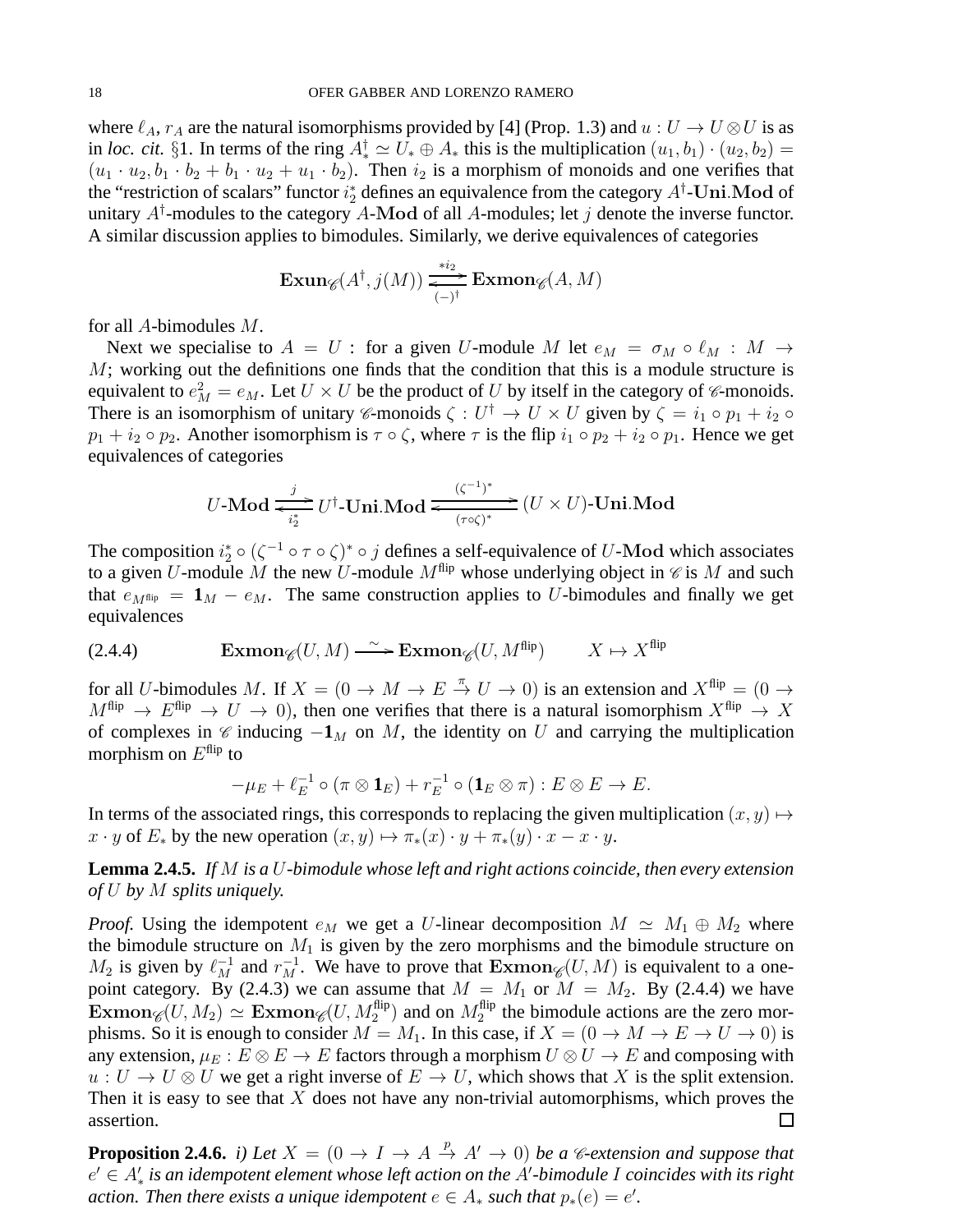*ii) Especially, if* A′ *is unitary and* I *is a unitary* A′ *-bimodule, then every extension of* A′ *by* I *is unitary.*

*Proof.* (i) : the hypothesis  $e^{i^2} = e^i$  implies that  $e^i : U \to A^i$  is a morphism of (non-unitary)  $\mathscr{C}$ monoids. We can then replace X by  $X * e'$  and thereby assume that  $A' = U$ ,  $p : A \to U$  and I is a (non-unitary) U-bimodule and the right and left actions on I coincide. The assertion to prove is that  $\underline{1}_U$  lifts to a unique idempotent  $e \in A_*$ . However, this follows easily from lemma 2.4.5. To show (ii), we observe that, by (i), the unit  $\underline{1}_{A'}$  of  $A'_{*}$  lifts uniquely to an idempotent  $e \in A_{*}$ . We have to show that e is a unit for  $A_{*}$ . Let us show the left unit property. Via  $e: U \rightarrow A$ we can view the extension X as an exact sequence of left U-modules. We can then split X as the direct sum  $X_1 \oplus X_2$  where  $X_1$  is a sequence of unitary U-modules and  $X_2$  is a sequence of U-modules with trivial actions. But by hypothesis, on I and on A the U-module structure is unitary, so  $X = X_1$  and this is the left unit property.  $\Box$ 

So much for the general nonsense; we now return to almost algebras. As already announced, *from here on, we assume throughout that*  $\tilde{m}$  *is a flat V-module*. As an immediate consequence of proposition 2.4.6 we get natural equivalences of categories

$$
(2.4.7) \quad \mathbf{Exal}_{A_1}(B_1, M_1) \times \mathbf{Exal}_{A_2}(B_2, M_2) \xrightarrow{\sim} \mathbf{Exal}_{A_1 \times A_2}(B_1 \times B_2, M_1 \oplus M_2)
$$

whenever  $A_1$ ,  $A_2$  are  $V^a$ -algebras,  $B_i$  is a  $A_i$ -algebra and  $M_i$  is a (unitary)  $B_i$ -module,  $i = 1, 2$ .

Notice that, if  $A = R^a$  for some V-algebra R, S (resp. J) is a R-algebra (resp. an S-module) and X is any object of  $\text{Exal}_R(S, J)$ , then by applying termwise the localisation functor we get an object  $X^a$  of  $\mathbf{Exal}_A(S^a, J^a)$ . With this notation we have the following lemma.

**Lemma 2.4.8.** *i) Let* B *be any* A*-algebra and* I *a* B*-module. The natural functor*

 $\mathbf{Exal}_{A_{!!}}(B_{!!}, I_*) \to \mathbf{Exal}_A(B, I) \qquad X \mapsto X^a$ (2.4.9)

*is an equivalence of categories.*

*ii*) The equivalence (2.4.9) *induces a group isomorphism*  $Exal_{A_{11}}(B_{11}, I_*) \rightarrow Exal_A(B, I)$ *functorial in all arguments.*

*Proof.* Of course (ii) is an immediate consequence of (i). To show (i), let  $X = (0 \rightarrow I \rightarrow E \rightarrow$  $B \to 0$ ) be any object of  $\text{Exal}_A(B, I)$ . Using corollary 2.2.10 one sees easily that the sequence  $X_1 = (0 \to I_1 \to E_{II} \to B_{II} \to 0)$  is right exact;  $X_1$  won't be exact in general, unless B (and therefore E) is an exact algebra. In any case, the kernel of  $I_1 \rightarrow E_{II}$  is almost zero, so we get an extension of B<sub>!!</sub> by a quotient of I<sub>!</sub> which maps to  $I_*,$  In particular we get by pushout an extension  $X_{!*}$  by  $I_*, i.e.$  an object of  $\text{Exal}_{A_{!!}}(B_{!!}, I_*)$  and in fact the assignment  $X \mapsto X_{!*}$  is an essential inverse for the functor (2.4.9).

**Remark 2.4.10.** By inspecting the proof, we see that one can replace  $I_*$  by  $I_{!*} = \text{Im}(I_! \rightarrow I_*)$ in (i) and (ii) above. When  $B$  is exact, also  $I_1$  will do.

In [14] (II.1.2) it is shown how to associate to any ring homomorphism  $R \to S$  a natural simplicial complex of S-modules denoted  $\mathbb{L}_{S/R}$  and called the cotangent complex of S over R.

**Definition 2.4.11.** Let  $A \rightarrow B$  be a morphism of almost V-algebras. The *almost cotangent complex* of B over A is the simplicial  $B_{\text{II}}$ -module

$$
\mathbb{L}_{B/A} = B_{!!} \otimes_{(V^a \times B)_{!!}} \mathbb{L}_{(V^a \times B)_{!!}/(V^a \times A)_{!!}}.
$$

Usually we will want to view  $\mathbb{L}_{B/A}$  as an object of the derived category  $\mathsf{D}_{\bullet}(s.B_{!!})$  of simplicial  $B_{\parallel}$ -modules. Indeed, the hyperext functors computed in this category relate the cotangent complex to a number of important invariants. Recall that, for any simplicial ring  $R$  and any two R-modules  $E, F$  the hyperext of  $E$  and  $F$  is the abelian group defined as

$$
\mathbb{E}\text{xt}^p_R(E,F)=\operatornamewithlimits{colim}_{n\geq -p} \operatorname{Hom}_{\textbf{D}_\bullet(R)}(\sigma^n E,\sigma^{n+p}F)
$$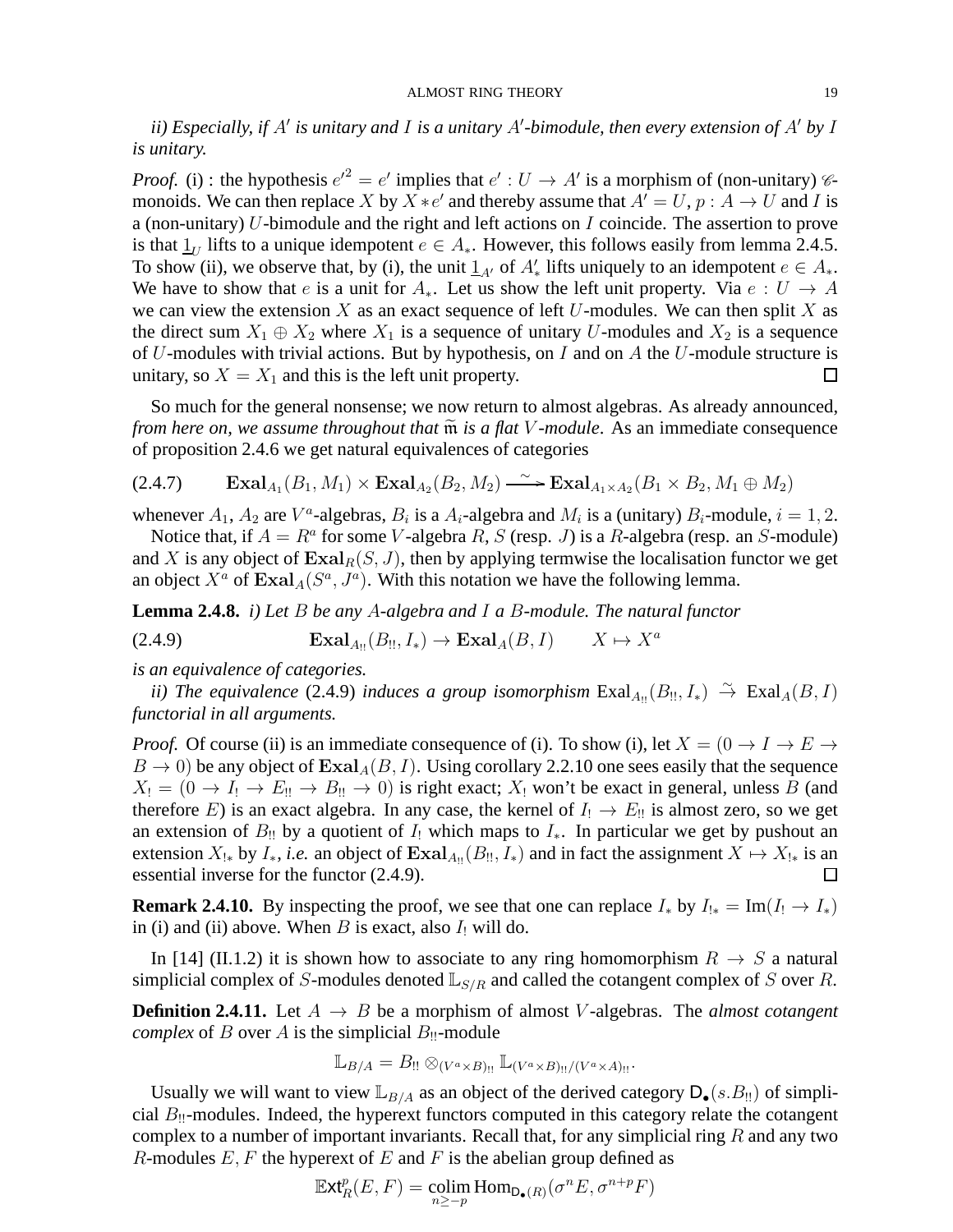(where  $\sigma$  is the suspension functor of [14] (I.3.2.1.4)).

Let us fix an almost algebra A. First we want to establish the relationship with differentials.

### **Definition 2.4.12.** Let B be any A-algebra, M any B-module.

i) An A-derivation of B with values in M is an A-linear morphism  $\partial : B \to M$  such that  $\partial (b_1 \cdot b_2) = b_1 \cdot \partial (b_2) + b_2 \cdot \partial (b_1)$  for  $b_1, b_2 \in B_*$ . The set of all M-valued A-derivations of B forms a V-module  $\operatorname{Der}_A(B,M)$  and the almost  $V\text{-module } \operatorname{Der}_A(B,M)^a$  has a natural structure of B-module.

ii) We reserve the notation  $I_{B/A}$  for the ideal Ker( $\mu_{B/A}$  :  $B \otimes_A B \to B$ ). The *module of relative differentials* of  $\phi$  is defined as the (left) *B*-module  $\Omega_{B/A} = I_{B/A}/I_{B/A}^2$ . It is endowed with a natural A-derivation  $\delta : B \to \Omega_{B/A}$  defined by  $b \mapsto \underline{1} \otimes b - b \otimes \underline{1}$  for all  $b \in B_*$ . The assignment  $(A \to B) \mapsto \Omega_{B/A}$  defines a functor

 $\Omega: V^a$ -Alg.Morph  $\rightarrow V^a$ -Alg.Mod

from the category of morphisms  $A \to B$  of almost V-algebras to the category  $V^a$ -Alg.Mod consisting of all pairs  $(B, M)$  where B is an almost V-algebra and M is a B-module. The morphisms in  $V^a$ -Alg.Morph are the commutative squares; the morphisms  $(B, M) \to (B', M')$ in  $V^a$ -Alg.Mod are all pairs  $(\phi, f)$  where  $\phi : B \to B'$  is a morphism of almost V-algebras and  $f : B' \otimes_B M \to M'$  is a morphism of B'-modules.

The module of relative differentials enjoys the familiar universal properties that one expects. In particular  $\Omega_{B/A}$  represents the functor  $Der_A(B, -)$ , *i.e.* for any (left) B-module M the morphism

(2.4.13)  $\text{Hom}_B(\Omega_{B/A}, M) \to \text{Der}_A(B, M) \quad f \mapsto f \circ \delta$ 

is an isomorphism. As an exercise, the reader can supply the proof for this claim and for the following standard proposition.

**Proposition 2.4.14.** *i) Let* B *and* C *be two* A*-algebras. Then there is a natural isomorphism:*

$$
\Omega_{C\otimes_A B/C} \simeq C\otimes_A \Omega_{B/A}.
$$

*ii) Let* B *be an* A*-algebra,* C *a* B*-algebra. There is a natural exact sequence of* C*-modules:*

$$
C \otimes_B \Omega_{B/A} \to \Omega_{C/A} \to \Omega_{C/B} \to 0.
$$

*iii) Let* I *be an ideal of the* A*-algebra* B *and let* C = B/I *be the quotient* A*-algebra. Then there is a natural exact sequence:*  $I/I^2 \to C \otimes_B \Omega_{B/A} \to \Omega_{C/A} \to 0$ .  $\Box$ 

*iv*) The functor  $\Omega : V^a$ -Alg.Morph  $\rightarrow V^a$ -Alg.Mod *commutes with all colimits.* 

**Lemma 2.4.15.** *For any A-algebra B there is a natural isomorphism of B*<sub>!!</sub>*-modules* 

$$
(\Omega_{B/A})_! \simeq \Omega_{B_{!!}/A_{!!}}.
$$

*Proof.* Using the adjunction (2.4.13) we are reduced to showing that the natural map

$$
\phi_M : \text{Der}_{A_{!!}}(B_{!!}, M) \to \text{Der}_A(B, M^a)
$$

is a bijection for all  $B_{!!}$ -modules M. Given  $\partial : B \to M^a$  we construct  $\partial_! : B_! \to M^a \to M$ . We extend  $\partial_!$  to  $V \oplus B_!$  by setting it equal to zero on  $V$ . Then it is easy to check that the resulting map descends to  $B_{\parallel}$ , hence giving an A-derivation  $B_{\parallel} \to M$ . This procedure yields a right inverse  $\psi_M$  to  $\phi_M$ . To show that  $\phi_M$  is injective, suppose that  $\partial : B_{!!} \to M$  is an almost zero A-derivation. Composing with the natural A-linear map  $B_1 \rightarrow B_1$  we obtain an almost zero map  $\partial' : B_1 \to M$ . But  $\mathfrak{m} \cdot B_1 = B_1$ , hence  $\partial' = 0$ . This implies that in fact  $\partial = 0$ , and the assertion follows. □

**Proposition 2.4.16.** Let M be a B-module. There exists a natural isomorphism of B<sub>!!</sub>-modules

 $\mathbb{E}xt_{B_{!!}}^0(\mathbb{L}_{B/A}, M_!) \simeq \mathrm{Der}_A(B, M).$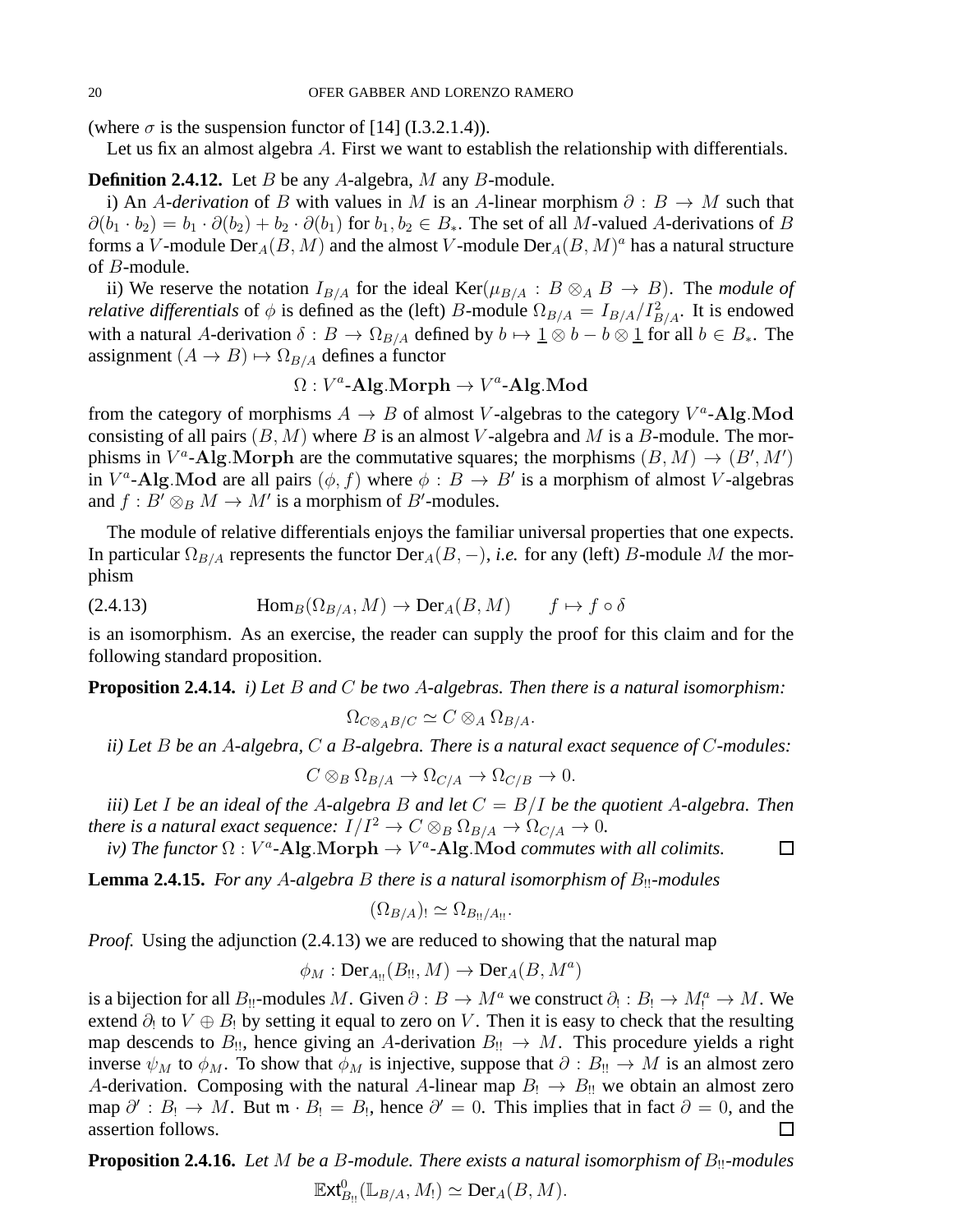*Proof.* To ease notation, set  $\overline{A} = V^a \times A$  and  $\overline{B} = V^a \times B$ . We have natural isomorphisms :

$$
\mathbb{E} \mathbf{xt}_{B_{1!}}^{0}(\mathbb{L}_{B/A}, M_{!}) \simeq \mathbb{E} \mathbf{xt}_{\widetilde{B}_{1!}}^{0}(\mathbb{L}_{\widetilde{B}_{1!}/\widetilde{A}_{1!}}, M_{!}) \qquad \text{by [14] (I.3.3.4.4)}
$$
  
\simeq Der <sub>$\widetilde{A}_{1!}$</sub> ( $\widetilde{B}_{1!}, M_{!}$ ) \tby [14] (II.1.2.4.2)  
\t $\simeq$  Der <sub>$\widetilde{A}$</sub> ( $\widetilde{B}, M$ ) \tby lemma 2.4.15.

But it is easy to see that the natural map  $Der_A(B, M) \to Der_{\widetilde{A}}(\widetilde{B}, M)$  is an isomorphism.  $\Box$ **Theorem 2.4.17.** *There is a natural isomorphism*

$$
\text{Exal}_A(B, M) \to \mathbb{E} \mathsf{xt}^1_{B_{!!}}(\mathbb{L}_{B/A}, M_!).
$$

*Proof.* With the notation of the proof of proposition 2.4.16 we have natural isomorphisms

$$
\mathbb{E} \mathbf{xt}_{B_{1!}}^1(\mathbb{L}_{B/A}, M_!) \simeq \mathbb{E} \mathbf{xt}_{\widetilde{B}_{1!}}^1(\mathbb{L}_{\widetilde{B}_{1!}/\widetilde{A}_{1!}}, M_!) \qquad \text{by [14] (I.3.3.4.4)}
$$
  
\simeq \mathbb{E} \mathbf{xd}\_{\widetilde{A}\_{1!}}(\widetilde{B}\_{1!}, M\_!) \qquad \text{by [14] (III.1.2.3)}  
\simeq \mathbb{E} \mathbf{xd}\_{\widetilde{A}}(\widetilde{B}, M)

where the last isomorphism follows directly from lemma 2.4.8(ii) and the subsequent remark 2.4.10. Finally, (2.4.7) shows that  $\text{Exal}_{\tilde{A}}(\tilde{B}, M) \simeq \text{Exal}_{A}(B, M)$ , as required. 口

Moreover we have the following transitivity theorem as in [14] (II.2.1.2).

**Theorem 2.4.18.** Let  $A \rightarrow B \rightarrow C$  be a sequence of morphisms of almost V-algebras. There *exists a natural distinguished triangle of*  $\mathsf{D}_{\bullet}(s.C_{!!})$ 

$$
C_{!!} \otimes_{B_{!!}} \mathbb{L}_{B/A} \xrightarrow{u} \mathbb{L}_{C/A} \xrightarrow{v} \mathbb{L}_{C/B} \longrightarrow C_{!!} \otimes_{B_{!!}} \sigma \mathbb{L}_{B/A}
$$

*where the morphisms* u *and* v *are obtained by functoriality of* L*.*

*Proof.* It follows directly from *loc. cit*.

**Proposition 2.4.19.** *Let*  $(A_{\lambda} \to B_{\lambda})_{\lambda \in I}$  *be a system of almost V*-algebra morphisms indexed by a small filtered category I. Then there is a natural isomorphism in  $\mathsf{D}_\bullet(s.\operatorname{colim}_{{\lambda}\in I}B_{{\lambda}!!})$ 

$$
\operatornamewithlimits{colim}_{\lambda \in I} \mathbb L_{B_{\lambda}/A_{\lambda}} \simeq \mathbb L_{\operatornamewithlimits{colim}_{\lambda \in I} B_{\lambda}/\operatornamewithlimits{colim}_{\lambda \in I} A_{\lambda}}.
$$

*Proof.* Remark 2.2.15 gives an isomorphism : colim  $A_{\lambda}$ !!  $\stackrel{\sim}{\to}$   $(\text{colim } A_{\lambda})$ !! (and likewise for colim  $B_\lambda$ ). Then the claim follows from [14] (II.1.2.3.4).  $\Box$  $\lambda \in I$ 

Next we want to prove the almost version of the flat base change theorem [14] (II.2.2.1). To this purpose we need some preparation.

**Proposition 2.4.20.** Let B and C be two A-algebras and set  $T_i = \text{Tor}_i^{A_{i!}}(B_{i!}, C_{i!})$ . If A, B, C and  $B \otimes_A C$  are all exact, then for every  $i > 0$  the natural morphism  $\widetilde{\mathfrak{m}} \otimes_V T_i \to T_i$  is an *isomorphism.*

*Proof.* For any almost V-algebra D we let  $k_D$  denote the complex of  $D_{!!}$ -modules  $[\widetilde{\mathfrak{m}} \otimes_V D_{!!} \to$  $D_{\text{II}}$  placed in degrees  $-1, 0$ ; we have a distiguished triangle

 $\mathscr{T}(D)$  :  $\widetilde{\mathfrak{m}} \otimes_V D_{!!} \longrightarrow D_{!!} \longrightarrow k_D \longrightarrow \widetilde{\mathfrak{m}} \otimes_V D_{!!}[1].$ 

By the assumption, the natural map  $k_A \to k_B$  is a quasi-isomorphism and  $\tilde{m} \otimes_V B_{!!} \simeq B_{!}$ . On the other hand, for all  $i \in \mathbb{N}$  we have the other hand, for all  $i \in \mathbb{N}$  we have

$$
\text{Tor}_{i}^{A_{11}}(k_B, C_{11}) \simeq \text{Tor}_{i}^{A_{11}}(k_A, C_{11}) \simeq H^{-i}(k_A \otimes_{A_{11}} C_{11}) = H^{-i}(k_C).
$$

In particular  $\text{Tor}_{i}^{A_{!!}}(k_B, C_{!!}) = 0$  for all  $i > 1$ . As  $\widetilde{m}$  is flat over V, we have  $\widetilde{m} \otimes_V T_i \simeq$ Tor<sup> $A_{!!}$ </sup>( $\widetilde{m} \otimes_V B_{!!}, C_{!!}$ ). Then by the long exact Tor sequence associated to  $\mathscr{T}(B) \otimes_{A_{!!}} C_{!!}$  we

$$
\Box
$$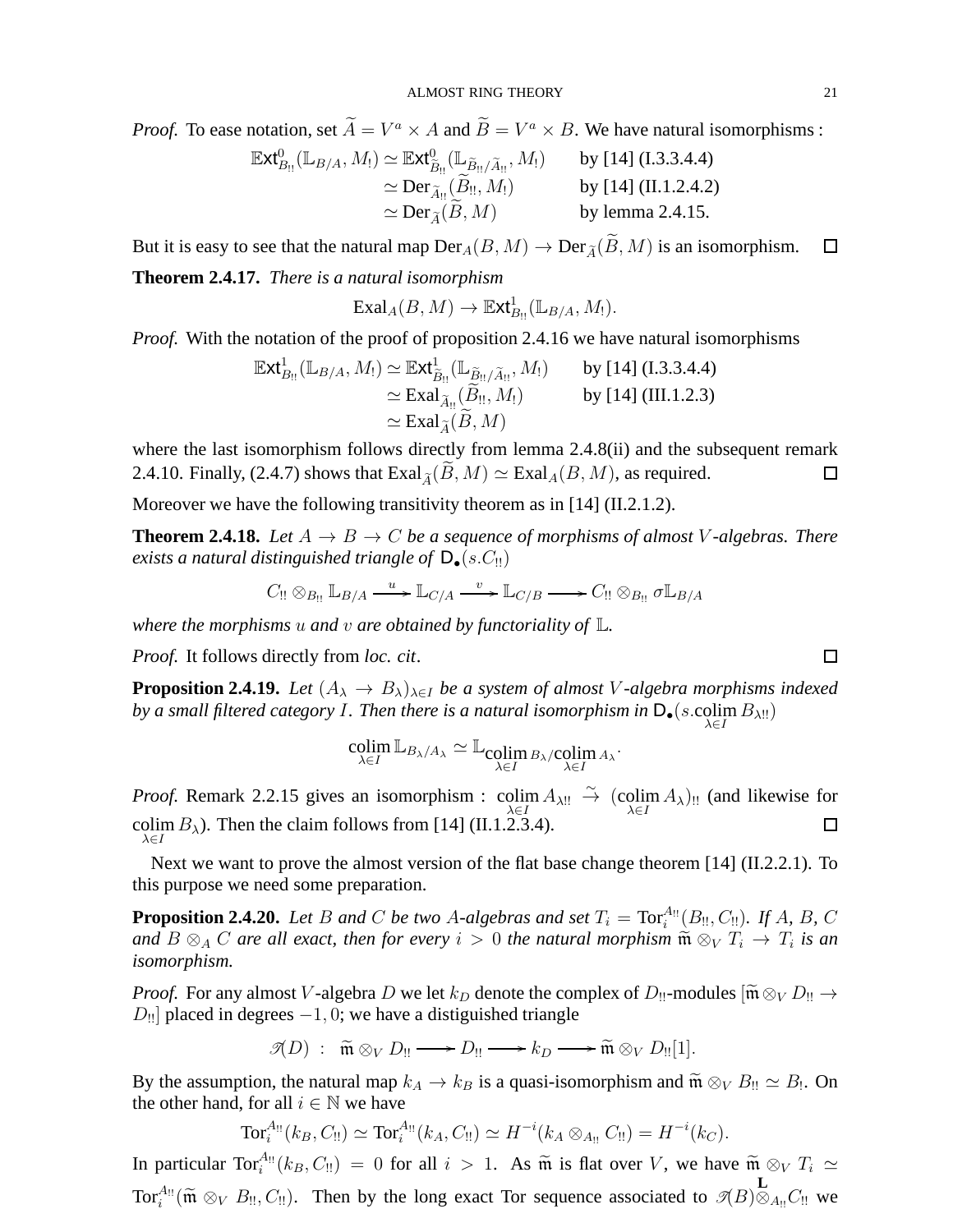get the assertion for all  $i > 1$ . Next we consider the natural map of distinguished triangles  $\mathcal{A}(A) \otimes_{A_{1!}} A_{1!} \to \mathcal{A}(B) \otimes_{A_{1!}} C_{1!}$ ; writing down the associated morphism of long exact Tor sequences, we obtain a diagram with exact rows :

$$
0 \longrightarrow \text{Tor}_{1}^{A_{!!}}(k_{A}, A_{!!}) \xrightarrow{\partial} (\widetilde{\mathfrak{m}} \otimes_{V} A_{!!}) \otimes_{A_{!!}} A_{!!} \xrightarrow{i} A_{!!} \otimes_{A_{!!}} A_{!!}
$$
\n
$$
\downarrow \qquad \qquad \downarrow \qquad \qquad \downarrow
$$
\n
$$
\text{Tor}_{1}^{A_{!!}}(k_{B}, C_{!!}) \xrightarrow{\partial'} (\widetilde{\mathfrak{m}} \otimes_{V} B_{!!}) \otimes_{A_{!!}} C_{!!} \xrightarrow{i'} B_{!!} \otimes_{A_{!!}} C_{!!}
$$

By the above, the leftmost vertical map is an isomorphism; moreover, the assumption gives Ker(i)  $\simeq$  Ker( $\widetilde{m}$  →  $V$ )  $\simeq$  Ker(i'). Then, since  $\partial$  is injective, also  $\partial'$  must be injective, which implies our assertion for the approximation association. implies our assertion for the remaining case  $i = 1$ .  $\Box$ 

**Corollary 2.4.21.** *Keep the notation of proposition 2.4.20 and suppose that*  $\text{Tor}_{i}^{A}(B, C) \simeq 0$ *for some*  $i > 0$ *. Then the corresponding*  $T_i$  *vanishes.*  $\Box$ 

**Theorem 2.4.22.** *Let* B*,* A ′ *be two* A*-algebras. Suppose that the natural morphism* B **L**  $\stackrel{\sim}{\otimes}_A A' \to$  $B' = B \otimes_A A'$  is an isomorphism in  $\mathsf{D}_\bullet(s.A)$ . Then the natural morphisms

$$
B'_{!!} \otimes_{B_{!!}} \mathbb{L}_{B/A} \longrightarrow \mathbb{L}_{B'/A'}
$$
  

$$
(B'_{!!} \otimes_{B_{!!}} \mathbb{L}_{B/A}) \oplus (B'_{!!} \otimes_{A'_{!!}} \mathbb{L}_{A'/A}) \longrightarrow \mathbb{L}_{B'/A}
$$

*are quasi-isomorphisms.*

*Proof.* Let us remark that the functor  $D \mapsto V^a \times D$  :  $A$ -Alg  $\rightarrow (V^a \times A)$ -Alg commutes with tensor products; hence the same holds for the functor  $D \mapsto (V^a \times D)$ !! (see remark 2.2.15). Then, in view of corollary 2.4.21, the theorem is reduced immediately to [14] (II.2.2.1).  $\Box$ 

As an application we obtain the vanishing of the almost cotangent complex for a certain class of morphisms.

**Theorem 2.4.23.** Let  $R \to S$  be a morphism of almost algebras such that

$$
\operatorname{Tor}_i^R(S, S) \simeq 0 \simeq \operatorname{Tor}_i^{S \otimes_R S}(S, S) \qquad \text{for all } i > 0
$$

*(for the natural*  $S \otimes_R S$ *-module structure induced by*  $\mu_{S/R}$ *). Then*  $\mathbb{L}_{S/R} \simeq 0$  *in*  $\mathsf{D}_\bullet(S_{!!})$ *.* 

*Proof.* Since  $\text{Tor}_{i}^{R}(S, S) = 0$  for all  $i > 0$ , theorem 2.4.22 applies (with  $A = R$  and  $B = A' =$ S), giving the natural isomorphisms

$$
(2.4.24) \qquad (S \otimes_R S)_{!!} \otimes_{S_{!!}} \mathbb{L}_{S/R} \simeq \mathbb{L}_{S \otimes_R S/S} ((S \otimes_R S)_{!!} \otimes_{S_{!!}} \mathbb{L}_{S/R}) \oplus ((S \otimes_R S)_{!!} \otimes_{S_{!!}} \mathbb{L}_{S/R}) \simeq \mathbb{L}_{S \otimes_R S/R}
$$

Since Tor<sup>S⊗<sub>R</sub>S</sub>(S, S) = 0, the same theorem also applies with  $A = S \otimes_R S$ ,  $B = S$ ,  $A' = S$ ,</sup> and we notice that in this case  $B' \simeq S$ ; hence we have

$$
\mathbb{L}_{S/S\otimes_R S} \simeq S_{!!} \otimes_{S_{!!}} \mathbb{L}_{S/S\otimes_R S} \simeq \mathbb{L}_{S/S} \simeq 0.
$$

Next we apply transitivity to the sequence  $R \to S \otimes_R S \to S$ , to obtain (thanks to (2.4.25))

$$
(2.4.26) \t S_{!!} \otimes_{S \otimes_R S_{!!}} \mathbb{L}_{S \otimes_R S/R} \simeq \mathbb{L}_{S/R}.
$$

Applying  $S_{!!} \otimes_{S \otimes_R S_{!!}} -$  to the second isomorphism (2.4.24) we obtain

$$
\mathbb{L}_{S/R} \oplus \mathbb{L}_{S/R} \simeq S_{!!} \otimes_{S \otimes_R S_{!!}} \mathbb{L}_{S \otimes_R S/R}.
$$

Finally, composing (2.4.26) and (2.4.27) we derive

$$
\mathbb{L}_{S/R} \oplus \mathbb{L}_{S/R} \stackrel{\sim}{\to} \mathbb{L}_{S/R}.
$$

However, by inspection, the isomorphism (2.4.28) is the sum map. Consequently  $\mathbb{L}_{S/R} \simeq 0$ , as claimed. $\Box$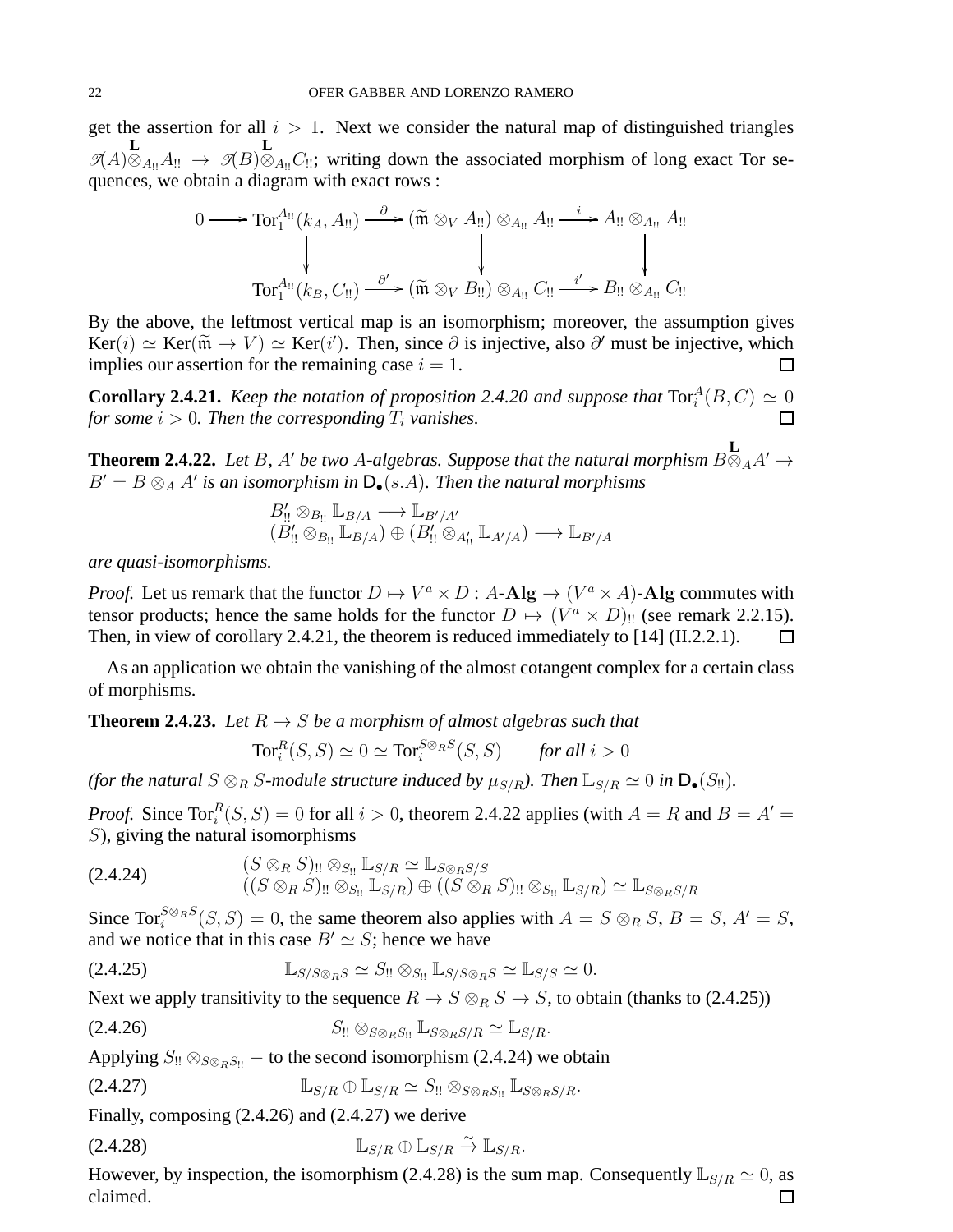Finally we have a fundamental spectral sequence as in [14] (III.3.3.2).

**Theorem 2.4.29.** *Let*  $\phi : A \rightarrow B$  *be a morphism of almost algebras such that*  $B \otimes_A B \simeq B$ *(*e.g. *such that* B *is a quotient of* A*). Then there is a first quadrant homology spectral sequence of bigraded almost algebras*

$$
E_{pq}^2 = H_{p+q}(\mathrm{Sym}_B^q(\mathbb{L}_{B/A}^a)) \Rightarrow \mathrm{Tor}_{p+q}^A(B, B).
$$

*Proof.* We replace  $\phi$  by  $\mathbf{1}_{V^a} \times \phi$  and apply the functor  $B \mapsto B_{\text{II}}$  (which commutes with tensor products by remark 2.2.15) thereby reducing the assertion to the above mentioned [14] (III.3.3.2).  $\Box$ 

# 3. ALMOST RING THEORY

3.1. **Flat, unramified and étale morphisms.** Let  $A \rightarrow B$  be a morphism of almost V-algebras. Using the natural "multiplication" morphism of A-algebras  $\mu_{B/A} : B \otimes_A B \to B$  we can view B as a  $B \otimes_A B$ -algebra.

**Definition 3.1.1.** Let  $\phi: A \rightarrow B$  be a morphism of almost V-algebras.

i) We say that  $\phi$  is a *flat* (resp. *faithfully flat*, resp. *almost projective*) *morphism* if B is a flat (resp. faithfully flat, resp. almost projective) A-module.

ii) We say that  $\phi$  is *almost finite* (resp. *finite*) if B is an almost finitely generated (resp. finitely generated) A-module.

iii) We say that  $\phi$  is *weakly unramified* (resp. *unramified*) if B is a flat (resp. almost projective)  $B \otimes_A B$ -module (via the morphism  $\mu_{B/A}$  defined above).

 $\dot{v}$  *iv*)  $\phi$  is *weakly étale* (resp. *étale*) if it is flat and weakly unramified (resp. unramified).

**Lemma 3.1.2.** *Let*  $\phi : A \to B$  *and*  $\psi : B \to C$  *be morphisms of almost V*-*algebras.* 

*i) Any base change of a flat (resp. almost projective, resp. faithfully flat, resp. almost finite, resp. weakly unramified, resp. unramified, resp. weakly etale, resp. ´ etale) morphism is flat ´ (resp. almost projective, resp. faithfully flat, resp. almost finite, resp. weakly unramified, resp. unramified, resp. weakly étale, resp. étale);* 

*ii) if both* φ *and* ψ *are flat (resp. almost projective, resp. faithfully flat, resp. almost finite, resp. weakly unramified, resp. unramified, resp. weakly étale, resp. étale), then so is*  $\psi \circ \phi$ ;

*iii) if*  $\phi$  *is flat and*  $\psi \circ \phi$  *is faithfully flat, then*  $\phi$  *is faithfully flat;* 

*iv) if*  $\phi$  *is weakly unramified and*  $\psi \circ \phi$  *is flat (resp. weakly étale), then*  $\psi$  *is flat (resp. weakly etale); ´*

*v)* If  $\phi$  *is unramified and*  $\psi \circ \phi$  *is étale, then*  $\psi$  *is étale;* 

*vi*)  $\phi$  *is faithfully flat if and only if it is a monomorphism and*  $B/A$  *<i>is a flat* A-module;

*vii) if*  $\phi$  *is almost finite and weakly unramified, then*  $\phi$  *is unramified.* 

*Proof.* For (vi) use the Tor sequences. In view of proposition 2.3.15(ii), to show (vii) it suffices to know that B is an almost finitely presented  $B \otimes_A B$ -module; but this follows from the existence of an epimorphism of  $B \otimes_A B$ -modules  $(B \otimes_A B) \otimes_A B \to \text{Ker}(\mu_{B/A})$  defined by  $x \otimes b \mapsto x \cdot (1 \otimes b - b \otimes 1)$ . Of the remaining assertions, only (iv) and (v) are not obvious, but the proof is just the "almost version" of a well-known argument. Let us show (v); the same argument applies to (iv). We remark that  $\mu_{B/A}$  is an étale morphism, since  $\phi$  is unramified. Define  $\Gamma_{\psi} = \mathbf{1}_C \otimes_B \mu_{B/A}$ . By (i),  $\Gamma_{\psi}$  is étale. Define also  $p = (\psi \circ \phi) \otimes_A \mathbf{1}_B$ . By (i), p is flat (resp. étale). The claim follows by remarking that  $\psi = \Gamma_{\psi} \circ p$  and applying (ii).  $\Box$ 

**Remark 3.1.3.** i) Suppose we work in the classical limit case, that is,  $V = m$  (cp. example  $2.1.1(ii)$ ). Then we caution the reader that our notion of "étale morphism" is more general than the usual one, as defined in [10]. The relationship between the usual notion and ours is discussed in the digression at the end of section 3.4.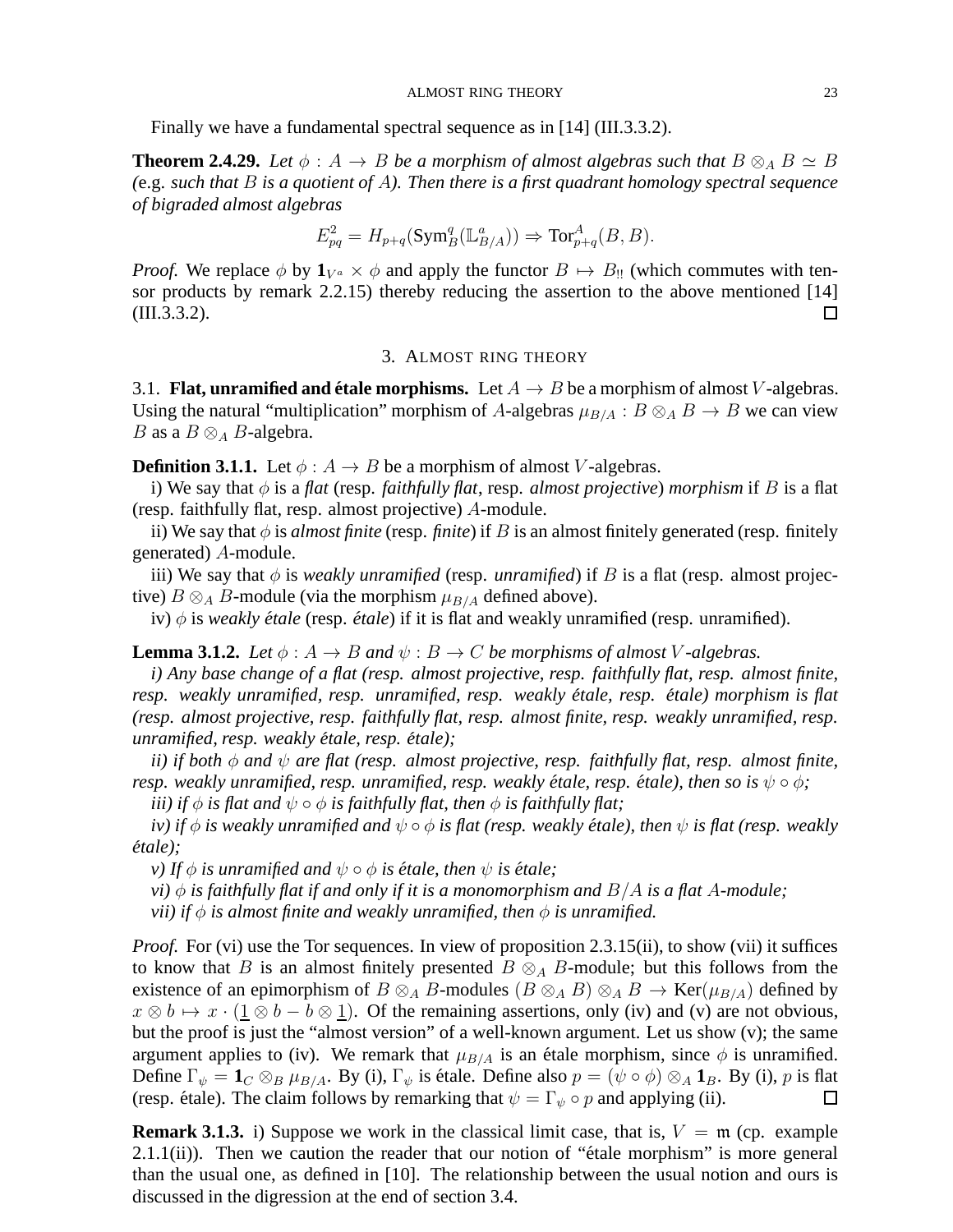ii) The naive hope that the functor  $A \mapsto A_{\text{II}}$  might preserve flatness is crushed by the following counterexample. Let  $(V, \mathfrak{m})$  be as in example 2.1.1(i) and let k be the residue field of V. Consider the flat map  $V \times V \to V$  defined as  $(x, y) \mapsto x$ . We get a flat morphism  $V^a \times V^a \to V^a$  in  $V^a$ -Alg; applying the left adjoint to localisation yields a map  $V \times_k V \to V$ that is not flat. On the other hand, faithful flatness *is* preserved. Indeed, let  $\phi : A \rightarrow B$  be a morphism of almost algebras. Then  $\phi$  is a monomorphism if and only if  $\phi_{\parallel}$  is injective; moreover,  $B_{!!}/\text{Im}(A_{!!}) \simeq B_{!}/A_{!}$ , which is flat over  $A_{!!}$  if and only if  $B/A$  is flat over A, by proposition 2.3.27.

We will find useful to study certain "almost idempotents", as in the following proposition.

**Proposition 3.1.4.** *A morphism*  $\phi: A \rightarrow B$  *is unramified if and only if there exists an almost element*  $e_{B/A} \in B \otimes_A B_*$  *such that* 

*i*)  $e_{B/A}^2 = e_{B/A}$ ; *ii*)  $\mu_{B/A}(e_{B/A}) = 1$ ; *iii*)  $x \cdot e_{B/A} = 0$  *for all*  $x \in I_{B/A*}$ .

*Proof.* Suppose that  $\phi$  is unramified. We start by showing that for every  $\varepsilon \in \mathfrak{m}$  there exist almost elements  $e_{\varepsilon}$  of  $B \otimes_A B$  such that

(3.1.5) 
$$
e_{\varepsilon}^{2} = \varepsilon \cdot e_{\varepsilon} \qquad \mu_{B/A}(e_{\varepsilon}) = \varepsilon \cdot \underline{1} \qquad I_{B/A*} \cdot e_{\varepsilon} = 0.
$$

Since B is an almost projective  $B \otimes_A B$ -module, for every  $\varepsilon \in \mathfrak{m}$  there exists an "approximate" splitting" for the epimorphism  $\mu_{B/A}$  :  $B \otimes_A B \to B$ , *i.e.* a  $B \otimes_A B$ -linear morphism  $u_{\varepsilon}$  :  $B \to B \otimes_A B$  such that  $\mu_{B/A} \circ u_{\varepsilon} = \varepsilon \cdot \mathbf{1}_B$ . Set  $e_{\varepsilon} = u_{\varepsilon} \circ \underline{1} : A \to B \otimes_A B$ . We see that  $\mu_{B/A}(e_{\varepsilon}) = \varepsilon \cdot \underline{1}$ . To show that  $e_{\varepsilon}^2 = \varepsilon \cdot e_{\varepsilon}$  we use the  $B \otimes_A B$ -linearity of  $u_{\varepsilon}$  to compute

$$
e_{\varepsilon}^{2} = e_{\varepsilon} \cdot u_{\varepsilon}(\underline{1}) = u_{\varepsilon}(\mu_{B/A}(e_{\varepsilon}) \cdot \underline{1}) = u_{\varepsilon}(\mu_{B/A}(e_{\varepsilon})) = \varepsilon \cdot e_{\varepsilon}.
$$

Next take any almost element x of  $I_{B/A}$  and compute

$$
x \cdot e_{\varepsilon} = x \cdot u_{\varepsilon}(\underline{1}) = u_{\varepsilon}(\mu_{B/A}(x) \cdot \underline{1}) = 0.
$$

This establishes (3.1.5). Next let us take any other  $\delta \in \mathfrak{m}$  and a corresponding almost element  $e_{\delta}$ . Both  $\varepsilon \cdot 1 - e_{\varepsilon}$  and  $\delta \cdot 1 - e_{\delta}$  are elements of  $I_{B/A*}$ , hence we have  $(\delta \cdot 1 - e_{\delta}) \cdot e_{\varepsilon} = 0 = (\varepsilon \cdot 1 - e_{\varepsilon}) \cdot e_{\delta}$ which implies

(3.1.6)  $\delta \cdot e_{\varepsilon} = \varepsilon \cdot e_{\delta}$  for all  $\varepsilon, \delta \in \mathfrak{m}$ .

Let us define a map  $e_{B/A}$ : m  $\otimes_V$  m  $\rightarrow$   $B \otimes_A B_*$  by the rule

(3.1.7) 
$$
\varepsilon \otimes \delta \mapsto \delta \cdot e_{\varepsilon} \quad \text{for all } \varepsilon, \delta \in \mathfrak{m}.
$$

To show that (3.1.7) does indeed determine a well defined morphism, we need to check that  $\delta \cdot v \cdot e_{\varepsilon} = \delta \cdot e_{v \cdot \varepsilon}$  and  $\delta \cdot e_{\varepsilon + \varepsilon'} = \delta \cdot (e_{\varepsilon} + e_{\varepsilon'})$  for all  $\varepsilon, \varepsilon', \delta \in \mathfrak{m}$  and all  $v \in V$ . However, both identities follow easily by a repeated application of (3.1.6). It is easy to see that  $e_{B/A}$  defines an almost element with the required properties.

Conversely, suppose an almost element  $e_{B/A}$  of  $B \otimes_A B$  is given with the stated properties. We define  $u : B \to B \otimes_A B$  by  $b \mapsto e_{B/A} \cdot (1 \otimes b)$  ( $b \in B_*$ ) and  $v = \mu_{B/A}$ . Then (iii) says that u is a  $B \otimes_A B$ -linear morphism and (ii) shows that  $v \circ u = \mathbf{1}_B$ . Hence, by lemma 2.3.12,  $\phi$  is unramified.  $\Box$ 

**Corollary 3.1.8.** *Under the hypotheses and notation of the proposition, the ideal*  $I = I_{B/A}$  *has a* natural structure of A-algebra, with unit morphism given by  $\frac{1}{1/A} = \frac{1}{1/B} \sum_{A} A - e_{B/A}$  and *whose multiplication is the restriction of*  $\mu_{B\otimes_A B/A}$  *to I. Moreover the natural morphism* 

 $B \otimes_A B \to I_{B/A} \oplus B$   $x \mapsto (x \cdot \underline{1}_{I/A} \oplus \mu_{B/A}(x))$ 

*is an isomorphism of* A*-algebras.*

*Proof.* Left to the reader as an exercise.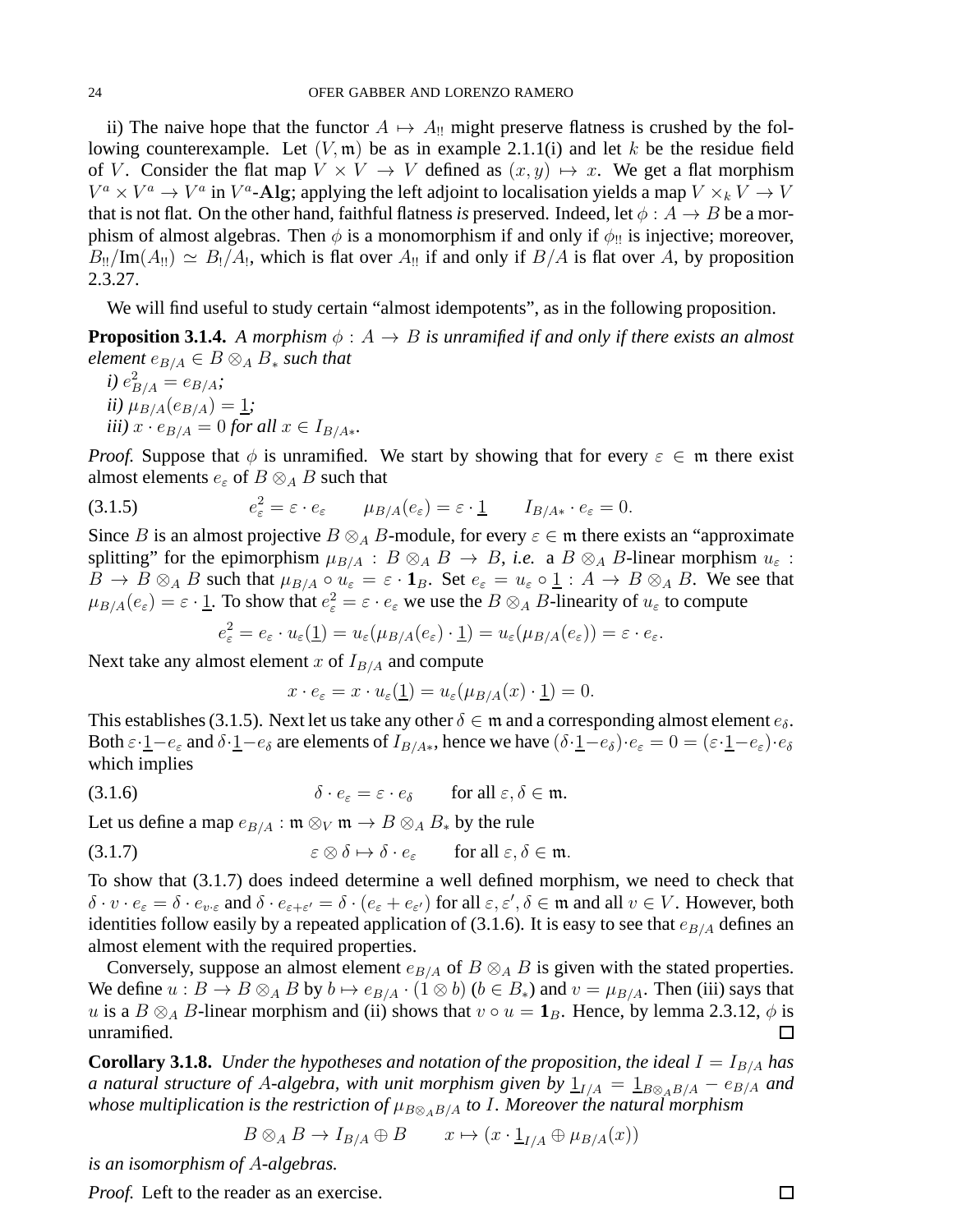3.2. **Almost traces.** Let A be an almost V-algebra. For any integer  $n > 0$ , the standard direct sum decomposition of  $A^n$  determines uniquely A-linear morphisms  $A \xrightarrow{e_i^A} A^n \xrightarrow{\pi_i^A} A$  (for  $i, j = 1, ..., n$ ) such that  $\pi_j^A \circ e_i^A = \delta_{ij} \cdot \mathbf{1}_A$  for all  $i, j$  and  $\sum_{i=1}^n e_i^A \circ \pi_i^A = \mathbf{1}_{A^n}$ . We can then define a natural *trace homomorphism*

(3.2.1) 
$$
\text{Tr}: \text{alHom}_{A}(A^{n}, A^{n}) \to A \qquad \phi \mapsto \sum_{i=1}^{n} \pi_{i}^{A} \circ \phi \circ e_{i}^{A}
$$

which is an A-linear morphism. For any  $\phi, \psi \in \text{alHom}_A(A^n, A^n)_*$  we have  $\text{Tr}(\phi \circ \psi) =$ Tr( $\psi \circ \phi$ ). It follows easily that Tr is independent of the given direct sum decomposition of  $A^n$ . More generally, suppose that  $M$  is an almost projective almost finitely generated  $A$ -module. Then for any  $\varepsilon \in \mathfrak{m}$  we can find  $n = n(\varepsilon)$  and morphisms

$$
(3.2.2) \t\t\t M \xrightarrow{u_{\varepsilon}} A^n \xrightarrow{v_{\varepsilon}} M
$$

such that  $v_{\varepsilon} \circ u_{\varepsilon} = \varepsilon \cdot \mathbf{1}_M$ . Let  $E(M) = \text{alHom}_A(M, M)$ ; notice that  $E(M)_*$  is naturally isomorphic to  $\text{Hom}_A(M, M)$ . We consider the A-linear morphism

$$
(3.2.3) \t t_{\varepsilon}: E(M) \to A \t \phi \mapsto \text{Tr}(u_{\varepsilon} \circ \phi \circ v_{\varepsilon}) \t (\phi \in E(M))_{*}.
$$

Now, pick any other  $\delta \in \mathfrak{m}$ . We compute

$$
\varepsilon \cdot t_{\delta}(\phi) = \varepsilon \cdot \text{Tr}(u_{\delta} \circ \phi \circ v_{\delta}) = \text{Tr}(u_{\delta} \circ v_{\varepsilon} \circ u_{\varepsilon} \circ \phi \circ v_{\delta}) \n= \text{Tr}(u_{\varepsilon} \circ \phi \circ v_{\delta} \circ u_{\delta} \circ v_{\varepsilon}) = \delta \cdot \text{Tr}(u_{\varepsilon} \circ \phi \circ v_{\varepsilon}) = \delta \cdot t_{\varepsilon}(\phi).
$$

This allows us to define a map

$$
t_{M/A}:\frak{m}\otimes_{V}\frak{m}\otimes_{V}E(M)_{*}\to A_{*}
$$

by setting  $\varepsilon \otimes \delta \otimes \phi \mapsto \varepsilon \cdot t_{\delta}(\phi)$ . We leave to the reader the verification that  $t_{M/A}$  is well defined and does not depend on the choice of  $t_{\delta}$ . It induces a morphism  $E(M) \rightarrow A$  that we denote again by  $t_{M/A}$  and we call the *almost trace morphism* for the almost A-module M.

Let  $f \in M^*_*, m \in M_*$  and define  $\phi_{f,m} \in E(M)_*$  by the formula  $\phi_{f,m}(m') = f(m') \cdot m$  for all  $m' \in M_*$ . We have the following :

**Lemma 3.2.4.** *With the above notation :*  $t_{M/A}(\phi_{f,m}) = f(m)$ *.* 

*Proof.* Let  $f : M \to A$  and  $m : A \to M$  be given. Obviously we have  $\phi_{f,m} = m \circ f$  and  $f(m) = f \circ m$ . Pick morphisms  $u_{\varepsilon}$  and  $v_{\varepsilon}$  as in (3.2.2). Using the foregoing notation, we can write :

$$
t_{\varepsilon}(\phi_{f,m}) = \sum_{i=1}^{n} (\pi_i^A \circ u_{\varepsilon} \circ m) \circ (f \circ v_{\varepsilon} \circ e_i^A)
$$
  
= 
$$
\sum_{i=1}^{n} (f \circ v_{\varepsilon} \circ e_i^A) \circ (\pi_i^A \circ u_{\varepsilon} \circ m)
$$
  
= 
$$
f \circ v_{\varepsilon} \circ u_{\varepsilon} \circ m = \varepsilon \cdot f \circ m
$$

from which the claim follows directly.

**Lemma 3.2.5.** *Let* M *and* N *be almost finitely generated almost projective* A*-modules, and*  $\phi: M \to N$ ,  $\psi: N \to M$  *two A-linear morphisms. Then* :

 $i)$   $t_{M/A}(\psi \circ \phi) = t_{N/A}(\phi \circ \psi).$ 

*ii)* If  $\psi \circ \phi = a \cdot \mathbf{1}_M$  and  $\phi \circ \psi = a \cdot \mathbf{1}_N$  for some  $a \in A_*$ , and if, furthermore, there exist  $u \in \text{End}_{A}(M), v \in \text{End}_{A}(N)$  *such that*  $v \circ \phi = \phi \circ u$ *, then*  $a \cdot (t_{M/A}(u) - t_{N/A}(v)) = 0$ *.* 

*Proof.* (i) is left to the reader as an exercise. For (ii) we compute using (i) :  $a \cdot t_{M/A}(u) =$  $t_{M/A}(\psi \circ \phi \circ u) = t_{M/A}(\psi \circ v \circ \phi) = t_{N/A}(v \circ \phi \circ \psi) = a \cdot t_{N/A}(v).$  $\Box$ 

**Proposition 3.2.6.** Let  $\underline{M} = (0 \to M_1 \stackrel{i}{\to} M_2 \stackrel{p}{\to} M_3 \to 0)$  be an exact sequence of almost *finitely generated almost projective A-modules, and let*  $u = (u_1, u_2, u_3) : M \rightarrow M$  *be an endomorphism of* <u>M</u>, given by endomorphisms  $u_i : M_i \to M_i$  ( $i = 1, 2, 3$ ). Then we have  $t_{M_2/A}(u_2) = t_{M_1/A}(u_1) + t_{M_3/A}(u_3)$ .

 $\Box$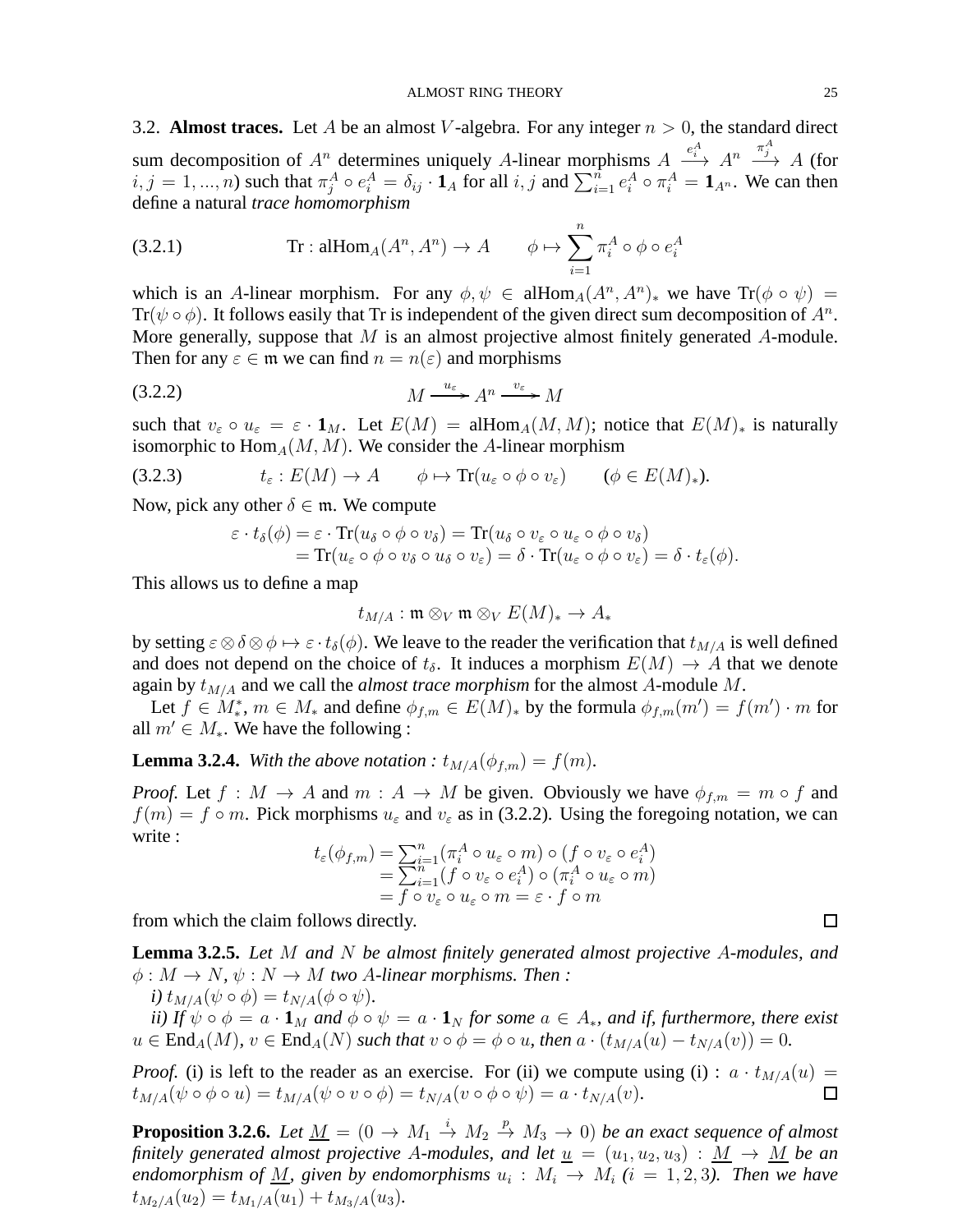*Proof.* Suppose first that there exists a splitting  $s : M_3 \to M_2$  for p, so that we can view  $u_2$ as a matrix  $\begin{pmatrix} u_1 & v \\ 0 & v_1 \end{pmatrix}$  $0 \quad u_3$  $\overline{ }$ , where  $v \in \text{Hom}_{A}(M_3, M_1)$ . By additivity of the trace, we are then reduced to show that  $t_{M_2/A}(i \circ v \circ p) = 0$ . By lemma 3.2.5(i), this is the same as  $t_{M_3/A}(p \circ i \circ v)$ , which obviously vanishes. In general, for any  $a \in \mathfrak{m}$  we consider the morphism  $\mu_a = a \cdot \mathbf{1}_{M_3}$ and the pull back morphism  $\underline{M} * \mu_a \to \underline{M}$ :

$$
0 \longrightarrow M_1 \xrightarrow{i} M_2 \xrightarrow{p} M_3 \longrightarrow 0
$$
  

$$
\downarrow \qquad \qquad \downarrow \qquad \qquad \downarrow \qquad \qquad \downarrow
$$
  

$$
0 \longrightarrow M_1 \longrightarrow P \longrightarrow M_3 \longrightarrow 0
$$

Then  $\underline{M} * \mu_a$  is a split exact sequence with the endomorphism  $\underline{u} * \mu_a = (u_1, v, u_3)$ , for a certain  $v \in \text{End}_A(P)$ . The pair of morphisms  $(a \cdot \mathbf{1}_{M_2}, p)$  induces a morphism  $\psi : M_2 \to P$ , and it is easy to check that  $\phi \circ \psi = a \cdot \mathbf{1}_{M_2}$  and  $\psi \circ \phi = a \cdot \mathbf{1}_P$ . We can therefore apply lemma 3.2.5 to deduce that  $a \cdot (t_{P/A}(v) - t_{M/A}(u)) = 0$ . By the foregoing we know that  $t_{P/A}(v) = t_{M_1/A}(u_1) + t_{M_3/A}(u_3)$ , so the claim follows.  $\Box$ 

Suppose now that  $B$  is an almost finitely generated almost projective  $A$ -algebra. For any  $b \in B_*$ , denote by  $\mu_b : B \to B$  the B-linear morphism  $b' \mapsto b \cdot b'$ . The map  $b \mapsto \mu_b$  defines a *B*-linear monomorphism  $\mu : B \to E(B)$ . The composition

$$
\text{Tr}_{B/A} = t_{B/A} \circ \mu : B \to A
$$

will also be called the almost trace morphism of the A-algebra B.

**Proposition 3.2.7.** *Let* A *and* B *be as in the above discussion.*

*i)* If  $\phi: A \to B$  is an isomorphism, then  $\text{Tr}_{B/A} = \phi^{-1}$ .

*ii)* If C any other A-algebra, then  $\text{Tr}_{C\otimes_A B/C} = \mathbf{1}_C \otimes_A \text{Tr}_{B/A}$ .

*iii) If* C *is an almost projective almost finite* B-algebra, then  $\text{Tr}_{C/A} = \text{Tr}_{B/A} \circ \text{Tr}_{C/B}$ .

*Proof.* (i) and (ii) are left as exercises for the reader. We verify (iii). For given  $\varepsilon, \delta \in \mathfrak{m}$  pick morphisms  $B \xrightarrow{u_{\varepsilon}} A^n \xrightarrow{v_{\varepsilon}} B$  and  $C \xrightarrow{u'_{\delta}} B^m \xrightarrow{v'_{\delta}} C$  such that  $v_{\varepsilon} \circ u_{\varepsilon} = \varepsilon \cdot \mathbf{1}_B$  and  $v'_{\delta} \circ u'_{\delta} = \delta \cdot \mathbf{1}_C$ . If we set  $u_{\varepsilon}^{\oplus m} = u_{\varepsilon} \otimes_A \mathbf{1}_{A^m}$ ,  $u_{\delta \varepsilon}'' = u_{\varepsilon}^{\oplus m} \circ u_{\delta}': C \to A^n \otimes_A A^m$ ,  $v_{\varepsilon}^{\oplus m} = v_{\varepsilon} \otimes_A \mathbf{1}_{A^m}$  and  $v''_{\delta \varepsilon} = v'_{\delta} \circ v_{\varepsilon}^{\oplus m} : A^n \otimes_A A^m \to C$  then we have  $v''_{\delta \varepsilon} \circ u''_{\delta \varepsilon} = \varepsilon \cdot \delta \cdot \mathbf{1}_C$ . Define

$$
t_{\varepsilon,B/A}: B \to A \t b \mapsto \text{Tr}(u_{\varepsilon} \circ \mu_b \circ v_{\varepsilon})
$$
  
\n
$$
t_{\delta,C/B}: C \to B \t c \mapsto \text{Tr}(u'_{\delta} \circ \mu_c \circ v'_{\delta})
$$
  
\n
$$
t_{\delta\varepsilon,C/A}: C \to A \t c \mapsto \text{Tr}(u''_{\delta\varepsilon} \circ \mu_c \circ v''_{\delta\varepsilon}).
$$

Using (3.2.1) we can write

$$
t_{\delta \varepsilon, C/A}(c) = \sum_{i,j=1}^{n,m} (\pi_i^A \otimes_A \pi_j^A) \circ u_{\delta \varepsilon}'' \circ \mu_c \circ v_{\delta \varepsilon}'' \circ (e_i^A \otimes_A e_j^A)
$$
  
\n
$$
= \sum_{i,j=1}^{n,m} (\pi_i^A \otimes \pi_j^A) \circ u_{\varepsilon}^{\oplus m} \circ u_{\delta}' \circ \mu_c \circ v_{\delta}' \circ v_{\varepsilon}^{\oplus m} \circ (e_i^A \otimes e_j^A)
$$
  
\n
$$
= \sum_{i,j=1}^{n,m} \pi_i^A \circ u_{\varepsilon} \circ \pi_j^B \circ u_{\delta}' \circ \mu_c \circ v_{\delta}' \circ e_j^B \circ v_{\varepsilon} \circ e_i^A
$$
  
\n
$$
= \sum_{i=1}^{n} \pi_i^A \circ u_{\varepsilon} \circ t_{\delta, C/B}(c) \circ v_{\varepsilon} \circ e_i^A
$$
  
\n
$$
= t_{\varepsilon, B/A} \circ t_{\delta, C/B}(c)
$$

which implies immediately the claim.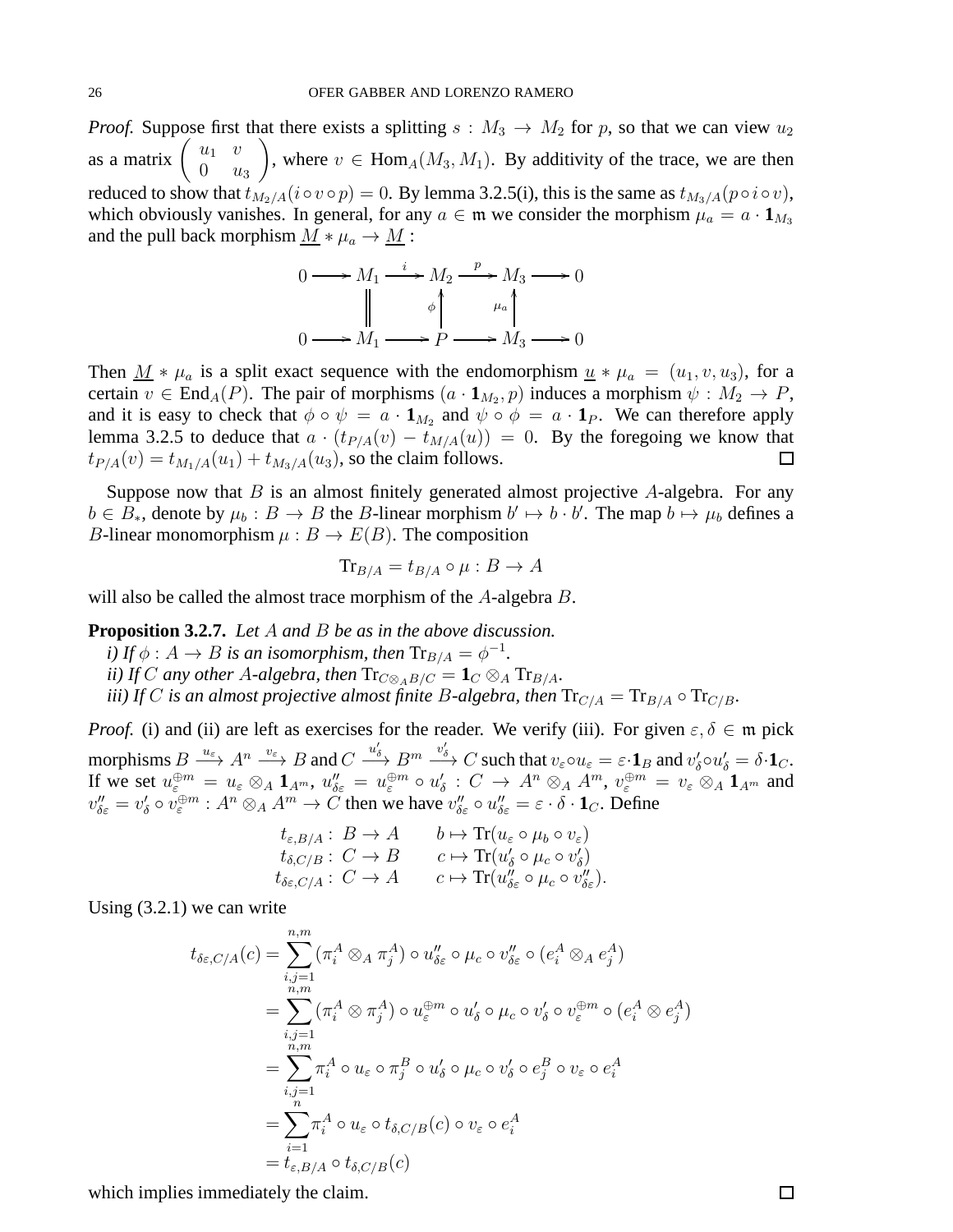**Corollary 3.2.8.** Let  $A \rightarrow B$  be a faithfully flat almost finitely presented and étale morphism *of almost* V-algebras. Then  $\text{Tr}_{B/A} : B \to A$  *is an epimorphism.* 

*Proof.* Under the stated hypotheses, B is an almost projective A-module (by proposition 2.3.15). Let  $C = \text{Coker}(\text{Tr}_{B/A})$  and  $\text{Tr}_{B/B\otimes_A B}$  the trace morphism for the morphism of almost Valgebras  $\mu_{B/A}$ . By faithful flatness, the natural morphism  $C \to C \otimes_A B = \text{Coker}(\text{Tr}_{B \otimes_A B/B})$ is a monomorphism, hence it suffices to show that  $\text{Tr}_{B\otimes_A B/B}$  is an epimorphism (here  $B\otimes_A B$ is considered as a B-algebra via the second factor). However, from proposition 3.2.7(i) and (iii) we see that  $Tr_{B/B\otimes_A B}$  is a right inverse for  $Tr_{B\otimes_A B/B}$ . The claim follows. □

It is useful to introduce the A-linear morphism

$$
\operatorname{tr}_{B/A} = \operatorname{Tr}_{B/A} \circ \mu_{B/A} : B \otimes_A B \to A.
$$

We can view  $tr_{B/A}$  as a bilinear form; it induces an A-linear morphism

$$
\tau_{B/A}: B \to B^* = \text{alHom}_A(B, A)
$$

characterized by the equality  ${\rm tr}_{B/A}(b_1 \otimes b_2) = \tau_{B/A}(b_1)(b_2)$  for all  $b_1, b_2 \in B_*$ . We say that  ${\rm tr}_{B/A}$  is *a perfect pairing* if  $\tau_{B/A}$  is an isomorphism.

**Theorem 3.2.9.** An almost projective and almost finite morphism  $\phi : A \rightarrow B$  of almost V *algebras is étale if and only if the trace form*  $\text{tr}_{B/A}$  *is a perfect pairing.* 

*Proof.* Suppose that  $\phi$  is étale. Let  $e_{B/A}$  be the idempotent almost element of  $B \otimes_A B$  provided by proposition 3.1.4. We define a morphism  $\sigma : B^* \to B$  by  $f \mapsto (f \otimes_A \mathbf{1}_B)(e_{B/A})$ . To start with, we remark that both  $\tau_{B/A}$  and  $\sigma$  are B-linear morphisms (for the natural B-module structure of  $B^*$  defined in remark 2.3.18). Indeed, let us pick any  $b, b', b'' \in B_*, f \in B_*^*$  and compute directly

$$
(b \cdot \tau_{B/A}(b'))(b'') = \tau_{B/A}(b')(bb'') = \text{Tr}_{B/A}(bb'') = (\tau_{B/A}(bb'))(b'').
$$
  
\n
$$
b \cdot \sigma(f) = b \cdot (f \otimes_A \mathbf{1}_B)(e_{B/A}) = (f \otimes_A \mathbf{1}_B)((\underline{1}_{B/A} \otimes b) \cdot e_{B/A})
$$
  
\n
$$
= (f \otimes_A \mathbf{1}_B)((b \otimes \underline{1}_{B/A}) \cdot e_{B/A}) = ((b \cdot f) \otimes_A \mathbf{1}_B)(e_{B/A})
$$
  
\n
$$
= \sigma(b \cdot f).
$$

Next we show that  $\sigma$  is a left inverse for  $\tau_{B/A}$ . In fact, let  $b \in B_*$ . We have

$$
\sigma \circ \tau_{B/A}(b) = (\tau_{B/A}(b) \otimes_A \mathbf{1}_B)(e_{B/A}) = (\text{Tr}_{B/A} \otimes_A \mathbf{1}_B)((b \otimes \underline{1}_{B/A}) \cdot e_{B/A})
$$
  
= 
$$
\text{Tr}_{B \otimes_A B/B}((\underline{1}_{B/A} \otimes b) \cdot e_{B/A}) = b \cdot \text{Tr}_{B \otimes_A B/B}(e_{B/A}).
$$

Therefore it suffices to show that  $\text{Tr}_{B\otimes_A B/B}(e_{B/A}) = 1$ . However, by hypothesis  $\phi$  is unramified, hence corollary 3.1.8 gives a decomposition  $B \otimes_A B \simeq B \oplus I_{B/A}$  such that  $e_{B/A}$  acts as the identity on the first factor and as the zero morphism on the second factor.

Now, let  $X = \text{Ker}(\sigma)$ . From the above we derive a B-linear isomorphism  $B^* \simeq B \oplus X$ . We dualize and apply lemma 2.3.23(ii) to obtain another B-linear isomorphism

$$
(3.2.10) \t\t B \simeq (B^*)^* \simeq (B \oplus X)^* \simeq B^* \oplus X^* \simeq B \oplus X \oplus X^*.
$$

Finally, composing the isomorphism (3.2.10) with the projection on the first factor, we get a split B-linear epimorphism  $B \to B$ , hence a *surjective*  $B_*$ -linear morphism  $B_* \to B_*$ . Such a morphism is necessarily an isomorphism, and, tracing backward, the same must hold for  $\tau_{B/A}$ .

Conversely, suppose that the trace form is a perfect pairing. By lemma 2.3.23(i) the natural morphism  $\alpha : B^* \otimes_A B \to \text{alHom}_B(B \otimes_A B, B)$  is an isomorphism and one verifies easily that  $\alpha \circ (\tau_{B/A} \otimes_A \mathbf{1}_B) = \tau_{B \otimes_A B/B}$ . In particular  $\tau_{B \otimes_A B/B}$  is also an isomorphism. The multiplication gives an almost element  $\mu_{B/A} \in \text{alHom}_B(B \otimes_A B, B)_*$ ; let  $e = \tau_{B \otimes_A B/B}^{-1}(\mu_{B/A})$ . We derive

$$
(3.2.11) \tTr_{B\otimes_A B/B}(e) = \tau_{B\otimes_A B/B}(e) (\underline{1}_{B\otimes_A B}) = \mu_{B/A} (\underline{1}_{B\otimes_A B}) = \underline{1}_{B/A}.
$$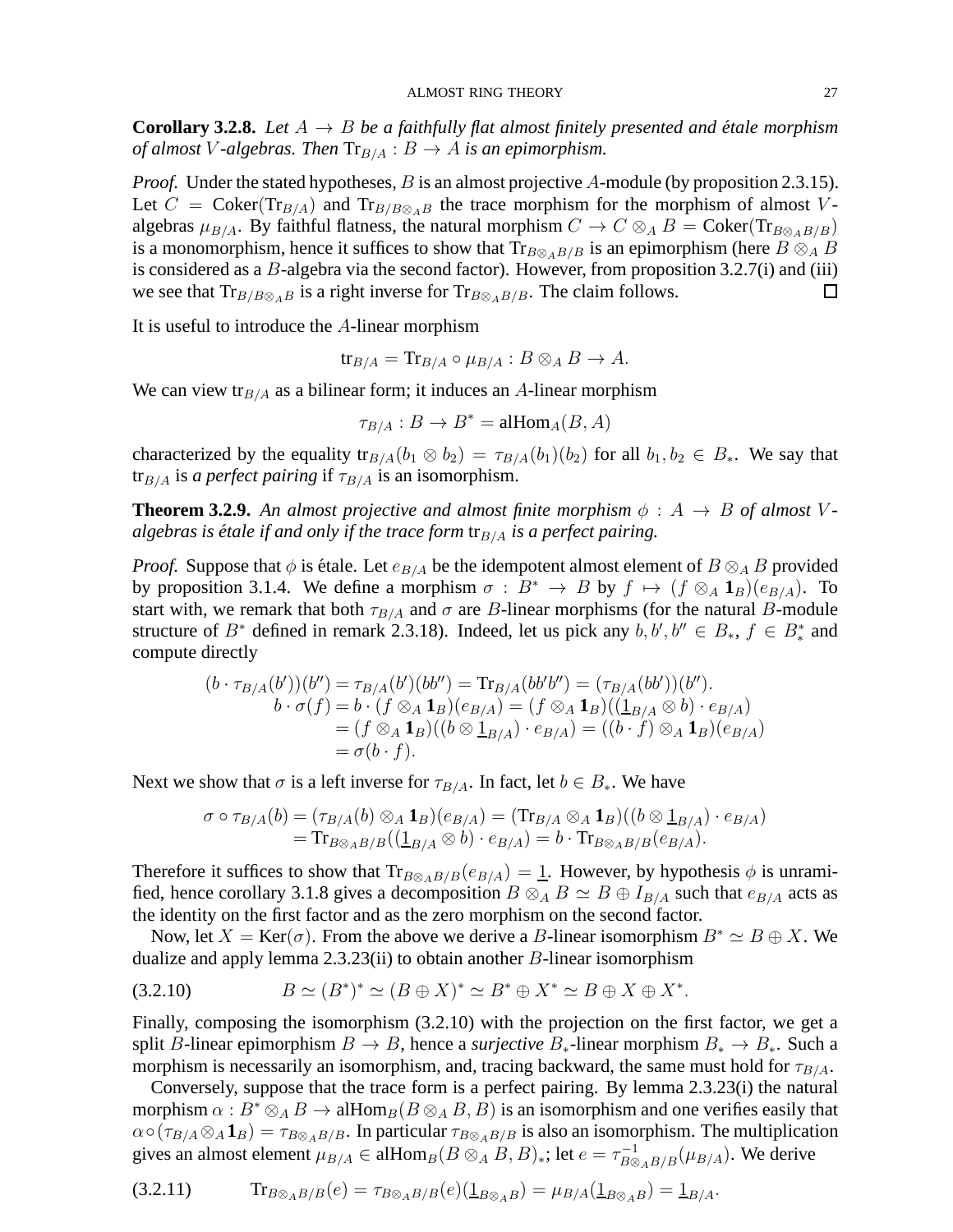Furthermore, we have already remarked that  $\tau_{B/A}$  is a B-linear morphism, hence  $\tau_{B\otimes_A B/B}$  is a  $B \otimes_A B$ -linear morphism. Consequently, for any almost element x of  $B \otimes_A B$  we have

$$
\tau_{B\otimes_A B/B}(x \cdot e) = x \cdot \tau_{B\otimes_A B/B}(e) = x \cdot \mu_{B/A} = \mu_{B/A}(x) \cdot \mu_{B/A} = \mu_{B/A}(x) \cdot \tau_{B\otimes_A B/B}(e).
$$

Since by hypothesis  $\tau_{B/A}$  is an isomorphism, this implies

$$
(3.2.12) \t\t x \cdot e = \mu_{B/A}(x) \cdot e.
$$

Consider the morphism  $\mu_e : B \otimes_A B \to B \otimes_A B$  defined by  $x \mapsto e \cdot x$ ; then  $\mu_e$  is B-linear (for the B-module structure defined by the second factor). Applying (3.2.12) and lemma 3.2.4 we conclude that  $t_{B\otimes_A B/B}(\mu_e) = \mu_{B/A}(e)$ . On the other hand, (3.2.11) says that this trace is equal to  $\underline{1}_{B/A}$ , hence

$$
\mu_{B/A}(e) = \underline{1}_{B/A}.
$$

Let  $\beta : B \to B \otimes_A B$  be defined as  $b \mapsto b \cdot e$ . From (3.2.12) we see that both  $\beta$  and  $\mu_{B/A}$ are  $B \otimes_A B$ -linear morphisms and from (3.2.13) we know moreover that  $\mu_{B/A} \circ \beta = \mathbf{1}_B$ . By lemma 2.3.12 we deduce that B is an almost projective  $B \otimes_A B$ -module, *i.e.*  $\phi$  is unramified, as claimed.

**Definition 3.2.14.** The *nilradical* of an almost algebra A is the ideal nil $(A) = \text{nil}(A_*)^a$  (where, for a ring R, we denote by  $nil(R)$  the ideal of nilpotent elements in R). We say that A is *reduced* if  $nil(A) \simeq 0$ .

Notice that, if R is a V-algebra, then every nilpotent ideal in  $R^a$  is of the form  $I^a$ , where I is a nilpotent ideal in R (indeed, it is of the form  $I^a$  where I is an ideal, and  $\mathfrak{m} \cdot I$  is seen to be nilpotent). It follows easily that  $nil(A)$  is the colimit of the nilpotent ideals in A; moreover  $\text{nil}(R)^a = \text{nil}(R^a)$ . Using this one sees that  $A/\text{nil}(A)$  is reduced.

**Proposition 3.2.15.** Let  $A \rightarrow B$  be an étale almost finitely presented morphism of almost al*gebras. If* A *is reduced then* B *is reduced as well.*

*Proof.* Under the stated hypothesis, B is an almost projective A-module (by virtue of proposition 2.3.15(ii)). Hence, for given  $\varepsilon \in \mathfrak{m}$ , pick a sequence of morphisms  $B \stackrel{u_{\varepsilon}}{\to} A^n \stackrel{v_{\varepsilon}}{\to} B$  such that  $v_{\varepsilon} \circ u_{\varepsilon} = \varepsilon \cdot \mathbf{1}_B$ ; with the notation of (3.2.3), define  $\nu_b : A^n \to A^n$  by  $\nu_b = v_{\varepsilon} \circ \mu_b \circ u_{\varepsilon}$ , so that  $t_{\varepsilon}(b) = \text{Tr}(\nu_b)$ . One verifies easily that  $\nu_b^m = \varepsilon^{m-1} \cdot \nu_{b^m}$  for all integers  $m > 0$ .

Now, suppose that  $b \in \text{nil}(B_*)$ . It follows that  $b^m = 0$  for m sufficiently large, hence  $\nu_b^m = 0$ for m sufficiently large. Let p be any prime ideal of  $A_*$ ; let  $\pi : A_* \to A_*/p$  be the natural projection and F the fraction field of  $A_*/\mathfrak{p}$ . The F-linear morphism  $\nu_{b_*} \otimes_{A_*} \mathbf{1}_F$  is nilpotent on the vector space  $F^n$ , hence  $\pi \circ \text{Tr}(\nu_{b*}) = \text{Tr}(\nu_{b*} \otimes_{A_*} \mathbf{1}_F) = 0$ . This shows that  $\text{Tr}(\nu_{b*})$  lies in the intersection of all prime ideals of  $A_{*}$ , hence it is nilpotent. Since by hypothesis A is reduced, we get Tr( $\nu_{b*}$ ) = 0. Finally, this implies Tr<sub>B/A</sub>(b) = 0. Now, for any  $b' \in B_*$ , the almost element bb' will be nilpotent as well, so the same conclusion applies to it. This shows that  $\tau_{B/A}(b) = 0$ . But by hypothesis B is étale over A, hence theorem 3.2.9 yields  $b = 0$ , as required.  $\Box$ 

**Remark 3.2.16.** Let M be an A-module. We say that an almost element a of A is M-regular if the multiplication morphism  $m \mapsto am : M \to M$  is a monomorphism. Assume (A) (cf. section 2.1) and suppose furthermore that m is generated by a multiplicative system  $\mathscr S$  which is a cofiltered semigroup under the preorder structure ( $\mathcal{S}$ ,  $\succ$ ) induced by the divisibility relation in V. We say that  $\mathscr S$  is archimedean if, for all  $s, t \in \mathscr S$  there exists  $n > 0$  such that  $s^n \succ t$ . Suppose that  $\mathscr S$  is archimedean and that A is a reduced almost algebra. Then  $\mathscr S$  consists of A-regular elements. Indeed, by hypothesis nil $(A_*)^a = 0$ ; since the annihilator of  $\mathscr{S}$  in  $A_*$  is 0 we get nil $(A_*) = 0$ . Suppose that  $s \cdot a = 0$  for some  $s \in \mathcal{S}$  and  $a \in A_*$ . Let  $t \in \mathcal{S}$  be arbitrary and pick  $n > 0$  such that  $t^n > s$ . Then  $(ta)^n = 0$  hence  $ta = 0$  for all  $t \in \mathscr{S}$ , hence  $a = 0$ .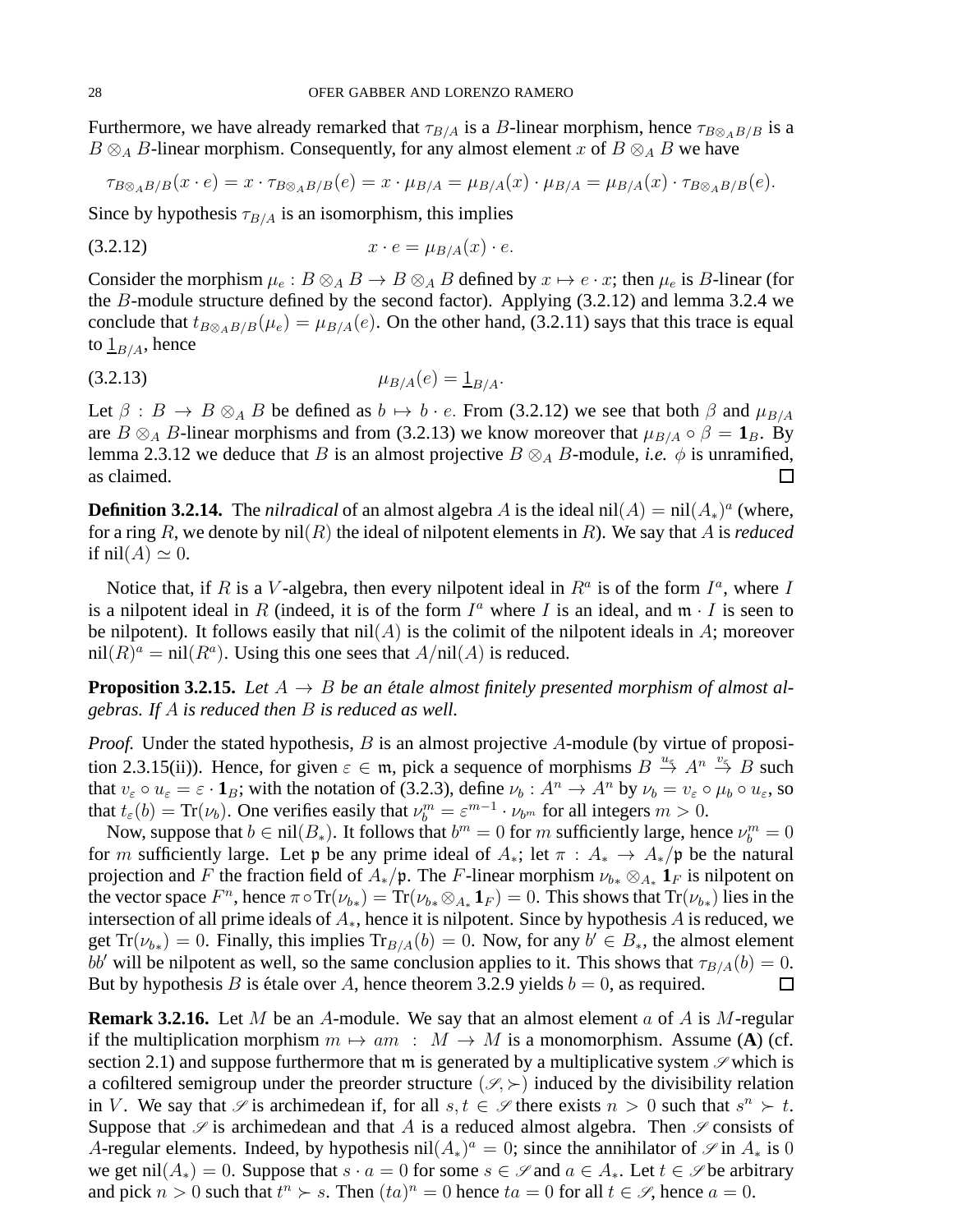3.3. Lifting theorems. Throughout the following, the terminology "epimorphism of  $V^a$ -algebras" will refer to a morphism of  $V^a$ -algebras that induces an epimorphism on the underlying  $V^a$ -modules.

**Lemma 3.3.1.** *Let*  $A \rightarrow B$  *be an epimorphism of almost V*-algebras with kernel *I*. Let *U be the* A-extension  $0 \to I/I^2 \to A/I^2 \to B \to 0$ . Then the assignment  $f \mapsto f * U$  defines a *natural isomorphism*

(3.3.2) 
$$
\text{Hom}_B(I/I^2, M) \xrightarrow{\sim} \text{Exal}_A(B, M).
$$

*Proof.* Let  $X = (0 \to M \to E \stackrel{p}{\to} B \to 0)$  be any A-extension of B by M. The composition  $g: A \to E \stackrel{p}{\to} B$  of the structural morphism for E followed by p coincides with the projection  $A \to B$ . Therefore  $g(I) \subset M$  and  $g(I^2) = 0$ . Hence g factors through  $A/I^2$ ; the restriction of g to  $I/I^2$  defines a morphism  $f \in \text{Hom}_B(I/I^2, M)$  and a morphism of A-extensions  $f * U \to X$ . In this way we obtain an inverse for (3.3.2).  $\Box$ 

Now consider any morphism of A-extensions

(3.3.3) 
$$
\begin{array}{ccc}\n\widetilde{B} : & 0 \longrightarrow I \longrightarrow B \longrightarrow B_0 \longrightarrow 0 \\
\int_{\widetilde{C}} & \int_{u}^{u} & \int_{f}^{f} & \int_{f_0}^{f_0} \\
\widetilde{C} : & 0 \longrightarrow J \longrightarrow C \longrightarrow C_0 \longrightarrow 0.\n\end{array}
$$

The morphism u induces by adjunction a morphism of  $C_0$ -modules

$$
(3.3.4) \tC_0 \otimes_{B_0} I \to J
$$

whose image is the ideal  $I \cdot C$ , so that the square diagram of almost algebras defined by  $\tilde{f}$  is cofibred (*i.e.*  $C_0 \simeq C \otimes_B B_0$ ) if and only if (3.3.4) is an epimorphism.

**Lemma 3.3.5.** Let  $\tilde{f}$  :  $\tilde{B} \to \tilde{C}$  be a morphism of A-extensions as above, such that the corre*sponding square diagram of almost algebras is cofibred. Then the morphism*  $f : B \to C$  *is flat if and only if*  $f_0$  :  $B_0 \rightarrow C_0$  *is flat and* (3.3.4) *is an isomorphism.* 

*Proof.* It follows directly from the (almost version of the) local flatness criterion (see [18] Th. 22.3).  $\Box$ 

We are now ready to put together all the work done so far and begin the study of deformations of almost algebras.

The morphism  $u: I \to J$  is an element in  $\text{Hom}_{B_0}(I, J)$ ; by lemma 3.3.1 the latter group is naturally isomorphic to  $\text{Exal}_B(B_0, J)$ . By applying transitivity (theorem 2.4.18) to the sequence of morphisms  $B \to B_0 \stackrel{f_0}{\to} C_0$  we obtain an exact sequence of abelian groups

$$
\text{Exal}_{B_0}(C_0, J) \to \text{Exal}_B(C_0, J) \to \text{Hom}_{B_0}(I, J) \stackrel{\partial}{\to} \text{Ext}^2_{C_{0!!}}(\mathbb{L}_{C_0/B_0}, J_1).
$$

Hence we can form the element  $\omega(\tilde{B}, f_0, u) = \partial(u) \in \mathbb{E}xt^2_{C_{0!!}}(\mathbb{L}_{C_0/B_0}, J_1)$ . The proof of the next result goes exactly as in [14] (III.2.1.2.3).

**Proposition 3.3.6.** *i) Let the A-extension*  $\widetilde{B}$ *, the*  $B_0$ -linear morphism  $u : I \rightarrow J$  and the *morphism of A-algebras*  $f_0 : B_0 \to C_0$  *be given as above. Then there exists an A-extension*  $\widetilde{C}$ *and a morphism*  $\widetilde{f}: \widetilde{B} \to \widetilde{C}$  *completing diagram* (3.3.3) *if and only if*  $\omega(\widetilde{B}, f_0, u) = 0$ . (i.e.  $\omega(\widetilde{B}, f_0, u)$  *is the obstruction to the lifting of*  $\widetilde{B}$  *over*  $f_0$ *.*)

*ii)* Assume that the obstruction  $\omega(\widetilde{B}, f_0, u)$  vanishes. Then the set of isomorphism classes of A-extensions  $\widetilde{C}$  as in (i) forms a torsor under the group  $\text{Exal}_{B_0}(C_0, J)$  ( $\simeq \text{Ext}^1_{C_{0!!}}(\mathbb{L}_{C_0/B_0}, J_!)$ ).

*iii)* The group of automorphisms of an A-extension  $\tilde{C}$  as in (i) is naturally isomorphic to  $\text{er}_{B_2}(C_0, J)$  ( $\simeq \mathbb{E} \text{xt}_{C_2}^0([{\mathbb{L}}_{C_2/B_2}, J_1])$ ).  $Der_{B_0}(C_0, J) \; (\simeq \mathbb{E}{\mathbf{xt}}^0_{C_{0!!}}(\mathbb{L}_{C_0/B_0}, J_1)).$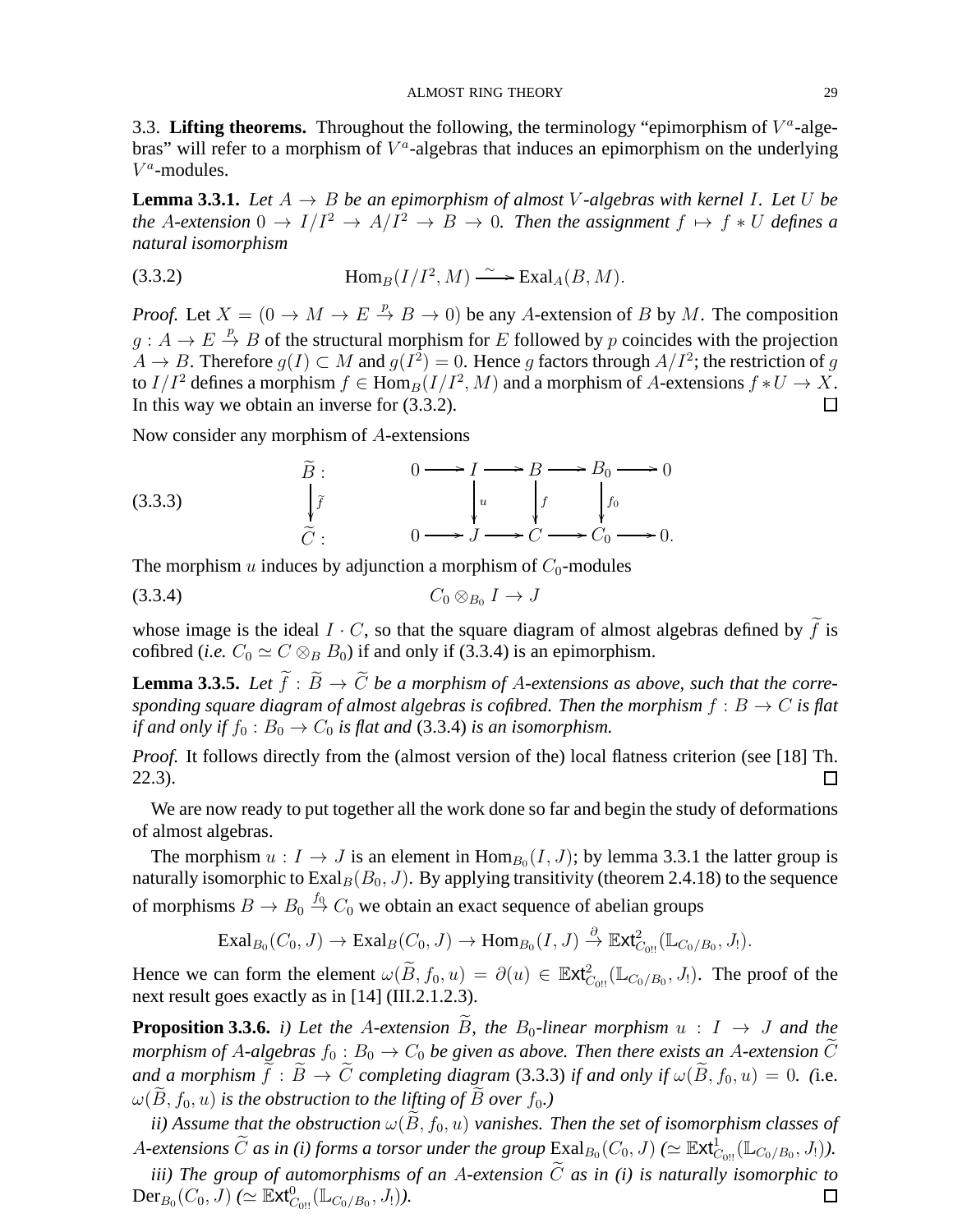The obstruction  $\omega(\widetilde{B}, f_0, u)$  depends functorially on u. More exactly, if we denote by

$$
\omega(\widetilde{B},f_0) \in \mathbb{E}\mathbf{xt}_{C_{0!!}}^2(\mathbb{L}_{C_0/B_0}, (C_0 \otimes_{B_0} I)_!)
$$

the obstruction corresponding to the natural morphism  $I \rightarrow C_0 \otimes_{B_0} I$ , then for any other morphism  $u: I \to J$  we have

$$
\omega(\widetilde{B},f_0,u)=v_!\circ\omega(\widetilde{B},f_0)
$$

where  $v$  is the morphism (3.3.4). Taking lemma 3.3.5 into account we deduce

**Corollary 3.3.7.** *Suppose that*  $B_0 \to C_0$  *is flat. Then* 

*i)* The class  $\omega(\tilde{B}, f_0)$  *is the obstruction to the existence of a flat deformation of*  $C_0$  *over* B, i.e. *of a B-extension*  $\widetilde{C}$  *as in* (3.3.3) *such that* C *is flat over* B *and*  $C \otimes_B B_0 \to C_0$  *is an isomorphism.*

*ii)* If the obstruction  $\omega(\tilde{B}, f_0)$  vanishes, then the set of isomorphism classes of flat deformations of  $C_0$  over  $B$  forms a torsor under the group  $\text{Exal}_{B_0}(C_0, C_0 \otimes_{B_0} I)$ .

*iii*) The group of automorphisms of a given flat deformation of  $C_0$  over B is naturally iso*morphic to*  $\operatorname{Der}_{B_0}(C_0, C_0 \otimes_{B_0} I)$ *.* 口

Now, suppose we are given two A-extensions  $C^1$ ,  $C^2$  with morphisms of A-extensions

$$
\widetilde{B} : \qquad \qquad 0 \longrightarrow I \longrightarrow B \longrightarrow B_0 \longrightarrow 0
$$
\n
$$
\widetilde{f}^i
$$
\n
$$
\widetilde{C}^i : \qquad \qquad 0 \longrightarrow J^i \longrightarrow C^i \longrightarrow C_0^i \longrightarrow 0
$$

and morphisms  $v: J^1 \to J^2$ ,  $g_0: C_0^1 \to C_0^2$  such that

(3.3.8)  $u^2 = v \circ u^1$  and  $f_0^2 = g_0 \circ f_0^1$ .

We consider the problem of finding a morphism of A-extensions

(3.3.9) 
$$
\begin{array}{ccc}\n\widetilde{C}^1: & 0 \longrightarrow J^1 \longrightarrow C^1 \longrightarrow C_0^1 \longrightarrow 0 \\
\downarrow \widetilde{g} & \downarrow \upsilon & \downarrow g \\
\widetilde{C}^2: & 0 \longrightarrow J^2 \longrightarrow C^2 \longrightarrow C_0^2 \longrightarrow 0\n\end{array}
$$

such that  $\widetilde{f}^2 = \widetilde{g} \circ \widetilde{f}^1$ . Let us denote by  $e(\widetilde{C}^i) \in \mathbb{E}xt_{C_{0}^i}^1(\mathbb{L}_{C_0^i/B}, J_1^i)$  the classes defined by the B-extensions  $\widetilde{C}^1$ ,  $\widetilde{C}^2$  via the isomorphism of theorem 2.4.17 and by

$$
\begin{array}{l} v*:\mathbb{E} \mathsf{xt}^1_{C^1_{0!!}}(\mathbb{L}_{C^1_0/B},J^1_!) \rightarrow \mathbb{E} \mathsf{xt}^1_{C^1_{0!!}}(\mathbb{L}_{C^1_0/B},J^2_!)\\ *g_0:\mathbb{E} \mathsf{xt}^1_{C^2_{0!!}}(\mathbb{L}_{C^2_0/B},J^2_!) \rightarrow \mathbb{E} \mathsf{xt}^1_{C^2_{0!!}}(C^2_{0!!}\otimes_{C^1_{0!!}}\mathbb{L}_{C^1_0/B},J^2_!) \end{array}
$$

the canonical morphisms defined by  $v$  and  $g<sub>0</sub>$ . Using the natural isomorphism

$$
\mathbb{E} \mathbf{xt}^1_{C^1_{0!!}}(\mathbb{L}_{C^1_0/B}, J^2_!) \simeq \mathbb{E} \mathbf{xt}^1_{C^2_{0!!}}(C^2_{0!!} \otimes_{C^1_{0!!}} \mathbb{L}_{C^1_0/B}, J^2_!)
$$

we can identify the target of both  $v*$  and  $*g$  with  $\mathbb{E}xt^1_{C^1_{0!1}}(\mathbb{L}_{C^1_0/B}, J^2_1)$ . It is clear that the problem admits a solution if and only if the A-extensions  $v * C^1$  and  $C^2 * g_0$  coincide, *i.e.* if and only if  $v * e(\hat{C}^1) - e(\hat{C}^2) * g_0 = 0$ . By applying transitivity to the sequence of morphisms  $B \to B_0 \to C_0^1$  we obtain an exact sequence

$$
\mathbb{E} \mathbf{xt}^1_{C^1_{0!!}}(\mathbb{L}_{C^1_0/B_0}, J^2_!) \hookrightarrow \mathbb{E} \mathbf{xt}^1_{C^1_{0!!}}(\mathbb{L}_{C^1_0/B}, J^2_!) \to \text{Hom}_{C^1_0}(C^1_0 \otimes_{B_0} I, J^2)
$$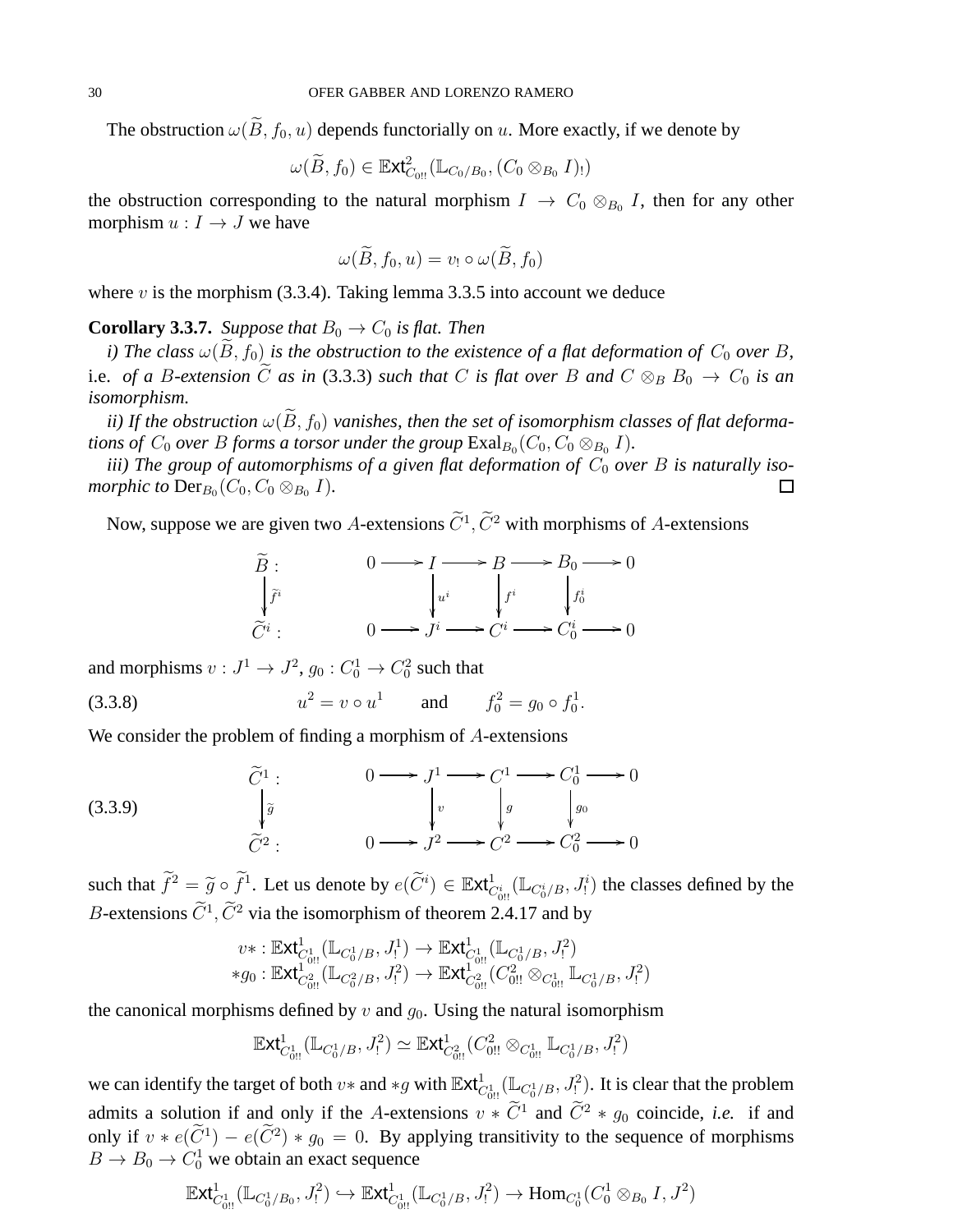It follows from (3.3.8) that the image of  $v*e(\overline{C}^1)-e(\overline{C}^2)*g_0$  in the group  $\text{Hom}_{C_0^1}(C_0^1\otimes_{B_0}I, J^2)$ vanishes, therefore

(3.3.10) 
$$
v * e(\widetilde{C}^1) - e(\widetilde{C}^2) * g_0 \in \mathbb{E} \mathbf{xt}_{C_{0!}^1}^1(\mathbb{L}_{C_0^1/B_0}, J_1^2).
$$

In conclusion, we derive the following result as in [14] (III.2.2.2).

**Proposition 3.3.11.** *With the above notations, the class* (3.3.10) *is the obstruction to the existence of a morphism of A-extensions*  $\widetilde{g}: \widetilde{C}^1 \to \widetilde{C}^2$  *as in* (3.3.9) *such that*  $f^2 = \widetilde{g} \circ f^1$ *. When the*<br>*electrical* is variables the set of such meantisms forms a tensor under the spayn Dan  $(G^1, I^$ *obstruction vanishes, the set of such morphisms forms a torsor under the group*  $Der_{B_0}(C_0^1, J^2)$ (the latter being identified with  $\mathbb{E}xt^0_{C^2_{0!!}}(C^2_{0!!}\otimes_{C^1_{0!!}}\mathbb{L}_{C^1_0/B_0}, J^2_!)$ ).

For a given almost V-algebra A, we define the category w.  $\text{Et}(A)$  as the full subcategory of A-Alg consisting of all weakly étale A-algebras. Notice that, by lemma  $3.1.2(iv)$  all morphisms in w.Et( $A$ ) are weakly étale.

**Theorem 3.3.12.** *i)* Let  $A \rightarrow B$  be a weakly étale morphism of almost algebras. Let C be any A*-algebra and* I ⊂ C *a nilpotent ideal. Then the natural morphism*

$$
Hom_{A\text{-}\mathbf{Alg}}(B, C) \to Hom_{A\text{-}\mathbf{Alg}}(B, C/I)
$$

*is bijective.*

*ii)* Let A be a  $V^a$ -algebra,  $I \subset A$  a nilpotent ideal and  $A' = A/I$ . Then the natural functor

 $\mathbf{w}.\mathbf{Ét}(A) \to \mathbf{w}.\mathbf{Ét}(A') \qquad (\phi: A \to B) \mapsto (\mathbf{1}_{A'} \otimes_A \phi: A' \to A' \otimes_A B)$ 

*is an equivalence of categories.*

*iii)* The equivalence of (ii) restricts to an equivalence  $\mathbf{\acute{E}t}(A) \rightarrow \mathbf{\acute{E}t}(A').$ 

*Proof.* By induction we can assume  $I^2 = 0$ . Then (i) follows directly from proposition 3.3.11 and theorem 2.4.23. We show (ii) : by corollary  $3.3.7$  (and again theorem 2.4.23) a given weakly étale morphism  $\phi' : A' \to B'$  can be lifted to a *unique* flat morphism  $\phi : A \to B$ . We need to prove that  $\phi$  is weakly étale, *i.e.* that B is  $B \otimes_A B$ -flat. However, it is clear that  $\mu_{B'/A'} : B' \otimes_{A'} B' \to B'$  is weakly étale, hence it has a flat lifting  $\tilde{\mu} : B \otimes_A B \to C$ . Then<br>the composition  $A \to B \otimes_B B \to C$  is flat and it is a lifting of  $A'$ . We deduce that there is an the composition  $A \to B \otimes_A B \to C$  is flat and it is a lifting of  $\phi'$ . We deduce that there is an isomorphism of A-algebras  $\alpha : B \to C$  lifting  $\mathbf{1}_{B'}$  and moreover the morphisms  $b \mapsto \widetilde{\mu}(b \otimes 1)$ and  $b \mapsto \tilde{\mu}(\underline{1} \otimes b)$  coincide with  $\alpha$ . Claim (ii) follows. To show (iii), suppose that  $A' \to B'$ is étale and let  $I_{B'/A'}$  denote as usual the kernel of  $\mu_{B'/A'}$ . By corollary 3.1.8 there is a natural morphism of almost algebras  $B' \otimes_{A'} B' \to I_{B'/A'}$  which is clearly étale. Hence  $I_{B'/A'}$  lifts to a weakly étale  $B \otimes_A B$ -algebra C, and the isomorphism  $B' \otimes_{A'} B' \simeq I_{B'/A'} \oplus B'$  lifts to an isomorphism  $B \otimes_A B \simeq C \oplus B$  of  $B \otimes_A B$ -algebras. It follows that B is an almost projective  $B \otimes_A B$ -module, *i.e.*  $A \rightarrow B$  is étale, as claimed.  $\Box$ 

We conclude with some results on deformations of almost modules. These can be established independently of the theory of the cotangent complex, along the lines of [14] (IV.3.1.12).

We begin by recalling some notation from *loc. cit.* Let R be a ring and  $J \subset R$  an ideal with  $J^2 = 0$ . Set  $R' = R/J$ ; an extension of R-modules  $M = (0 \to K \to M \stackrel{p}{\to} M' \to 0)$  where K and M' are killed by J, defines a natural morphism of R'-modules  $u(\underline{M}) : J \otimes_{R'} M' \to K$  such that  $u(\underline{M})(x \otimes m') = xm$  for  $x \in J$ ,  $m \in M$  and  $p(m) = m'$ . By the local flatness criterion ([18] Th.22.3) M is flat over R if and only if M' is flat over R' and  $u(\underline{M})$  is an isomorphism. One can then show the following.

# **Proposition 3.3.13.** *(cp.* [14] *(IV.3.1.5))*

*i*) Given R'-modules M' and K and a morphism  $u' : J \otimes_{R'} M' \to K$  there exists an obstruction  $\omega(R, u') \in \text{Ext}^2_{R'}(M', K)$  whose vanishing is necessary and sufficient for the existence of an extension of R-modules <u>M</u> of M' by K such that  $u(\underline{M}) = u'$ .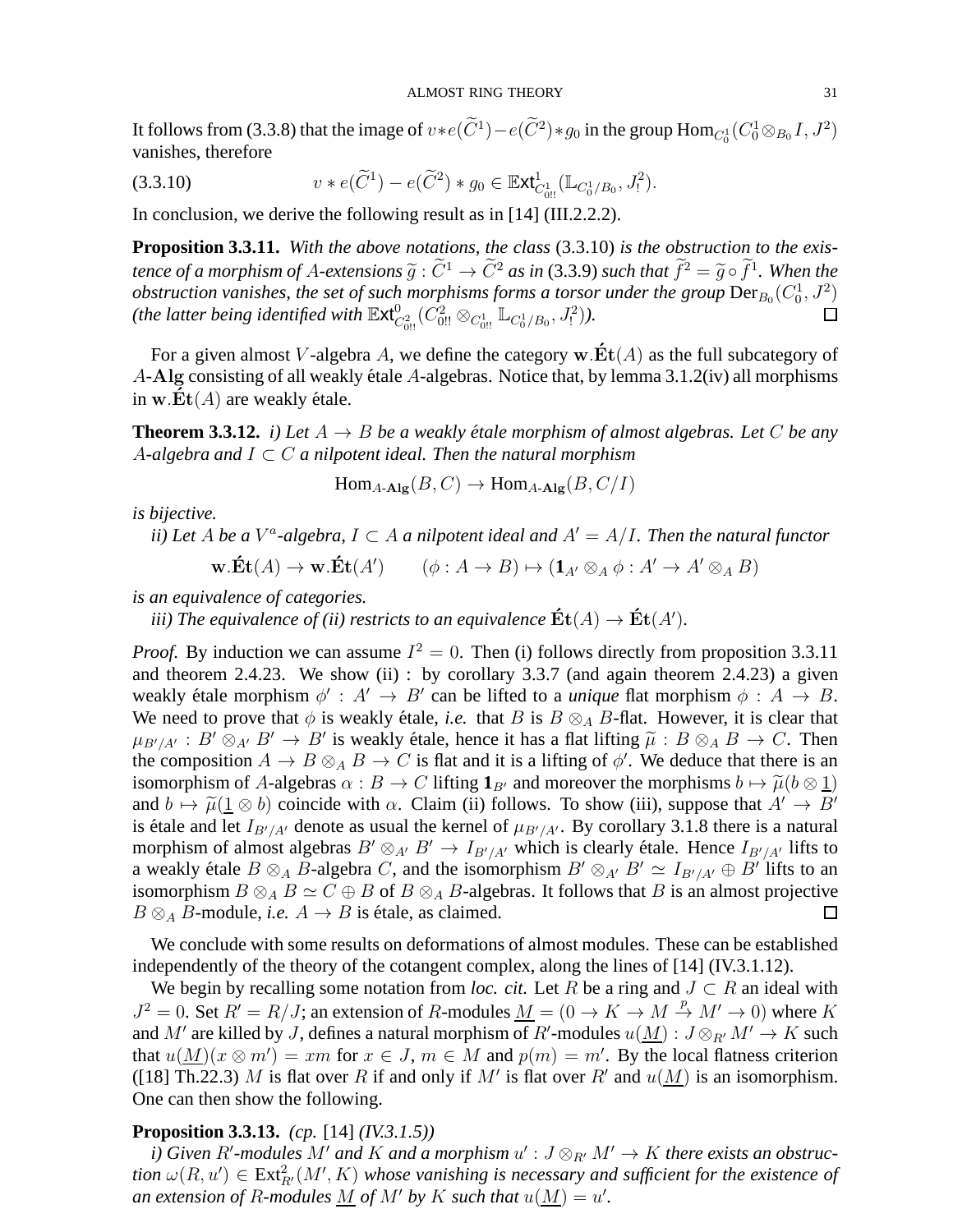$\tilde{u}$ ) When  $\omega(R, u') = 0$ , the set of isomorphism classes of such extensions <u>M</u> forms a torsor under  $\mathrm{Ext}^1_{R'}(M',K)$ ; the group of automorphisms of such an extension is  $\mathrm{Hom}_{R'}(M',K)$ .  $\Box$ 

**Lemma 3.3.14.** *Let*  $A \rightarrow B$  *be a finite morphism of almost algebras with nilpotent kernel. Let*  $\phi: M \to N$  be an A-linear morphism and set  $\phi_B = \phi \otimes_A \mathbf{1}_B : M \otimes_A B \to N \otimes_A B$ . Then *there exists*  $m \geq 0$  *such that* 

*i*) Ann<sub>A</sub>(Coker( $\phi_B$ ))<sup>m</sup> ⊂ Ann<sub>A</sub>(Coker( $\phi$ )).

*ii*)  $(Ann_V(Ker(\phi_B)) \cdot Ann_V(Tor_1^A(B, N)) \cdot Ann_V(Coker(\phi)))^m \subset Ann_A(Ker(\phi)).$ 

If  $B = A/I$  for some nilpotent ideal I, and  $I<sup>n</sup> = 0$ , then we can take  $m = n$  in (i) and (ii).

*Proof.* Under the assumptions, we can find a finitely generated  $A_*$ -module Q such that  $\mathfrak{m} \cdot B_* \subset$  $Q \subset B_*$ . By [12] (1.1.5), there exists a finite filtration  $0 = J_m \subset ... \subset J_1 \subset J_0 = A_*$  such that each  $J_i/J_{i+1}$  is a quotient of a direct sum of copies of Q. This implies that, for every A-module M, we have

$$
\operatorname{Ann}_A(M \otimes_A B)^m \subset \operatorname{Ann}_A(M).
$$

(i) follows easily. Notice that if  $B = A/I$  and  $I^n = 0$ , then we can take  $m = n$  in (3.3.15). For (ii) let  $C^{\bullet} = \text{Cone}(\phi)$ . We estimate  $H = H^{-1}(C^{\bullet} \otimes_A B)$  in two ways. By the first spectral sequence of hyperhomology we have an exact sequence  $\text{Tor}_{1}^{A}(N,B)\to H\to \text{Ker}(\phi_{B}).$  By the second spectral sequence for hyperhomology we have an exact sequence  $\mathrm{Tor}_2^A(\mathrm{Coker}(\phi),B) \to$  $Ker(\phi) \otimes_A B \to H$ . Hence  $Ker(\phi) \otimes_A B$  is annihilated by the product of the three annihilators in (ii) and the result follows by applying (3.3.15) with  $M = \text{Ker}(\phi)$ .  $\Box$ 

**Lemma 3.3.16.** *Keep the assumptions of lemma 3.3.14, let* M *be an A-module and set*  $M_B =$  $B \otimes_A M$ .

*i)* If  $A \rightarrow B$  *is an epimorphism,* M *is flat and*  $M_B$  *is almost projective over* B, then M *is almost projective over* A*.*

*ii)* If  $M_B$  *is an almost finitely generated* B-module then M *is an almost finitely generated* A*-module.*

 $\tilde{f}$  iii) If  $\text{Tor}^A_1(B,M) = 0$  and  $M_B$  is almost finitely presented over  $B$ , then  $M$  is almost finitely *presented over* A*.*

*Proof.* (i) : we have to show that  $Ext_A^1(M, N)$  is almost zero for every A-module N. Let  $I = \text{Ker}(A \rightarrow B)$ ; by assumption I is nilpotent, so by the usual devissage we may assume that  $I \cdot N = 0$ . If  $\chi \in \text{Ext}^1_A(M, N)$  is represented by an extension  $0 \to N \to Q \to M \to 0$ then after tensoring by  $B$  and using the flatness of  $M$  we get an exact sequence of  $B$ -modules  $0 \to N \to B \otimes_A Q \to M_B \to 0$ . Thus  $\chi$  comes from an element of  $\text{Ext}^1_B(M_B, N)$  which is almost zero by assumption.

(ii) : let  $\mathfrak{m}_0 = (\varepsilon_1, ..., \varepsilon_m)$  be a finitely generated subideal of m. By assumption there is a map  $\phi': B^r \to M_B$  such that  $\mathfrak{m}_0 \cdot \text{Coker}(\phi') = 0$ . For all  $j \leq m$  the morphism  $\varepsilon_j \cdot \phi'$  lifts to a morphism  $\phi_j: A^r \to M$ . Then  $\phi = \phi_1 \oplus ... \oplus \phi_m: A^{rm} \to M$  satisfies  $\mathfrak{m}_0^2$  Coker $(\phi \otimes_A \mathbf{1}_B) = 0$ . By lemma 3.3.14(i) it follows  $\mathfrak{m}_0^{2n} \cdot \text{Coker}(\phi) = 0$  for some  $n \geq 0$ . As  $\mathfrak{m}_0$  was arbitrary, the result follows.

(iii) Let  $m_0$  be as above. By (ii), M is almost finitely generated over A, so we can choose a morphism  $\phi: A^r \to M$  such that  $\mathfrak{m}_0 \cdot \text{Coker}(\phi) = 0$ . Consider  $\phi_B = \phi \otimes_A \mathbf{1}_B : B^r \to M_B$ . By lemma 2.3.6, there is a finitely generated submodule N of  $Ker(\phi_B)$  containing  $\mathfrak{m}_0^2 \cdot Ker(\phi_B)$ . Notice that Ker( $\phi$ )  $\otimes_A B$  maps onto Ker( $B^r \to \text{Im}(\phi) \otimes_A B$ ) and Ker(Im( $\phi$ )  $\otimes_A B \to M_B$ )  $\simeq$ Tor ${}^A_1(B, \text{Coker}(\phi))$  is annihilated by  $\mathfrak{m}_0$ . Hence  $\mathfrak{m}_0 \cdot \text{Ker}(\phi_B)$  is contained in the image of Ker $(\phi)$  and therefore we can lift a finite generating set  $\{x'_1,...,x'_n\}$  for  $\mathfrak{m}_0^2\cdot N$  to almost elements  $\{x_1, ..., x_n\}$  of Ker( $\phi$ ). If we quotient  $A^r$  by the span of these  $x_i$ , we get a finitely presented A-module F with a morphism  $\overline{\phi}: F \to M$  such that  $\text{Ker}(\overline{\phi} \otimes_A B)$  is annihilated by  $\mathfrak{m}_0^4$  and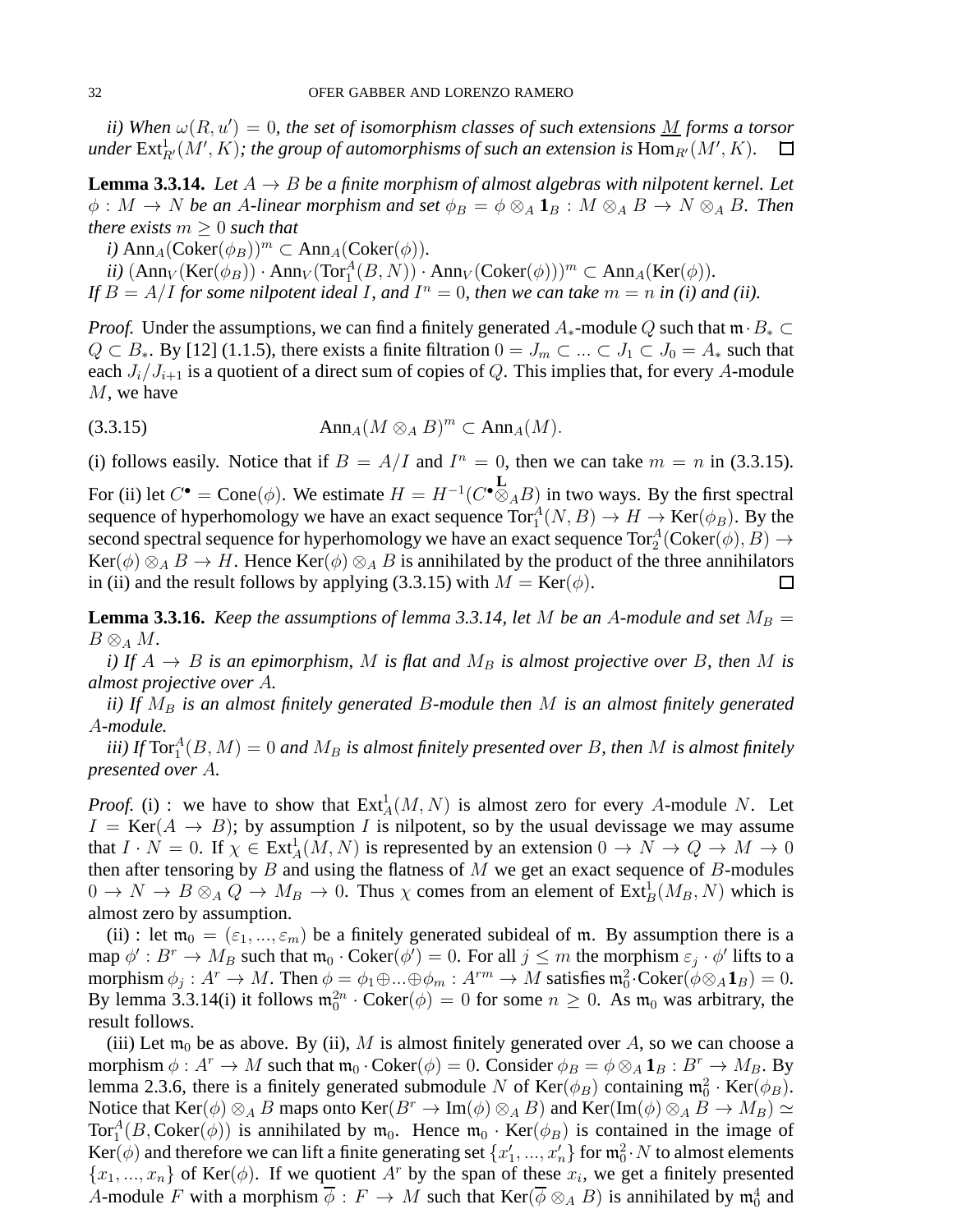Coker( $\overline{\phi}$ ) is annihilated by m<sub>0</sub>. By lemma 3.3.14(ii) we derive  $\mathfrak{m}_0^{5m} \cdot \text{Ker}(\overline{\phi}) = 0$  for some  $m > 0$ . Since  $m_0$  is arbitrary, this proves the result.  $\Box$ 

**Remark 3.3.17.** (i) Inspecting the proof, one sees that parts (ii) and (iii) of lemma 3.3.16 hold whenever (3.3.15) holds. For instance, if  $A \rightarrow B$  is any faithfully flat morphism, then (3.3.15) holds with  $m = 1$ .

ii) Consequently, if  $A \to B$  is faithfully flat and M is an A-module such that  $M_B$  is flat (resp. almost finitely generated, resp. almost finitely presented) over  $B$ , then  $M$  is flat (resp. almost finitely generated, resp. almost finitely presented) over A.

iii) On the other hand, we do not know whether a general faithfully flat morphism  $A \rightarrow B$ descends almost projectivity. However, using (ii) and proposition 2.3.15 we see that if the Bmodule  $M_B$  is almost finitely generated almost projective, then M has the same property.

iv) However, if B is faithfully flat and almost finitely presented as an A-module, then  $A \rightarrow B$ does descend almost projectivity, as can be easily deduced from lemma 2.3.23(i) and proposition 2.3.15(ii).

**Theorem 3.3.18.** Let I be a nilpotent ideal of the almost algebra A and set  $A' = A/I$ . Suppose *that*  $\widetilde{m}$  *is a (flat) V*-module of homological dimension  $\leq 1$ . Let P' be an almost projective A'*module.*

*i*) There is an almost projective A-module P with  $A' \otimes_A P \simeq P'$ .

*ii) If* P ′ *is almost finitely presented, then* P *is almost finitely presented.*

*Proof.* As usual we reduce to  $I^2 = 0$ . Then proposition 3.3.13(i) applies with  $R = A_*, J =$  $I_*, R' = A_*/I_*, M' = P'_!, K = I_* \otimes_{R'} P'_!$  and  $u' = \mathbf{1}_K$ . We obtain a class  $\omega(A_*, u') \in$  $Ext_{R'}^2(P_1', I_* \otimes_{R'} P_1')$  which gives the obstruction to the existence of a flat  $A_*$ -module F lifting  $P'_1$ . Since  $P'_1$  is almost projective, we know that  $\mathfrak{m} \cdot \text{Ext}_{R'}^2(P'_1, I_* \otimes_{R'} P'_1) = 0$ , which says that  $0 = \varepsilon \cdot \omega(A_*, u') = \omega(A_*, \varepsilon \cdot u')$  for all  $\varepsilon \in \mathfrak{m}$ . In other words, for every  $\varepsilon \in \mathfrak{m}$  we can find an extension of  $A_*$ -modules  $\underline{P_{\varepsilon}}$  of  $P'_!$  by  $I_* \otimes_{R'} P'_!$  such that  $u(\underline{P_{\varepsilon}}) = \varepsilon \cdot \mathbf{1}_{I_* \otimes_{R'} P'_!}$ . Let  $\chi_{\varepsilon} \in \text{Ext}^1_{A_*}(P'_!, I_* \otimes_{R'} P'_!)$  be the class of  $P_{\varepsilon}$ . Notice that, for any  $\delta \in \mathfrak{m}, \delta \cdot \chi_{\varepsilon}$  is the class of an extension <u>X</u> such that  $u(\underline{X}) = \delta \cdot u(\underline{P_{\varepsilon}}) = \delta \cdot \varepsilon \cdot \mathbf{1}_{I_* \otimes_{R'} P'_1}$ , hence, by proposition 3.3.13(ii),  $\gamma \cdot (\delta \cdot \chi_{\varepsilon} - \chi_{\delta \cdot \varepsilon}) = 0$  for all  $\gamma \in \mathfrak{m}$ . Hence we can define a morphism

$$
\chi: \mathfrak{m} \otimes_V \mathfrak{m} \otimes_V \mathfrak{m} \to \text{Ext}^1_{A_*}(P'_!, I_* \otimes_{R'} P'_!) \qquad \varepsilon \otimes \delta \otimes \gamma \mapsto \delta \cdot \gamma \cdot \chi_{\varepsilon}.
$$

However, one sees easily that  $\mathfrak{m} \otimes_V \mathfrak{m} \simeq \widetilde{\mathfrak{m}}$  and  $\widetilde{\mathfrak{m}} \otimes_V P'_! \simeq P'_!$ , hence we can view  $\chi$  as an element of  $\text{Hom}_V(\widetilde{\mathfrak{m}}, \text{Ext}^1_{A_*}(P'_!, I_* \otimes_{R'} P'_!))$  and moreover we have a spectral sequence

$$
E_2^{pq} = \mathrm{Ext}^p_V(\widetilde{\mathfrak{m}}, \mathrm{Ext}^q_{A_*}(P'_!, I_* \otimes_{R'} P'_!)) \Rightarrow \mathrm{Ext}^{p+q}_{A_*}(P'_!, I_* \otimes_{R'} P'_!)
$$

with  $E_2^{pq} = 0$  for all  $p \ge 2$  (this spectral sequence is constructed *e.g.* from the double complex Hom<sub>V</sub>  $(F_p, \text{Hom}_{A_*}(F'_q, I_* \otimes_{R'} P'_1))$  where  $F_{\bullet}$  (resp.  $F'_{\bullet}$ ) is a projective resolution of  $\widetilde{\mathfrak{m}}$  (resp.  $P'_1$ )). In particular, our  $\chi$  is an element in  $E_2^{01}$  which therefore survives in the abutment as a class of  $E_{\infty}^{01}$ . The latter can be lifted to an element  $\tilde{\chi}$  via the surjection  $\text{Ext}^{1}_{A*}(P'_{1}, I_{*} \otimes_{R'} P'_{1}) \to E_{\infty}^{01}$ . Let  $0 \to I_* \otimes_{R'} P'_! \to Q \to P'_! \to 0$  be an extension representing  $\tilde{\chi}$ . Checking compatibilities, we see that  $\delta \cdot \varepsilon \cdot \widetilde{\chi} = \delta \cdot \chi_{\varepsilon}$  for every  $\varepsilon, \delta \in \mathfrak{m}$ . Hence  $u(\widetilde{\chi}) : I_* \otimes_{R'} P'_! \to I_* \otimes_{R'} P'_!$  coincides with the identity map on the submodule  $\mathfrak{m} \cdot I_* \otimes_{R'} P'_!$ . Since  $\mathfrak{m} \cdot P_! = P_!$ , we see that  $u(\tilde{\chi})$  is actually the identity map. By the local flatness exitation, it than follows that  $\tilde{Q}$  is flat over  $\tilde{P}$  the identity map. By the local flatness criterion, it then follows that  $Q$  is flat over  $R$ , hence the A-module  $P = Q^a$  is a flat lifting of P', so it is almost projective, by lemma 3.3.16(i). Now (ii) follows from (i), lemma 3.3.16(ii) and proposition 2.3.15(i).  $\Box$ 

**Remark 3.3.19.** (i) According to proposition 2.1.10(ii), theorem 3.3.18 applies especially when m is countably generated as a  $V$ -module.

(ii) For P and P' as in theorem 3.3.18(ii) let  $\sigma_P$  :  $P \to P'$  be the projection. It is natural to ask whether the pair  $(P, \sigma_P)$  is uniquely determined up to isomorphism, *i.e.* whether, for any other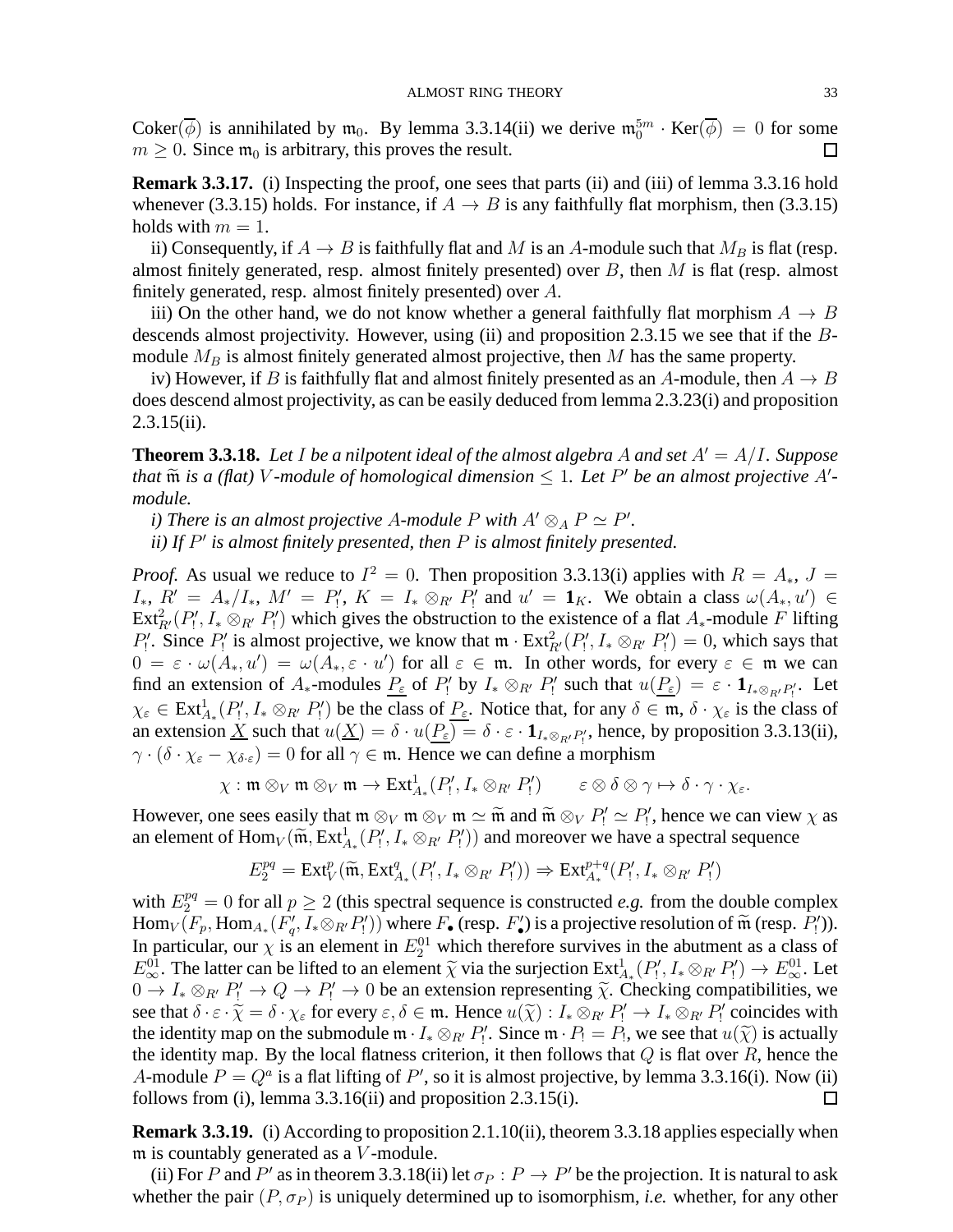pair  $(Q, \sigma_Q : Q \to P')$  for which theorem 3.3.18 holds, there exists an A-linear isomorphism  $\phi : P \to Q$  such that  $\sigma_Q \circ \phi = \sigma_P$ . The answer is negative in general. Consider the case  $P' = A'$ . Take  $P = Q = A$  and let  $\sigma_P$  be the natural projection, while  $\sigma_Q = (u' \cdot \mathbf{1}_{A'}) \circ \sigma_P$ , where u' is a unit in  $A'_*$ . Then the uniqueness question amounts to whether every unit in  $A'_*$ lifts to a unit of A∗. The following counterexample is related to the fact that the completion of the algebraic closure  $\overline{\mathbb{Q}}_p$  of  $\mathbb{Q}_p$  is not maximally complete. Let  $V = \overline{\mathbb{Z}}_p$ , the integral closure of  $\mathbb{Z}_p$  in  $\mathbb{Q}_p$ . Then V is a non-discrete valuation ring of rank one, and we take m as in example 2.1.1(i),  $A = (V/p^2V)^a$  and  $A' = A/pA$ . Choose a compatible system of roots of p. An almost element of A' is just a V-linear morphism  $\phi : \text{colim } p^{1/n!}V \to V/pV$ . Such a  $\phi$  can be represented (in a non-unique way) by an infinite series of the form  $\sum_{n=1}^{\infty} a_n p^{1-1/n!}$  ( $a_n \in V$ ). The meaning of this expression is as follows. For every  $m > 0$ , scalar multiplication by the element  $\sum_{n=1}^{m} a_n p^{1-1/n} \in V$  defines a morphism  $\phi_m : p^{1/m}V \to V/pV$ . For  $m' > m$ , let  $j_{m,m'}: p^{1/m!}V \to p^{1/m'!}V$  be the imbedding. Then we have  $\phi_{m'} \circ j_{m,m'} = \phi_m$ , so that we can define  $\phi = \text{colim}_{n} \phi_m$ . Similarly, every almost element of A can be represented by an expression  $m>0$ of the form  $a_0 + \sum_{n=1}^{\infty} a_n p^{2-1/n!}$ . Now, if  $\sigma : A \to A'$  is the natural projection, the induced map

 $\sigma_*$ :  $A_* \to A'_*$  is given by:  $a_0 + \sum_{n=1}^{\infty} a_n p^{2-1/n!} \mapsto a_0$ . In particular, its image is the subring  $V/p \subset (V/p)_* = A'_*$ . For instance, the unit  $\sum_{n=1}^{\infty} p^{1-1/n!}$  of  $A'_*$  does not lie in the image of this map.

In the light of the above remark, the best one can achieve in general is the following result.

**Proposition 3.3.20.** *Assume (***A***) (see section 2.1) and keep the notation of theorem 3.3.18. Suppose moreover that*  $(Q, \sigma_Q : Q \to P')$  and  $(P, \sigma_P : P \to P')$  are two pairs as in remark *3.3.19. Then for all*  $\varepsilon \in \mathfrak{m}$  *there exist A-linear morphisms*  $t_{\varepsilon}: P \to Q$  *and*  $s_{\varepsilon}: Q \to P$  *such that*

$$
\mathbf{PQ}(\varepsilon) \qquad \sigma_Q \circ t_{\varepsilon} = \varepsilon \cdot \sigma_P \qquad \sigma_P \circ s_{\varepsilon} = \varepsilon \cdot \sigma_Q s_{\varepsilon} \circ t_{\varepsilon} = \varepsilon^2 \cdot \mathbf{1}_P \qquad \qquad t_{\varepsilon} \circ s_{\varepsilon} = \varepsilon^2 \cdot \mathbf{1}_Q.
$$

*Proof.* Since both Q and P are almost projective and  $\sigma_P$ ,  $\sigma_Q$  are epimorphisms, there exist morphisms  $\overline{t}_{\varepsilon}$ :  $P \to Q$  and  $\overline{s}_{\varepsilon}$ :  $Q \to P$  such that  $\sigma_Q \circ \overline{t}_{\varepsilon} = \varepsilon \cdot \sigma_P$  and  $\sigma_P \circ \overline{s}_{\varepsilon} = \varepsilon \cdot \sigma_Q$ . Then we have  $\sigma_P \circ (\overline{s}_{\varepsilon} \circ \overline{t}_{\varepsilon} - \varepsilon^2 \cdot \mathbf{1}_P) = 0$  and  $\sigma_Q \circ (\overline{t}_{\varepsilon} \circ \overline{s}_{\varepsilon} - \varepsilon^2 \circ \mathbf{1}_Q) = 0$ , *i.e.* the morphism  $u_{\varepsilon} = \varepsilon^2 \cdot 1_P - \overline{s}_{\varepsilon} \circ \overline{t}_{\varepsilon}$  (resp.  $v_{\varepsilon} = \varepsilon^2 \cdot 1_Q - \overline{t}_{\varepsilon} \circ \overline{s}_{\varepsilon}$ ) has image contained in the almost submodule *IP* (resp. *IQ*). Since  $I^m = 0$  this implies  $u_{\varepsilon}^m = 0$  and  $v_{\varepsilon}^m = 0$ . Hence

$$
\varepsilon^{2m} \cdot \mathbf{1}_P = (\varepsilon^2 \mathbf{1}_P)^m - u_\varepsilon^m = \left( \sum_{a=0}^{m-1} \varepsilon^{2a} u_\varepsilon^{m-1-a} \right) \circ \overline{s}_{\varepsilon} \circ \overline{t}_{\varepsilon}.
$$

Define  $\overline{s}_{(2m-1)\varepsilon} = (\sum_{a=0}^{m-1} \varepsilon^{2a} u_{\varepsilon}^{m-1-a}) \circ \overline{s}_{\varepsilon}$ . Notice that  $\overline{s}_{(2m-1)\varepsilon} = \overline{s}_{\varepsilon} \circ (\sum_{a=0}^{m-1} \varepsilon^{2a} v_{\varepsilon}^{m-1-a})$ . This implies the equalities  $\overline{s}_{(2m-1)\varepsilon} \circ \overline{t}_{\varepsilon} = \varepsilon^{2m} \cdot \mathbf{1}_P$  and  $\overline{t}_{\varepsilon} \circ \overline{s}_{(2m-1)\varepsilon} = \varepsilon^{2m} \cdot \mathbf{1}_Q$ . Then the pair  $(\overline{s}_{(2m-1)\epsilon}, \epsilon^{2(m-1)} \cdot \overline{t}_{\epsilon})$  satisfies **PQ**( $\epsilon^{2m-1}$ ). Under (**A**), every element of m is a multiple of an element of the form  $\varepsilon^{2m-1}$ , therefore the claim follows for arbitrary  $\varepsilon \in \mathfrak{m}$ .  $\Box$ 

3.4. **Descent.** Faithfully flat descent in the almost setting presents no particular surprises: since the functor  $A \mapsto A_{\parallel}$  preserves faithful flatness of morphisms (see remark 3.1.3) many well-known results for usual rings and modules extend *verbatim* to almost algebras. So for instance, faithfully flat morphisms are of universal effective descent for the fibred categories  $F: V^a$ -Alg.Mod<sup>o</sup>  $\rightarrow$   $V^a$ -Alg<sup>o</sup> and  $G: V^a$ -Alg.Morph<sup>o</sup>  $\rightarrow$   $V^a$ -Alg<sup>o</sup> (see definition 2.4.12: for an almost V-algebra B, the fibre  $F_B$  (resp.  $G_B$ ) is the opposite of the category of B-modules (resp. B-algebras)). Then, using remark 3.3.17, we deduce also universal effective descent for the fibred subcategories of flat (resp. almost finitely generated, resp. almost finitely presented, resp. almost projective almost finitely generated) modules. Likewise, a faithfully flat morphism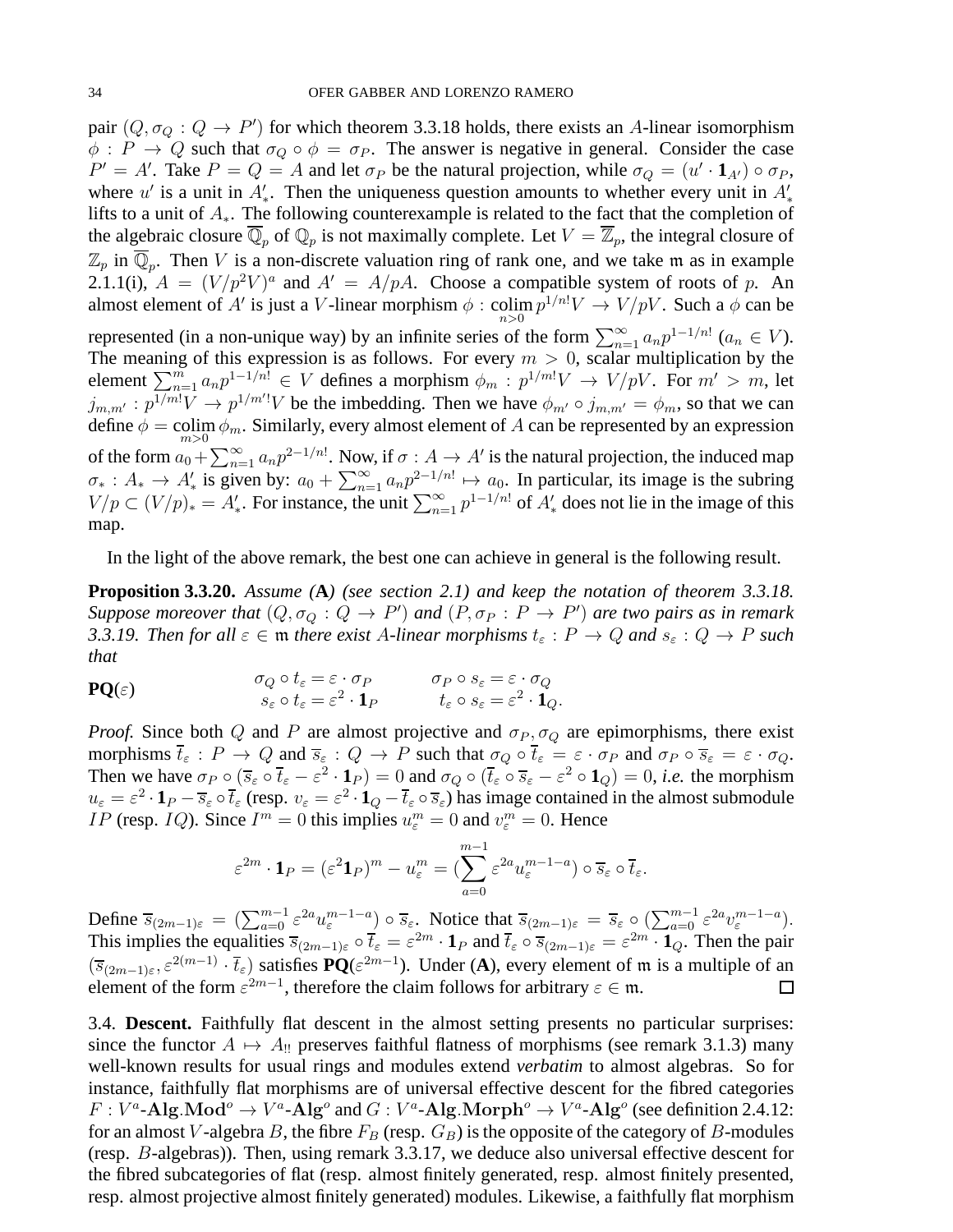is of universal effective descent for the fibred subcategories  $\mathbf{\acute{E}t}^{\circ} \to V^a$ -Alg<sup>o</sup> of étale (resp.  $\textbf{w}.\mathbf{\acute{E}}\textbf{t}^o \rightarrow V^a\textbf{-Alg}^o$  of weakly étale) algebras.

More generally, since the functor  $A \mapsto A_{\parallel}$  preserves pure morphisms in the sense of [20], and since, by a theorem of Olivier (*loc. cit.*), pure morphisms are of universal effective descent for modules, the same holds for pure morphisms of almost algebras.

Non-flat descent is more delicate. Our results are not as complete here as it could be wished, but nevertheless, they suffice for current applications (namely, for the cases needed in [6]).

Our first statement is the almost version of a theorem of Gruson and Raynaud (cp. [13] (Part II, Th.1.2.4)).

### **Proposition 3.4.1.** *A finite monomorphism of almost algebras descends flatness.*

*Proof.* Let  $\phi : A \rightarrow B$  be such a morphism. Under the assumption, we can find a finite  $A_{*}$ module Q such that  $\mathfrak{m} \cdot B_* \subset Q \subset B_*$ . One sees easily that Q is a faithful  $A_*$ -module, so by [13] (Part II, Th.1.2.4 and lemma 1.2.2),  $Q$  satisfies the following condition :

If  $(0 \to N \to L \to P \to 0)$  is an exact sequence of  $A_*$ -modules with L flat, such (3.4.2) If  $(0 \to N \to L \to P \to 0)$  is an exact sequence of  $A_*$ -modules that Im( $N \otimes_{A_*} Q$ ) is a pure submodule of  $L \otimes_{A_*} Q$ , then P is flat.

Now let M be an A-module such that  $M \otimes_A B$  is flat. Pick an epimorphism  $p : F \to M$  with F free over A. Then  $\underline{Y} = (0 \to \text{Ker}(p \otimes_A \mathbf{1}_B) \to F \otimes_A B \to M \otimes_A B \to 0)$  is universally exact over B, hence over A. Consider the sequence  $\underline{X} = (0 \to \text{Im}(\text{Ker}(p), \otimes_{A_{*}} Q) \to F_{!} \otimes_{A_{*}} Q \to$  $M_1 \otimes_{A_*} Q \to 0$ ). Clearly  $\underline{X}^a \simeq \underline{Y}$ . However, it is easy to check that a sequence  $\underline{E}$  of A-modules is universally exact if and only if the sequence  $\underline{E}_1$  is universally exact over  $A_*$ . We conclude that  $\underline{X} = (\underline{X}^a)$ , is a universally exact sequence of  $A_*$ -modules, hence, by condition (3.4.2),  $M_!$ is flat over  $A_*$ , *i.e.* M is flat over A as required. 口

**Corollary 3.4.3.** Let  $A \rightarrow B$  be a finite morphism of almost algebras, with nilpotent kernel. If C *is a flat* A-algebras such that  $C \otimes_A B$  *is weakly étale (resp. étale) over* B, then C *is weakly étale* (*resp. étale*) *over A*.

*Proof.* In the weakly étale case, we have to show that the multiplication morphism  $\mu : C \otimes_A \mathbb{R}$  $C \rightarrow C$  is flat. As  $N = \text{Ker}(A \rightarrow B)$  is nilpotent, the local flatness criterion reduces the question to the situation over A/N. So we may assume that  $A \rightarrow B$  is a monomorphism. Then  $C \otimes_A C \to (C \otimes_A C) \otimes_A B$  is a monomorphism, but  $\mu \otimes_{C \otimes_A C} \mathbf{1}_{(C \otimes_A C) \otimes_A B}$  is the multiplication morphism of  $C \otimes_A B$ , which is flat by assumption. Therefore, by proposition 3.4.1,  $\mu$  is flat.

For the étale case, we have to show that C is almost finitely presented as a  $C \otimes_A C$ -module. By hypothesis  $C \otimes_A B$  is almost finitely presented as a  $C \otimes_A C \otimes_A B$ -module and we know already that C is flat as a  $C \otimes_A C$ -module, so by lemma 3.3.16(iii) (applied to the finite morphism  $C \otimes_A C \to C \otimes_A C \otimes_A B$  the claim follows.  $\Box$ 

Next we consider the following situation. We are given a cartesian diagram of almost algebras

$$
A_0 \xrightarrow{f_2} A_2
$$
\n
$$
f_1 \downarrow \qquad \qquad f_2
$$
\n
$$
A_1 \xrightarrow{g_1} A_3
$$

such that one of the morphisms  $A_i \rightarrow A_3$  ( $i = 1, 2$ ) is an epimorphism. We denote by  $\mathcal{M}_i$ (resp.  $\mathcal{M}_{i,\text{fl}},$  resp.  $\mathcal{M}_{i,\text{proj}}$ ) the category of all (resp. flat, resp. almost projective)  $A_i$ -modules, for  $i = 0, \ldots, 3$ . Diagram (3.4.4) induces an essentially commutative diagram for the corresponding categories  $\mathcal{M}_i$ , where the arrows are given by the "extension of scalars" functors. There follows a natural functor

$$
\pi: \mathscr{M}_0 \to \mathscr{M}_1 \times_{\mathscr{M}_3} \mathscr{M}_2
$$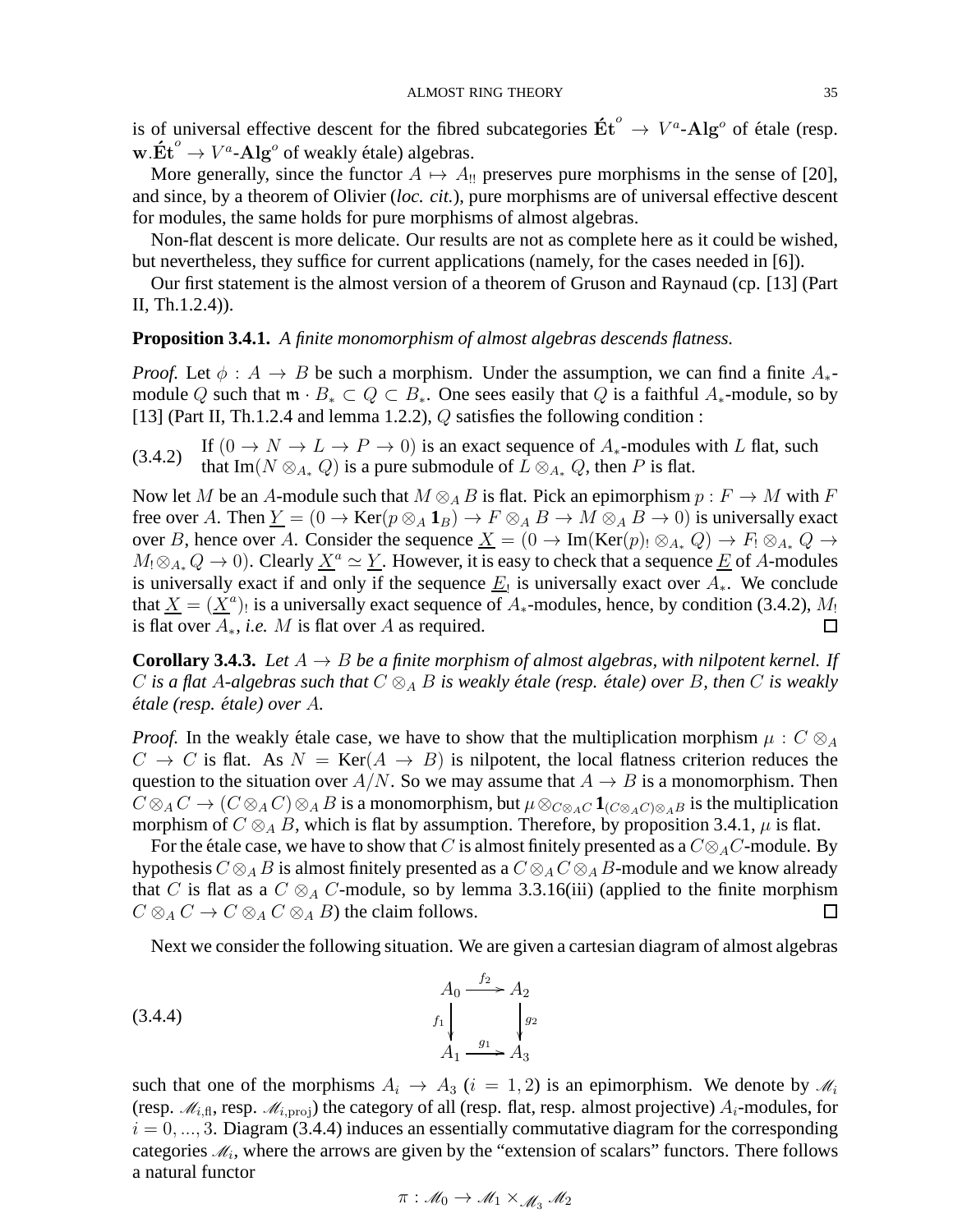from  $\mathcal{M}_0$  to the 2-fibred products of  $\mathcal{M}_1$  and  $\mathcal{M}_2$  over  $\mathcal{M}_3$ . Recall (cp. [1] (Ch.VII §3)) that  $M_1 \times_{M_3} M_2$  is the category whose objects are the triples  $(M_1, M_2, \xi)$ , where  $M_i$  is an  $A_i$ -module  $(i = 1, 2)$  and  $\xi : A_3 \otimes_{A_1} M_1 \overset{\sim}{\rightarrow} A_3 \otimes_{A_2} M_2$  is an  $A_3$ -linear isomorphism. Given such an object  $(M_1, M_2, \xi)$ , let us denote  $M_3 = A_3 \otimes_{A_2} M_2$ ; we have a natural morphism  $M_2 \to M_3$ , and  $\xi$ gives a morphism  $M_1 \to M_3$ , so we can form the fibre product  $T(M_1, M_2, \xi) = M_1 \times_{M_3} M_2$ . In this way we obtain a functor  $T : \mathcal{M}_1 \times \mathcal{M}_3 \mathcal{M}_2 \to \mathcal{M}_0$ , and we leave to the reader the verification that T is right adjoint to  $\pi$ . Let us denote by  $\varepsilon : \mathbf{1}_{\mathscr{M}_0} \to T \circ \pi$  and  $\eta : \pi \circ T \to \mathbf{1}_{\mathscr{M}_1 \times_{\mathscr{M}_3} \mathscr{M}_2}$  the unit and counit of the adjunction.

**Lemma 3.4.5.** *The functor* π *induces an equivalence of full subcategories :*

 ${X \in Ob(\mathcal{M}_0)|\varepsilon_X \text{ is an isomorphism}} \longrightarrow {Y \in Ob(\mathcal{M}_1 \times_{\mathcal{M}_3} \mathcal{M}_2)|\eta_Y \text{ is an isomorphism}}$ 

*having* T *as essential inverse.*

*Proof.* General nonsense.

**Lemma 3.4.6.** *Let* M *be any*  $A_0$ -module. Then  $\varepsilon_M$  *is an epimorphism. If* M *is flat over*  $A_0$ ,  $\varepsilon_M$ *is an isomorphism.*

*Proof.* Indeed,  $\varepsilon_M : M \to (A_1 \otimes_{A_0} M) \times_{A_3 \otimes_{A_0} M} (A_2 \otimes_{A_0} M)$  is the natural morphism. So, the assertions follow by applying  $-\otimes_{A_0} M$  to the short exact sequence of  $A_0$ -modules

$$
(3.4.7) \t\t 0 \to A_0 \xrightarrow{f} A_1 \oplus A_2 \xrightarrow{g} A_3 \to 0
$$

where  $f(a) = (f_1(a), f_2(a))$  and  $q(a, b) = q_1(a) - q_2(b)$ .

There is another case of interest, in which  $\varepsilon_M$  is an isomorphism. Namely, suppose that one of the morphisms  $A_i \rightarrow A_3$  ( $i = 1, 2$ ), say  $A_1 \rightarrow A_3$ , has a section. Then also the morphism  $A_0 \rightarrow A_2$  gains a section  $s : A_2 \rightarrow A_0$  and we have the following :

**Lemma 3.4.8.** In the above situation, suppose that the  $A_0$ -module M arises by extension of *scalars from an*  $A_2$ -module M', via the section  $s: A_2 \to A_0$ . Then  $\varepsilon_M$  is an isomorphism.

*Proof.* Indeed, in this case, (3.4.7) is split exact as a sequence of  $A_2$ -modules, and it remains such after tensoring by  $M'$ .  $\Box$ 

**Lemma 3.4.9.**  $\eta_{(M_1,M_2,\xi)}$  is an isomorphism for all objects  $(M_1, M_2, \xi)$ .

*Proof.* To fix ideas, suppose that  $A_1 \rightarrow A_3$  is an epimorphism. Consider any object  $(M_1, M_2, \xi)$ of  $\mathcal{M}_1 \times \mathcal{M}_3$   $\mathcal{M}_2$ . Let  $M = T(M_1, M_2, \xi)$ ; we deduce a natural morphism

 $\phi: (M\otimes_{A_0} A_1)\times_{M\otimes_{A_0} A_3} (M\otimes_{A_0} A_2)\rightarrow M_1\times_{M_3} M_2$ 

such that  $\phi \circ \varepsilon_M = \mathbf{1}_M$ . It follows that  $\varepsilon_M$  is injective, hence it is an isomorphism, by lemma 3.4.6. We derive a commutative diagram with exact rows :

$$
0 \longrightarrow M \longrightarrow (M \otimes_{A_0} A_1) \oplus (M \otimes_{A_0} A_2) \longrightarrow M \otimes_{A_0} A_3 \longrightarrow 0
$$
  

$$
\downarrow \phi_1 \oplus \phi_2
$$
  

$$
0 \longrightarrow M \longrightarrow M_1 \oplus M_2 \longrightarrow M_3 \longrightarrow 0.
$$

From the snake lemma we deduce

$$
\begin{array}{ll}\n (*) & \operatorname{Ker}(\phi_1) \oplus \operatorname{Ker}(\phi_2) \simeq \operatorname{Ker}(\phi_3) \\
 (**) & \operatorname{Coker}(\phi_1) \oplus \operatorname{Coker}(\phi_2) \simeq \operatorname{Coker}(\phi_3).\n \end{array}
$$

Since  $M_3 \simeq M_1 \otimes_{A_1} A_3$  we have  $A_3 \otimes_{A_1} \text{Coker}(\phi_1) \simeq \text{Coker}(\phi_3)$ . But by assumption  $A_1 \to A_3$ is an epimorphism, so also Coker( $\phi_1$ )  $\rightarrow$  Coker( $\phi_3$ ) is an epimorphism. Then (\*\*) implies that Coker( $\phi_2$ ) = 0. But  $\phi_3 = \mathbf{1}_{A_3} \otimes_{A_2} \phi_2$ , thus Coker( $\phi_3$ ) = 0 as well. We look at the

 $\Box$ 

 $\Box$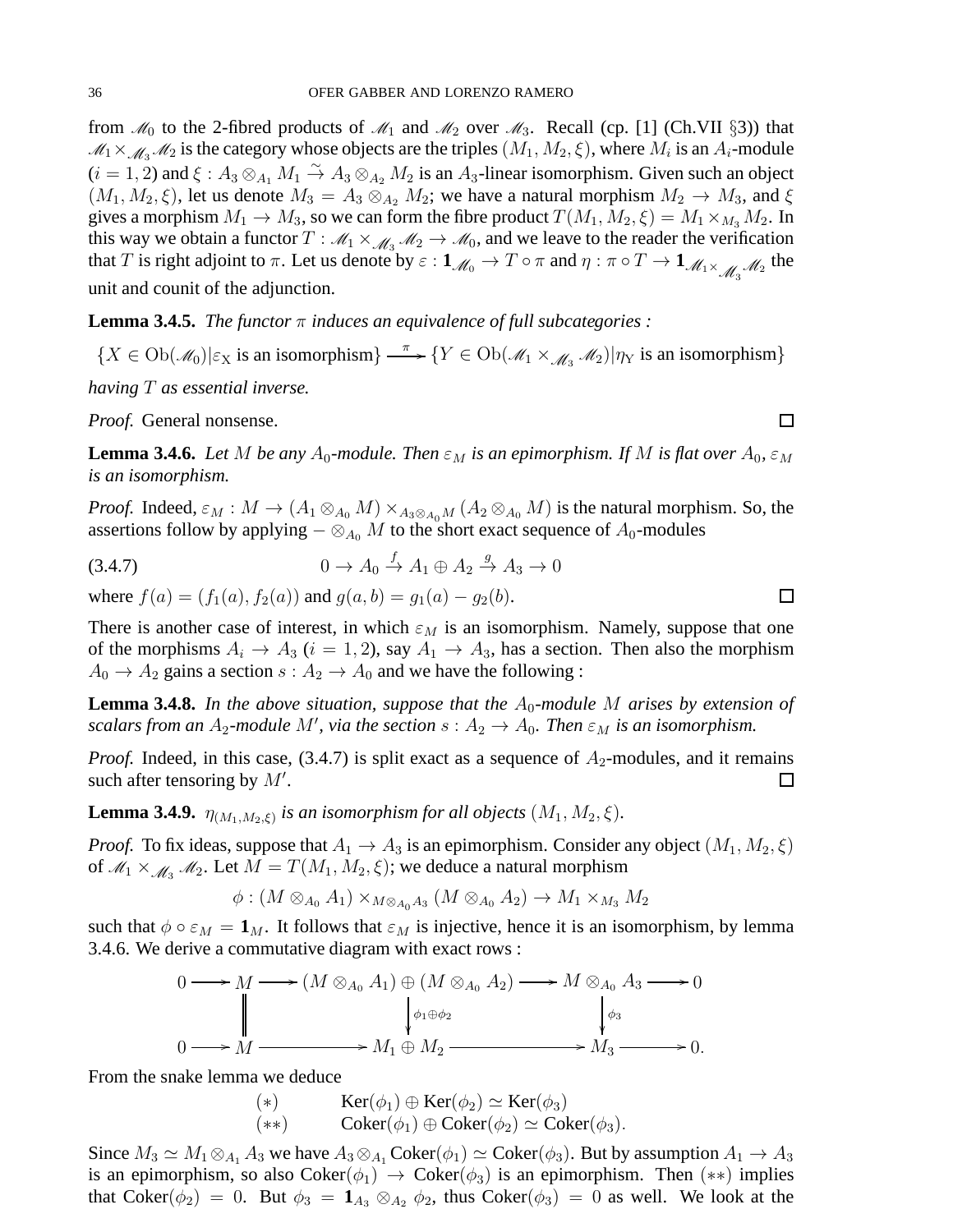exact sequence  $0 \to \text{Ker}(\phi_1) \to M \otimes_{A_0} A_1 \stackrel{\phi_1}{\to} M_1 \to 0$  : applying  $A_3 \otimes_{A_1} -$  we obtain an epimorphism  $A_3 \otimes_{A_1} \text{Ker}(\phi_1) \rightarrow \text{Ker}(\phi_3)$ . From (\*) it follows that  $\text{Ker}(\phi_2) = 0$ . In conclusion,  $\phi_2$  is an isomorphism. Hence the same is true for  $\phi_3 = \mathbf{1}_{A_3} \otimes_{A_2} \phi_2$ , and again (\*), (\*\*) show that  $\phi_1$  is an isomorphism as well, which implies the claim. □

**Lemma 3.4.10.** *If*  $(A_1 \times A_2) \otimes_{A_0} M$  *is flat over*  $A_1 \times A_2$ *, then M is flat over*  $A_0$ *.* 

*Proof.* Suppose that  $A_1 \rightarrow A_3$  is an epimorphism and let *I* be its kernel. Let  $\widetilde{A} = A_{1!1} \times_{A_{3!1}} A_{2!1}$ ; it suffices to show that  $M_1$  is a flat A-module. However, in view of proposition 2.3.27, the assumption implies that  $(A_{1!!} \times A_{2!!}) \otimes_{\widetilde{A}} M_1$  is a flat  $A_{1!!} \times A_{2!!}$ -module.  $I_1$  is the kernel of the epimorphism  $A_{1!!} \to A_{3!!}$ . Moreover,  $I_1$  identifies naturally with an ideal of A and  $A/I_1 \simeq A_{2!!}$ . Then the desired conclusion follows from [7] (lemma in *loc. cit.*).

**Proposition 3.4.11.** *The functor* π *restricts to equivalences :*

$$
\mathcal{M}_{0,\text{fl}} \xrightarrow{\sim} \mathcal{M}_{1,\text{fl}} \times_{\mathcal{M}_{3,\text{fl}}} \mathcal{M}_{2,\text{fl}}
$$
  

$$
\mathcal{M}_{0,\text{proj}} \xrightarrow{\sim} \mathcal{M}_{1,\text{proj}} \times_{\mathcal{M}_{3,\text{proj}}} \mathcal{M}_{2,\text{proj}}.
$$

*Proof.* The assertion for flat almost modules follows directly from lemmata 3.4.5, 3.4.6, 3.4.9 and 3.4.10. Set  $B = A_1 \times A_2$ . To establish the second equivalence, it suffices to show that, if P is an  $A_0$ -module such that  $B \otimes_{A_0} P$  is almost projective over B, then P is almost projective over  $A_0$ , or which is the same, that  $\mathrm{alExt}^i_{A_0}(P, N) \simeq 0$  for all  $i > 0$  and any  $A_0$ -module N. We know already that P is flat. Let M be any  $A_0$ -module and N any B-module. The standard isomorphism  $R\text{Hom}_B(B\otimes_{A_0} M, N) \simeq R\text{Hom}_{A_0}(M, N)$  yields a natural isomorphism  $\text{alExt}^i_B(B \otimes_{A_0} M, N) \simeq \text{alExt}^i_{A_0}(M, N)$ , whenever  $\text{Tor}_j^{A_0}(B, M) = 0$  for every  $j > 0$ . In particular, we have al $Ext^i_{A_0}(P, N) \simeq 0$  whenever N comes from either an  $A_1$ -module, or an  $A_2$ -module. For a general  $A_0$ -module N there is a 3-step filtration such that  $Fil_0(N) = 0$ ,  $\mathrm{gr}_1(N)=\mathrm{Fil}_1(N)=\mathrm{Ker}(\varepsilon_N), \mathrm{gr}_2(N)=\mathrm{Ker}(A_1\otimes_{A_0}N\rightarrow A_3\otimes_{A_0}N)$  and  $\mathrm{gr}_3(N)=A_2\otimes_{A_0}N.$ By an easy devissage, we reduce to verify that  $\mathrm{alExt}^i_{A_0}(P, \mathrm{gr}_j(N)) = 0$  for every  $i > 0$  and  $j = 1, 2, 3$ . However,  $gr_2(N)$  is an  $A_1$ -module and  $gr_3(N)$  is an  $A_2$ -module, so the required vanishing follows for  $j = 2, 3$ . Moreover, applying  $-\otimes_{A_0} N$  to (3.4.7), we derive a short exact sequence :

$$
(3.4.12) \t 0 \to Tor_1^{A_0}(N, A_2) \to \frac{Tor_1^{A_0}(N, A_3)}{Tor_1^{A_0}(N, A_1)} \to gr_1(N) \to 0.
$$

Here again, the leftmost term of (3.4.12) is an  $A_2$ -module, and the middle term is an  $A_1$ -module, so the same devissage yields the sought vanishing also for  $j = 1$ .

**Corollary 3.4.13.** In the situation of (3.4.4), denote by  $\mathcal{A}_{i,\text{fl}}$  (resp.  $\text{Ét}_i$ , resp. w. $\text{Ét}_i$ ) the cate*gory of flat (resp. étale, resp. weakly étale)*  $A_i$ -algebras. The functor  $\pi$  induces equivalences  $\check{\mathscr{A}}_{0,\mathrm{fl}} \stackrel{\sim}{\to} \check{\mathscr{A}}_{1,\mathrm{fl}} \times_{\check{\mathscr{A}}_{3,\mathrm{fl}}} \check{\mathscr{A}}_{2,\mathrm{fl}} \qquad \mathbf{\acute{E}} \mathbf{t}_0 \stackrel{\sim}{\to} \mathbf{\acute{E}} \mathbf{t}_1 \times_{\mathbf{\acute{E}} \mathbf{t}_3} \mathbf{\acute{E}} \mathbf{t}_2 \qquad \mathbf{w} . \mathbf{\acute{E}} \mathbf{t}_0 \stackrel{\sim}{\to} \mathbf{w} . \mathbf{\acute{E}} \mathbf{t}_1 \times_{\mathbf{w} . \mathbf{\acute{$ Ш

Next we want to reinterpret the equivalences of proposition 3.4.11 in terms of descent data. If  $F : \mathscr{C} \to V^a$ -Alg<sup>o</sup> is a fibred category over the opposite of the category of almost algebras, and if  $X \to Y$  is a given morphism of almost algebras, we shall denote by  $\text{Desc}(\mathscr{C}, Y/X)$ the category of objects of the fibre category  $F_Y$ , endowed with a descent datum relative to the morphism  $X \to Y$  (cp. [9] (Ch.II §1)). In the arguments hereafter, we consider morphisms of almost algebras and modules, and one has to reverse the direction of the arrows to pass to morphisms in the considered fibred category. Denote by  $p_i: Y \to Y \otimes_X Y$   $(i = 1, 2)$ , resp.  $p_{ij}: Y \otimes_X Y \to Y \otimes_X Y \otimes_X Y$  ( $1 \leq i < j \leq 3$ ) the usual morphisms. As an example,  $\text{Desc}(V^a\text{-}\text{Alg.Mod}^o, Y/X)$  consists of the pairs  $(M, \beta)$  where M is a Y-module and  $\beta$  is a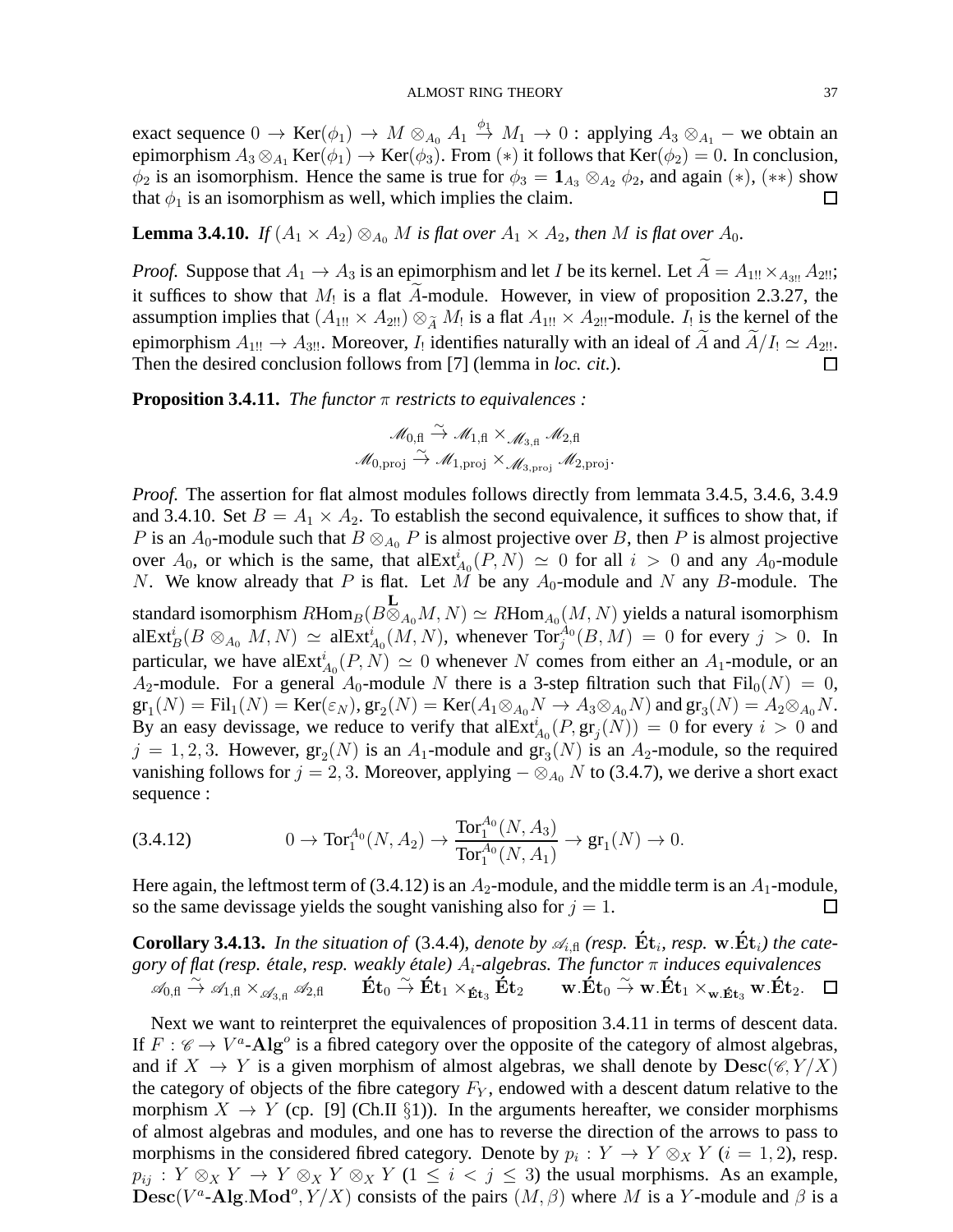$Y \otimes_X Y$ -linear isomorphism  $\beta : p_2^*(M) \overset{\sim}{\to} p_1^*(M)$  such that

(3.4.14) 
$$
p_{12}^*(\beta) \circ p_{23}^*(\beta) = p_{13}^*(\beta).
$$

Let now  $I \subset X$  be an ideal, and set  $\overline{X} = X/I$ ,  $\overline{Y} = Y/I \cdot Y$ . For any  $F : \mathscr{C} \to V^a$ -Alg<sup>o</sup> as above, one has an essentially commutative diagram:



This induces a functor :

(3.4.15) 
$$
\mathbf{Desc}(\mathscr{C}, Y/X) \to \mathbf{Desc}(\mathscr{C}, \overline{Y}/\overline{X}) \times_{F_{\overline{Y}}} F_Y.
$$

**Lemma 3.4.16.** With the above notation, suppose moreover that the natural morphism  $I \rightarrow$  $I \cdot Y$  *is an isomorphism. Then the functor* (3.4.15) *is an equivalence whenever*  $\mathscr C$  *is one of the*  $\phi$  *fibred categories*  $V^a$ -Alg.Mod<sup>o</sup>,  $\check{V}^a$ -Alg.Morph<sup>o</sup>, Ét $^o$ , w.Ét $^o$ .

*Proof.* For any  $n > 0$ , denote by  $Y^{\otimes n}$  (resp.  $\overline{Y}^{\otimes n}$ ) the *n*-fold tensor product of  $Y$  (resp.  $\overline{Y}$ ) with itself over X (resp.  $\overline{X}$ ), and by  $\rho_n: Y^{\otimes n} \to \overline{Y}^{\otimes n}$  the natural morphism. First of all we claim that, for every  $n > 0$ , the natural diagram of almost algebras

(3.4.17) 
$$
Y^{\otimes n} \xrightarrow{\rho_n} \overline{Y}^{\otimes n} \\
 \downarrow_{n} \qquad \qquad \downarrow_{n} \\
 Y \xrightarrow{\rho_1} \overline{Y}^{\otimes n}
$$

is cartesian (where  $\mu_n$  and  $\overline{\mu}_n$  are  $n$ -fold multiplication morphisms). For this, we need to verify that, for every  $n > 0$ , the induced morphism  $\text{Ker}(\rho_n) \to \text{Ker}(\rho_1)$  (defined by multiplication of the first two factors) is an isomorphism. It then suffices to check that the natural morphism  $Ker(\rho_n) \rightarrow Ker(\rho_{n-1})$  is an isomorphism for all  $n > 1$ . Indeed, consider the commutative diagram

$$
I \otimes_X Y^{\otimes n-1} \xrightarrow{p} I \cdot Y^{\otimes n-1} \xrightarrow{i} Y^{\otimes n-1}
$$
\n
$$
I \otimes_X Y^{\otimes n-1} \xrightarrow{p'} \text{Ker}(\rho_n) \xrightarrow{i'} Y^{\otimes n} \xrightarrow{\text{I}_{Y^{\otimes n-1}}} Y^{\otimes n-1}
$$

From  $I \cdot Y = \phi(Y)$ , it follows that  $p'$  is an epimorphism. Hence also  $\psi$  is an epimorphism. Since i is a monomorphism, it follows that  $\psi$  is also a monomorphism, hence  $\psi$  is an isomorphism and the claim follows easily.

We consider first the case  $\mathcal{C} = V^a$ -Alg.Mod<sup>o</sup>; we see that (3.4.17) is a diagram of the kind considered in (3.4.4), hence, for every  $n > 0$ , we have the associated functor  $\pi_n : Y^{\otimes n}$ -Mod  $\rightarrow$  $\overline{Y}^{\otimes n}$ -Mod  $\times_{\overline{Y}$ -Mod and also its right adjoint  $T_n$ . Denote by  $\overline{p}_i : \overline{Y} \to \overline{Y}^{\otimes 2}$   $(i = 1, 2)$ the usual morphisms, and similarly define  $\overline{p}_{ij}$  :  $\overline{Y}^{\otimes 2} \to \overline{Y}^{\otimes 3}$ . Suppose there is given a descent datum  $(\overline{M}, \overline{\beta})$  for  $\overline{M}$ , relative to  $\overline{X} \to \overline{Y}$ . The cocycle condition (3.4.14) implies easily that  $\overline{\mu}_2^*(\overline{\beta})$  is the identity on  $\overline{\mu}_2^*(\overline{p}_i^*(\overline{M})) = \overline{M}$ . It follows that the pair  $(\overline{\beta}, \mathbf{1}_M)$  defines  $2(\nu)$  is the identity on  $\mu_2(\nu_i)$ an isomorphism  $\pi_2(p_1^*M) \stackrel{\sim}{\to} \pi_2(p_2^*M)$  in the category  $\overline{Y}^{\otimes 2}$ -Mod  $\times_{\overline{Y}$ -Mod. Hence  $T_2(\overline{\beta}, \mathbf{1}_M)$  :  $T_2 \circ \pi_2(p_1^*M) \to T_2 \circ \pi_2(p_2^*M)$  is an isomorphism. However, we remark that either morphism  $\overline{p}_i$  yields a section for  $\mu_2$ , hence we are in the situation contemplated in lemma 3.4.8, and we derive an isomorphism  $\beta : p_2^*(M) \stackrel{\sim}{\to} p_1^*(M)$ . We claim that  $(M, \beta)$  is an object of  $\text{Desc}(\mathcal{C}, Y/X)$ , *i.e.* that  $\beta$  verifies the cocycle condition (3.4.14). Indeed, we can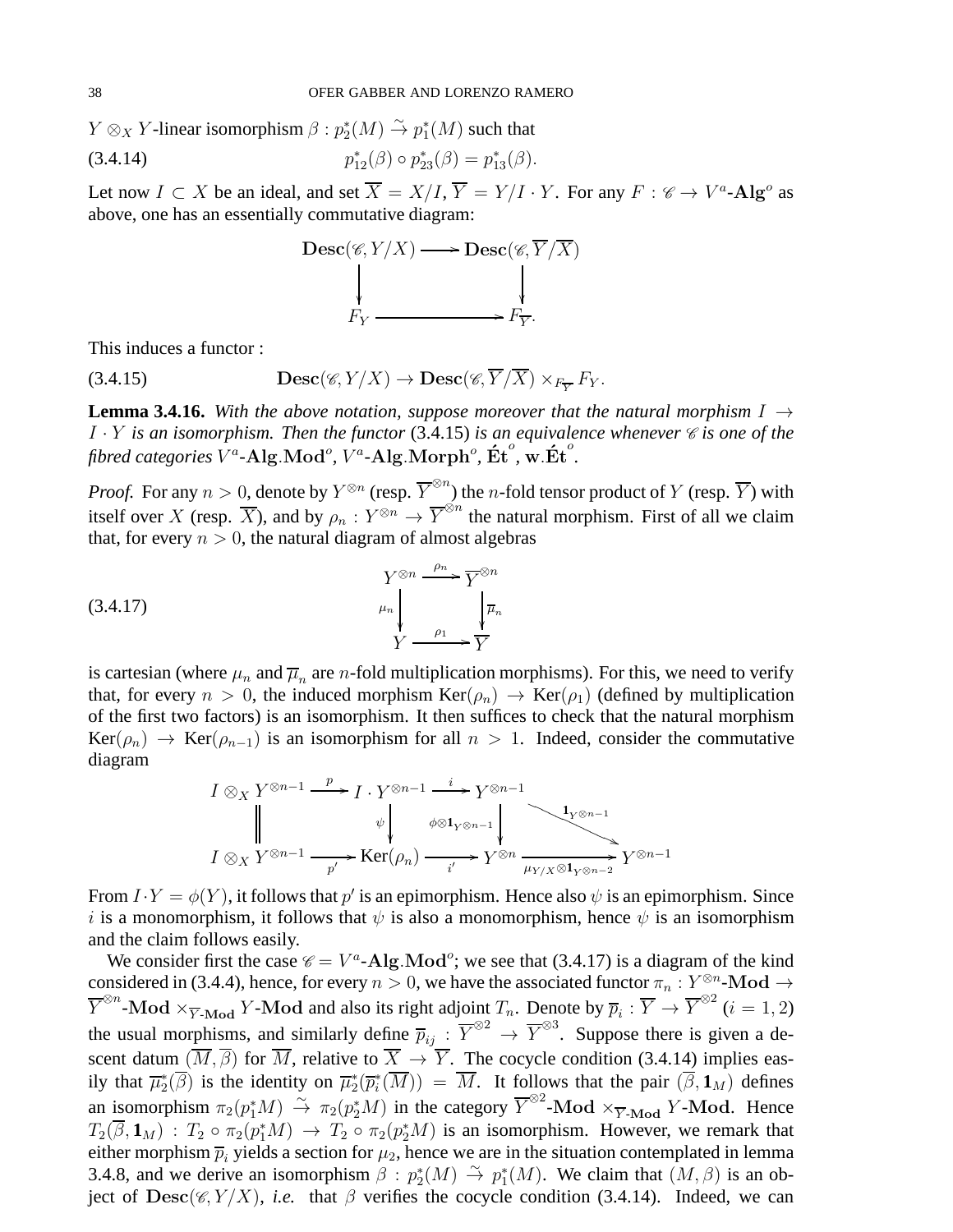compute:  $\pi_3(p_{ij}^*\beta) = (\rho_3^*(p_{ij}^*\beta), \mu_3^*(p_{ij}^*\beta))$  and by construction we have  $\rho_3^*(p_{ij}^*\beta) = \overline{p}_{ij}^*(\overline{\beta})$ and  $\mu_3^*(p_{ij}^*\beta) = \mu_2^*(\beta) = \mathbf{1}_M$ . Therefore, the cocycle identity for  $\overline{\beta}$  implies the equality  $\pi_3(p_{12}^*(\beta)) \circ \pi_3(p_{23}^*(\beta)) = \pi_3(p_{13}^*(\beta)).$  If we now apply the functor  $T_3$  to this equality, and then invoke again lemma 3.4.8, the required cocycle identity for  $\beta$  will ensue. Clearly  $\beta$  is the only descent datum on M lifting  $\beta$ . This proves that (3.4.15) is essentially surjective. The same sort of argument also shows that the functor (3.4.15) induces bijections on morphisms, so the lemma follows in this case. Next, the case  $\mathscr{C} = V^a$ -Alg.Morph<sup>o</sup> can be deduced formally from the previous case, by applying repeatedly natural isomorphisms of the kind  $p_i^*(M \otimes_Y N) \simeq p_i^*(M) \otimes_{Y \otimes_X Y} p_i^*(N)$  ( $i = 1, 2$ ). Finally, the "étaleness" of an object of  $\text{Desc}(V^a\text{-}\text{Alg.Morph}^o, Y/X)$  can be checked on its projection onto Y-Alg<sup>o</sup>, hence also the cases  $\mathscr{C} = \mathbf{w} \cdot \mathbf{\acute{E}} \mathbf{t}^{\circ}$  and  $\mathscr{C} = \mathbf{\acute{E}} \mathbf{t}^{\circ}$  follow directly.  $\Box$ 

Now, let  $B = A_1 \times A_2$ ; to an objet  $(M, \beta)$  in  $\text{Desc}(V^a\text{-}\text{Alg}.\text{Mod}^o, B/A)$  we assign an object  $(M_1, M_2, \xi)$  of  $\mathcal{M}_1 \times \mathcal{M}_3$   $\mathcal{M}_2$ , as follows. Set  $M_i = A_i \otimes_B M$   $(i = 1, 2)$  and  $A_{ij} =$  $A_i \otimes_{A_0} A_j$ . We can write  $B \otimes_{A_0} B = \prod_{i,j=1}^2 A_{ij}$  and  $\beta$  gives rise to the  $A_{ij}$ -linear isomorphisms  $\beta_{ij}$ :  $A_{ij} \otimes_{B \otimes_{A_0} B} p_2^*(M) \stackrel{\sim}{\to} A_{ij} \otimes_{B \otimes_{A_0} B} p_1^*(M)$ . In other words, we obtain isomorphisms  $\beta_{ij}$ :  $A_i \otimes_{A_0} M_j \to M_i \otimes_{A_0} A_j$ . However, we have a natural isomorphism  $A_{12} \simeq A_3$  (indeed, suppose that  $A_1 \rightarrow A_3$  is an epimorphism with kernel I; then I is also an ideal of  $A_0$  and  $A_0/I \simeq A_2$ ; now the claim follows by remarking that  $I \cdot A_1 = I$ ). Hence we can choose  $\xi = \beta_{12}$ . In this way we obtain a functor :

(3.4.18)  $\qquad \qquad \textbf{Desc}(V^a\textbf{-Alg.Mod}^o, B/A_0) \rightarrow (\mathcal{M}_1 \times \mathcal{M}_3 \mathcal{M}_2)^o.$ 

**Proposition 3.4.19.** *The functor* (3.4.18) *is an equivalence of categories.*

*Proof.* Let us say that  $A_1 \rightarrow A_3$  is an epimorphism with kernel I. Then I is also an ideal of B and we have  $B/I \simeq A_3 \times A_2$  and  $A_0/I \simeq A_2$ . We intend to apply lemma 3.4.16 to the morphism  $A_0 \to B$ . However, the induced morphism  $\overline{B} = B/I \to \overline{A}_0 = A_0/I$  in  $V^a$ -Alg<sup>o</sup> has a section, and hence it is of universal effective descent for every fibred category. Thus, we can replace in (3.4.15) the category  $\bf{Desc}(V^a\text{-}Alg.Mod^o, \overline{B}/\overline{A}_0)$  by  $\overline{A}_0\text{-}Mod^o$ , and thereby, identify (up to equivalence) the target of (3.4.15) with the 2-fibred product ( $\mathcal{M}_1 \times$  $M_2$ <sup>o</sup>  $\times_{(M_3\times M_2)^o}$   $M_2^o$ . The latter is equivalent to the category  $M_1^o \times_{M_3^o} M_2^o$  and the resulting functor  $\text{Desc}(\tilde{V}^a \text{-} \text{Alg} \cdot \text{Mod}^o, B/A_0) \to \mathcal{M}_1^o \times \mathcal{M}_2^o$  is canonically isomorphic to (3.4.18).  $\Box$ which gives the claim.

Putting together propositions 3.4.11 and 3.4.19 we obtain the following :

**Corollary 3.4.20.** *In the situation of* (3.4.4)*, the morphism*  $A_0 \to A_1 \times A_2$  *is of effective descent for the fibred categories of flat almost modules and of almost projective almost modules.*  $\Box$ 

Next we would like to give sufficient conditions to ensure that a morphism of almost algebras is of effective descent for the fibred category w.  $\mathbf{\acute{E}t}^{\circ} \rightarrow V^a$ -Alg<sup>o</sup> of weakly étale algebras (resp. for étale algebras). To this aim we are led to the following :

**Definition 3.4.21.** A morphism  $\phi$  :  $A \rightarrow B$  of almost algebras is said to be *strictly finite* if Ker( $\phi$ ) is nilpotent and  $B \simeq R^a$ , where R is a finite  $A_*$ -algebra.

**Theorem 3.4.22.** Let  $\phi: A \rightarrow B$  be a strictly finite morphism of almost algebras. Then :

*i)* For every A-algebra C, the induced morphism  $C \rightarrow C \otimes_A B$  is again strictly finite.

*ii)* If M is a flat A-module and  $B \otimes_A M$  is almost projective over B, then M is almost *projective over* A*.*

*iii*)  $A \rightarrow B$  *is of universal effective descent for the fibred categories of weakly étale (resp. etale) almost algebras. ´*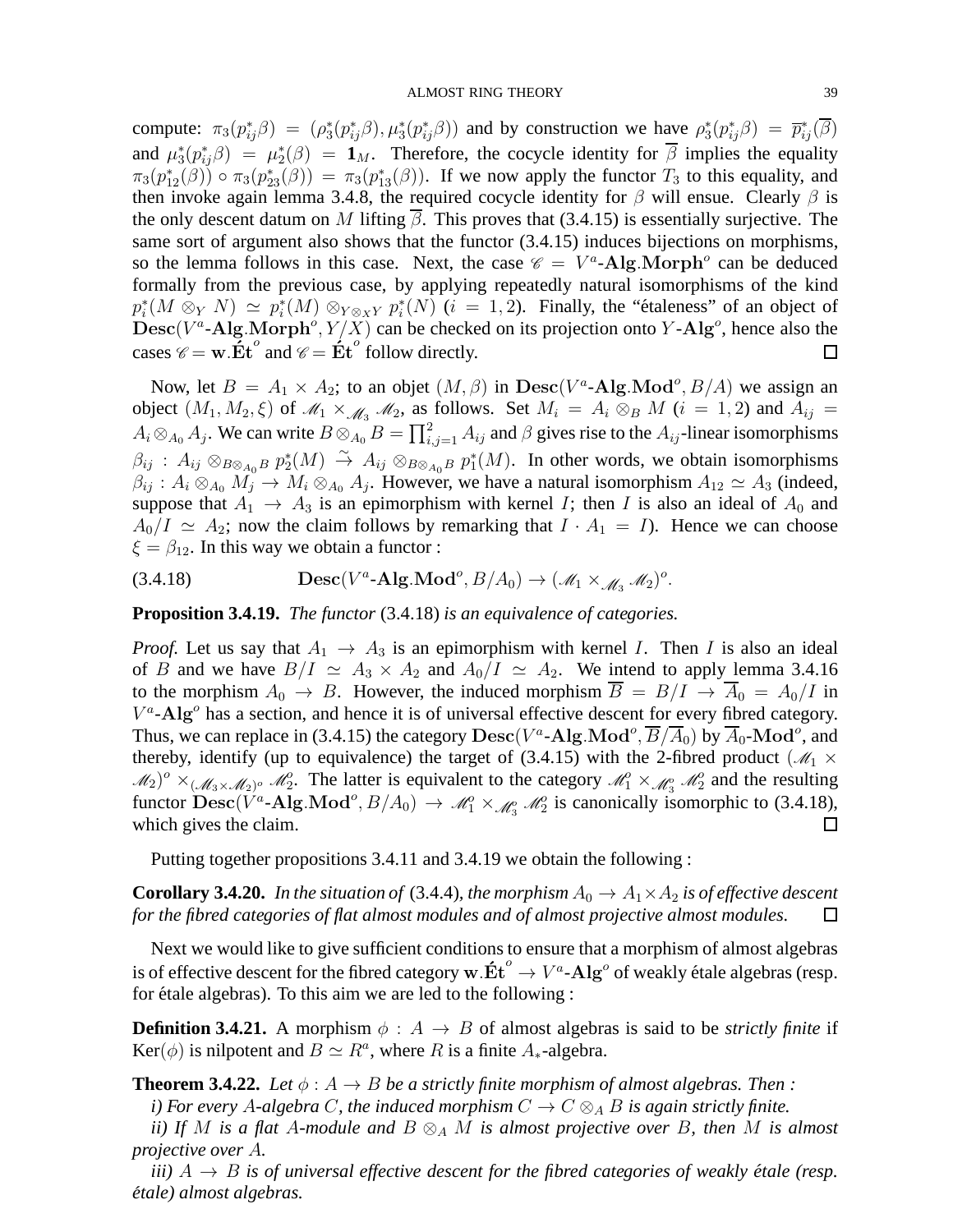*Proof.* (i): suppose that  $B = R^a$  for a finite  $A_*$ -algebra R; then  $S = C_* \otimes_{A_*} R$  is a finite  $C_*$ algebra and  $S^a \simeq C$ . It remains to show that  $\text{Ker}(C \to C \otimes_A B)$  is nilpotent. Suppose that R is generated by *n* elements as an  $A_*$ -module and let  $F_{A_*}(R)$  (resp.  $F_{C_*}(S)$ ) be the Fitting ideal of R (resp.of S); we have  $\text{Ann}_{C_*}(S)^n \subset F_{C_*}(S) \subset \text{Ann}_{C_*}(S)$  (see [15] (Chap.XIX Prop.2.5)); on the other hand  $F_{C_*}(S) = F_{A_*}(R) \cdot C_*$ , so the claim is clear.

(iii): we shall consider the fibred category  $F : w.\mathbf{Ét}^{\circ} \to V^a$ -Alg<sup>o</sup>; the same argument applies also to étale almost algebras. We begin by establishing a very special case :

*Claim* 3.4.23. Assertion (iii) holds when  $B = (A/I_1) \times (A/I_2)$ , where  $I_1$  and  $I_2$  are ideals in A such that  $I_1 \cap I_2$  is nilpotent.

*Proof of the claim:* First of all we remark that the situation considered in the claim is stable under arbitrary base change, therefore it suffices to show that  $\phi$  is of F-2-descent in this case. Then we factor  $\phi$  as a composition  $A \to A/\mathrm{Ker}(\phi) \to B$  and we remark that  $A \to A/\mathrm{Ker}(\phi)$  is of  $F-2$ -descent by theorem 3.3.12; since a composition of morphisms of  $F-2$ -descent is again of F-2-descent, we are reduced to show that  $A/$ Ker( $\phi$ )  $\rightarrow$  B is of F-2-descent, *i.e.* we can assume that Ker( $\phi$ )  $\simeq$  0. However, in this case the claim follows easily from corollary 3.4.20.

*Claim* 3.4.24. More generally, assertion (iii) holds when  $B = \prod_{i=1}^{n} A/I_i$ , where  $I_1, ..., I_n$  are ideals of A, such that  $\bigcap_{i=1}^n I_i$  is nilpotent.

*Proof of the claim:* We prove this by induction on n, the case  $n = 2$  being covered by claim 3.4.23. Therefore, suppose that  $n > 2$ , and set  $B' = A/(\bigcap_{i=1}^{n-1} I_i)$ . By induction, the morphism  $B' \to \prod_{i=1}^{n-1} A/I_i$  is of universal F-2-descent. However, according to [9] (Chap.II Prop.1.1.3), the sieves of universal F-2-descent form a topology on  $V^a$ -Alg<sup>o</sup>; for this topology,  $\{A, B\}$  is a covering family of  $A \times B$  and  $(A \to B' \times (A/I_n))^o$  is a covering morphism, hence  $\{B', A/I_n\}$ is a covering family of A, and then, by composition of covering families,  $\{\prod_{i=1}^{n-1} A/I_i, A/I_n\}$ is a covering family of A, which is equivalent to the claim.

Now, let  $A \rightarrow B$  be a general strictly finite morphism, so that  $B = R^a$  for some finite  $A_*$ -algebra R. Pick generators  $f_1, ..., f_m$  of the  $A_*$ -module R, and monic polynomials  $p_1(X), ..., p_m(X)$  such that  $p_i(f_i) = 0$  for  $i = 1, ..., m$ .

*Claim* 3.4.25. There exists a finite and faithfully flat extension C of  $A_*$  such that the images in  $C[X]$  of  $p_1(X),...,p_m(X)$  split as products of monic linear factors.

*Proof of the claim:* This extension C can be obtained as follows. It suffices to find, for each  $i = 1, ..., m$ , an extension  $C_i$  that splits  $p_i(X)$ , because then  $C = C_1 \otimes_{A_*} ... \otimes_{A_*} C_m$  will split them all, so we can assume that  $m = 1$  and  $p_1(X) = p(X)$ ; moreover, by induction on the degree of  $p(X)$ , it suffices to find an extension C' such that  $p(X)$  factors in  $C'[X]$  as a product of the form  $p(X) = (X - \alpha) \cdot q(X)$ , where  $q(X)$  is a monic polynomial of degree  $\deg(p) - 1$ . Clearly we can take  $C' = A_*[T]/(p(T)).$ 

Given a C as in claim 3.4.25, we remark that the morphism  $A \to C^a$  is of universal F-2descent. Considering again the topology of universal F-2-descent, it follows that  $A \rightarrow B$  is of universal F-2-descent if and only if the same holds for the induced morphism  $C^a \to C^a \otimes_A B$ . Therefore, in proving assertion (iii) we can replace  $\phi$  by  $\mathbf{1}_C \otimes_A \phi$  and assume from start that the polynomials  $p_i(X)$  factor in  $A_{*}[X]$  as product of linear factors. Now, let  $deg(p_i) = d_i$  and  $p_i(X) = \prod_j^{d_i} (X - \alpha_{ij})$  (for  $i = 1, ..., m$ ). We get a surjective homomorphism of  $A_*$ -algebras  $D = A_*[X_1,...,X_m]/(p_1(X_1),...,p_m(X_m)) \to R$  by the rule  $X_i \mapsto f_i$   $(i = 1,...,m).$  Moreover, any sequence  $\underline{\alpha} = (\alpha_{1,j_1}, \alpha_{2,j_2}, ..., \alpha_{m,j_m})$  yields a homomorphism  $\psi_{\underline{\alpha}} : D \to A_*$ , determined by the assignment  $X_i \mapsto \alpha_{i,j_i}$ . A simple combinatorial argument shows that  $\prod_{\alpha} \text{Ker}(\psi_{\alpha}) = 0$ , where  $\underline{\alpha}$  runs over all the sequences as above. Hence the product map  $\prod_{\alpha}\psi_{\alpha}:\bar{D}\to\prod_{\alpha}A_*$  has nilpotent kernel. We notice that the  $A_*$ -algebra  $(\prod_{\alpha} A_*) \otimes_D R$  is a quotient of  $\prod_{\alpha} A_*$ , hence it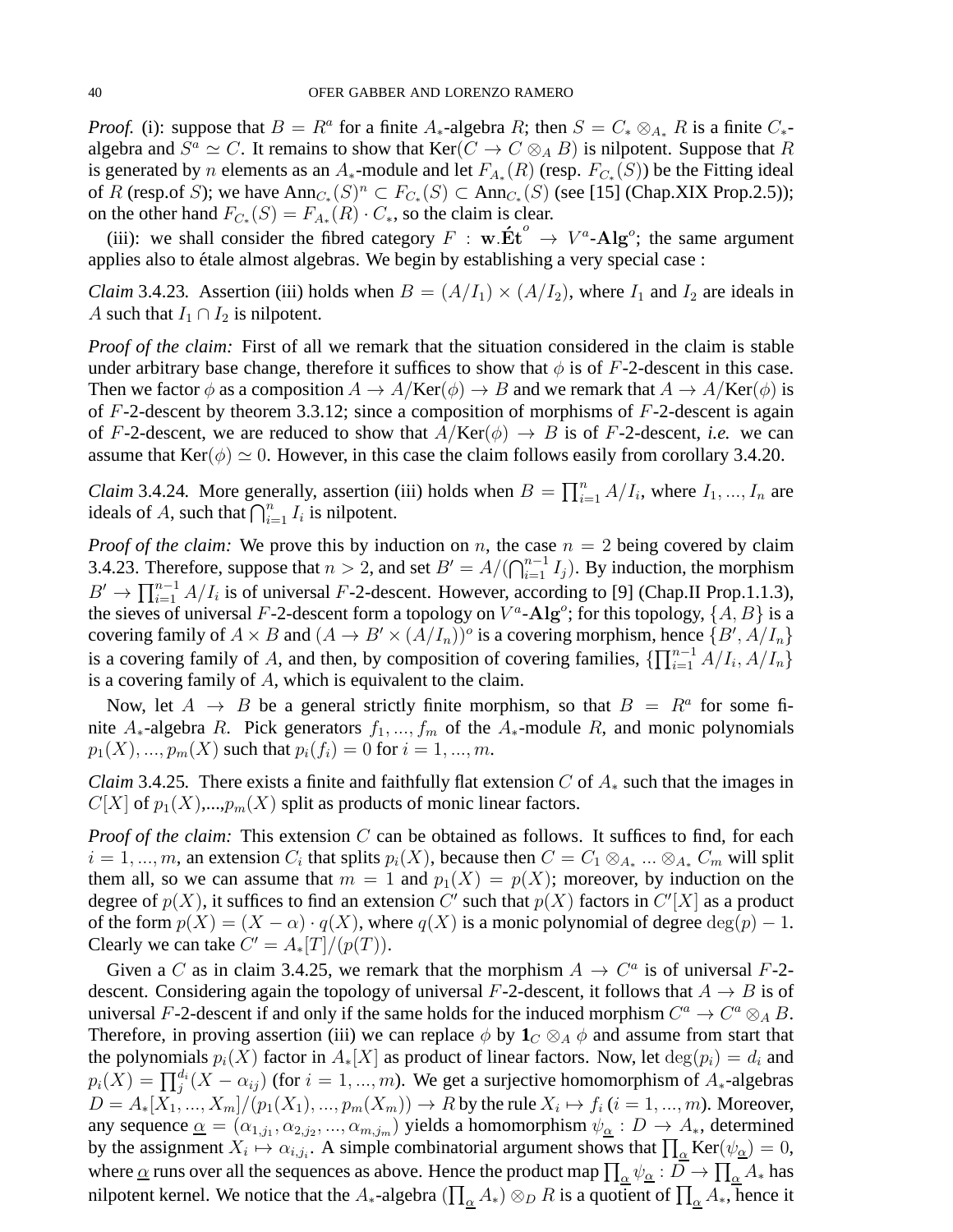can be written as a product of rings of the form  $A_*/I_\alpha$ , for various ideals  $I_\alpha$ . By (i), the kernel of the induced homomorphism  $R \to \prod_{\alpha} A_*/I_{\alpha}$  is nilpotent, hence the same holds for the kernel of the composition  $A \to \prod_{\alpha} A/I_{\alpha}^a$ , which is therefore of the kind considered in claim 3.4.24. Hence  $A \to \prod_{\alpha} A/I_{\alpha}^a$  is of universal F-2-descent. Since such morphisms form a topology, it follows that also  $A \rightarrow B$  is of universal F-2-descent, which concludes the proof of (iii).

Finally, let M be as in (ii) and pick again C as in the proof of claim 3.4.25. By remark 3.3.17(iv), M is almost projective over A if and only if  $C^a \otimes_A M$  is almost projective over  $C^a$ ; hence we can replace  $\phi$  by  $\mathbf{1}_{C^a} \otimes_A \phi$ , and by arguing as in the proof of (iii), we can assume from start that  $\hat{B} = \prod_{j=1}^n (A/I_j)$  for ideals  $I_j \subset A$ ,  $j = 1, ..., n$  such that  $I = \bigcap_{j=1}^n I_j$  is nilpotent. By an easy induction, we can furthermore reduce to the case  $n = 2$ . We factor  $\phi$  as  $A \to A/I \to B$ ; by proposition 3.4.11 it follows that  $(A/I) \otimes_A M$  is almost projective over  $A/I$ , and then lemma 3.3.16(i) says that M itself is almost projective.  $\Box$ 

**Remark 3.4.26.** It is natural to ask whether theorem 3.4.22 holds if we replace everywhere "strictly finite" by "finite with nilpotent kernel" (or even by "almost finite with nilpotent kernel"). We do not know the answer to this question.

We conclude with a digression to explain the relationship between our results and related facts that can be extracted from the literature. So, we now place ourselves in the "classical limit"  $V = \mathfrak{m}$  (cp. example 2.1.1(ii)). In this case, weakly étale morphisms had already been considered in some earlier work, and they were called "absolutely flat" morphisms. A ring homomorphism  $A \rightarrow B$  is étale in the usual sense of [10] if and only if it is absolutely flat and of finite presentation. Let us denote by  $\mathbf{u}.\mathbf{\hat{E}t}^{\circ}$  the fibred category over  $V$ -Alg<sup>o</sup>, whose fibre over a V-algebra  $A$  is the opposite of the category of étale  $A$ -algebras in the usual sense. We claim that, if a morphism  $A \rightarrow B$  of V-algebras is of universal effective descent for the fibred category w. Ét<sup>°</sup> (resp. Ét<sup>°</sup>), then it is a morphism of universal effective descent for u. Ét<sup>°</sup>. Indeed, let C be an étale A-algebra (in the sense of definition 3.1.1) and such that  $C \otimes_A B$  is  $\acute{\epsilon}$ tale over B in the usual sense. We have to show that C is  $\acute{\epsilon}$ tale in the usual sense, *i.e.* that it is of finite presentation over  $A$ . This amounts to showing that, for every filtered inductive system  $(A_{\lambda})_{\lambda \in \Lambda}$  of A-algebras, we have colim  $Hom_{A\text{-}Alg}(C, A_{\lambda}) \simeq Hom_{A\text{-}Alg}(C, colim A_{\lambda})$ . Since, by  $\lambda \in \Lambda$ <br>assumption, this is known after extending scalars to B and to  $B \otimes_A B$ , it suffices to show that, for any  $A$ -algebra  $D$ , the natural sequence

$$
\text{Hom}_{A\text{-}\textbf{Alg}}(C, D) \longrightarrow \text{Hom}_{B\text{-}\textbf{Alg}}(C_B, D_B) \longrightarrow \text{Hom}_{B\otimes_A B\text{-}\textbf{Alg}}(C_{B\otimes_A B}, D_{B\otimes_A B})
$$

is exact. For this, note that  $\text{Hom}_{A\text{-Alg}}(C, D) = \text{Hom}_{D\text{-Alg}}(C_D, D)$  (and similarly for the other terms) and by hypothesis  $(D \to D \otimes_A B)^\circ$  is a morphism of 1-descent for the fibred category w. $\acute{\bf{E}}t^{\circ}$  (resp.  $\acute{\bf{E}}t^{\circ}$ ).

As a consequence of these observations and of theorem 3.4.22, we see that any finite ring homomorphism  $\phi: A \rightarrow B$  with nilpotent kernel is of universal effective descent for the fibred category of étale algebras. This fact was known as follows. By [10] (Exp.IX, 4.7), Spec( $\phi$ ) is of universal effective descent for the fibred category of separated étale morphisms of finite type. One has to show that if X is such a scheme over A, such that  $X \otimes_A B$  is affine, then X is affine. This follows by reduction to the noetherian case and [5] (Chap.II, 6.7.1).

3.5. **Behaviour of etale morphisms under Frobenius. ´** We consider the following category B of base rings. The objects of B are the pairs  $(V, \mathfrak{m})$ , where V is a ring and  $\mathfrak{m}$  is an ideal of V with  $m = m^2$  and  $\tilde{m}$  is flat. The morphisms  $(V, m_V) \rightarrow (W, m_W)$  between two objects of  $\mathcal{B}$  are the ring homomorphisms  $f : V \to W$  such that  $\mathfrak{m}_W = f(\mathfrak{m}_V) \cdot W$ .

We have a fibred and cofibred category  $\mathcal{B}\text{-Mod} \to \mathcal{B}$  (see [10] (Exp.VI §5,6,10) for generalities on fibred categories). An object of  $\mathscr{B}\text{-Mod}$  (which we may call a " $\mathscr{B}\text{-module}$ ") consists of a pair  $((V, \mathfrak{m}), M)$ , where  $(V, \mathfrak{m})$  is an object of  $\mathcal{B}$  and M is a V-module. Given two objects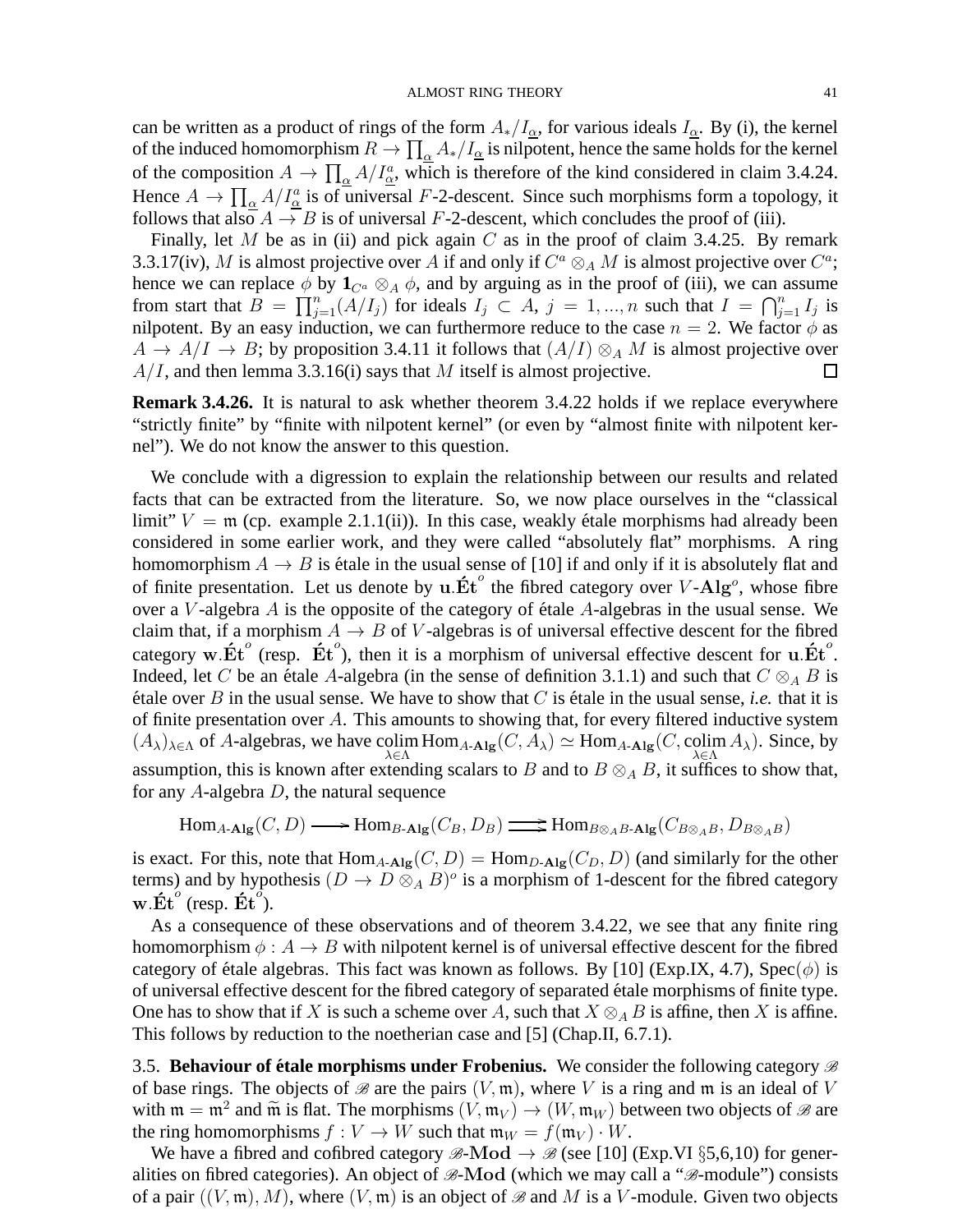$X = ((V, \mathfrak{m}_V), M)$  and  $Y = ((W, \mathfrak{m}_W), N)$ , the morphisms  $X \to Y$  are the pairs  $(f, g)$ , where  $f : (V, \mathfrak{m}_V) \to (W, \mathfrak{m}_W)$  is a morphism in B and  $g : M \to N$  is an f-linear map.

Similarly one has a fibred and cofibred category  $\mathcal{B}$ -Alg  $\rightarrow \mathcal{B}$  of  $\mathcal{B}$ -algebras. We will also need to consider the fibred and cofibred category  $\mathscr{B}\text{-}\mathbf{Mon} \to \mathscr{B}$  of non-unitary commutative  $\mathscr{B}$ -monoids: an object of  $\mathscr{B}$ -Mon is a pair  $((V, \mathfrak{m}), A)$  where A is a V-module endowed with a morphism  $A \otimes_V A \rightarrow A$  subject to associativity and commutativity conditions, as discussed in section 2.2. The fibre over an object  $(V, \mathfrak{m})$  of  $\mathcal{B}$ , is the category of V-monoids denoted  $(V, \mathfrak{m})$ -Mon or simply V-Mon.

The almost isomorphisms in the fibres of  $\mathcal{B}\text{-}\mathbf{Mod} \to \mathcal{B}$  give a multiplicative system  $\Sigma$ in  $\mathscr{B}-Mod$ , admitting a calculus of both left and right fractions. The "locally small" conditions are satisfied (see [22] p.381), so that one can form the localised category  $\mathscr{B}^a$ -Mod =  $\Sigma^{-1}(\mathscr{B}\text{-}\mathbf{Mod})$ . The fibres of the localised category over the objects of  $\mathscr{B}$  are the previously considered categories of almost modules. Similar considerations hold for  $\mathscr{B}\text{-}\mathrm{Alg}$  and  $\mathscr{B}\text{-}\mathrm{Mon}$ , and we get the fibred and cofibred categories  $\mathcal{B}^a$ -Mod  $\to \mathcal{B}$ ,  $\mathcal{B}^a$ -Alg  $\to \mathcal{B}$  and  $\mathcal{B}^a$ -Mon  $\to \mathcal{B}$ . In particular, for every object  $(V, \mathfrak{m})$  of  $\mathcal{B}$ , we have an obvious notion of almost V-monoid and the category consisting of these is denoted  $V^a$ -Mon. The localisation functors

$$
\mathscr{B}\text{-}\mathbf{Mod}\to\mathscr{B}^a\text{-}\mathbf{Mod}~:~M\mapsto M^a\qquad\mathscr{B}\text{-}\mathbf{Alg}\to\mathscr{B}^a\text{-}\mathbf{Alg}~:~B\mapsto B^a
$$

have left and right adjoints. These adjoints can be chosen as functors of categories over  $\mathscr B$ such that the adjunction units and counits are morphisms over identity arrows in  $\mathcal{B}$ . On the fibres these induce the previously considered left and right adjoints  $M \mapsto M_1, M \mapsto M_*$ ,  $B \mapsto B_{!!}$ ,  $B \mapsto B_*$ . We will use the same notation for the corresponding functors on the larger categories. Then it is easy to check that the functor  $M \mapsto M_1$  is cartesian and cocartesian (*i.e.* it sends cartesian arrows to cartesian arrows and cocartesian arrows to cocartesian arrows),  $M \mapsto M_*$ and  $B \mapsto B_*$  are cartesian, and  $B \mapsto B_{\parallel}$  is cocartesian.

Let  $\mathscr{B}/\mathbb{F}_p$  be the full subcategory of  $\mathscr{B}$  consisting of all objects  $(V, \mathfrak{m})$  where V is an  $\mathbb{F}_p$ algebra. Define similarly  $\mathscr{B}\text{-}{\bf Alg}/\mathbb{F}_p$ ,  $\mathscr{B}\text{-}{\bf Mon}/\mathbb{F}_p$  and  $\mathscr{B}^a\text{-}{\bf Alg}/\mathbb{F}_p$ ,  $\mathscr{B}^a\text{-}{\bf Mon}/\mathbb{F}_p$ , so that we have again fibred and cofibred categories  $\mathscr{B}^a$ -Alg $/\mathbb{F}_p \to \mathscr{B}/\mathbb{F}_p$  and  $\mathscr{B}^a$ -Alg $/\mathbb{F}_p \to \mathscr{B}/\mathbb{F}_p$  (resp. the same for non-unitary monoids). We remark that the categories  $\mathscr{B}^a\text{-}{\bf Alg}/\mathbb{F}_p$  and  $\mathscr{B}^a\text{-}{\bf Mon}/\mathbb{F}_p$ have small limits and colimits, and these are preserved by the projection to  $\mathscr{B}/\mathbb{F}_p$ . Especially, if  $A \to B$  and  $A \to C$  are two morphisms in  $\mathscr{B}^a$ -Alg/ $\mathbb{F}_p$  or  $\mathscr{B}^a$ -Mon/ $\mathbb{F}_p$ , we can define  $B \otimes_A C$ as such a colimit.

If A is a (unitary or non-unitary)  $\mathscr{B}$ -monoid over  $\mathbb{F}_p$ , we denote by  $\phi_A : A \to A$  the Frobenius endomorphism  $x \mapsto x^p$ . If  $(V, \mathfrak{m})$  is an object of  $\mathscr{B}/\mathbb{F}_p$ , it follows from proposition 2.1.5(ii) that  $\phi_V : (V, \mathfrak{m}) \to (V, \mathfrak{m})$  is a morphism in  $\mathscr{B}$ . If B is an object of  $\mathscr{B}\text{-}\mathbf{Alg}/\mathbb{F}_p$ (resp.  $\mathscr{B}\text{-}\mathrm{Mon}/\mathbb{F}_p$ ) over V, then the Frobenius map induces a morphism  $\phi_B : B \to B$  in  $\mathscr{B}\text{-}\mathrm{Alg}/\mathbb{F}_p$  (resp.  $\mathscr{B}\text{-}\mathrm{Mon}/\mathbb{F}_p$ ) over  $\phi_V$ . In this way we get a natural transformation from the identity functor of  $\mathscr{B}\text{-}\mathbf{Alg}/\mathbb{F}_p$  (resp.  $\mathscr{B}\text{-}\mathbf{Mon}/\mathbb{F}_p$ ) to itself that induces a natural transformation on the identity functor of  $\mathscr{B}^a$ -Alg/ $\mathbb{F}_p$  (resp.  $\mathscr{B}^a$ -Mon/ $F_p$ ).

Using the pull-back functors, any object B of  $\mathcal{B}-\mathbf{Alg}$  over V defines new objects  $B_{(m)}$  of  $\mathscr{B}\text{-}\mathbf{Alg}$  ( $m \in \mathbb{N}$ ) over V, where  $B_{(m)} = (\phi_V^m)^*(B)$ , which is just B considered as a V-algebra via the homomorphism  $V \stackrel{\phi^m}{\longrightarrow} V \to B$ . These operations also induce functors  $B \mapsto B_{(m)}$  on almost  $\mathscr{B}$ -algebras.

**Definition 3.5.1.** i) Let  $(V, \mathfrak{m})$  be an object of  $\mathscr{B}/\mathbb{F}_p$ ; we say that a morphism  $f : A \rightarrow B$  of almost *V*-algebras (resp. almost *V*-monoids) is *invertible up to*  $\phi^m$  if there exists a morphism  $f': B \to A$  in  $\mathscr{B}^a$ -Alg (resp.  $\mathscr{B}^a$ -Mon) over  $\phi_V^m$ , such that  $f' \circ f = \phi_A^m$  and  $f \circ f' = \phi_B^m$ .

ii) We say that an almost *V*-monoid *I* (e.g. an ideal in a  $V^a$ -algebra) is *Frobenius nilpotent* if  $\phi_I$  is nilpotent.

Notice that a morphism f of  $V^a$ -Alg (or  $V^a$ -Mon) is invertible up to  $\phi^m$  if and only if  $f_*: A_* \to B_*$  is so as a morphism of  $\mathbb{F}_p$ -algebras.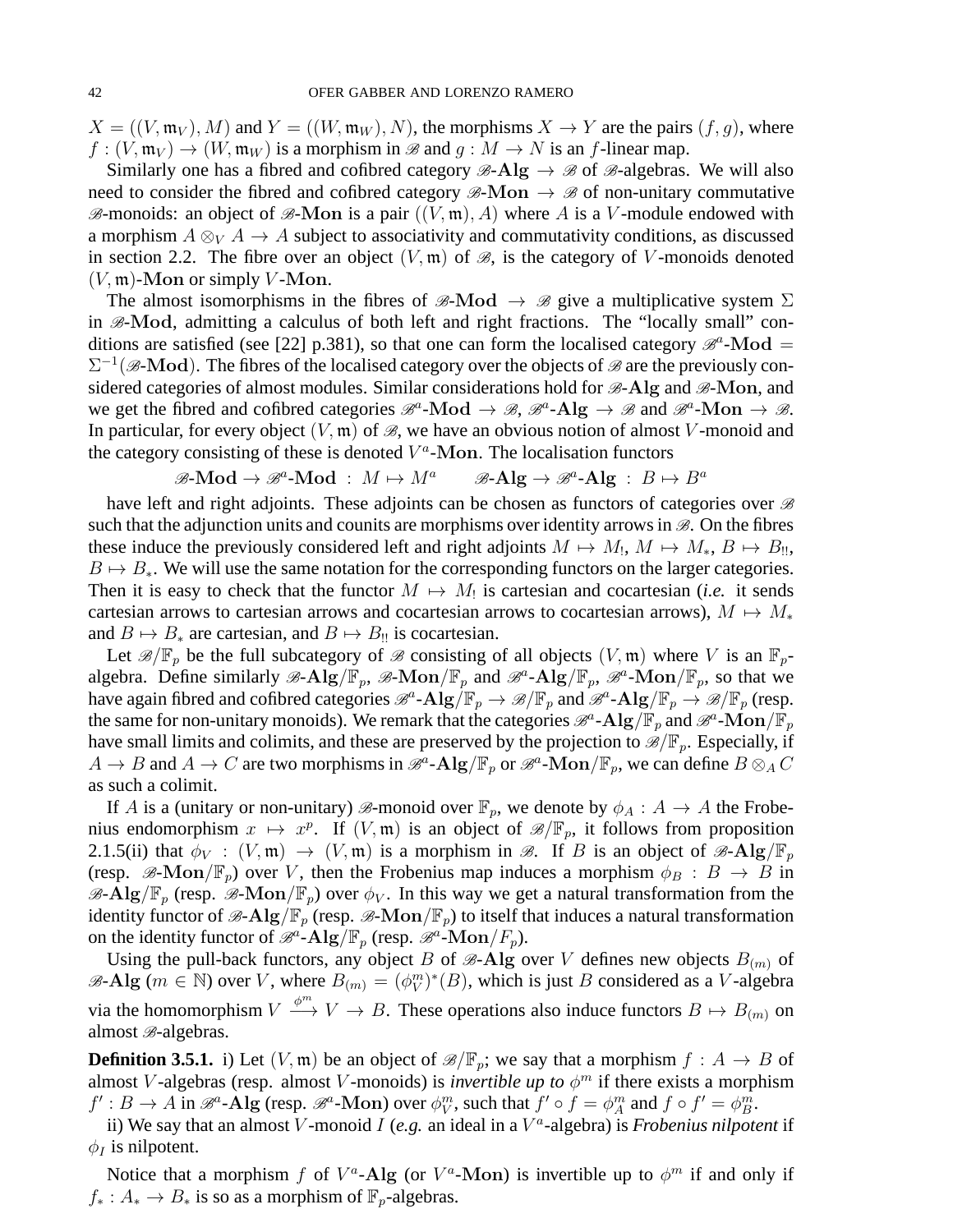**Lemma 3.5.2.** *Let*  $(V, \mathfrak{m})$  *be an object of*  $\mathscr{B}/\mathbb{F}_p$  *and let*  $f : A \rightarrow B$ ,  $g : B \rightarrow C$  *be morphisms of almost* V *-algebras or almost* V *-monoids.*

*i)* If f is invertible up to  $\phi^n$  and g is invertible up to  $\phi^m$ , then  $g \circ f$  is invertible up to  $\phi^{m+n}$ .

*ii)* If f is invertible up to  $\phi^n$  and  $g \circ f$  is invertible up to  $\phi^m$ , then g is invertible up to  $\phi^{m+n}$ .

*iii)* If g is invertible up to  $\phi^n$  and  $g \circ f$  is invertible up to  $\phi^m$ , then f is invertible up to  $\phi^{m+n}$ .

 $i$ v) The Frobenius morphisms induce  $\phi_V$ -linear morphisms (i.e. morphisms in  $\mathscr{B}^a\text{-}\mathbf{Mod}$  over  $\phi_V$ )  $\phi'$  : Ker(f)  $\to$  Ker(f) and  $\phi''$  : Coker(f)  $\to$  Coker(f), and f is invertible up to some *power of* φ *if and only if both* φ ′ *and* φ ′′ *are nilpotent.*

*v) Consider a map of short exact sequences of almost* V *-monoids :*

$$
0 \longrightarrow A' \longrightarrow A \longrightarrow A'' \longrightarrow 0
$$
  
\n
$$
f' \downarrow \qquad f \downarrow \qquad f'' \downarrow \qquad 0
$$
  
\n
$$
0 \longrightarrow B' \longrightarrow B \longrightarrow B'' \longrightarrow 0
$$

*and suppose that two of the morphisms* f ′ , f, f′′ *are invertible up to a power of* φ*. Then also the third morphism has this property.*

*Proof.* (i): if f' is an inverse of f up to  $\phi^n$  and g' is an inverse of g up to  $\phi^m$ , then  $f' \circ g'$  is an inverse of  $g \circ f$  up to  $\phi^{m+n}$ . (ii): given an inverse  $f'$  of  $f$  up to  $\phi^n$  and an inverse  $h'$  of  $h = g \circ f$ up to  $\phi^m$ , let  $g' = \phi_B^n \circ f \circ h'$ . We compute :

$$
g \circ g' = g \circ \phi_B^n \circ f \circ h' = \phi_C^n \circ g \circ f \circ h = \phi_C^n \circ \phi_C^m
$$
  

$$
g' \circ g = \phi_B^n \circ f \circ h' \circ g = f \circ h' \circ g \circ \phi_B^n = f \circ h' \circ g \circ f \circ f'
$$
  

$$
= f \circ \phi_A^m \circ f' = \phi_B^m \circ f \circ f' = \phi_B^m \circ \phi_B^n.
$$

(iii) is similar and (iv) is an easy diagram chasing left to the reader. (v) follows from (iv) and the snake lemma.  $\Box$ 

**Lemma 3.5.3.** *Let*  $(V, \mathfrak{m})$  *be an object of*  $\mathcal{B}/\mathbb{F}_p$ *.* 

*(i)* If  $f : A \to B$  is a morphism of almost V-algebras, invertible up to  $\phi^n$ , then so is  $A' \to$  $A' \otimes_A B$  *for every morphism*  $A \rightarrow A'$  *of almost algebras.* 

*(ii)* If  $f : (V, \mathfrak{m}_V) \to (W, \mathfrak{m}_W)$  *is a morphism in*  $\mathscr{B}/\mathbb{F}_p$ *, the functors*  $f_* : (V, \mathfrak{m}_V)^a$ -Alg  $\to$  $(W, \mathfrak{m}_W)^a$ -Alg and  $f^*$ :  $(W, \mathfrak{m}_W)^a$ -Alg  $\rightarrow (V, \mathfrak{m}_V)^a$ -Alg preserve the class of morphisms *invertible up to*  $\phi^n$ .

*Proof.* (i): given  $f' : B \to A_{(m)}$ , construct a morphism  $A' \otimes_A B \to A'_{(m)}$  using the morphism  $A' \to A'_{(m)}$  coming from  $\phi^m_{A'}$  and f'. (ii): the assertion for  $f^*$  is clear, and the assertion for  $f_*$ follows from (i).  $\Box$ 

**Remark 3.5.4.** Statements like those of lemma 3.5.3 hold for the classes of flat, (weakly) unramified, (weakly) étale morphisms.

**Theorem 3.5.5.** Let  $(V, \mathfrak{m})$  be an object of  $\mathscr{B}/\mathbb{F}_p$  and  $f : A \rightarrow B$  a weakly étale morphism of *almost* V *-algebras.*

*(i)* If f is invertible up to  $\phi^n$   $(n \geq 0)$ , then it is an isomorphism.

*(ii) For every integer*  $m \geq 0$  *the natural square diagram* 

$$
\begin{array}{ccc}\n & A \xrightarrow{f} & B \\
 & \downarrow^{m} & \downarrow^{m} \\
 & A_{(m)} \xrightarrow{f_{(m)}} B_{(m)} \\
 & A_{(m)} \xrightarrow{f_{(m)}} B_{(m)}\n\end{array}
$$

*is cocartesian.*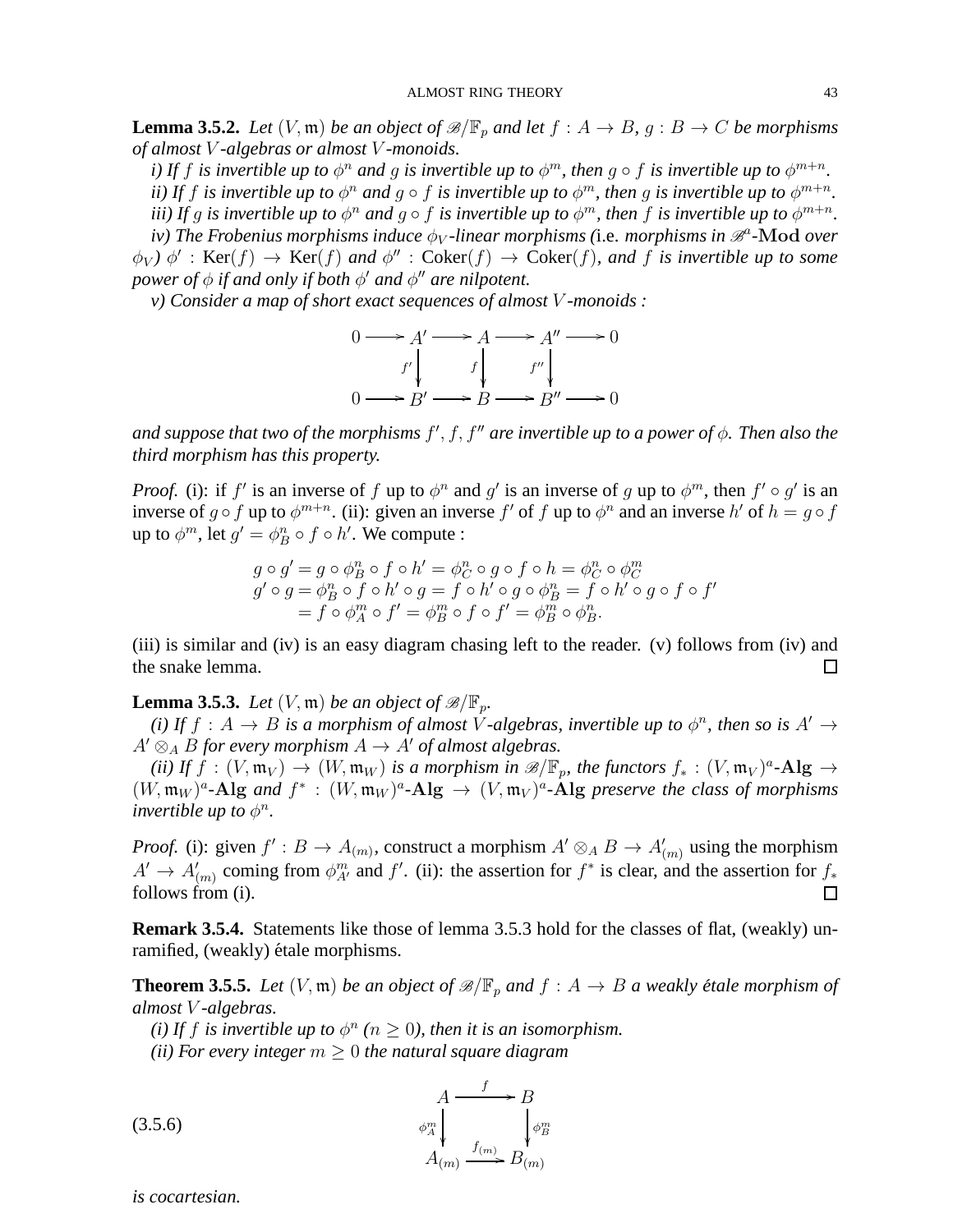*Proof.* (i): we first show that f is faithfully flat. Since f is flat, it remains to show that if M is an A-module such that  $M \otimes_A B = 0$ , then  $M = 0$ . It suffice to do this for  $M = A/I$ , for an arbitrary ideal I of A. After base change by  $A \rightarrow A/I$ , we reduce to show that  $B = 0$ implies  $A = 0$ . However,  $A_* \to B_*$  is invertible up to  $\phi^n$ , so  $\phi^n_{A_*} = 0$  which means  $A_* = 0$ . In particular,  $f$  is a monomorphism, hence the proof is complete in case that  $f$  is an epimorphism. In general, consider the composition  $B \stackrel{1_B \otimes f}{\longrightarrow} B \otimes_A B \stackrel{\mu_{B/A}}{\longrightarrow} B$ . From lemma 3.5.3(i) it follows that  $1_B \otimes f$  is invertible up to  $\phi^n$ ; then lemma 3.5.2(ii) says that  $\mu_{B/A}$  is invertible up to  $\phi^n$ . The latter is also weakly étale; by the foregoing we derive that it is an isomorphism. Consequently  $\mathbf{1}_B \otimes f$  is an isomorphism, and finally, by faithful flatness, f itself is an isomorphism.

(ii): the morphisms  $\phi_A^m$  and  $\phi_B^m$  are invertible up to  $\phi^m$ . By lemma 3.5.3(i) it follows that  $\mathbf{1}_B \otimes \phi_A^m : B \to B \otimes_A A_{(m)}$  is invertible up to  $\phi^m$ ; hence, by lemma 3.5.2(ii), the morphism  $h: B\otimes_A A_{(m)}\to B_{(m)}$  induced by  $\phi_B^m$  and  $f_{(m)}$  is invertible up to  $\phi^{2m}$  (in fact one verifies that it is invertible up to  $\phi^m$ ). But h is a morphism of weakly étale  $A_{(m)}$ -algebras, so it is weakly  $\acute{e}$ tale, so it is an isomorphism by (i).  $\Box$ 

**Remark 3.5.7.** Theorem 3.5.5(ii) extends a statement of Faltings ([6] p.10) for his notion of almost étale extensions.

We recall (cp. [9] (Chap.0, 3.5)) that a morphism  $f: X \to Y$  of objects in a site is called *bicovering* if the induced map of associated sheaves of sets is an isomorphism; if f is squarable ("quarrable" in French), this is equivalent to the condition that both  $f$  and the diagonal morphism  $X \to X \times_Y X$  are covering morphisms.

Let  $F \to E$  be a fibered category and  $f : P \to Q$  a squarable morphism of E. Consider the following condition:

for every base change  $P \times_Q Q' \to Q'$  of f, the inverse image functor  $F_{Q'} \to F_{P \times_Q Q'}$ (3.5.8) for every base change  $T \wedge Q \vee Q$ <br>is an equivalence of categories.

Inspecting the arguments in [9] (Chap.II, $\S1.1$ ) one can show:

**Lemma 3.5.9.** *With the above notation, let* τ *be the topology of universal effective descent relative to*  $F \to E$ *. Then we have* :

*i*) *if* (3.5.8) *holds, then f is a covering morphism for the topology*  $\tau$ ;

*ii)* f *is bicovering for* τ *if and only if* (3.5.8) *holds both for* f *and for the diagonal morphism*  $P \rightarrow P \times_{Q} P$ .

**Remark 3.5.10.** In [9] (Chap.II, 1.1.3(iv)) it is stated that "la réciproque est vraie si  $i = 2$ ", meaning that (3.5.8) is equivalent to the condition that f is bicovering for  $\tau$ . (Actually the cited statement is given in terms of presheaves, but one can show that (3.5.8) is equivalent to the corresponding condition for the fibered category  $F^+ \to E_U$  considered in *op.cit.*) However, this fails in general : as a counterexample we can give the following. Let  $E$  be the category of schemes of finite type over a field k; set  $P = \mathbb{A}^1_k$ ,  $Q = \text{Spec}(k)$ . Finally let  $F \to E$  be the discretely fibered category defined by the presheaf  $X \mapsto H^0(X, \mathbb{Z})$ . Then it is easy to show that f satisfies (3.5.8) but the diagonal map does not, so f is not bicovering. The mistake in the proof is in [9] (Chap.II, 1.1.3.5), where one knows that  $F^+(d)$  is an equivalence of categories (notation of *loc.cit.*) but one needs it also after base changes of d.

**Lemma 3.5.11.** *(i)* If  $f : A \rightarrow B$  is a morphism of  $V^a$ -algebras which is invertible up to  $\phi^m$ , *then the induced functors*  $\mathbf{Et}(A) \to \mathbf{Et}(B)$  *and*  $\mathbf{w}.\mathbf{Et}(A) \to \mathbf{w}.\mathbf{Et}(B)$  *are equivalences of categories.*

*ii)* If  $A \to B$  *is weakly étale and*  $C \to D$  *is a morphism of* A-algebras invertible up to  $\phi^m$ , *then the induced map*  $\text{Hom}_{A\text{-Alg}}(B, C) \to \text{Hom}_{A\text{-Alg}}(B, D)$  *is bijective.* 

*Proof.* We first consider (i) for the special case where  $f = \phi_A^m : A \to A_{(m)}$ . The functor  $(\phi_V^m)^*: V^a$ -Alg  $\to V^a$ -Alg induces a functor  $(-)_{(m)}: A$ -Alg  $\to A_{(m)}$ -Alg, and by restriction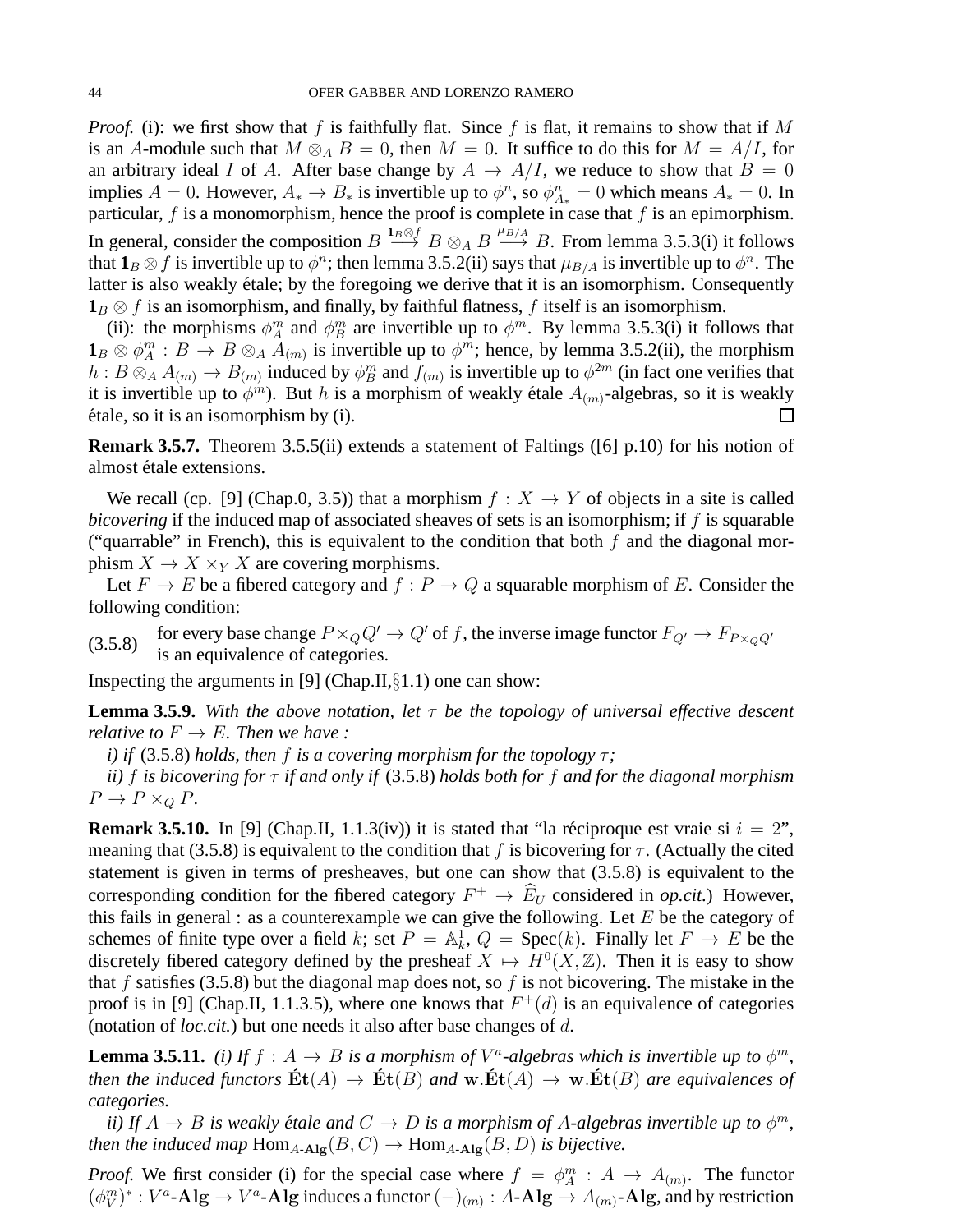(see remark 3.5.3) we obtain a functor  $(-)_{(m)} : \mathbf{Ét}(A) \to \mathbf{Ét}(A_{(m)})$ ; by theorem 3.5.5(ii), the latter is isomorphic to the functor  $(\phi^m)_* : \mathbf{Ét}(A) \to \mathbf{Ét}(A_{(m)})$  of the lemma. Furthermore, from remark 2.1.3(ii) and (2.2.2) we derive a natural ring isomorphism  $\omega$  :  $A_{(m)*} \simeq A_*$ , hence an essentially commutative diagram

$$
\begin{array}{ccc}\n\textbf{Ét}(A) & \longrightarrow A\textbf{-Alg} & \xrightarrow{\alpha} (A_*, \mathfrak{m} \cdot A_*)^a\textbf{-Alg} \\
\downarrow^{\phi^m}_\textbf{H} & \downarrow^{\phi^m}_\textbf{H} & \downarrow^{\phi^m}_\textbf{H} \\
\textbf{Ét}(A_{(m)}) & \longrightarrow A_{(m)}\textbf{-Alg} & \xrightarrow{\beta} (A_{(m)*}, \mathfrak{m} \cdot A_{(m)*})^a\textbf{-Alg}\n\end{array}
$$

where  $\alpha$  and  $\beta$  are the equivalences of remark 2.2.3. Clearly  $\alpha$  and  $\beta$  restrict to equivalences on the corresponding categories of étale algebras, hence the lemma follows in this case.

For the general case of (i), let  $f' : B \to A_{(m)}$  be a morphism as in definition 3.5.1. Diagram (3.5.6) induces an essentially commutative diagram of the corresponding categories of algebras, so by the previous case, the functor  $(f')_* : \mathbf{Ét}(B) \to \mathbf{Ét}(A_{(m)})$  has both a left essential inverse and a right essential inverse; these essential inverses must be isomorphic, so  $f_*$  has an essential inverse as desired. Finally, we remark that the map in (ii) is the same as the map  $\text{Hom}_{C\text{-Alg}}(B\otimes_A B)$  $C, C$   $\rightarrow$  Hom<sub>D-Alg</sub>  $(B \otimes_A D, D)$ , and the latter is a bijection in view of (i).  $\Box$ 

**Remark 3.5.12.** Notice that lemma 3.5.11(ii) generalises the lifting theorem 3.3.12(i) (in case V is an  $\mathbb{F}_p$ -algebra). Similarly, it follows from lemmata 3.5.11(i) and 3.5.2(iv) that, in case V is an  $\mathbb{F}_p$ -algebra, one can replace "nilpotent" in theorem 3.3.12 parts (ii) and (iii) by "Frobenius nilpotent".

In the following  $\tau$  will denote indifferently the topology of universal effective descent defined by either of the fibered categories w.  $\mathbf{E} \mathbf{t}^{\circ} \to V^a \textbf{-Alg}^{\circ}$  or  $\mathbf{E} \mathbf{t}^{\circ} \to V^a \textbf{-Alg}^{\circ}$ .

**Proposition 3.5.13.** *If*  $f : A \rightarrow B$  *is a morphism of almost V*-algebras which is invertible up *to*  $\phi^m$ , then  $f^o$  is bicovering for the topology  $\tau$ .

*Proof.* In light of lemmata 3.5.9(ii) and 3.5.11(i), it suffices to show that  $\mu_{B/A}$  is invertible up to a power of  $\phi$ . For this, factor the identity morphism of B as  $B \xrightarrow{\mathbf{1}_B \otimes f} B \otimes_A B \xrightarrow{\mu_{B/A}} B$  and argue as in the proof of theorem 3.5.5.  $\Box$ 

**Proposition 3.5.14.** *Let*  $A \rightarrow B$  *be a morphism of almost V*-algebras and  $I \subset A$  *an ideal. Set*  $A = A/I$  and  $B = B/I \cdot B$ *. Suppose that either* 

- *a*)  $I \rightarrow I \cdot B$  *is an epimorphism with nilpotent kernel, or*
- *b*) *V is an*  $\mathbb{F}_p$ -algebra and  $I \to I \cdot B$  *is invertible up to a power of*  $\phi$ *. Then we have :*
- *i)* conditions (a) and (b) are stable under any base change  $A \rightarrow C$ .
- *ii*)  $(A \to B)^o$  *is covering (resp. bicovering) for*  $\tau$  *if and only if*  $(\overline{A} \to \overline{B})^o$  *is.*

*Proof.* Suppose first that  $I \rightarrow I \cdot B$  is an isomorphism; in this case we claim that  $I \cdot C \rightarrow$  $I \cdot (C \otimes_A B)$  is an epimorphism and Ker $(I \cdot C \to I \cdot (C \otimes_A B))^2 = 0$  for any A-algebra C. Indeed, since by assumption  $I \simeq I \cdot B$ ,  $C \otimes_A B$  acts on  $C \otimes_A I$ , hence Ker( $C \to C \otimes_A B$ ) annihilates  $C \otimes_A I$ , hence annihilates its image  $I \cdot C$ , whence the claim. If, moreover, V is an  $\mathbb{F}_p$ -algebra, lemma 3.5.2(iv) implies that  $I \cdot C \to I \cdot (C \otimes_A B)$  is invertible up to a power of  $\phi$ .

In the general case, consider the intermediate almost V-algebra  $A_1 = \overline{A} \times_{\overline{B}} B$  equipped with the ideal  $I_1 = 0 \times_{\overline{B}} (I \cdot B)$ . In case (a),  $I_1 = I \cdot A_1$  and  $A \rightarrow A_1$  is an epimorphism with nilpotent kernel, hence it remains such after any base change  $A \to C$ . To prove (i) in case (a), it suffices then to consider the morphism  $A_1 \rightarrow B$ , hence we can assume from start that  $I \rightarrow I \cdot B$ is an isomorphism, which is the case already dealt with. To prove (i) in case (b), it suffices to consider the cases of  $(A, I) \rightarrow (A_1, I_1)$  and  $(A_1, I_1) \rightarrow (B, I \cdot B)$ . The second case is treated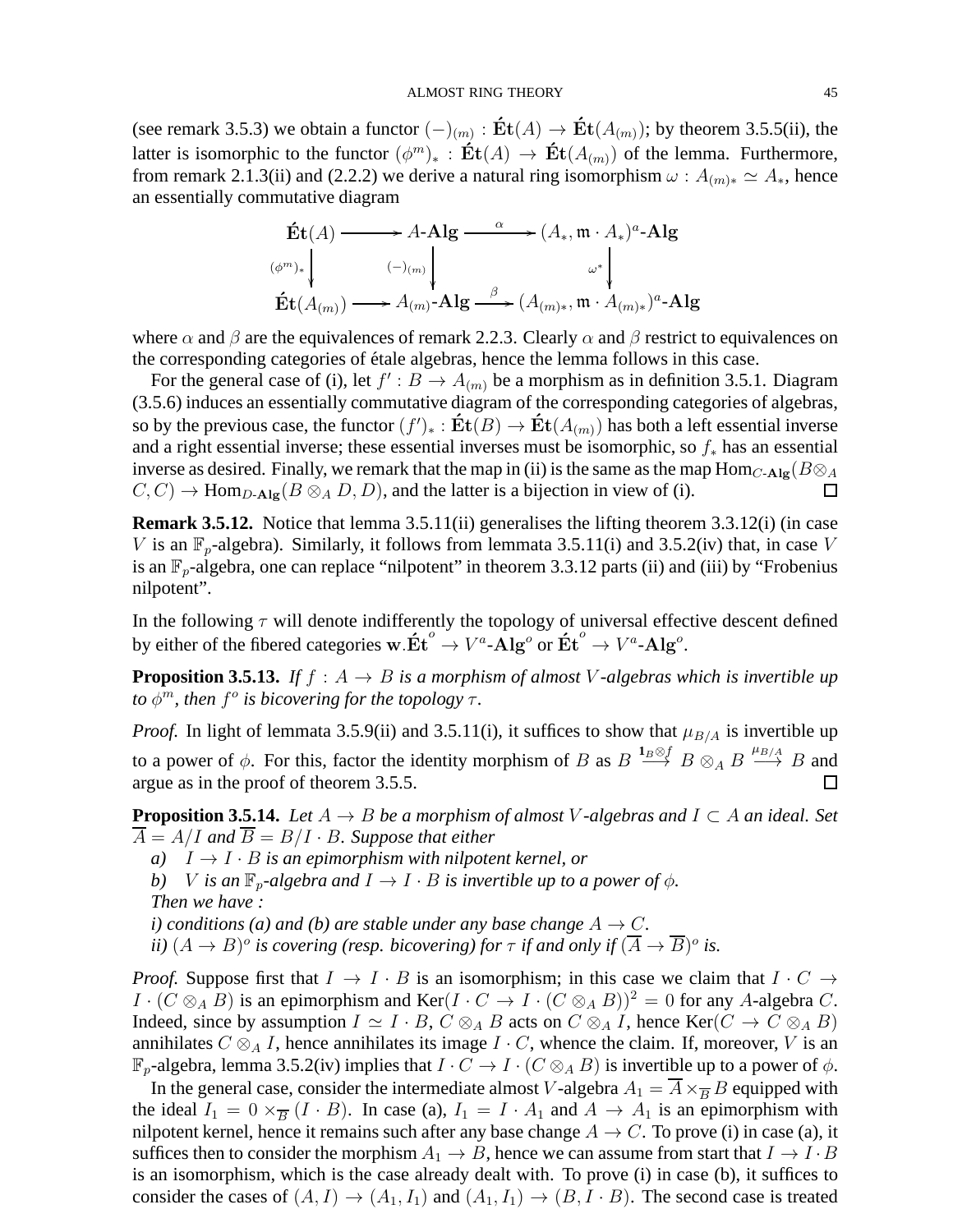above. In the first case, we do not necessarily have  $I_1 = I \cdot A_1$  and the assertion to be checked is that, for every A-algebra C, the morphism  $I \cdot C \to I_1 \cdot (A_1 \otimes_A C)$  is invertible up to a power of  $\phi$ . We apply lemma 3.5.2(v) to the commutative diagram with exact rows:



to deduce that  $A \to A_1$  is invertible up to some power of  $\phi$ , hence so is  $C \to A_1 \otimes_A C$ , which implies the assertion.

As for (ii), we remark that the "only if" part is trivial; and we assume therefore that  $(\overline A\to \overline B)^o$ is  $\tau$ -covering (resp.  $\tau$ -bicovering). Consider first the assertion for "covering". We need to show that  $(A \to B)^\circ$  is of universal effective descent for F, where F is either one of our two fibered categories. In light of (i), this is reduced to the assertion that  $(A \rightarrow B)^{\circ}$  is of effective descent for F. We notice that  $(A \to A_1)^\circ$  is bicovering for  $\tau$  (in case (a) by theorem 3.3.12 and lemma 3.5.9(ii), in case (b) by proposition 3.5.13). As  $(\overline{A} \to A_1/I_1)^o$  is an isomorphism, the assertion is reduced to the case where  $I \rightarrow I \cdot B$  is an isomorphism. In this case, by lemma 3.4.16, there is a natural equivalence:  $\text{Desc}(F, B/A) \overset{\sim}{\to} \text{Desc}(F, \overline{B/A}) \times_{F_{\overline{B}}} F_B$ . Then the assertion follows easily from corollary 3.4.13. Finally suppose that  $(\overline{A} \to \overline{B})^o$  is bicovering. The foregoing already says that  $(A \to B)^o$  is covering, so it remains to show that  $(B \otimes_A B \to B)^o$ B)<sup>o</sup> is also covering. The above argument again reduces to the case where  $I \rightarrow I \cdot B$  is an isomorphism. Then, as in the proof of lemma 3.4.16, the induced morphism  $I \cdot (B \otimes_A B) \to I \cdot B$ is an isomorphism as well. Thus the assertion for "bicovering" is reduced to the assertion for "covering". □

# 4. APPENDIX

4.1. In this appendix we have gathered a few miscellaneous results that were found in the course of our investigation, and which may be useful for other applications.

We need some preliminaries on simplicial objects : first of all, a simplicial almost algebra is just an object in the category  $s.(V^a\text{-}\mathbf{Alg})$ . Then for a given simplicial almost algebra A we have the category  $A\text{-Mod}$  of  $A\text{-modules}$ : it consists of all simplicial almost V-modules M such that  $M[n]$  is an  $A[n]$ -module and such that the face and degeneracy morphisms  $d_i$ :  $M[n] \to M[n-1]$  and  $s_i : M[n] \to M[n+1]$   $(i = 0, 1, ..., n)$  are  $A[n]$ -linear. We will need also the derived category of A-modules; it is defined as follows.

A bit more generally, let  $\mathscr C$  be any abelian category. For an object X of s.  $\mathscr C$  let  $N(X)$  be the normalized chain complex (defined as in  $[14]$  (I.1.3)). By the theorem of Dold-Kan ( $[22]$ th.8.4.1)  $X \mapsto N(X)$  induces an equivalence  $N : s \mathcal{C} \rightarrow C_{\bullet}(\mathcal{C})$ . Now we say that a morphism  $X \to Y$  in s. *C* is a *quasi-isomorphism* if the induced morphism  $N(X) \to N(Y)$  is a quasiisomorphism of chain complexes.

In the following we fix a simplicial almost algebra A.

**Definition 4.1.1.** We say that A is *exact* if the almost algebras  $A[n]$  are exact for all  $n \in \mathbb{N}$ . A morphism  $\phi : M \to N$  of A-modules (or A-algebras) is a *quasi-isomorphism* if the morphism  $\phi$  of underlying simplicial almost V-modules is a quasi-isomorphism. We define the category  $D_{\bullet}(A)$  (resp. the category  $D_{\bullet}(A\text{-}{\bf Alg})$ ) as the localization of the category A-Mod (resp. A-Alg) with respect to the class of quasi-isomorphisms.

As usual, the morphisms in  $D_{\bullet}(A)$  can be computed via a calculus of fraction on the category Hot<sub>•</sub>(A) of simplicial complexes up to homotopy. Moreover, if  $A_1$  and  $A_2$  are two simplicial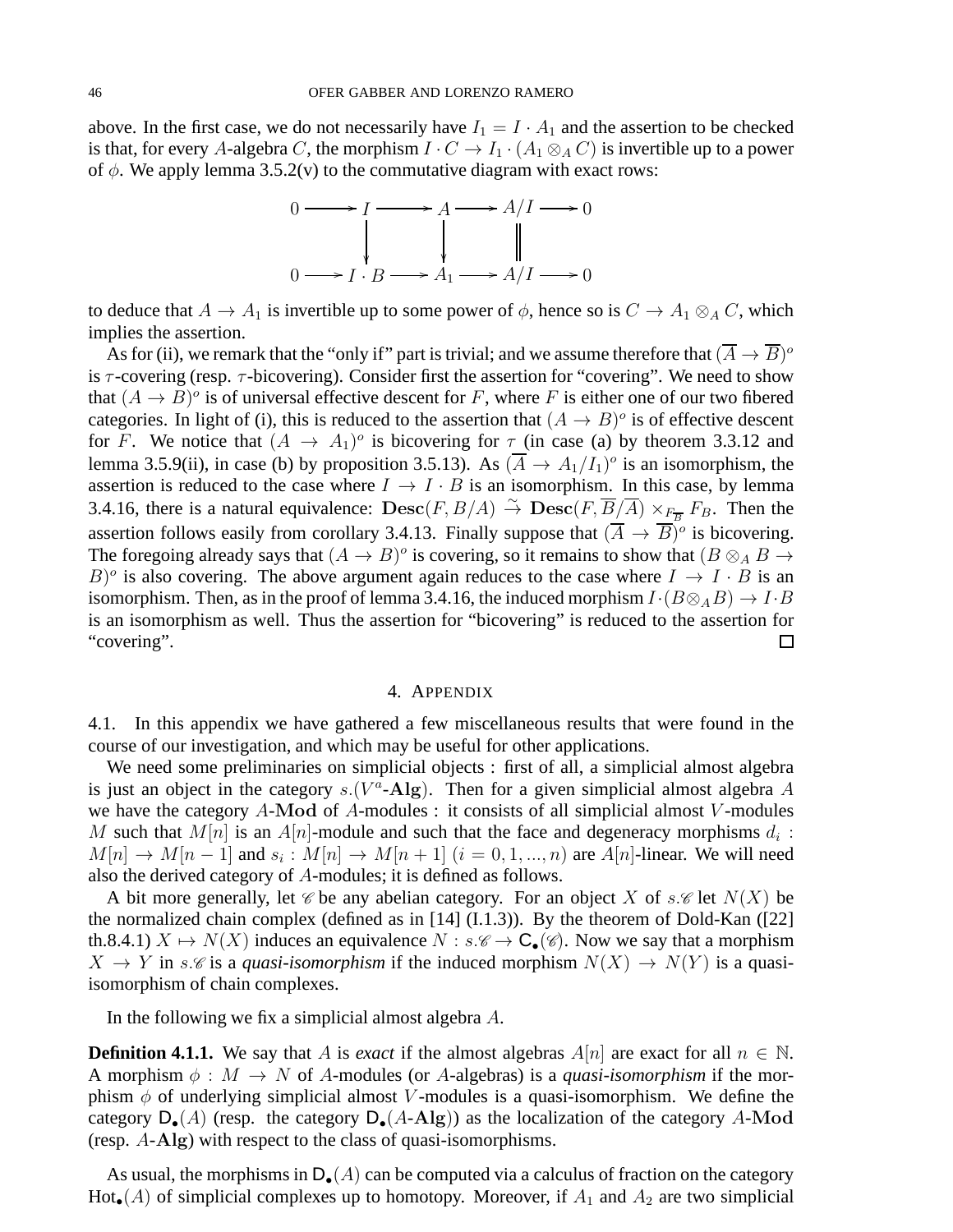almost algebras, then the "extension of scalars" functors define equivalences of categories

$$
\mathbf{D}_{\bullet}(A_1 \times A_2) \xrightarrow{\sim} \mathbf{D}_{\bullet}(A_1) \times \mathbf{D}_{\bullet}(A_2)
$$
  

$$
\mathbf{D}_{\bullet}(A_1 \times A_2 \text{-Alg}) \xrightarrow{\sim} \mathbf{D}_{\bullet}(A_1 \text{-Alg}) \times \mathbf{D}_{\bullet}(A_2 \text{-Alg}).
$$

**Proposition 4.1.2.** *(i) The functor on A-algebras given by*  $B \mapsto (s.V^a \times B)$ <sup>u</sup> *preserves quasiisomorphisms and therefore induces a functor*  $D_{\bullet}(A-A\lg) \to D_{\bullet}((s.V^a \times A)_{!!}$ -Alg).

(*ii*) The localisation functor  $R \mapsto R^a$  followed by "extension of scalars" via  $s.V^a \times A \rightarrow A$ *induces a functor*  $D_{\bullet}((s,V^a \times A)_{!!}$ -Alg)  $\rightarrow$   $D_{\bullet}(A$ -Alg) *and the composition of this and the above functor is naturally isomorphic to the identity functor on*  $D_{\bullet}(A-A\lg)$ *.* 

*Proof.* (i) : let  $B \to C$  be a quasi-isomorphism of A-algebras. Clearly the induced morphism  $s.V^a \times B \rightarrow s.V^a \times C$  is still a quasi-isomorphism of V-algebras. But by remark 2.2.13,  $s.V^a \times B$  and  $s.V^a \times C$  are exact simplicial almost V-algebras; moreover, it follows from corollary 2.2.10 that  $(s.V^a \times B) \rightarrow (s.V^a \times C)$  is a quasi-isomorphism of V-modules. Then the claim follows easily from the exactness of the sequence (2.2.11). Now (ii) is clear.  $\Box$ 

**Remark 4.1.3.** In case m is flat, then all A-algebras are exact, and the same argument shows that the functor  $B \mapsto B_{!!}$  induces a functor  $D_{\bullet}(A\text{-}{Alg}) \to D_{\bullet}(A_{!!}\text{-}{Alg})$ . In this case, composition with localisation is naturally isomorphic to the identity functor on  $\mathsf{D}_{\bullet}(A\text{-}\mathbf{Alg})$ .

**Proposition 4.1.4.** Let  $f : R \to S$  be a map of V-algebras such that  $f^a : R^a \to S^a$  is an *isomorphism. Then*  $\mathbb{L}^a_{S/R} \simeq 0$  *in*  $\mathsf{D}_\bullet(s.S^a)$ *.* 

*Proof.* We show by induction on q that

$$
VAN(q;S/R) \t\t H_q(\mathbb{L}^a_{S/R}) = 0.
$$

For  $q = 0$  the claim follows immediately from [14] (II.1.2.4.2). Therefore suppose that  $q > 0$ and that **VAN** $(j; D/C)$  is known for all almost isomorphisms of V-algebras  $C \rightarrow D$  and all  $j < q$ . Let  $\overline{R} = f(R)$ . Then by transitivity ([14] (II.2.1.2)) we have a distinguished triangle in  $\mathsf{D}_\bullet(s.S^a)$ 

$$
(S\otimes_{\overline{R}} \mathbb{L}_{\overline{R}/R})^a \xrightarrow{u} \mathbb{L}_{S/R}^a \xrightarrow{v} \mathbb{L}_{S/\overline{R}}^a \longrightarrow \sigma(S\otimes_{\overline{R}} \mathbb{L}_{\overline{R}/R})^a.
$$

We deduce that **VAN**(q;  $\overline{R}/R$ ) and **VAN**(q;  $S/\overline{R}$ ) imply **VAN**(q;  $S/R$ ), thus we can assume that f is either injective or surjective. Let  $S_{\bullet} \rightarrow S$  be the simplicial V-algebra augmented over S defined by  $S_{\bullet} = P_V(S)$ . It is a simplicial resolution of S by free V-algebras, in particular the augmentation is a quasi-isomorphism of simplicial V-algebras. Set  $R_{\bullet} = S_{\bullet} \times_S R$ . This is a simplicial V-algebra augmented over  $R$  via a quasi-isomorphism. Moreover, the induced morphisms  $R[n]^a \to S[n]^a$  are isomorphisms. By [14] (II.1.2.6.2) there is a quasi-isomorphism  $\mathbb{L}_{S/R} \simeq \mathbb{L}_{S_{\bullet}/R_{\bullet}}^{\Delta}$ . On the other hand we have a spectral sequence

$$
E_{ij}^1 = H_j(\mathbb{L}_{S[i]/R[i]}) \Rightarrow H_{i+j}(L_{S_{\bullet}/R_{\bullet}}^{\Delta}).
$$

It follows easily that **VAN** $(j; S[i]/R[i])$  for all  $i > 0, j < q$  implies **VAN** $(q; S/R)$ . Therefore we are reduced to the case where  $S$  is a free  $V$ -algebra and  $f$  is either injective or surjective. We examine separately these two cases. If  $f : R \to V[T]$  is surjective, then we can find a right inverse  $s: V[T] \to R$  for f. By applying transitivity to the sequence  $V[T] \to R \to V[T]$  we get a distinguished triangle

$$
(V[T] \otimes_R \mathbb{L}_{R/V[T]})^a \stackrel{u}{\to} \mathbb{L}_{V[T]/V[T]}^a \stackrel{v}{\to} \mathbb{L}_{V[T]/R}^a \to \sigma(V[T] \otimes_R \mathbb{L}_{R/V[T]})^a.
$$

Since  $\mathbb{L}_{V[T]/V[T]}^a \simeq 0$  there follows an isomorphism :  $H_q(\mathbb{L}_{V[T]/R})^a \simeq H_{q-1}(V[T] \otimes_R \mathbb{L}_{R/V[T]})^a$ . Furthermore, since  $f^a$  is an isomorphism,  $s^a$  is an isomorphism as well, hence by induction (and by a spectral sequence of the type [14] (I.3.3.3.2))  $H_{q-1}(V[T] \otimes_R \mathbb{L}_{R/V[T]})^a \simeq 0$ . The claim follows in this case.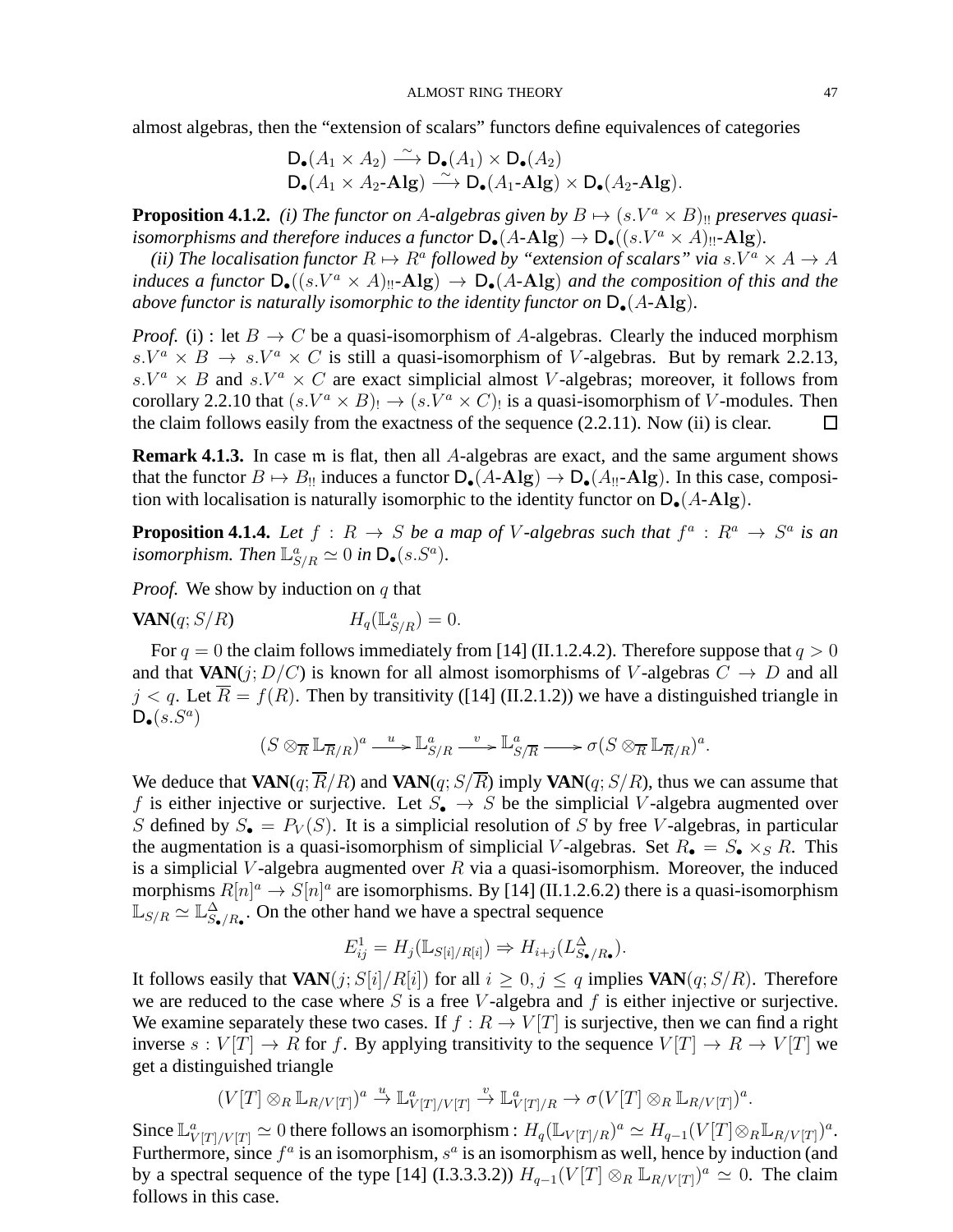Finally suppose that  $f : R \to V[T]$  is injective. Write  $V[T] = Sym(F)$ , for a free V-module F and set  $\overline{F} = \widetilde{\mathfrak{m}} \otimes_V F$ ; since  $f^a$  is an isomorphism,  $\text{Im}(\text{Sym}(F)) \to \text{Sym}(F)$ )  $\subset R$ . We apply transitivity to the sequence  $\text{Sym}(\widetilde{F}) \to R \to \text{Sym}(F)$ . By arguing as above we are reduced to showing that  $\mathbb{L}_{\infty}^a$  $\frac{a}{\text{Sym}(F)/\text{Sym}(\widetilde{F})} \simeq 0$ . We know that  $H_0(\mathbb{L}_\mathbf{S}^a)$  $\binom{a}{\text{Sym}(F)/\text{Sym}(F)} \simeq 0$  and we will show that  $H_q(\mathbb{L}_{\infty}^a)$  $\lim_{\text{Sym}(F)/\text{Sym}(\widetilde{F})}$   $\simeq$  0 for  $q > 0$ . To this purpose we apply transitivity to the sequence  $V \to \infty$  $Sym(\widetilde{F}) \to Sym(F)$ . As F and  $\widetilde{F}$  are flat V-modules, [14] (II.1.2.4.4) yields  $H_q(\mathbb{L}_{Sym(F)/V}) \simeq$  $H_q(\mathbb{L}_{\text{Sym}(\widetilde{F})/V}) \simeq 0$  for  $q > 0$  and  $H_0(\mathbb{L}_{\text{Sym}(\widetilde{F})/V})$  is a flat  $\text{Sym}(\widetilde{F})$ -module. In particular  $H_j(\text{Sym}(F) \otimes_{\text{Sym}(\widetilde{F})} \mathbb{L}_{\text{Sym}(\widetilde{F})/V}) \simeq 0$  for all  $j > 0$ . Consequently  $H_{j+1}(\mathbb{L}_{\text{Sym}(F)/\text{Sym}(\widetilde{F})}) \simeq 0$  for all  $j > 0$  and  $H_1(\mathbb{L}_{\text{Sym}(F)/\text{Sym}(\widetilde{F})}) \simeq \text{Ker}(\text{Sym}(F) \otimes_{\text{Sym}(\widetilde{F})} \Omega_{\text{Sym}(\widetilde{F})/V} \to \Omega_{\text{Sym}(F)/V}$ ). The latter module is easily seen to be almost zero.

**Theorem 4.1.5.** *Let*  $\phi : R \to S$  *be a map of simplicial V*-algebras inducing an isomorphism  $R^a \stackrel{\sim}{\rightarrow} S^a$  in  $\mathsf{D}_\bullet(R^a)$ . Then  $(\mathbb{L}^{\Delta}_{S/R})^a \simeq 0$  in  $\mathsf{D}_\bullet(S^a)$ .

*Proof.* Apply the base change theorem ([14] II.2.2.1) to the (flat) projections of  $s.V \times R$  onto R and respectively s.V to deduce that the natural map  $\mathbb{L}^{\Delta}_{s.V \times S/s.V \times R} \to \mathbb{L}^{\Delta}_{S/R} \oplus \mathbb{L}^{\Delta}_{s.V/s.V} \to$  $\mathbb{L}^{\Delta}_{S/R}$  is a quasi-isomorphism in  $\mathsf{D}_{\bullet}(s.V \times S)$ . By proposition 4.1.2 the induced morphism  $(s.V \times R)_{\text{II}}^a \rightarrow (s.V \times S)_{\text{II}}^a$  is still a quasi-isomorphism. There are spectral sequences

$$
E_{ij}^1 = H_j(\mathbb{L}_{(V \times R[i])/(V \times R[i])_{\Pi}^a}) \Rightarrow H_{i+j}(\mathbb{L}_{(s,V \times R)/(s,V \times R)_{\Pi}^a}^{\Delta})
$$
  

$$
F_{ij}^1 = H_j(\mathbb{L}_{(V \times S[i])/(V \times S[i])_{\Pi}^a}) \Rightarrow H_{i+j}(\mathbb{L}_{(s,V \times S)/(s,V \times S)_{\Pi}^a}^{\Delta}).
$$

On the other hand, by proposition 4.1.4 we have  $\mathbb{L}_{(V \times R[i])/(V \times R[i])^{\alpha}_{\Pi}}^a \simeq 0 \simeq \mathbb{L}_{(V \times S[i])/(V \times S[i]]^{\alpha}_{\Pi}}^a$ for all  $i \in \mathbb{N}$ . Then the theorem follows directly from [14] (II.1.2.6.2(b)) and transitivity.

**Proposition 4.1.6.** *Let*  $A \rightarrow B$  *be a morphism of exact almost V*-algebras. Then the natural *map*  $\widetilde{\mathfrak{m}} \otimes_V \mathbb{L}_{B_{!1}/A_{!1}} \to \mathbb{L}_{B_{!1}/A_{!1}}$  *is a quasi-isomorphism.* 

*Proof.* By transitivity we may assume  $A = V^a$ . Let  $P_{\bullet} = P_V(B_{\parallel})$  be the standard resolution of  $B_{\text{II}}$  (see [14] II.1.2.1). Each  $P[n]^a$  contains V as a direct summand, hence it is exact, so that we have an exact sequence of simplicial V-modules  $0 \to s.\widetilde{m} \to s.V \oplus (P_a^a)_! \to (P_a^a)_{!} \to 0$ . The augmentation  $(P_{\bullet}^a)_{!} \to (B_{!}^a)_{!} \simeq B_{!}$  is a quasi-isomorphism and we deduce that  $(P_{\bullet}^a)_{!} \to B_{!}$ is a quasi-isomorphism; hence  $(P_{\bullet}^a)_{!} \to P_{\bullet}$  is a quasi-isomorphism as well. We have  $P[n] \simeq$  $\text{Sym}(F_n)$  for a free V-module  $F_n$  and the map  $(P[n]^a)_{\mathfrak{l}} \to P[n]$  is identified with  $\text{Sym}(\widetilde{\mathfrak{m}} \otimes_{V} \mathfrak{m}(\widetilde{\mathfrak{m}}))$  $(F_n) \to \text{Sym}(F_n)$ , whence  $\Omega_{P[n]_1^n/V} \otimes_{P[n]_1^n} P[n] \to \Omega_{P[n]/V}$  is identified with  $\widetilde{\mathfrak{m}} \otimes_V \Omega_{P[n]/V} \to$  $\Omega_{P[n]/V}$ . By [14] (II.1.2.6.2) the map  $\mathbb{L}^\Delta_{(P^{\bullet}_\bullet)_{!!}/V} \to \mathbb{L}^\Delta_{P_\bullet/V}$  is a quasi-isomorphism. In view of [14] (II.1.2.4.4) we derive that  $\Omega_{(P^a)_{\parallel}/V} \to \Omega_{P\bullet/V}$  is a quasi-isomorphism, *i.e.*  $\widetilde{\mathfrak{m}} \otimes_V \Omega_{P\bullet}/V \to \Omega_{P\bullet/V}$ is a quasi-isomorphism. Since  $\tilde{m}$  is flat and  $\Omega_{P_{\bullet}/V} \to \Omega_{P_{\bullet}/V} \otimes_{P_{\bullet}} B_{\cdot} = \mathbb{L}_{B_{\cdot}N}$  is a quasi-isomorphism, we get the desired conclusion. isomorphism, we get the desired conclusion.

In view of proposition 4.1.4 we have  $\mathbb{L}^a_{(V^a \times A)_{!!}/V \times A_{!!}} \simeq 0$  in  $\mathsf{D}_\bullet(V^a \times A)$ . By this, transitivity and localisation ([14] II.2.3.1.1) we derive that  $\mathbb{L}_{B/A}^a \to \mathbb{L}_{B_H/A_H}^a$  is a quasi-isomorphism for all A-algebras B. If A and B are exact (*e.g.* if m is flat), we conclude from proposition 4.1.6 that the natural map  $\mathbb{L}_{B/A} \to \mathbb{L}_{B_{!1}/A_{!1}}$  is a quasi-isomorphism.

Finally we want to discuss left derived functors of (the almost version of) some notable nonadditive functors that play a role in deformation theory. Let R be a simplicial V-algebra. Then we have an obvious functor  $G : D_{\bullet}(R) \to D_{\bullet}(R^a)$  obtained by applying dimension-wise the localisation functor. Let  $\Sigma$  be the multiplicative set of morphisms of  $\mathsf{D}_{\bullet}(R)$  that induce almost isomorphisms on the cohomology modules. An argument as in section 2.3 shows that  $G$  induces an equivalence of categories  $\Sigma^{-1} \mathsf{D}_\bullet(R) \to \mathsf{D}_\bullet(R^a)$ .

Now let R be a V-algebra and  $\mathcal{F}_p$  one of the functors  $\otimes^p$ ,  $\Lambda^p$ , Sym<sup>p</sup>,  $\Gamma^p$  defined in [14]  $(I.4.2.2.6).$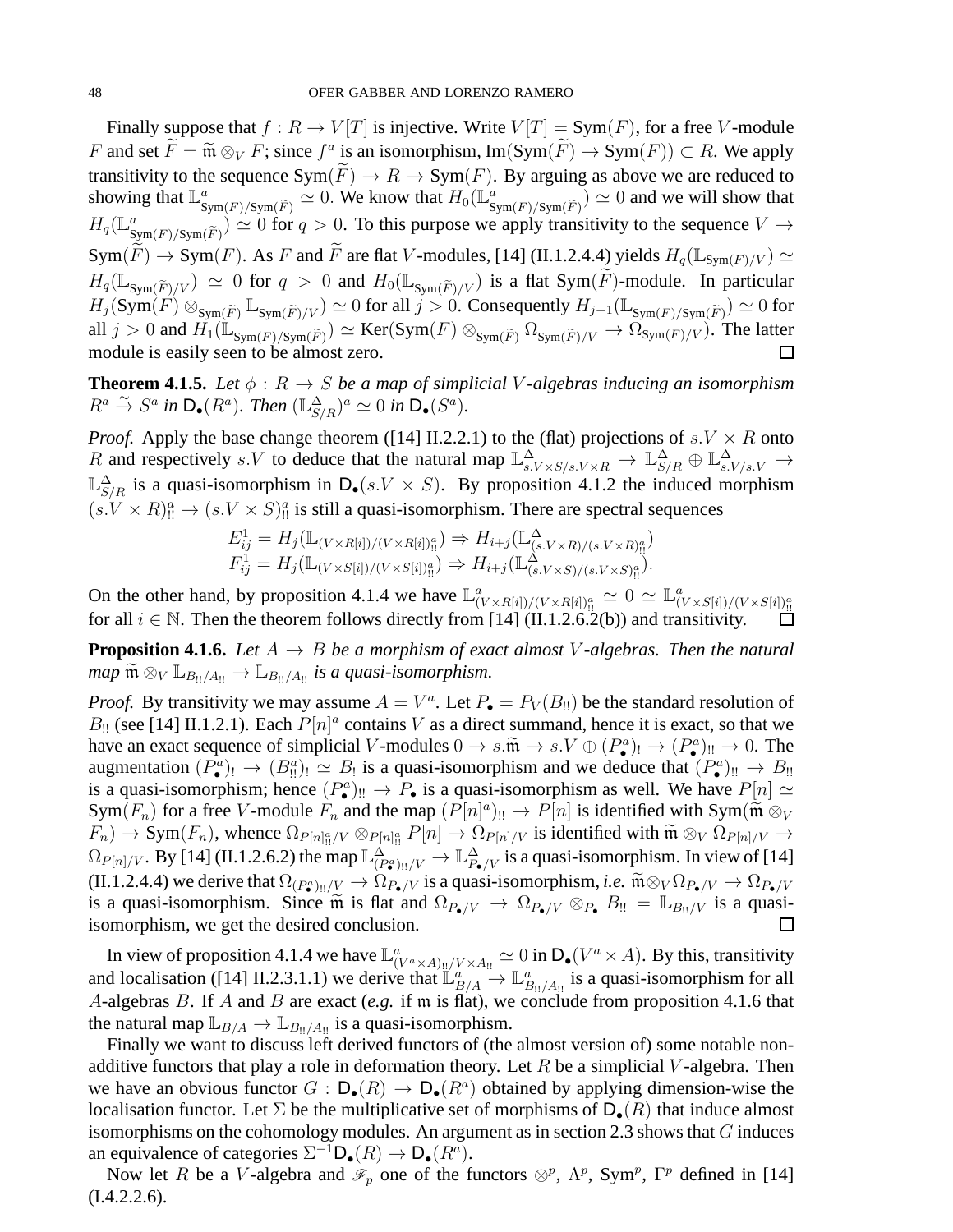**Lemma 4.1.7.** Let  $\phi : M \to N$  be an almost isomorphism of R-modules. Then  $\mathscr{F}_p(\phi)$ :  $\mathscr{F}_p(M) \to \mathscr{F}_p(N)$  *is an almost isomorphism.* 

*Proof.* Let  $\psi$ :  $\widetilde{m} \otimes_V N \to M$  be the map corresponding to  $(\phi^a)^{-1}$  under the bijection (2.2.2). By inspection, the compositions  $\phi \circ \psi : \widetilde{\mathfrak{m}} \otimes_V N \to N$  and  $\psi \circ (\mathbf{1}_{\widetilde{\mathfrak{m}}} \otimes \phi) : \widetilde{\mathfrak{m}} \otimes_V M \to M$ are induced by scalar multiplication. Pick any  $s \in \mathfrak{m}$  and lift it to an element  $\widetilde{s} \in \widetilde{\mathfrak{m}}$ ; define  $\psi_s : N \to M$  by  $n \mapsto \psi(\tilde{s} \otimes n)$  for all  $n \in N$ . Then  $\phi \circ \psi_s = s \cdot \mathbf{1}_N$  and  $\psi_s \circ \phi = s \cdot \mathbf{1}_M$ . This easily implies that  $s^p$  annihilates Ker $\mathcal{F}_p(\phi)$  and Coker $\mathcal{F}_p(\phi)$ . In light of proposition 2.1.5(ii), the claim follows.  $\Box$ 

Let B be an almost V-algebra. We define a functor  $\mathcal{F}_p^a$  on B-Mod by  $M \mapsto (\mathcal{F}_p(M_1))^a$ , where  $M_1$  is viewed as a  $B_1$ -module or a  $B_*$ -module (to show that these choices define the same functor it suffices to observe that  $B_* \otimes_{B_{1!}} N \simeq N$  for all  $B_*$ -modules N such that  $N = \mathfrak{m} \cdot N$ ). For all  $p > 0$  we have diagrams :

(4.1.8)  
\n
$$
R\text{-Mod} \xrightarrow{\mathscr{F}_p} R\text{-Mod}
$$
  
\n $\downarrow \qquad \qquad \mathscr{F}_p^a \qquad \qquad \downarrow$   
\n $R^a\text{-Mod} \xrightarrow{\mathscr{F}_p^a} R^a\text{-Mod}$ 

where the downward arrows are localisation and the upward arrows are the functors  $M \mapsto$  $M<sub>1</sub>$ . Lemma 4.1.7 implies that the downward arrows in the diagram commute (up to a natural isomorphism) with the horizontal ones. It will follow from the following proposition 4.1.9 that the diagram commutes also going upward.

For any V-module N we have an exact sequence  $\Gamma^2 N \to \otimes^2 N \to \Lambda^2 N \to 0$ . As observed in the proof of proposition 2.1.5, the symmetric group  $S_2$  acts trivially on  $\otimes^2 \widetilde{\mathfrak{m}}$  and  $\Gamma^2 \widetilde{\mathfrak{m}} \simeq \otimes^2 \widetilde{\mathfrak{m}}$ , so  $\Lambda^2 \tilde{\mathfrak{m}} = 0$ . Also we have natural isomorphisms  $\Gamma^p \tilde{\mathfrak{m}} \simeq \tilde{\mathfrak{m}}$  for all  $p > 0$ .

**Proposition 4.1.9.** Let R be a commutative ring and L a flat R-module with  $\Lambda^2 L = 0$ . Then *for* p > 0 *and for all* R*-modules* N *we have natural isomorphisms*

$$
\Gamma^p(L)\otimes_R \mathscr{F}_p(N)\stackrel{\sim}{\to} \mathscr{F}_p(L\otimes_R N).
$$

*Proof.* Fix an element  $x \in \mathcal{F}_p(N)$ . For each R-algebra R' and each element  $l \in R' \otimes_R L$  we get a map  $\phi_l: R'\otimes_R N\to R'\otimes_R L\otimes_R N$  by  $y\mapsto l\otimes y$ , hence a map  $\mathscr{F}_p(\phi_l): R'\otimes_R \mathscr{F}_p(N)\simeq$  $\mathscr{F}_p(R' \otimes_R N) \to \mathscr{F}_p(R' \otimes_R L \otimes_R N) \simeq R' \otimes_R \mathscr{F}_p(L \otimes_R N)$ . For varying l we obtain a map of sets  $\psi_{R',x} : R' \otimes_R L \to R' \otimes_R \mathscr{F}_p(L \otimes_R N) : l \mapsto \mathscr{F}_p(\phi_l)(1 \otimes x)$ . According to the terminology of [21], the system of maps  $\psi_{R',x}$  for R' ranging over all R-algebras forms a homogeneous polynomial law of degree p from L to  $\mathcal{F}_p(L \otimes_R N)$ , so it factors through the universal homogeneous degree p polynomial law  $\gamma_p : L \to \Gamma^p(L)$ . The resulting R-linear map  $\overline{\psi}_x : \Gamma^p(L) \to \mathscr{F}_p(L \otimes_R N)$  depends R-linearly on x, hence we derive an R-linear map  $\psi: \Gamma^p(L) \otimes_R \mathscr{F}_p(N) \to \mathscr{F}_p(L \otimes_R N)$ . Next notice that by hypothesis  $S_2$  acts trivially on  $\otimes^2 L$  so  $S_p$  acts trivially on  $\otimes^p L$  and we get an isomorphism  $\beta : \Gamma^p(L) \longrightarrow \otimes^p L$ . We deduce a natural map  $(\otimes^p L) \otimes_R \mathcal{F}_p(N) \to \mathcal{F}_p(L \otimes_R N)$ . Now, in order to prove the proposition for the case  $\mathscr{F}_p = \otimes^p$ , it suffices to show that this last map is just the natural isomorphism that "reorders the factors". Indeed, let  $x_1, ..., x_n \in L$  and  $q = (q_1, ..., q_n) \in \mathbb{N}^n$  such that  $|q| = \sum_i q_i = p$ ; then  $\beta$  sends the generator  $x_1^{[q_1]}$  $\mathbf{1}_{1}^{[q_{1}]} \cdot \ldots \cdot x_{n}^{[q_{n}]}$  to  $\binom{p}{q_{1},...}$  $\binom{p}{q_1,\ldots,q_n}$   $\cdot x_1^{\otimes q_1} \otimes \ldots \otimes x_n^{\otimes q_n}$ . On the other hand, pick any  $y \in \otimes^p N$  and let  $R[T] = R[T_1, ..., T_r]$  be the polynomial R-algebra in n variables; write  $(T_1 \otimes x_1 + ... + T_n \otimes x_n)^{\otimes p} \otimes y = \psi_{R[T],y}(T_1 \otimes x_1 + ... + T_n \otimes x_n) = \sum_{r \in \mathbb{N}^n} T^r \otimes w_r$  with  $w_r \in \otimes^p (L \otimes_R N)$ . Then  $\psi((x_1^{[q_1]})$  $u_1^{[q_1]} \cdot ... \cdot x_n^{[q_n]}$   $\otimes$   $y$  =  $w_q$  (see [21] pp.266-267) and the claim follows easily. Next notice that  $\Gamma^p(L)$  is flat, so that tensoring with  $\Gamma^p(L)$  commutes with taking coinvariants (resp. invariants) under the action of the symmetric group; this implies the assertion for  $\mathcal{F}_p = \text{Sym}^p$  (resp.  $\mathcal{F}_p = \text{TS}^p$ ). To deal with  $\mathcal{F}_p = \Lambda^p$  recall that for any V-module M and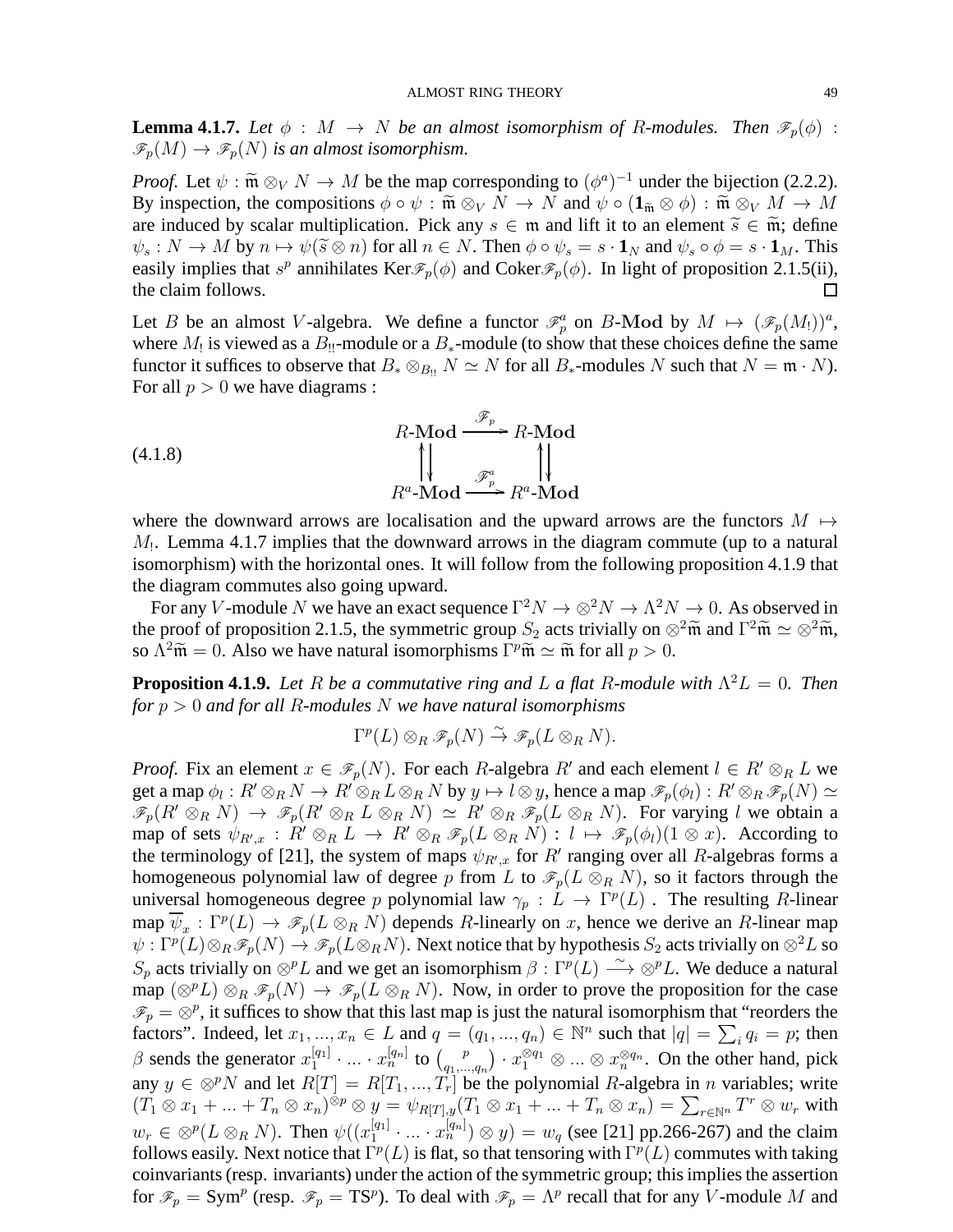$p > 0$  we have the antisymmetrization operator  $a_M = \sum_{\sigma \in S_p} sgn(\sigma) \cdot \sigma : \otimes^p M \to \otimes^p M$  and a surjection  $\Lambda^p(M)\to{\rm Im}(a_M)$  which is an isomorphism for  $\dot M$  free, hence for  $M$  flat. The result for  $\mathscr{F}_p = \otimes^p$  (and again the flatness of  $\Gamma^p(L)$ ) then gives  $\Gamma^p(L) \otimes \text{Im}(a_N) \simeq \text{Im}(a_{L \otimes_R N})$ , hence the assertion for  $\mathscr{F}_p = \Lambda^p$  and N flat. For general N let  $F_1 \stackrel{\partial}{\to} F_0 \stackrel{\varepsilon}{\to} N \to 0$  be a presentation with  $F_i$  free. Define  $j_0, j_1 : F_0 \oplus F_1 \rightarrow F_0$  by  $j_0(x, y) = x + \partial(y)$  and  $j_1(x, y) = x$ . By functoriality we derive an exact sequence

$$
\Lambda^p(F_0 \oplus F_1) \longrightarrow \Lambda^p(F_0) \longrightarrow \Lambda^p(N) \longrightarrow 0
$$

which reduces the assertion to the flat case. For  $\mathcal{F}_p = \Gamma^p$  the same reduction argument works as well (cf. [21] p.284) and for flat modules the assertion for  $\Gamma^p$  follows from the corresponding assertion for  $TS<sup>p</sup>$ .  $\Box$ 

**Lemma 4.1.10.** Let A be a simplicial almost algebra, L, E and F three A-modules,  $f : E \to F$ *a quasi-isomorphism. If* L *is flat or* E, F *are flat, then*  $L \otimes_A f : L \otimes_A E \to L \otimes_A F$  *is a quasiisomorphism.*

*Proof.* It is deduced directly from [14] (I.3.3.2.1) by applying  $M \mapsto M_1$ .  $\Box$ 

As usual, this allows one to show that  $\otimes$  : Hot<sub>•</sub>(A)  $\times$  Hot<sub>•</sub>(A)  $\rightarrow$  Hot<sub>•</sub>(A) admits a left derived functor  $\otimes$  :  $D_{\bullet}(A) \times D_{\bullet}(A) \to D_{\bullet}(A)$ . If R is a simplicial V-algebra then we have essentially commutative diagrams

$$
D_{\bullet}(R) \times D_{\bullet}(R) \xrightarrow{\mathbf{L}} D_{\bullet}(R)
$$
  
\n
$$
\uparrow \qquad \qquad \downarrow \qquad \qquad \downarrow
$$
  
\n
$$
D_{\bullet}(R^a) \times D_{\bullet}(R^a) \xrightarrow{\otimes} D_{\bullet}(R^a)
$$

where again the downward (resp. upward) functors are induced by localisation (resp. by  $M \mapsto$  $M_{\rm}$ ).

We mention the derived functors of the non-additive functor  $\mathcal{F}_p$  defined above in the simplest case of modules over a constant simplicial ring. Let A be a (commutative) almost algebra.

**Lemma 4.1.11.** If  $u : X \to Y$  is a quasi-isomorphism of flat s.A-modules then  $\mathscr{F}_p^a(u)$  :  $\mathscr{F}_{p}^{a}(X) \to \mathscr{F}_{p}^{a}(Y)$  is a quasi-isomorphism.

*Proof.* This is deduced from [14] (I.4.2.2.1) applied to  $N(X_1) \rightarrow N(Y_1)$  which is a quasiisomorphism of chain complexes of flat  $A_{\parallel}$ -modules. We note that *loc. cit.* deals with a more general mixed simplicial construction of  $\mathcal{F}_p$  which applies to bounded above complexes, but one can check that it reduces to the simplicial definition for complexes in  $\mathscr{C}_\bullet(A_{!!})$ .  $\Box$ 

Using the lemma one can construct  $L\mathcal{F}_p^a$ :  $\mathsf{D}_\bullet(s.A) \to \mathsf{D}_\bullet(s.A)$ . If R is a V-algebra we have the derived category version of the essentially commutative squares (4.1.8), relating  $L\mathcal{F}_p$ :  $\mathsf{D}_{\bullet}(s.R) \to \mathsf{D}_{\bullet}(s.R)$  and  $L\mathscr{F}_{p}^{a} : \mathsf{D}_{\bullet}(s.R^{a}) \to \mathsf{D}_{\bullet}(s.R^{a}).$ 

*Acknowledgements* The second author is very much indebted to Gerd Faltings for many patient explanations on the method of almost étale extensions. Next he would like to acknowledge several interesting discussions with Ioannis Emmanouil. He is also much obliged to Pierre Deligne, for a useful list of critical remarks. Finally, he owes a special thank to Roberto Ferretti, who has read the first tentative versions of this article, has corrected many slips and has made several valuable suggestions.

#### **REFERENCES**

- [1] H.Bass, Algebraic K-theory. *W.A. Benjamin*; New York-Amsterdam 1968.
- [2] N.BOURBAKI, Algèbre Commutative. *Hermann*; Paris 1961.